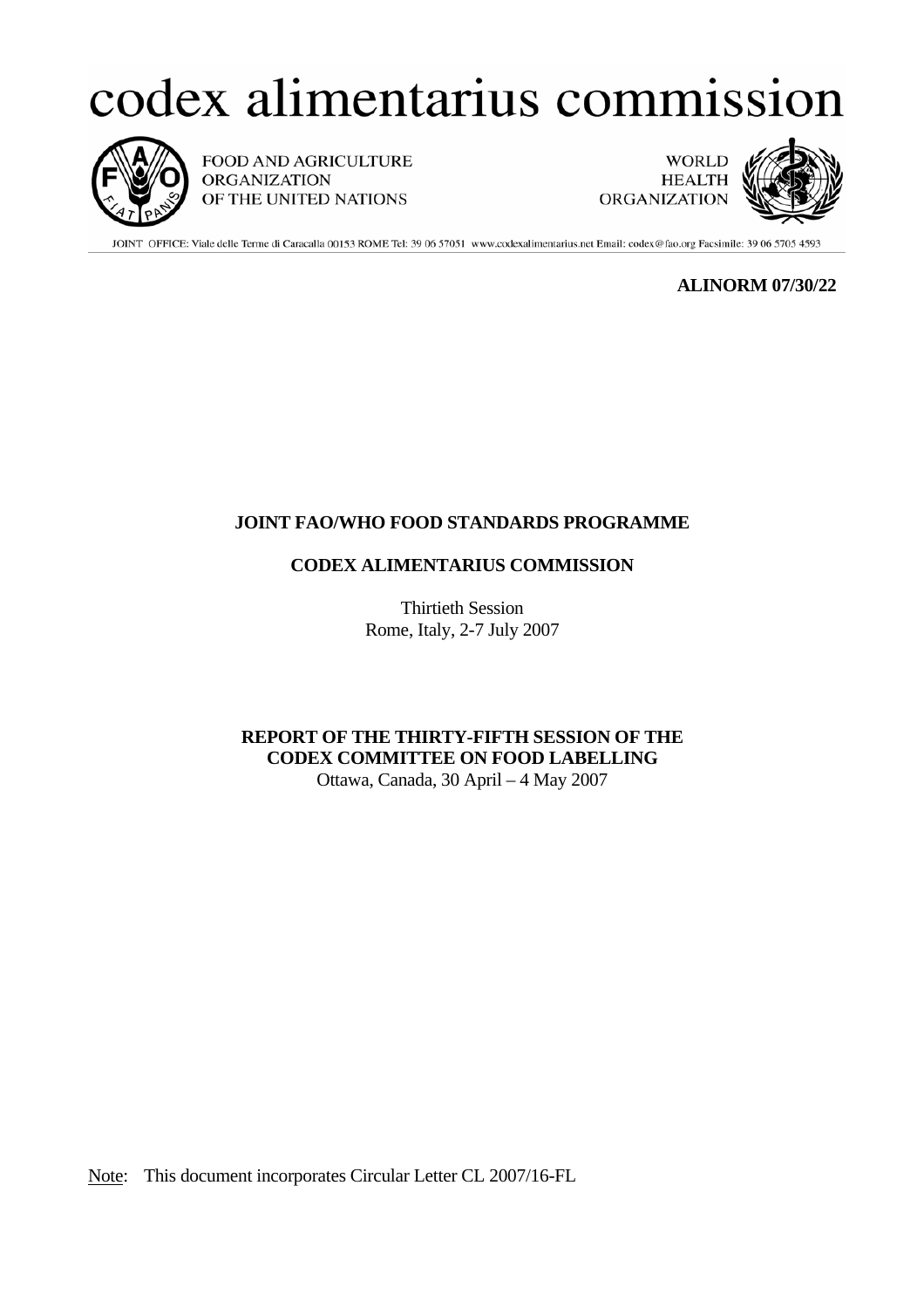# codex alimentarius commission



**FOOD AND AGRICULTURE ORGANIZATION** OF THE UNITED NATIONS

**WORLD HEALTH ORGANIZATION** 



JOINT OFFICE: Viale delle Terme di Caracalla 00153 ROME Tel: 39 06 57051 www.codexalimentarius.net Email: codex@fao.org Facsimile: 39 06 5705 4593

**CX 5/15 CL 2007/16-FL May 2007** 

- **TO:** Codex Contact Points - Interested International Organizations **FROM:** - Secretary, Codex Alimentarius Commission, Joint FAO/WHO Food Standards Programme, FAO, 00100 Rome, Italy
- 

# **SUBJECT:** Distribution of the Report of the 35<sup>th</sup> Session of the Codex Committee  **on Food Labelling (ALINORM 07/30/22)**

# A. MATTERS FOR ADOPTION BY THE 30<sup>th</sup> SESSION OF THE CODEX ALIMENTARIUS **COMMISSION**

# **Draft Guidelines at Step 8 of the Procedure**

1. Draft Amendment to the Guidelines for the Production, Processing, Labelling and Marketing of Organically Produced Foods: Annex 2 – Permitted Substances: Table 3 (para. 87, Appendix II)

Governments wishing to propose amendments or comments on the above documents should do so in writing in conformity with the Guide to the Consideration of Standards at Step 8 (see Procedural Manual of the Codex Alimentarius Commission) to the Secretary, Codex Alimentarius Commission, Joint FAO/WHO Food Standards Programme, at the above address **before 15 June 2007.** 

# **Proposed Draft Guidelines and Standard at Step 5**

2. Proposed Draft Amendment to the Guidelines for the Production, Processing, Labelling and Marketing of Organically Produced Foods: Annex 1 (inclusion of ethylene) (para. 96, Appendix IV)

3. Proposed Draft Amendment to the General Standard for the Labelling of Prepackaged Foods: Quantitative Declaration of Ingredients (para. 133, Appendix V)

4. Proposed Draft Definition of Advertising in Relation to Nutrition and Health Claims (para. 140, Appendix VI)

Governments wishing to submit comments on the implications which the Draft Amendment may have for their economic interests should do so in writing in conformity with the Procedure for the Elaboration of World-wide Standards at Step 5 to the Secretary, Codex Alimentarius Commission, Joint FAO/WHO Food Standards Programme, at the above address **before 15 June 2007**.

# **B. REQUEST FOR COMMENTS AND INFORMATION**

# **Draft Guidelines at Step 6 of the Procedure**

5. Proposed Draft Amendment to the Guidelines for the Production, Processing, Labelling and Marketing of Organically Produced Foods: Annex 2 – Permitted Substances : Table 3 (Other substances) (para. 87, Appendix III)

Governments and international organizations wishing to submit comments should do so in writing to the Secretary, Codex Alimentarius Commission, Joint FAO/WHO Food Standards Programme, at the above address, with a copy to Mr. Ron B. Burke, Director, Bureau of Food Regulatory International and Interagency Affairs, Health Products and Food Branch, Health Canada, Bldg No. 7, Room 2395, Tunney's Pasture, Ottawa K1A 0L2, Canada, Fax No. 613.941.3537, E-mail: codex\_canada@hc-sc.gc.ca, **before 15 November 2007.**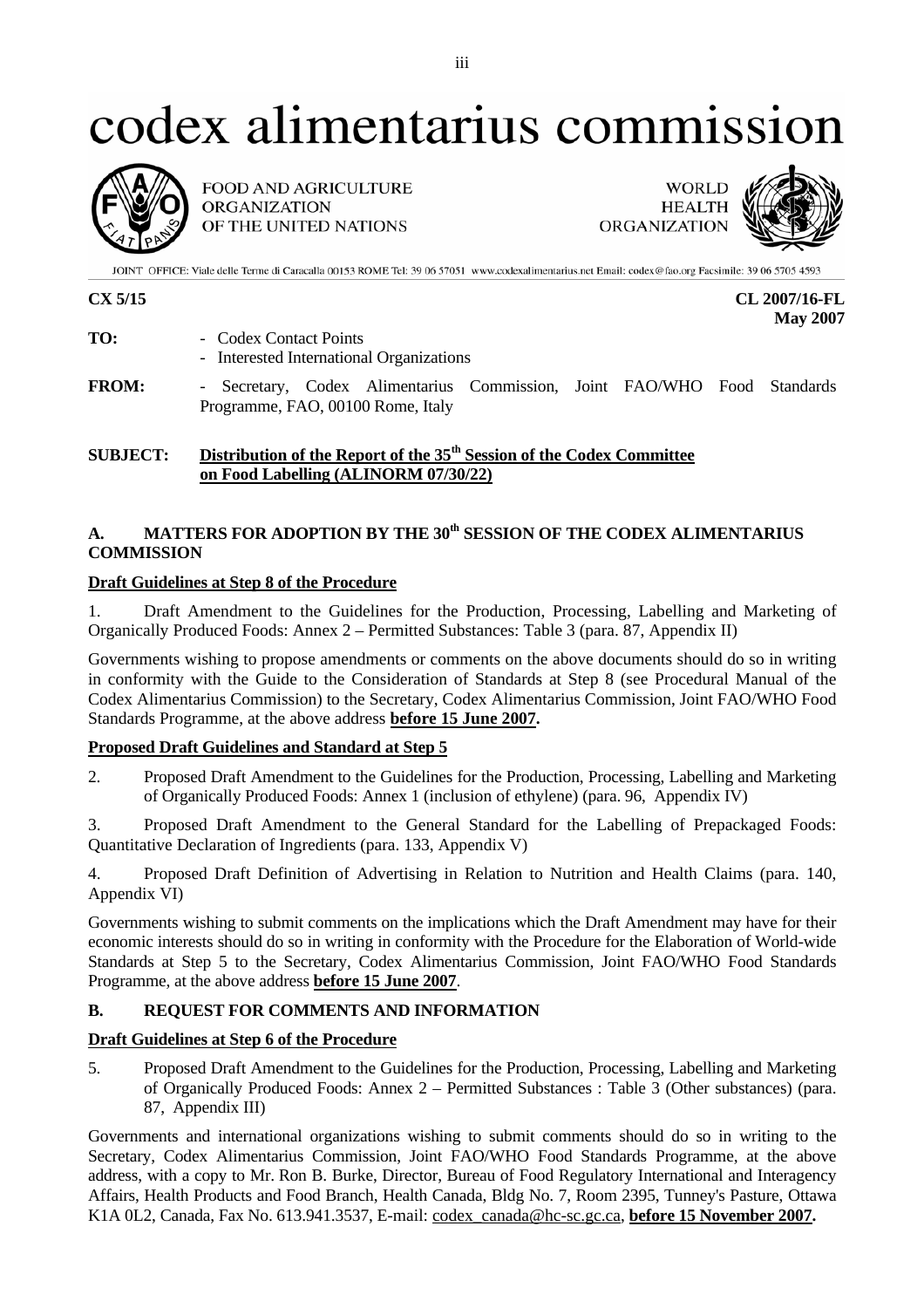The summary and conclusions of the 35<sup>th</sup> Session of the Codex Committee on Food Labelling are as follows:

# Matters for adoption by the 30<sup>th</sup> Session of the Codex Alimentarius Commission:

The Committee:

- agreed to advance to Step 8 the Draft Amendment to the Guidelines for the Production, Processing, Labelling and Marketing of Organically Produced Foods: Annex 2 – Permitted Substances: Table 3 (para. 87, Appendix II);
- agreed to advance to Step 5 the Proposed Draft Amendment to the Guidelines for the Production, Processing, Labelling and Marketing of Organically Produced Foods: Annex 1 (inclusion of ethylene) (para. 96, Appendix IV);
- agreed to advance to Step 5 the Proposed Draft Amendment to the General Standard for the Labelling of Prepackaged Foods: Quantitative Declaration of Ingredients (para. 133, Appendix V);
- agreed to advance to Step 5 the Proposed Draft Definition of Advertising in Relation to Nutrition and Health Claims (para. 140, Appendix VI);
- agreed to discontinue work on the Proposed Draft Amendment to the *Guidelines for the Production, Processing, Labelling and Marketing of Organically Produced Foods*: Annex 2 – Permitted Substances : Table 1 (Natural Sodium Nitrate) (para. 92);

# **Other Matters of Interest to the Commission**

The Committee:

- endorsed the labelling provisions in several Draft Standards, thereby allowing their adoption by the Commission (paras. 16 and 66-81);
- agreed to return to Step 6 for further comments the Draft Amendment to the *Guidelines for the Production, Processing, Labelling and Marketing of Organically Produced Foods*: Annex 2 – Permitted Substances :Table 3 (other substances) (para. 87, Appendix III);
- agreed to retain at Step 7 the Draft Amendment to the *General Standard for the Labelling of Prepackaged Foods* (Draft Recommendations for the Labelling of Foods Obtained through Certain Techniques of Genetic Modification/Genetic Engineering): Definitions and at Step 4 the Proposed Draft Guidelines for the Labelling of Food and Food Ingredients Obtained through Certain Techniques of Genetic Modification/Genetic Engineering: Labelling Provisions for further consideration at the next session taking into account the outcome of the physical working group established at the session (paras. 121- 122);
- agreed to consider further the implementation of Global Strategy on Diet, Physical Activity and Health at its next session (paras. 59-64).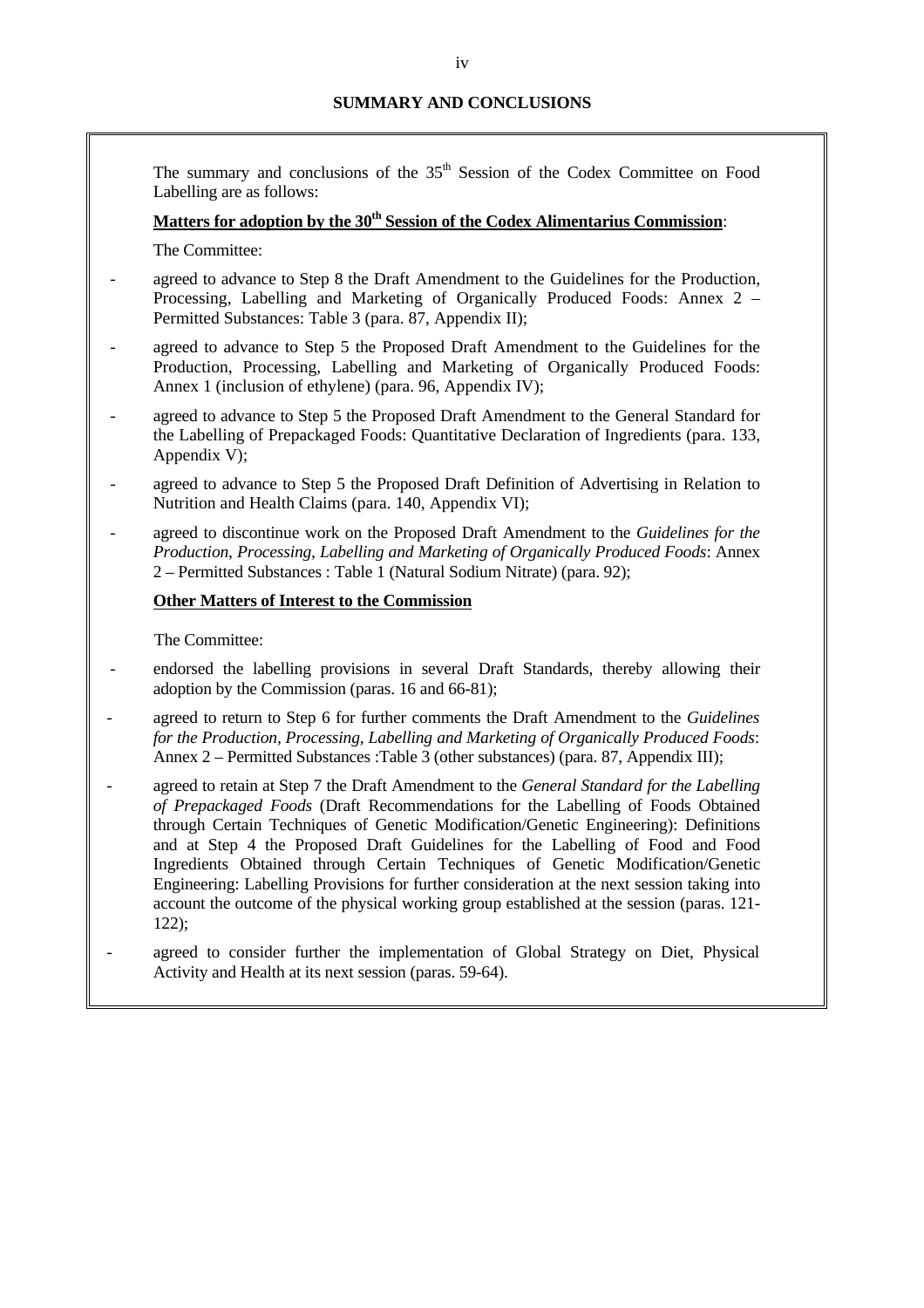# **TABLE OF CONTENTS**

| Matters Arising from the Codex Alimentarius Commission                                                                                                                                                                                      |
|---------------------------------------------------------------------------------------------------------------------------------------------------------------------------------------------------------------------------------------------|
| Matters Arising from FAO and WHO: Draft Action Plan for Implementation                                                                                                                                                                      |
|                                                                                                                                                                                                                                             |
| Guidelines for the Production, Processing, Labelling<br>and Marketing of Organically Produced Foods                                                                                                                                         |
|                                                                                                                                                                                                                                             |
|                                                                                                                                                                                                                                             |
|                                                                                                                                                                                                                                             |
| Draft Recommendations for the Labelling of Foods Obtained Through Certain Techniques of Genetic<br>Modification/Genetic Engineering (Draft Amendment to the General Standard for the Labelling of<br>Prepackaged Foods): Definitions<br>and |
| Proposed Draft Guidelines for the Labelling of Foods Obtained through<br>Certain Techniques of Genetic Modification/Genetic Engineering: Labelling Provisions98-123                                                                         |
| Proposed Draft Amendment to the General Standard for the Labelling                                                                                                                                                                          |
| Proposed Draft Definition of Advertising in Relation to Nutrition and Health Claims  134-140                                                                                                                                                |
|                                                                                                                                                                                                                                             |
|                                                                                                                                                                                                                                             |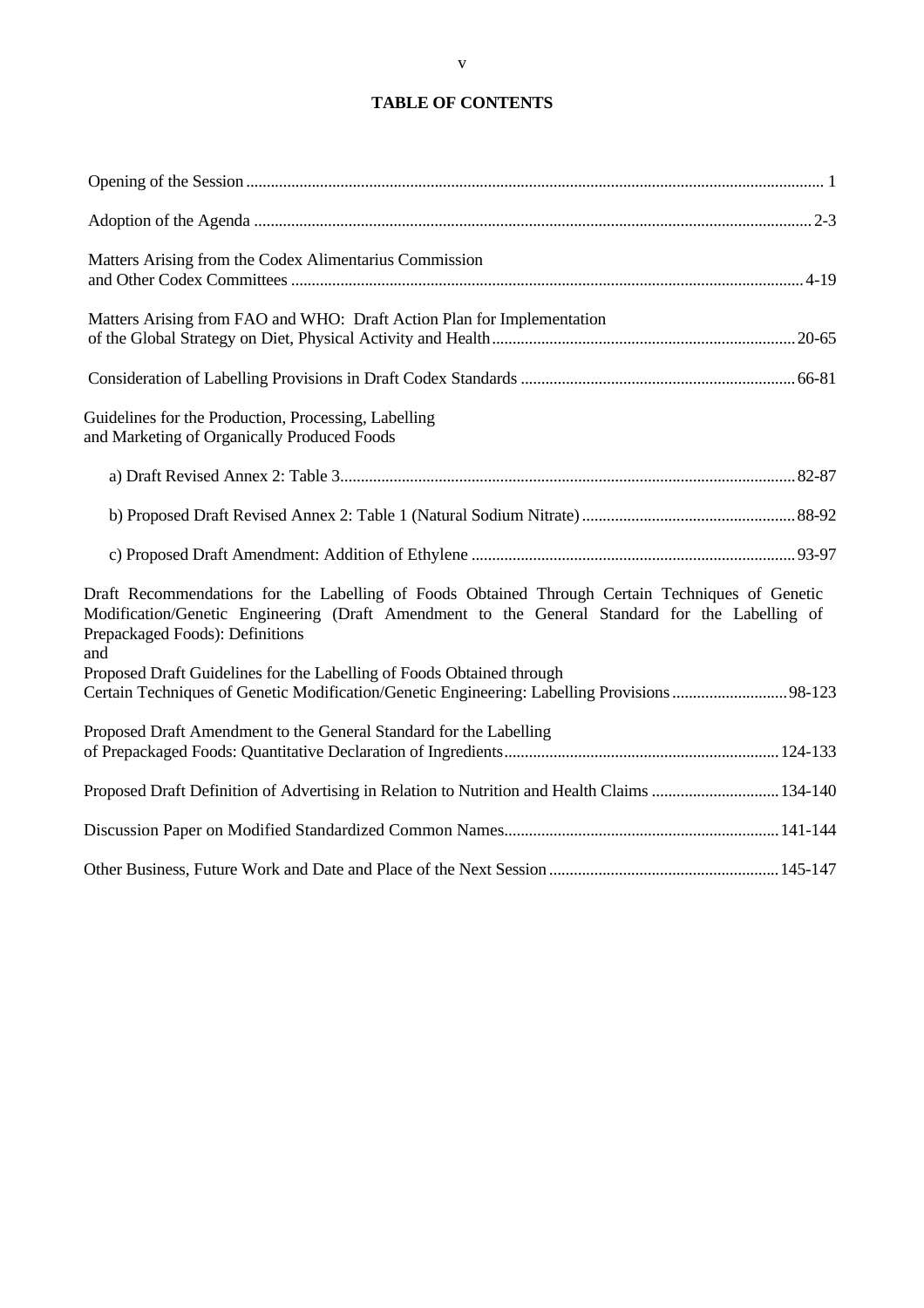# **LIST OF APPENDICES**

| <b>Appendix I</b>   | List of Participants                                                                                                                                                                                   | 20 |
|---------------------|--------------------------------------------------------------------------------------------------------------------------------------------------------------------------------------------------------|----|
| <b>Appendix II</b>  | Draft Amendment to the <i>Guidelines for the Production, Processing, Labelling</i><br>and Marketing of Organically Produced Foods: Annex 2 - Permitted Substances<br>: Table $3$ (at Step $8$ )        | 51 |
| <b>Appendix III</b> | Draft Amendment to the Guidelines for the Production, Processing, Labelling<br>and Marketing of Organically Produced Foods: Annex 2 - Permitted Substances<br>: Table 3 (other substances) (at Step 6) | 62 |
| <b>Appendix IV</b>  | Proposed Draft Amendment to the Guidelines for the Production, Processing,<br>Labelling and Marketing of Organically Produced Foods Addition of Ethylene<br>(at Step 5)                                | 67 |
| <b>Appendix V</b>   | Proposed Draft Amendment to the General Standard for the Labelling of<br>Prepackaged Foods: Quantitative Declaration of Ingredients (at Step 5)                                                        | 68 |
| <b>Appendix VI</b>  | Proposed Draft Definition of Advertising (at Step 5)                                                                                                                                                   | 69 |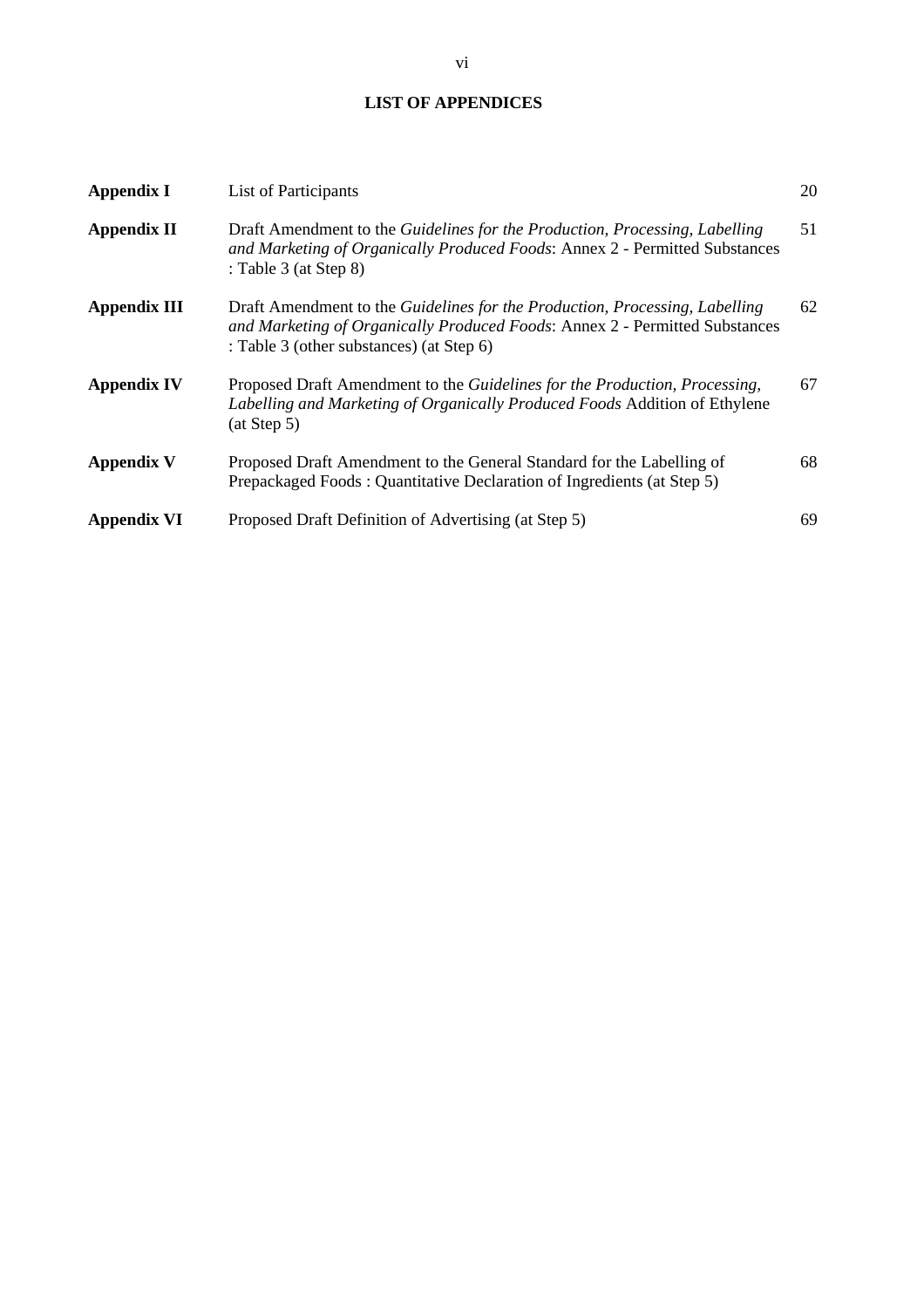# **INTRODUCTION**

1) The Codex Committee on Food Labelling held its Thirty-fifth Session in Ottawa, Canada from 30 April to 4 May 2007, at the kind invitation of the Government of Canada. The Session was chaired by Dr. Anne MacKenzie, Senior Science Advisor, Science Branch, Canadian Food Inspection Agency. The session was attended by 315 delegates representing 81 Member countries, one Member Organization, European Community (EC), and 27 international organizations. A complete list of participants is attached as Appendix I to this report.

# **ADOPTION OF THE AGENDA (Agenda Item 1)<sup>1</sup>**

2) The Committee adopted the Provisional Agenda but noted that the working group on Agenda Item 4 had only met on the Sunday preceding the meeting and the plenary discussion should not be held before the second day of the meeting. The Committee also agreed with the request of the working group on Agenda Item 6 that had met prior to the session to hold an additional meeting during the session in English only and not to hold the plenary discussion before the third day of the session. The Delegation of Mexico regretted that the meeting would be held without interpretation.

3) The Delegation of the EC explained to the Committee the division of competence between the European Community and its Member States according to Rule II.5 of the Rules of Procedure.

# **MATTERS REFERRED TO THE COMMITTEE (Agenda Item 2)<sup>2</sup>**

# **MATTERS REFERRED TO THE COMMITTEE BY THE COMMISSION (Agenda Item 2a)**

*Draft Revised Standards for Cheddar (C-1) and Danbo (C-3)- Proposed Draft Revised Standard for Edam (C-4), Gouda (C-5), Havarti (C-6), Samso (C-7), Emmental (C-9), Tilsiter (C-11), Saint-Paulin (C-13), Provolone (C-15), Cottage Cheese (C-16), Coulommiers (C-18), Cream Cheese (C-31), Camembert (C-33), Brie (C-34) and Proposed Draft Standard for Mozzarella*

4) The Committee recalled that the Commission had agreed to adopt the proposed draft standards at Step 5, advance them to Step 8 with the omission of Steps 6 and 7 and to retain all standards at Step 8 pending further discussion of Section 7.2 "Country of Origin" at this session, with the understanding that the  $30<sup>th</sup>$ Session of the Commission would revisit the matter, taking into account the view of the CCFL. The Commission had further noted that in its deliberations on Section 7.2, the CCFL would take into consideration the fact that the General Standard for Labelling of Prepackaged Foods had provisions for Country of Origin which referred to the country of manufacture while in many of the individual cheese standards, generic regional names were specified (ALINORM 06/29/41, paras. 83-89).

5) The Observer of the International Dairy Federation introduced document CX FL 07/35/2-Add.1 recalling the compromise reached in the Committee on Milk and Milk Products (CCMMP) and addressing the issues mentioned by the Commission. The Observer explained the special situation of the C-standards where the cheese names in the past had geographic connotations due to the fact that they originated from a certain country while currently there is world-wide trade and production. The CCMMP had included section 7.2 on mandatory labelling of the country of origin meaning the country of manufacture in these standards to ensure the same labelling practice for products manufactured in countries from which the name historically originated and in other countries. The Observer stressed that such mandatory country of origin labelling was specific to these standards only and had no impact on the labelling of cheese in general, other milk products or any other food.

6) The Committee welcomed the clarifications given by the IDF and while there was consensus on the need to adopt the updated cheese standards, delegations expressed different views as to whether the clarifications sufficiently justified the inclusion of 7.2 as proposed in the standards.

7) Several members and observers supported the inclusion of 7.2. They stressed that mandatory labelling of the country of manufacture for these specific standards was necessary to avoid misleading or deceiving the consumer. The Delegation of the European Community, supported by other delegations, noted that the vast majority of cheese variety names have a strong geographic connotation in the view of most consumers.

 $\overline{a}$ 

<sup>&</sup>lt;sup>1</sup> CX/FL 07/35/1, CRD 1 (European Community)

<sup>&</sup>lt;sup>2</sup> CX/FL 07/35/2, CX/FL 07/35/2-Add.1, CX/FL 07/35/2-Add.2,CRD 9 (Comments of Canada and Switzerland), CRD 26 (Matters referred from CCFA), CRD 27 (Statement on cheese standards)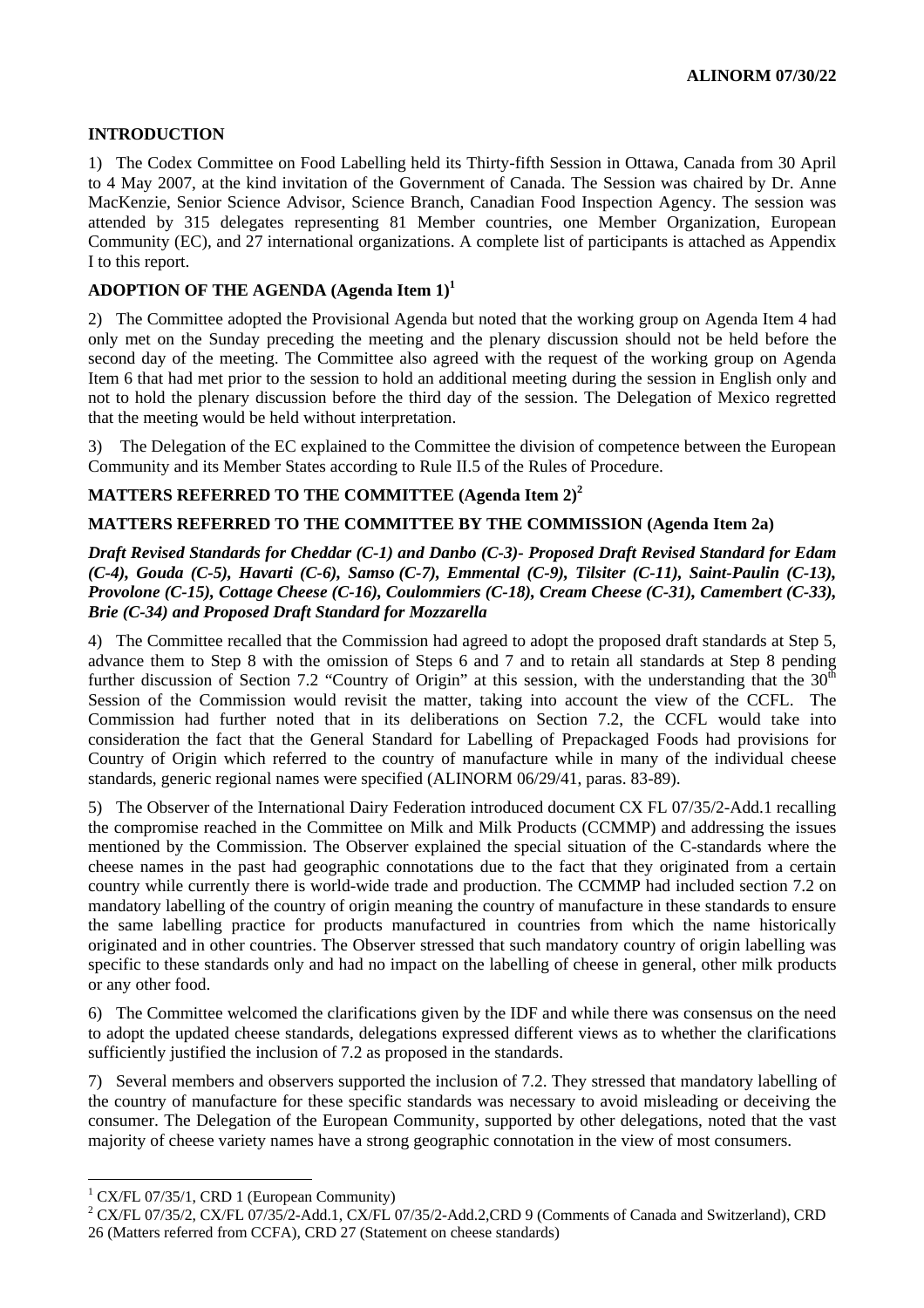8) The Committee noted a proposal to indicate the country in which the name of the cheese historically originated in a footnote to the section.

9) Several other members were of the opinion that the names of the cheeses had become generic through global manufacture and trade and that provision 4.5.1 in the General Standard for the Labelling of Pre-Packaged Foods together with the composition provisions in the individual standards was sufficient to protect consumers. They stressed that mandatory country of origin labelling was not justified on food safety grounds, and created increased compliance costs for producers and that country of origin labelling was a matter for national governments to decide. These delegations also expressed concern that the endorsement of country of origin labelling would create a precedent for the inclusion of similar provisions in other standards.

10) Some delegations said that provision 7.2 as proposed by the CCMMP was already a compromise reached after long discussions and should be endorsed as the updated standards represented a significant improvement over the standards presently in force. They suggested to endorse section 7.2 and to include a statement in the report explaining the special situation of the cheese standards.

11) The Committee discussed the proposal to replace "country of origin" with "country of manufacture" as some delegations pointed out that it would clarify the labelling requirements. However the Committee agreed to retain "country of origin" as it was consistent with the General Standard.

12) After some discussion the Committee adopted the following position:

The Committee highlighted the unique situation of the individual cheese standards in relation to the provisions requesting the indication of the country of origin on the label (section 7.2) and that this particular situation was linked to the fact that the majority of the variety names for cheeses have a geographical reference (e.g. the country of origin) in the existing standards. The Committee recognised that section 7.2 of the draft cheese standards preserves the generic nature of the names of these cheeses and promotes equitable labelling requirements. While noting that section 7.2 sets out mandatory country of origin labelling for the relevant C-standards, the Committee acknowledged that the omission of country of origin labelling is not misleading in all circumstances. Other than for these cheese standards the use of such labelling should be consistent with section 4.5.1 of the General Standard for the Labelling of Prepackaged Foods.

13) The Delegation of Switzerland, while not opposing the preceding statement as a whole, did not agree to the sentence: "The Committee recognised that section 7.2 of the draft cheese standards preserves the generic nature of the names of these cheeses and promotes equitable labelling requirements."

14) The delegations of Australia and New Zealand, while accepting the compromise, stated that this did not reflect a change in their position and that they remained opposed to the development and adoption of mandatory country of origin labelling provisions in international standards, including Codex.

15) The Delegation of Canada expressed its objection to section 7.2 as it did not support mandatory country of origin labelling in the standards since such provisions should be considered at the national level. However in the spirit of consensus, it supported the advancement of the standards for adoption by the Commission.

16) Based on the Committee highlighting the unique situation of the individual cheese standards, the Committee endorsed the provision in section 7.2 for the 16 individual cheese standards mentioned above as proposed by the CCMMP, as follows:

# *"7.2 Country of Origin*

*The country of origin (which means the country of manufacture, not the country in which the name originated) shall be declared. When the product undergoes substantial transformation3 in a second country, the country in which the transformation is performed shall be considered to be the country of origin for the purpose of labelling."*

# **General Decisions of the Commission**

 $\overline{a}$ 

17) The Committee noted the recommendations of the Commission in relation to the critical review and agreed to propose a time frame for each item under consideration in the Step Procedure as required.

 $3$  For instance, repackaging, cutting, slicing, shredding and grating is not regarded as substantial transformation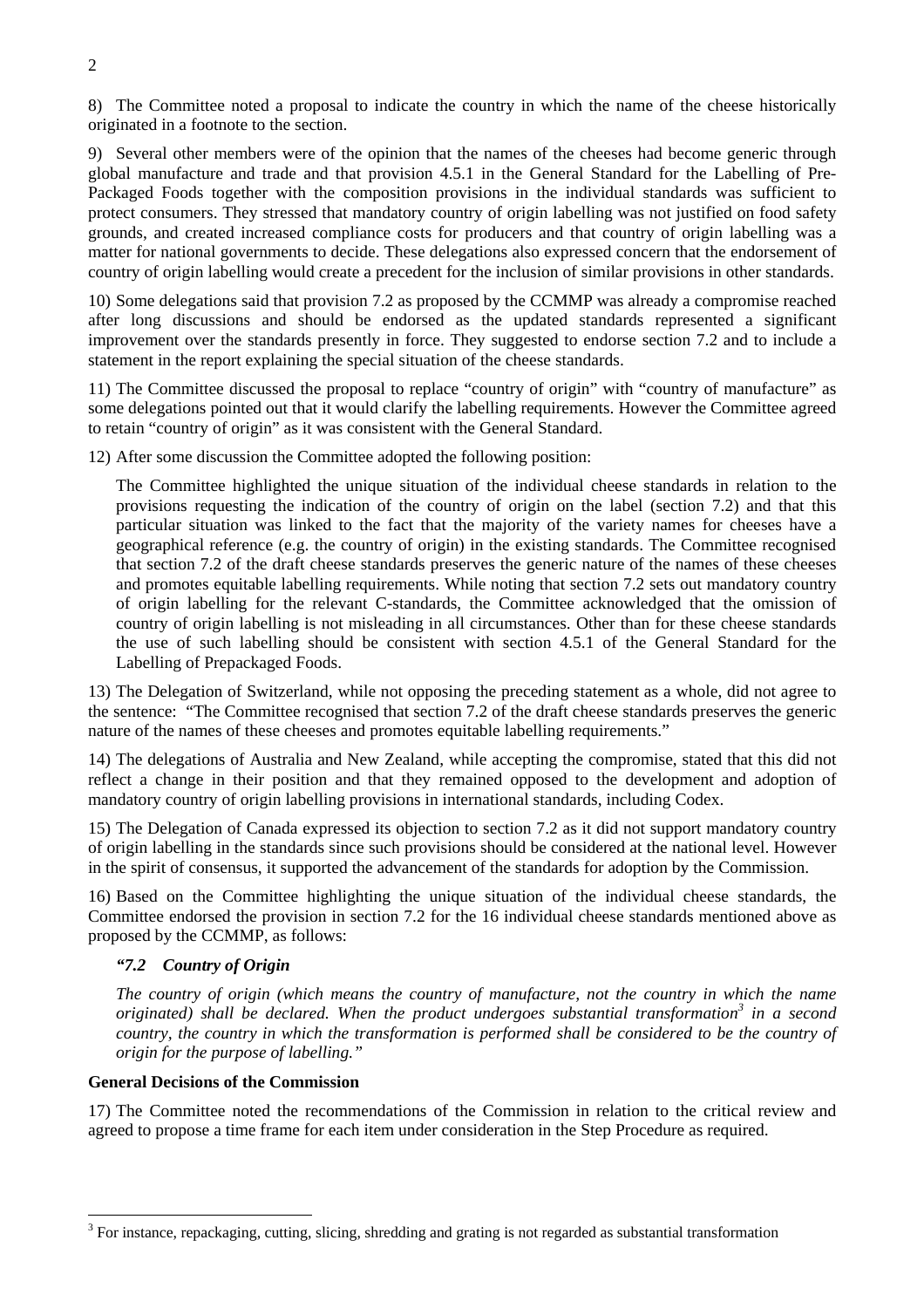#### **Committee on Food Additives**

18) The Committee recalled that its last session had received a request from the Committee on Food Additives and Contaminants to clarify the labelling provisions for labelling of carriers and packaging gases. The Committee had agreed that before it could consider labelling provisions, functional classes had to be clearly defined and asked the CCFAC to clarify the conditions under which carriers and packing gases were considered as additives or as processing aids, possibly with some specific examples.

19) The Secretariat informed the Committee that the  $39<sup>th</sup>$  Session of the Committee on Food Additives, which had met immediately prior to the CCFL, had agreed to retain carriers and packaging gases in the list of functional classes of food additives and had also agreed to defer to the CCFL to decide whether carriers and packaging gases should be labelled. In addition the CCFA had agreed to revise section 1. Foreword to delete the reference to labelling and section 3. International Numbering System (INS) to ensure consistency of the "technological purpose" of the additives listed with the revised classes. Section 2. Table of Functional Classes, Definitions and Technological Purposes had been finalised and retained at Step 7 pending completion of the revision of the other sections.

# **MATTERS REFERRED BY FAO AND WHO: DRAFT ACTION PLAN FOR IMPLEMENTATION OF THE GLOBAL STRATEGY ON DIET, PHYSICAL ACTIVITY AND HEALTH (Agenda Item 2b)**<sup>4</sup>

20) The Committee recalled that the 29<sup>th</sup> Session of the Commission had agreed that WHO and FAO would prepare a document containing proposals for possible action by Codex and that it would be circulated for comments. The document and the comments received would be considered by the Committee on Nutrition and Foods for Special Dietary Uses and the Committee on Food Labelling. The views and recommendations of these Committees would then be forwarded to the 30<sup>th</sup> Session of the Commission for further guidance.

21) The Representative of WHO, when presenting the document, recalled that the Draft Action Plan was based on the recommendations from the Global Strategy, the responses received from Codex members in the FAO/WHO electronic forum and the comments made by delegates in the last session of the Committee as regards labelling issues. The Representative pointed out that the recommendations applying to labelling were intended to provide consumers with better information about the benefits and contents of foods. The first five recommendations deal with enhancing the role of nutrition labelling in providing consumers with information on the nutrient content of prepackaged food by ensuring that the information is always present, that it is aimed at reducing risk by including nutrients associated with risk of noncommunicable diseases (NCDs), that it is presented in a manner that is legible and understood by the consumer.

22) Several delegations expressed their support for the Global Strategy, while informing the Committee of the measures they had taken at the national level to ensure its implementation, and expressed their appreciation to WHO and FAO for preparing the Draft Action Plan. Some delegations suggested that the Committee should establish priorities when considering possible proposals for new work.

23) The Committee focused its discussions on the recommendations proposed in section A of CL 2006/44- CAC and made the following comments and proposals.

# **Guidelines on Nutrition Labelling**

 $\overline{a}$ 

1.1 Amend the Purpose of the Guidelines to include a reference to providing the consumer with information to reduce risk factors for NCDs and to permit the dietary management of NCDs of public health significance

24) Many delegations expressed the view that the current purpose of the Guidelines was general enough to cover all aspects of nutrition labelling, including information related to the reduction of risk of NCDs and that it should not be amended. Some of these delegations also pointed out that NCDs were due to several causes and that nutrition labelling by itself did not address all other factors related to theses diseases.

25) The Delegation of Canada supported the amendment proposed as the current text was of a general nature and it was necessary to establish a specific the link with non communicable diseases in the framework of the Global Strategy. This position was supported by the Observer from NHF.

<sup>&</sup>lt;sup>4</sup> CX/FL 07/35/3 (Comments of Australia, Guatemala, Malaysia, Mexico, New Zealand, Peru, United States, IACFO, ICBA, ICGMA, IDF), CX/FL 07/35/3-Add.1 (comments of European Community,Thailand), CX/FL 07/35/3-Add.2 (information provided by WHO), CRD 2 (Brazil, Canada, IBFAN), CRD 12 (India), CRD 14 (Indonesia), CRD 17 (CIAA), CRD 18 (Bolivia), CRD 20 (Republic of Korea)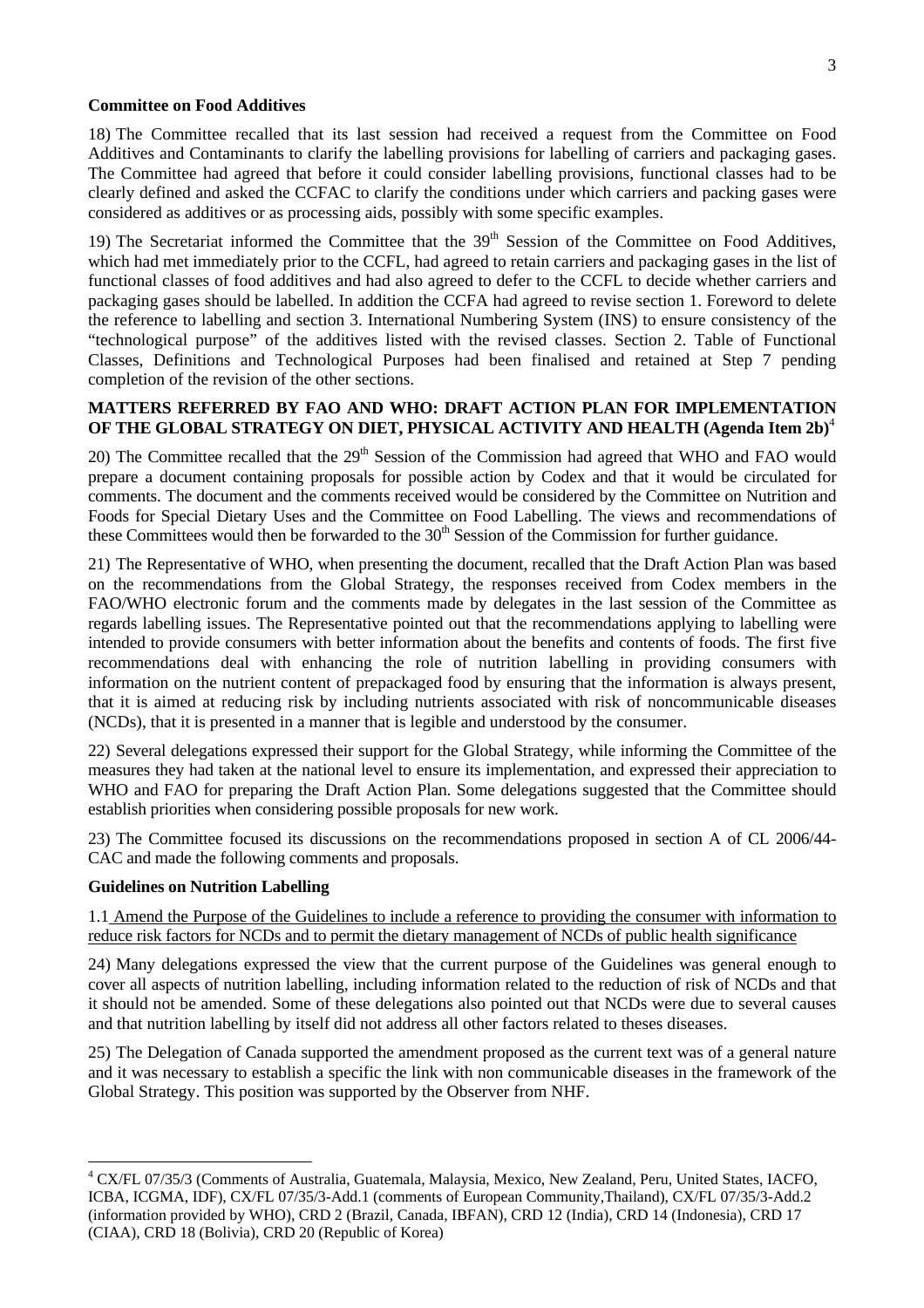26) The Committee agreed that there was not sufficient support to amend the current text of the Purpose of the Guidelines and noted that this issue could be reconsidered in the future if needed.

1.2Amend Subsection 3.1 to require that the Nutrient Declaration be mandatory on the labels of all prepackaged foods

27) The Representative of WHO indicated that this recommendation was fundamental to the Codex implementation of the Global Strategy, and that information on the nutrient content of a prepackaged food was as necessary as information on the ingredients in enabling a consumer to make an informed choice of foods.

28) Several delegations supported mandatory declaration of nutrients in principle but pointed out that the list of nutrients to be declared would need careful consideration. Several other delegations indicated that they supported mandatory labelling, although not for all foods and proposed a range of approaches that could be considered: establishing a list of foods that should be labelled; listing the exemptions that may be required due to the nature of the food or the size of the package; or leaving national authorities to decide the foods or food categories that should be labelled. Some observers proposed to discuss this issue further and to consider the practical difficulties related to the capacity of small businesses; exceptions for packages that were too small or not adequate for the purpose of nutrition labelling; and foods with minimal nutritional content.

29) Some delegations and observers supported general mandatory labelling in view of its importance to provide information to consumers The Delegation of Brazil informed the Committee that nutrition labelling was mandatory in Brazil and harmonised in the MERCOSUR countries. The Delegation of the United States recalled that it had over of decade of experience with the implementation of mandatory nutrition labelling, and that cost/benefit studies that took into account the impact on small businesses clearly demonstrate the considerable benefits of this approach in terms of public health.

30) Several delegations did not support mandatory nutrition labelling and stressed the difficulties that would be faced especially by developing countries for the following reasons: the cost of compliance, especially compositional analysis, was excessively high for small and medium businesses; this provision would be difficult to enforce in practice; consumers would not benefit from additional labelling information as they lacked nutrition education. These delegations indicated that emphasis should be put first on consumer education in order to develop awareness of nutrition issues in relation to NCDs and noted that mandatory labelling could be reconsidered at a later date.

31) Some delegations expressed the view that the decision as to the nutrients to be declared should be left to national authorities as dietary patterns varied from country to country and there may not be a need to declare the same nutrients in all countries. Some delegations pointed out that the impact of general nutrition labelling would be limited in those countries where the consumption of prepackaged foods was not generalised.

32) The Delegation of Germany, speaking on behalf of the Member States of the EC present at the session, indicated that nutrition labelling legislation was under review in the EC, and that mandatory labelling was one of the issues under consideration. The Delegation added that there were arguments both for and against mandatory nutrition labelling which need to be carefully considered and believed that issues within Codex should be informed by the experiences in those countries which have such legislation.

33) The Committee did not come to a conclusion on the need to amend sub-section 3.1 to require mandatory nutrient declaration.

34) The Chair noted that no decision on new work could be made at this stage and proposed that further action by the Committee should be decided from a general point of view after each item in the Draft Action Plan had been discussed.

1.3 Expand the list of nutrients that are always declared (paragraphs 3.2.1.1 and 3.2.1.2 of the Guidelines) to include the energy value and the amounts of protein, available carbohydrate, sugars, fat, saturated fat, trans fatty acids and sodium.

35) The Representative of WHO pointed out that this recommendation expands the list of mandatory nutrients to include the nutrients identified by the Global Strategy as associated with the risk of NCDs (saturated fatty acids, trans fatty acids, added sugars and sodium), and that declaration of these nutrients is essential if consumers are to make informed choices of foods.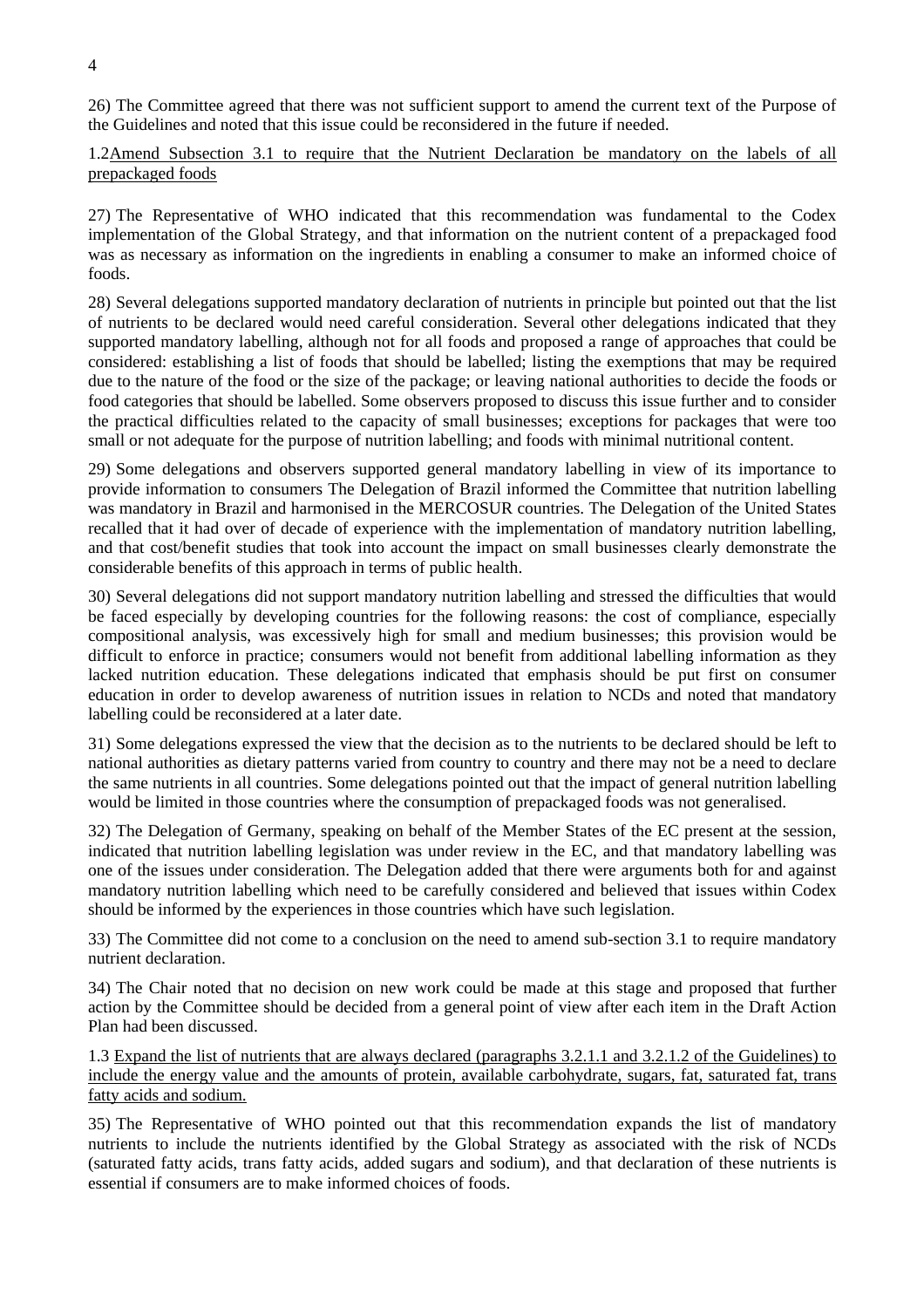36) In reply to a question, the Representative of WHO indicated that the Global Strategy referred to unsaturated fats including both mono and poly-unsaturated, and did not establish a distinction between industrially produced and naturally occurring trans fatty acids. The Delegation of Canada supported the expanded list of nutrients as proposed by WHO and suggested to expand the list to include dietary fibre, to note the link between trans and saturated fats, and to remove the limit of 5% of the NRV for the declaration of amounts of vitamins and minerals.

37) Several delegations supported the proposed list of nutrients and indicated that it was consistent with their approach at the national level. The Observer from IACFO stressed its importance as an essential element of the Global Strategy.

38) Some other delegations indicated that they supported the proposed extension of the list, with the exception of trans-fatty acids, as this was not a priority at the national level due to the low consumption of trans fatty acids and nutritional status of their population. The Observer from IDF expressed the view that, while industrialised trans fatty acids were associated with NCDs, there was emerging scientific evidence to demonstrate the beneficial health effects of naturally occurring trans fatty acids, such as in milk and meat.

39) The Delegation of the United States indicated that consideration should be given to general mandatory nutrient labelling, as discussed earlier, and the list of nutrients to be declared when a claim was made, which was particularly important in order to provide information on nutrients associated with risks of NCDs, and therefore supported new work on the revision of the list.

40) Some delegations expressed the view that the current list of core nutrients should be retained and that the addition of any other relevant nutrient should be left to national authorities, which had the possibility to require additional nutrient declaration as specified in section 3.2.1.4 of the *Guidelines*.

41) Some delegations drew the attention of the Committee to the need to consider exceptions to the declaration of nutrients due to the size or type of package or the type of product concerned, for which such declaration may not be relevant.

42) Some delegations also noted that further research and studies on the impact of the nutrients mentioned in the proposal on public health was necessary before considering further the expansion of the list. The Committee noted a suggestion to ask the CCNFSDU to determine the nutrients which were of significance to public health. It was however recalled that the list presented in point 1.3 was proposed by WHO due to their public health significance, on the basis of an expert consultation and extensive scientific data.

43) The Committee did not come to a consensus on the revision of the current list of nutrients that should always be declared. The Chair concluded that this issue would require further discussion.

1.4 Develop additional criteria for the presentation of the Nutrient Description to enhance legibility

44) The Representative of WHO indicated that this recommendation was intended to enhance consumer recognition and understanding of the Nutrient Declaration and that general principles could be developed that would be universally applicable.

45) Some delegations supported the development of a standardised format as it would facilitate consumer understanding and use of nutrition labelling. Other delegations expressed the view that it may not be practical to develop a standardised format for a table of nutrients content at the international level as the presentation would necessarily differ from country to country, and that flexibility should be allowed for national authorities to decide on the most adequate presentation. Some delegations proposed to specify a standardized order that should generally be followed for the declaration of nutrients.

46) Some delegations pointed out that legibility was not the only issue to be addressed and that presentation was also important in order to ensure that nutrition labelling was really understood by consumers and allowed them to make an informed choice.

47) The Committee recognized that further consideration could be given to the development of criteria for the presentation of nutrient declaration in the future but did not agree to undertake any specific amendment at this stage.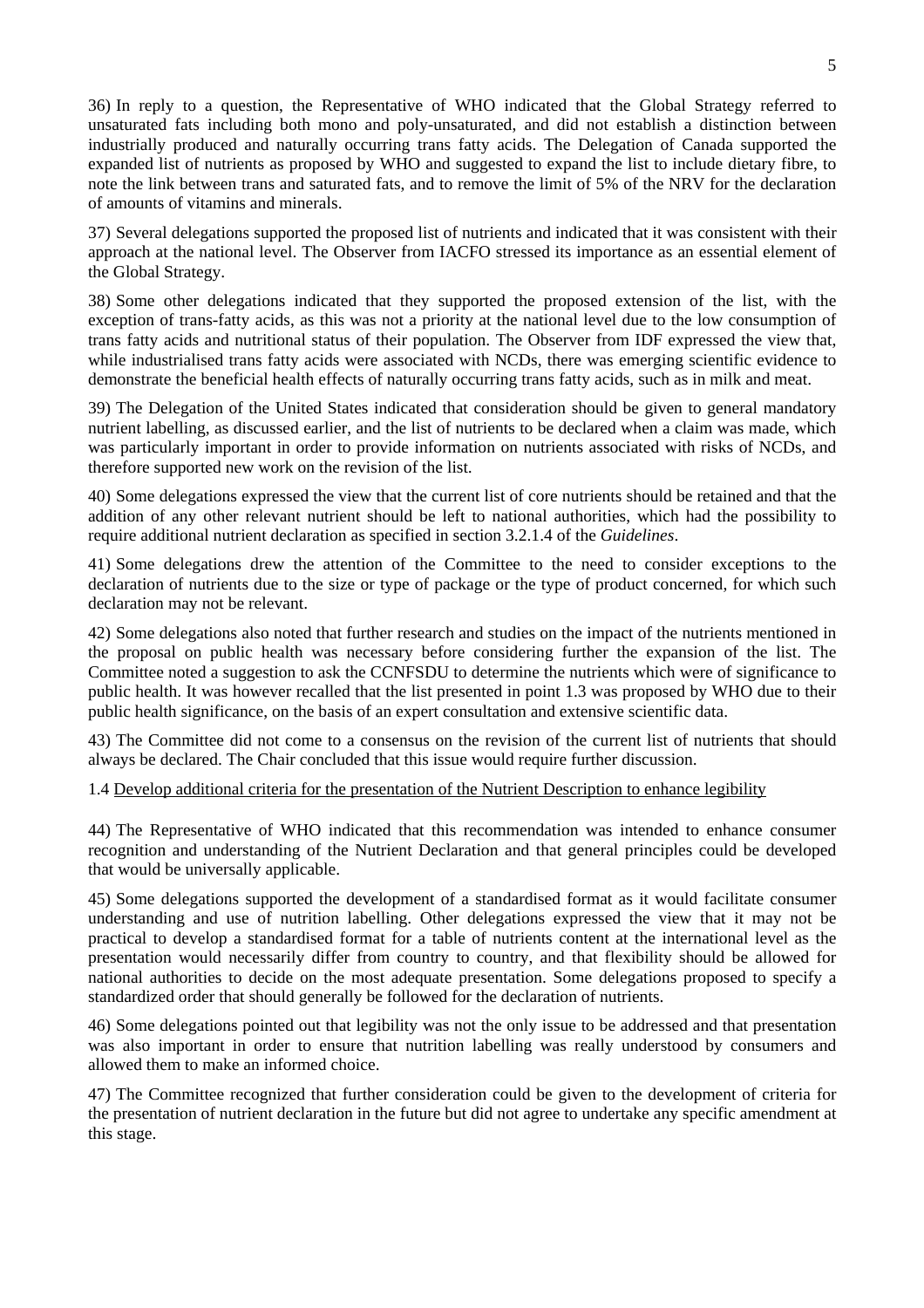# 1.5 Develop Nutrient Reference Values for nutrients that are associated with both increased and decreased risks of noncommunicable diseases

48) The Representative of WHO recalled that Nutrient Reference Values already exist for vitamins, minerals and protein. The recommendation to extend the declaration of Nutrient Reference Values to include nutrients associated with increase and decreased risk of NCDs is intended to assist consumers in assessing the significance of the amounts of these nutrients in foods.

49) The Committee recalled that the Committee on Nutrition and Foods for Special Dietary Uses had agreed to proceed with the consideration of the revision of the NRVs for vitamins and minerals and to ask the Committee on Food Labelling its advice concerning the revision and extension of the list of NRVs in the Guidelines for Nutrition Labelling to other nutrients associated with increased and decreased risk of non communicable diseases. The Committee had agreed that if this reply was positive it would consider new work on the revision and extension of the list to relevant nutrients at its next session.

50) The Delegation of South Africa expressed the view that the benefits of nutrients should be acknowledged and that the addition of nutrients to foods should be encouraged in order to ensure optimal nutrition and health. Furthermore, the Delegation was of the opinion that appropriate assessment procedures should be applied for nutrients, and should take into account empirical, clinical, statistical and peer reviewed processes.

51) Several delegations and two observers supported the expansion of the list of NRVs to macronutrients, especially saturated and trans fats, sodium, and dietary fibre especially in relation to the declaration of nutrients discussed under point 1.3 above.

52) Some delegations supported the revision of the NRVs for vitamins and minerals but pointed out that the addition of new NRVs was conditional on the expansion of the list of nutrients that should be declared. The Delegation of Germany, speaking on behalf of the Member States of the EC present at the session, noted that the priority should be the revision of NRVs for vitamins and minerals and that additional NRVs should be considered if they were criteria for claims. Several delegations expressed the view that it was therefore premature at this stage to take a decision on the addition of new NRVs. Some delegations expressed the view that NRVs for macronutrients could be established at the national level.

53) The Committee agreed with the proposal of the CCNFSDU to revise the list of vitamins and minerals but did not reach a conclusion on the extension of the list to other nutrients.

# **2. Nutrition Claims**

2.1 Develop conditions for nutrient content claims for trans fatty acids and include restrictions on both saturated and trans fatty acids in the conditions for both nutrient content claims and comparative claims for saturated fatty acids and trans fatty acids

54) The Representative of WHO indicated that both saturated and trans fatty acids are identified by the Global Strategy as nutrients associated with increased risk of NCDs. The recommendation to develop conditions for claims for trans fatty acids and to include restrictions on saturated fatty acids and trans fatty acids in the conditions for nutrient content claims and comparative claims is aimed at providing incentives to reduce the trans fatty acid content of foods and to ensure that the content of saturated fatty acid is not increased when the trans fatty acid content is decreased and vice versa.

55) The Secretariat informed the Committee that this question had been considered in the CCNFSDU and that there had been no support to initiate work on nutrition claims for trans fatty acids. The Secretariat also recalled that the current reference to trans fatty acids in the Guidelines on Nutrition and Health Claims resulted from the FAO/WHO Expert Consultation on Fats and Oils in Human Nutrition held in 1993 and that further scientific advice had been required from FAO/WHO in this area by the CCNFSDU. The Representative of FAO informed the Committee that a scientific advisory meeting on fats and oils would be convened in the first half of 2008.

56) The Representative of WHO informed the Committee that the report of the Joint WHO/FAO/Expert Consultation, *Diet, Nutrition and Prevention of Chronic Disease* (WHO, 2003) also assessed the adverse health impact of TFA's and recommended a population nutrient intake goal of less than 1% energy.

57) No comments were made on this question and, taking into account the need for additional scientific advice, the Chair concluded that no new work would be undertaken on nutrition claims for trans fatty acids at this time.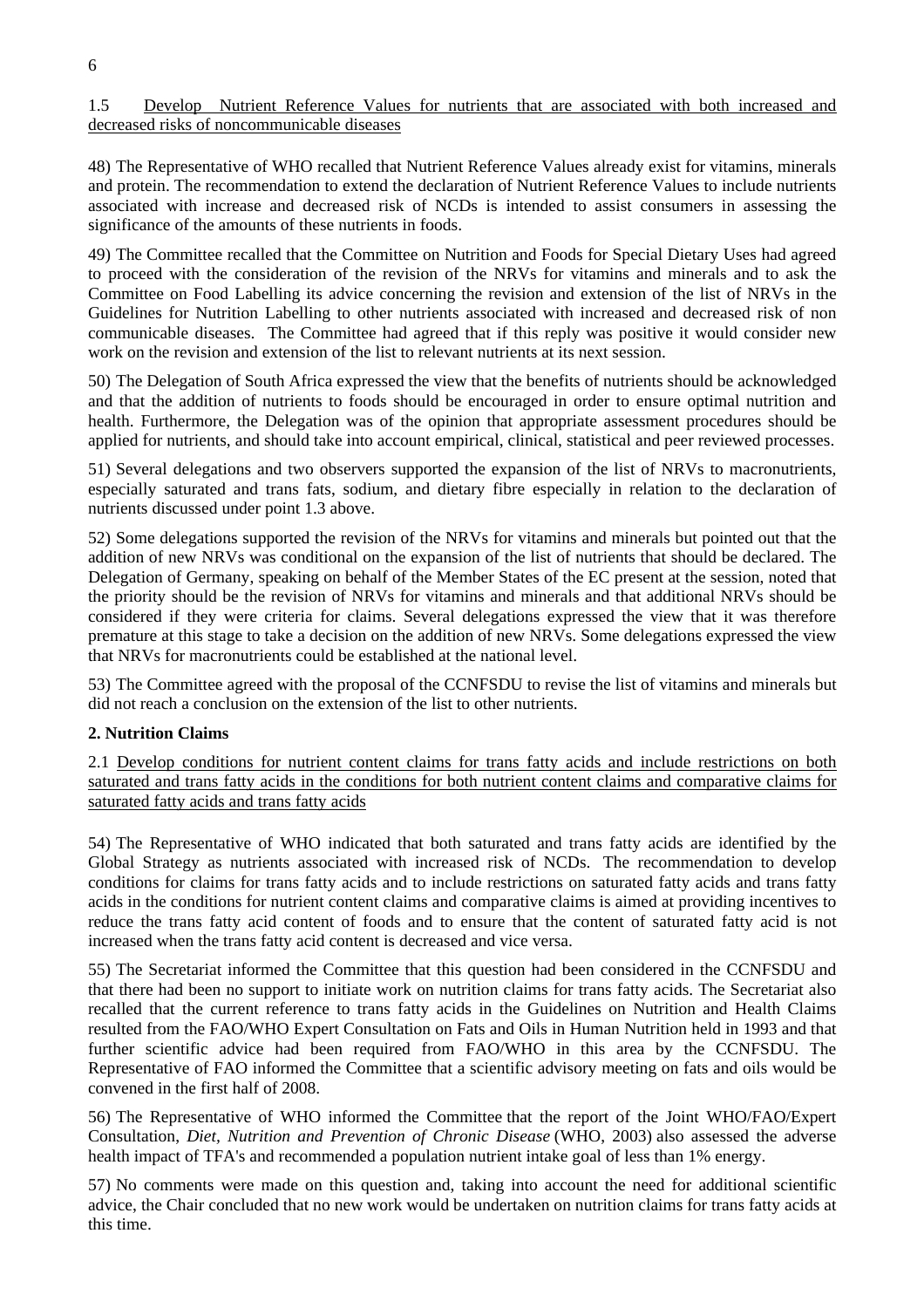58) The Committee agreed that point 3. Quantitative Declaration of Ingredients and point 4. Modification of Standardised Foods would be discussed respectively under Agenda Items 6 and 8.

### **Further action**

59) The Committee discussed how to proceed further with the implementation of the Global Strategy. The Delegation of Canada, supported by several delegations, proposed to convene a physical working group prior to the next session in order to discuss further action. The Chair invited the Delegations of Canada, Argentina and Germany and other interested delegations to prepare terms of reference for the working group and a project document for new work that could to be proposed to the Commission. However it was not possible to prepare proposals for specific new work at the current session and the Committee discussed the mandate of a working group.

60) The Secretariat recalled that the mandate given to the Committee by the Commission was to give its advice on the proposals put forward by WHO in the Action Plan for consideration by the  $30<sup>th</sup>$  Session of the Commission and that this would not be possible if the decision on further action was postponed to its  $36<sup>th</sup>$ session in 2008.

61) The Committee considered proposed terms of reference specifying in the first paragraph that "The Working group is mandated to prepare proposals for the revision of the Guidelines on Nutrition Labelling". The Delegation of Germany, speaking on behalf of the Member States of the European Community present at the session, expressed the view that several amendments proposed in the Draft Action Plan were controversial and that it was not possible at this stage to decide whether a revision of the Guidelines would actually be undertaken. The Committee therefore amended the text to the effect that the working group was mandated "to evaluate which revisions are needed" to the Guidelines. As a result of some further discussion, the Committee agreed on the following mandate for the working group on the implementation of the Global Strategy.

62) The Working Group is mandated to evaluate which revisions are needed to the Codex Guidelines on Nutrition Labelling and the Codex General Standard for the Labelling of Prepackaged Foods in light of certain of the action items proposed by WHO/FAO in the Draft Action Plan for Implementation of the Global Strategy on Diet, Physical Activity and health (CL 2006/44-CAC).

63) The Working Group will:

- Consider issues identified during the  $35<sup>th</sup>$  Session of CCFL on action items 1.2 (application), 1.3 (nutrients to be declared); 1.4 (presentation of nutrition information) and 3.1 (quantitative declaration of ingredients) contained in paragraph 48A (this order is as listed in CL 2006/44-CAC and should not be considered as a priority order)
- Identify and recommend work to be undertaken by CCFL with regard to these action items

64) To facilitate the work of the Working Group, the delegations of Canada and Argentina offered to prepare a background paper based on the written submissions to CCFL and comments of delegations at the 35<sup>th</sup> Session of the Committee on the Draft Action Plan. The background paper will be circulated prior to the Working Group meeting. The Committee agreed that the co-Chairs of the Working group, to be held immediately prior to the next session, would be Argentina, Canada and Germany and that the working languages would be English, French and Spanish.

# **Other matters arising from FAO and WHO**

65) In addition to the information provided in the working document, the Representative of WHO informed the Committee that the WHO Regional Office for the Americas (AMRO/PAHO) recently formed a Task Force to reduce and eliminate industrially produced trans fatty acids (TFA's) from food supplies in the American Region. The Task Force, which includes experts from several countries in the Region, recommended various strategic and policy actions the first of which related to the need for food and nutrition labelling to refer to TFA's. In view of the interest expressed by several Regional Offices in this inititiave, the outcomes from present and future Task Force meetings will be shared with Regional Offices with the aim of discussing how further work could be moved forward. Consultations with various stakeholders, including food industries are planned to be held as part of this process.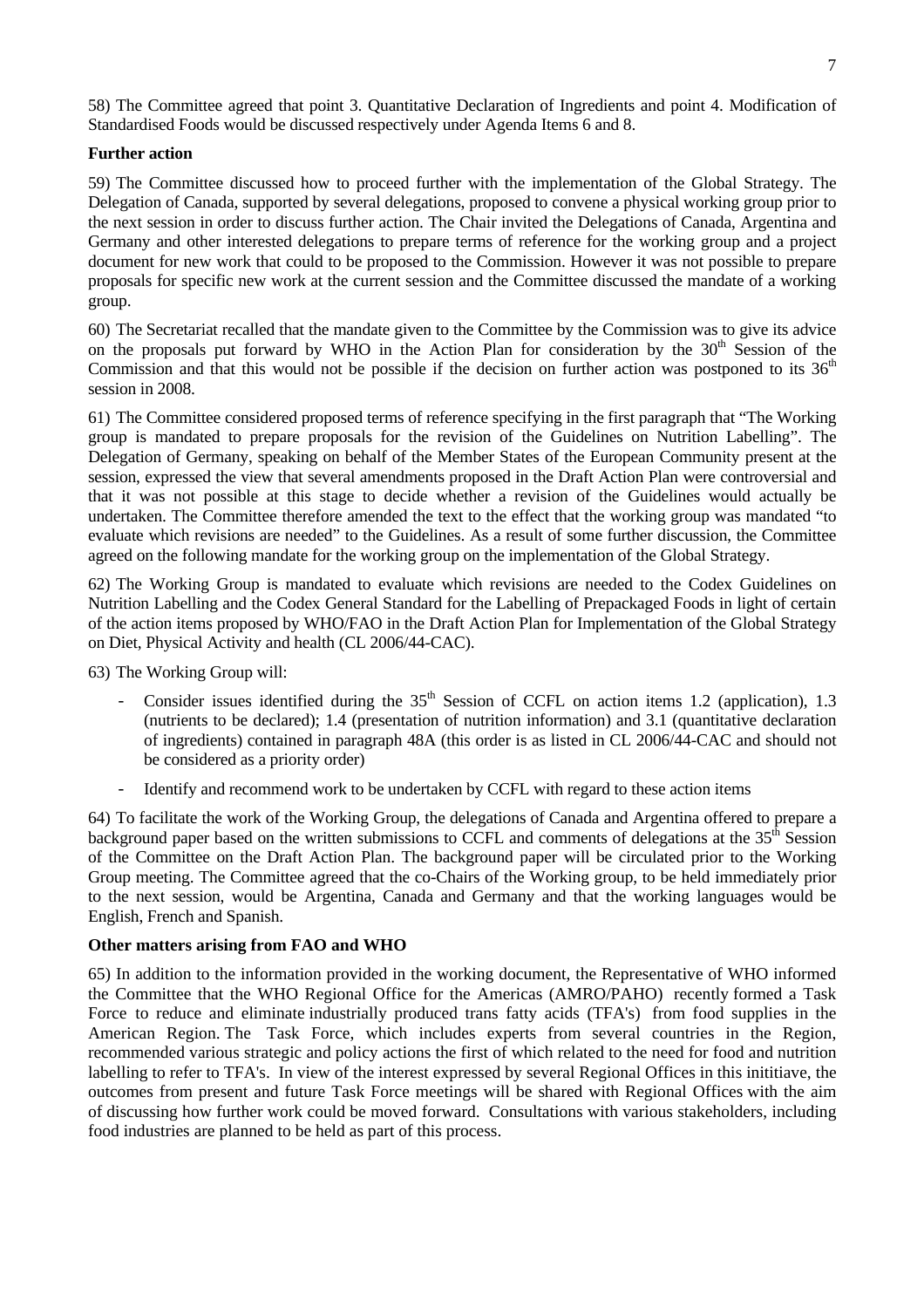# **CONSIDERATION OF LABELLING PROVISIONS IN DRAFT CODEX STANDARDS**

# **(Agenda Item 3)5**

### **Committee on Nutrition and Foods for Special Dietary Uses**

### Draft Revised Standard for Infant Formula and Formulas for Special Medical Purposes Intended for Infants, Sections A and B (At Step 8) (ALINORM 07/30/26, Appendix II)

66) The Observer of the International Baby Food Action Network (IBFAN) was of the opinion that guidance on preparation, storage and handling should be given in the text to avoid problems due to *E. sakazakii* or *Salmonella* in powdered infant formula. As the Proposed Draft Codex Code of Hygienic Practice for Powdered Formulae for Infants and Young Children was presently at Step 2 of the Procedure, the Observer proposed to make reference to the WHO Guidelines on Safe Preparation, Storage and Handling of Powdered Infant Formula, which had been published 2007 by WHO in collaboration with FAO. The Observer suggested that the reference could be included at the end of paragraph 9.5.1 by replacing the words "Good Hygienic Practice (GHP)". This position was supported by the Observers from CI, ILAC and IACFO.

67) The representative of WHO informed the Committee of the basis of the development of the Guidelines, which built on two expert consultations held in 2004 and 2006 in response to requests from CCFH to assess the risks from *E. sakazakii* and other microorganisms in powdered infant formula. WHA Resolution 58.32 (2005) included a request for the development of Guidelines to address this type of contamination.

68) Several members did not agree to include a reference to the WHO Guidelines in paragraph 9.5.1 of the standard as proposed because work was still continuing in CCFH which could lead to confusion. Several other members did not agree to replace the mention of GHP with a reference to the WHO Guidelines as GHP had a broader coverage. It was also mentioned that the CCNFSDU had discussed this matter but had concluded that paragraph 9.5.4 already included the need for a warning about the health hazards of inappropriate preparation, storage and use.

69) The Committee endorsed the labelling provisions as proposed and noted the information provided on the recently published WHO guidelines.

#### **Committee on Fresh Fruits and Vegetables**

Draft Standard for Tomatoes (At Step 7)

Draft Standard for Table Grapes (At Step 8)

70) The Committee endorsed the labelling provisions as proposed.

#### **Committee on Processed Fruits and Vegetables**

Draft Standard for Pickled Fruits and Vegetables (At Step 8)

71) The Committee endorsed the labelling provisions deleting from paragraph 8.2.2 the phrase "if its omission would mislead or deceive the customer" in order to align it with the *General Standard for the Labelling of Prepackaged Foods*.

Draft Standard for Processed Tomato Concentrates (At Step 8)

72) The Committee endorsed the labelling provisions as proposed.

Draft Standard for Preserved Tomatoes (At Step 8)

Draft Standard for Certain Canned Citrus Fruits (At Step 8)

73) The Committee endorsed the labelling provisions replacing in 8.2.4 the phrase "the presentation style should be declared on the label of the food if its omission would mislead or deceive the consumer." with the words "the label should contain in close proximity to the name of the product such additional words or phrases that will avoid misleading or confusing the consumer." in order to align the text with other Codex standards for canned fruits and vegetables.

#### **Committee on Fish and Fishery Products**

 $\overline{a}$ 

Proposed Draft Amendment to the Standard for Canned Sardines and Sardine-Type Products (At Step 5 of the Accelerated Procedure)

<sup>&</sup>lt;sup>5</sup> CX/FL 07/35/4 and Add.1; CRD 21 (Comments from Canada)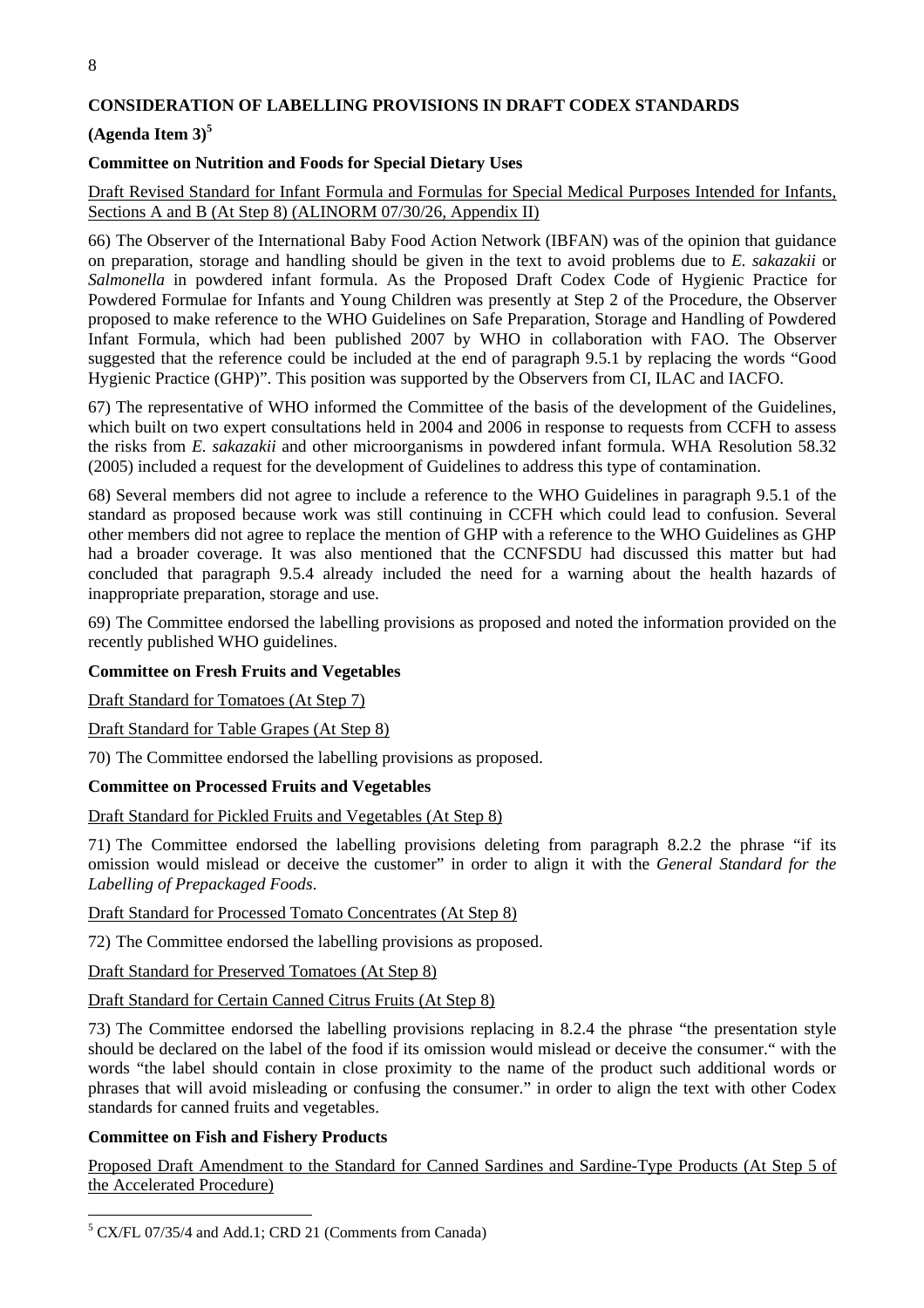74) The Committee welcomed the compromise solution found in the Committee on Fish and Fishery Products (CCFFP) whereby the amendments to the labelling provisions were linked to the inclusion of a new species. In addition, it was clarified that the mention of "country" or "geographic area" in the labelling provision of the above standards allows for these elements to be part of the name of the product and that this was not related to country of origin labelling.

75) The Delegation of Canada, supported by the United States, noted the absence of clarity in the number of qualifiers and suggested restricting the number of elements that could be combined in a name to two in order to avoid overly long or confusing names as could happen if all 4 elements listed in the standard were to be used.

76) The Committee did not retain this proposal as many delegations strongly supported the text as proposed in the compromise reached in the CCFFP. The Committee agreed however to clarify the intention of the change proposed by Canada below.

77) The Committee endorsed the labelling provisions (section 6.1.1) as proposed and noted that the amendment proposed by the CCFFP allows for a choice between different combinations of qualifiers, but was of the opinion that it was not intended that national legislation require all four qualifiers together, but the minimum number of qualifiers possible be used to achieve Codex objectives.

# **FAO/WHO Coordinating Committee for the Near East Region**

Draft Regional Standard for Canned Humus with Tehena

Draft Regional Standard for Canned Foul Medammes

Draft Regional Standard for Tehena

78) The Committee endorsed the labelling provisions as proposed.

# **Codex Committee on Food Hygiene**

 $\overline{a}$ 

Draft Code of Hygienic Practice for Eggs and Egg Products (At Step 8)

79) The Delegation of the European Community stated that any treatment applied to table eggs such as pasteurization should be stated on the label as many consumers expected table eggs to be untreated. It was clarified that the provisions to address such an issue was already contained in paragraph 4.1.2 of the General Standard.

80) The Committee endorsed the labelling provisions as proposed.

Draft Guidelines on the Application of General Principles of Food Hygiene to the Control of *Listeria Monocytogenes* in Foods (At Step 8)

81) The Committee endorsed the labelling provisions as proposed.

# **GUIDELINES FOR THE PRODUCTION, PROCESSING, LABELLING AND MARKETING OF ORGANICALLY PRODUCED FOODS (Agenda Item 4)<sup>6</sup>**

82) The Chair of the Working Group held prior to the session, Ms. Carla Barry (Canada) presented the discussions and recommendations relating to Agenda Items 4a), b) and c), which had been considered as specified in the mandate given to the Working Group at the last session. The conclusions of the Working Group and the discussions of the Plenary Session are presented below according to the relevant Agenda Item.

# **DRAFT REVISED ANNEX 2: TABLE 3 (Agenda item 4a)**

83) The Committee recalled that its last session had advanced Part 1 of the Draft Revised Table 3 to Step 8 and returned Part 2 to Step 6 for further comments. The 29<sup>th</sup> Session of the Commission had returned Part 1 to Step 6 for comments and further consideration in the Committee. Consequently both parts 1 and 2 of Table 3 had been circulated for comments at Step 6 and were presented for consideration at the current session.

<sup>&</sup>lt;sup>6</sup> CX/FL 07/35/5 (comments of Costa Rica, European Community, Malaysia, Norway, Peru, Switzerland, Thailand, United States), CX/FL 07/35/5-Add.1 (Brazil, Kenya), CRD 5 (Brazil, Canada), CRD 12 (India), CRD 14 (Indonesia), CRD 18 (Bolivia), CRD 28 (Report of the Working Group)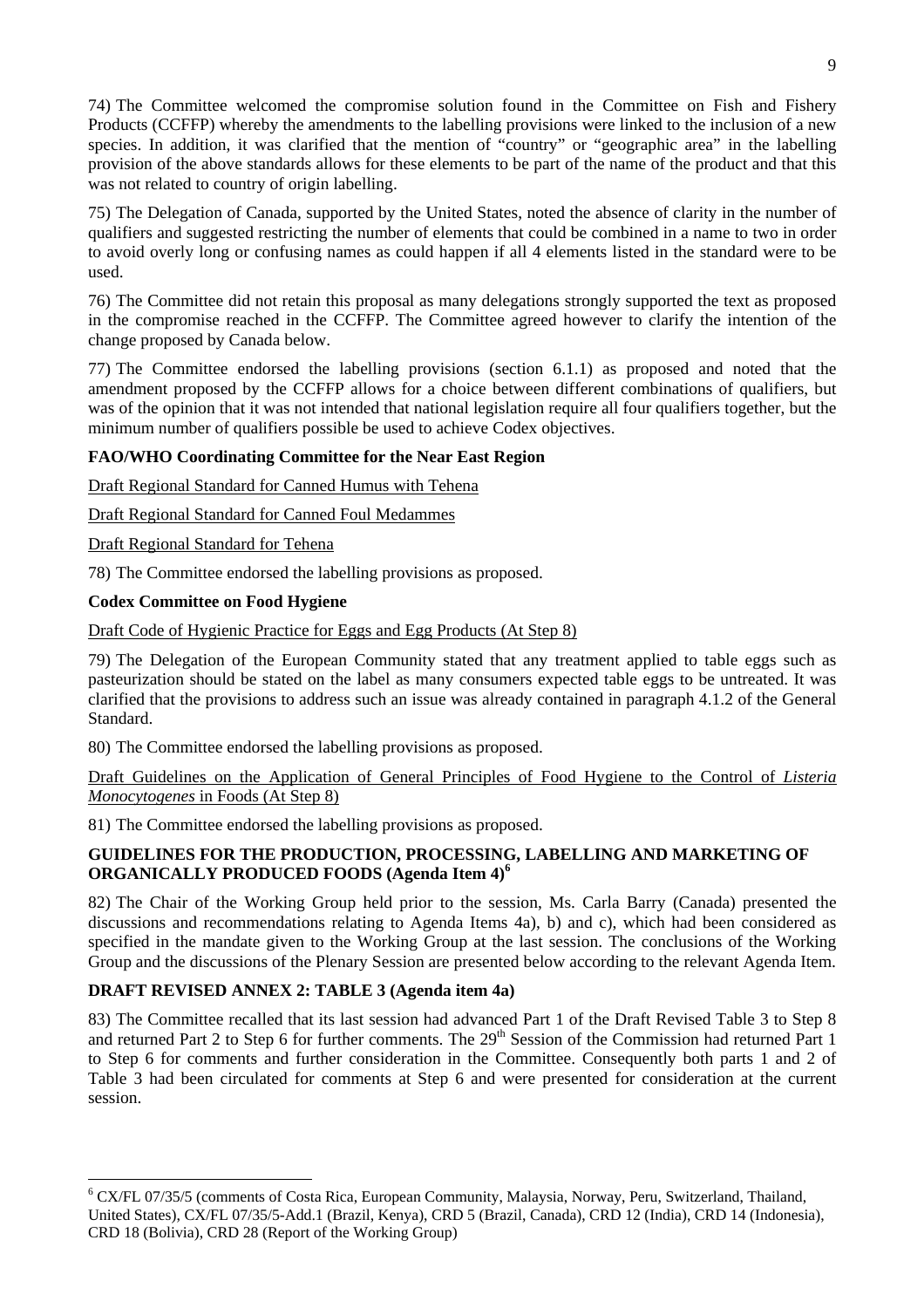84) The Chair of the Working Group indicated that Part 1 of the Table included the substances on which the Committee had agreed at the last session and several additional substances that had been transferred from Part 2 as they had met the criteria specified in the Guidelines and were allowed in the GSFA: Sulphur Dioxide, Sodium Dihydrogen Citrate, Sodium Tartrates and Potassium Tartrates, Carob Bean Gum, and Glycerol. It had also been agreed to delete Nitrous Oxide from the list of substances.

85) The use permitted for these substances had been updated as per the GSFA. As agreed at the last session, general food category listings were used whenever possible, and subcategory listings or individual food items were used where restrictions were required.

86) It was agreed to retain the following substances in square brackets in Part 2 of the Table: Sodium Nitrite, Potassium Nitrate and Ascorbate Salts pending further consideration by Codex members, JECFA and the Committee on Food Additives. The salts of orthophosphate, diphosphate and polyphosphates were also retained in square brackets as there were different views on the justification for their use in an organic system. The Committee agreed that these substances would require further consideration at the next session

# **Status of the Draft Revised Annex 2: Table 3**

87) The Committee agreed to advance to Step 8 for adoption by the  $30<sup>th</sup>$  Session of the Codex Alimentarius Commission the section of the Draft Revised Table 3 presented in Appendix II and to return to Step 6 the section presented in Appendix III for comments and consideration at the next session.

# **Proposed Draft Revised Annex 2 : Table 1 (Natural Sodium Nitrate) (Agenda Item 4b)7**

88) The Delegation of Chile recalled that it had provided all required justification and scientific information on natural sodium nitrate, as assessed against the criteria in the Guidelines, but that the delegations that had opposed its inclusion had not provided similar technical justification in their written comments, although this had been agreed to at the last session. The Delegation indicated that due to the evolution of organic agriculture, there was a need for alternative sources of nitrogen in addition to those of animal origin. The Delegation also pointed out that, while there was a reference to indicative lists in the Guidelines, Codex texts were a reference under the WTO TBT Agreement. The Delegation proposed to suspend work for a period of three years rather than discontinuing it as proposed by the Working Group. This proposal was supported by some delegations. Some of these delegations indicated that although they did not necessarily allow the use of sodium nitrate *per se* at the national level, they could agree to defer discussion until new scientific information became available.

89) The Delegation of the United States recalled that its position, as expressed in the working group, was that Chile had provided scientific information in accordance with the criteria in section 5 of the Guidelines and that the arguments presented against NSN by other delegations had not followed the criteria, with the exception of the IFOAM comments.

90) The Delegation of the EC recalled that this question had been discussed for several sessions and that technical arguments against the use of sodium nitrate in an organic system had been consistently provided in written comments to the last and earlier sessions. These comments had not been repeated in writing at the present session as there were no new elements but they had been put forward in an extensive discussion in the working group. The Delegation therefore proposed to discontinue work on this substance as it was clear that there was no support for its inclusion and noted that members always had the possibility of proposing new work on an amendment to the tables if new scientific evidence became available.

91) The Observer from IFOAM recalled that the IFOAM standards, which were regularly revised through a consultative process involving experts, researchers and stakeholders, did not allow the use of NSN as it was not compatible with the principles of organic production for the following reasons: it was from a non renewable source; its action was comparable to conventional fertilizers; and it was not essential as other practices could be used to improve the biological activity of the soil and availability of nitrogen. After some discussion, the Committee agreed that there was no support for further consideration of NSN at this stage, while noting that members always had the possibility to propose new work in the future if new data became available.

 $\overline{a}$ 

<sup>&</sup>lt;sup>7</sup> CX/FL 07/35/6 (Comments of Costa Rica, European Community, Norway, Switzerland, IFOAM), CX/FL 07/35/6-Add.1 (Comments of Thailand and the United States), CRD 6 (Comments of Canada and the Philippines), CRD 12 (Comments of India), CRD 14 (Comments of Indonesia), CRD 15 (Comments of Chile), CRD 18 (Comments of Bolivia)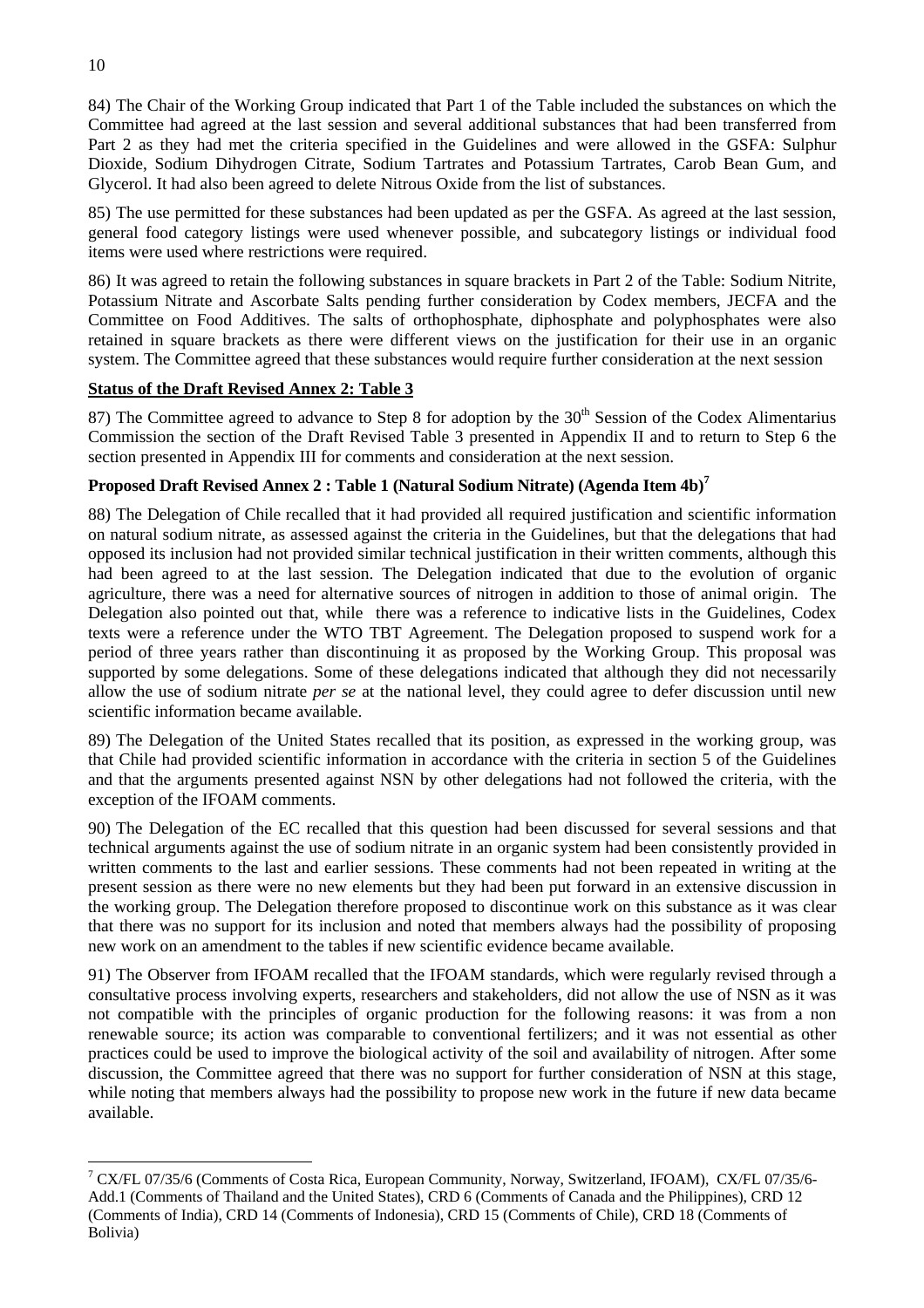# **Status of the Proposed Draft Revised Annex 2 : Table 1 (Natural Sodium Nitrate)**

92) The Committee agreed to discontinue work on the inclusion of Natural Sodium Nitrate in Table 1.

# **Proposed Draft Amendment: Addition of Ethylene (Agenda Item 4c)<sup>8</sup>**

93) The Committee recalled that its last session had agreed to undertake an amendment to the Guidelines on the addition of ethylene, which had been subsequently approved as new work by the Commission and circulated for comments at Step 3. It was also recalled that the scientific justification against the criteria in Section 5 had been presented at the last session and was mentioned by reference in the Circular Letter.

94) The Working Group had considered whether ethylene should be included in the list of processing aids, Table 4, Annex 2, but noted that this would require an amendment to the title and content of the table, which was not in its mandate. It had therefore proposed to include the following sentence at the end of 82 of Annex 1: "Ethylene may be used for ripening of kiwifruit and bananas". The Committee agreed with this proposal.

95) Some delegations expressed the view that if ethylene met the criteria for the use of substances in an organic system, its use should not be limited to kiwifruit and bananas but should be extended to other relevant species. Other delegations and the Observer from IFOAM indicated that justification against the criteria and relevant data had been put forward only for kiwifruit and bananas and that similar data should be provided for other species in order to consider the extension of the use of ethylene. Several delegations supported advancement of the amendment to Step 5 as ethylene met the criteria specified in Section 5.

# **Status of the Proposed Draft Amendment: Addition of Ethylene**

96) The Committee agreed to advance the Proposed Draft Amendment to Annex 1 on the addition of ethylene to the  $30<sup>th</sup>$  Session of the Codex Alimentarius Commission for adoption at Step 5 (see Appendix IV).

97) The Committee expressed its appreciation to Ms Carla Barry and to the working group for their comprehensive and constructive work, which had allowed the Committee to make considerable progress at the present session.

# **LABELLING OF FOODS AND FOOD INGREDIENTS OBTAINED THROUGH CERTAIN TECHNIQUES OF GENETIC MODIFICATION / GENETIC ENGINEERING (Agenda Item 5)**<sup>9</sup>

**DRAFT AMENDMENT TO THE** *GENERAL STANDARD FOR THE LABELLING OF PREPACKAGED FOODS* **(DRAFT RECOMMENDATIONS FOR THE LABELLING OF FOODS OBTAINED THROUGH CERTAIN TECHNIQUES OF GENETIC MODIFICATION / GENETIC ENGINEERING): DEFINITIONS (AT STEP 7) (Agenda Item 5a)** 

# **PROPOSED DRAFT GUIDELINES FOR THE LABELLING OF FOODS AND FOOD INGREDIENTS OBTAINED THROUGH CERTAIN TECHNIQUES OF GENETIC MODIFICATION / GENETIC ENGINEERING: LABELLING PROVISIONS (Agenda Item 5b)<sup>10</sup>**

98) The Committee recalled that its last session had agreed to establish a physical working group co-chaired by Argentina, Ghana and Norway to be held in Norway between the sessions, and that the Draft Amendment and Proposed Draft Guidelines had been held respectively at Steps 7 and 4 pending consideration of the report of the working group.

99) The Delegation of Norway indicated that the Working Group had identified seven approaches to the labelling of GM/GE foods and considered the rationale for the members' approach to each individual approach. Some delegations had expressed the view that consideration should be given to the reasons why countries chose not to adopt a certain approach, and to the cost and benefit aspects of each approach. The Working Group had identified nine possible options for further action by the Committee but had not considered them in detail as this was for the plenary session to decide.

 $\overline{a}$ 

<sup>&</sup>lt;sup>8</sup> CX/FL 07/35/7 (Comments of Costa Rica, European Community, Guatemala, Japan, Panama, Peru, Philippines, Thailand, United States, IFOAM, CX/FL 07/35/7-Add.1 (Comments of Brazil), CRD 7 (Comments of Canada and the Philippines), CRD 12 (Comments of India), CRD 14 (Comments of Indonesia), CRD 15 (Comments of Chile), CRD 18 (Comments of Bolivia), CRD 22 (Comments of Argentina)

<sup>&</sup>lt;sup>9</sup> ALINORM 05/28/22, Appendix III, CRD 11 (comments of Canada), CRD 14 (comments of Indonesia)

<sup>&</sup>lt;sup>10</sup> CX/FL 07/35/8 (report of the Working Group) CRD 4 (comments of Canada, Norway, Philippines), CRD 12 (comments of India), CRD 14 (comments of Indonesia)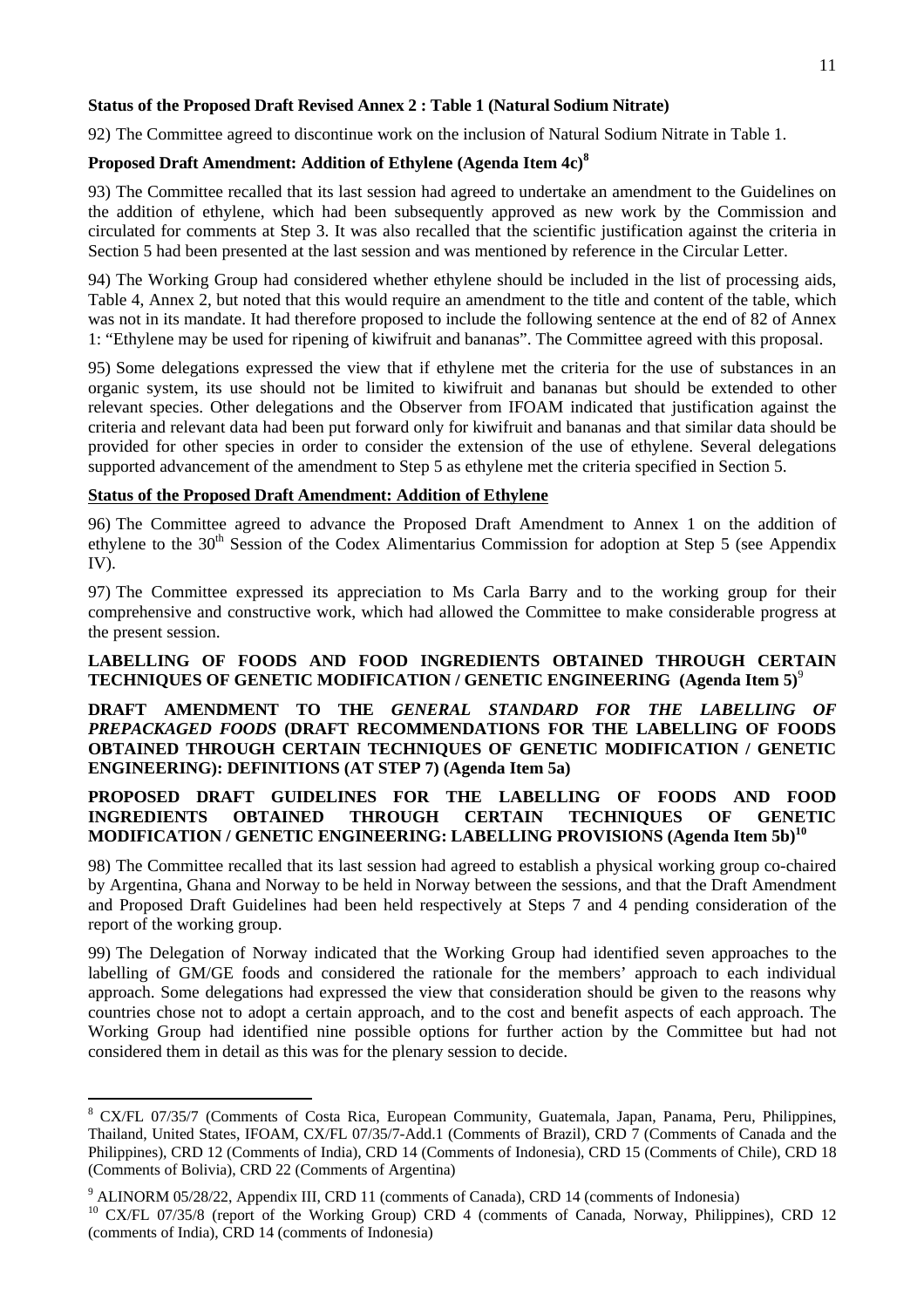100) The Delegation of Ghana informed the committee that co-chairing the working group had been a very useful experience, and had allowed to raise awareness of Codex issues in Ghana.

101) The Delegation of Argentina expressed its appreciation to its co-chairs and to the working group and its satisfaction for the convening of the meeting and the mandate that was sufficiently broad to encompass the reasons for the different views regarding the labelling of foods derived from GM/GE, and noted that the discussion had been very useful in order to understand the rationale for the positions taken by governments on the labelling of GM/GE foods. The Delegation however pointed out that several questions had not been discussed, in particular the positive and negative aspects of each possible approach; technical and economic viability; and the costs of implementation, especially for developing countries.

Many delegations expressed their appreciation to Norway, Argentina and Ghana respectively for hosting and co-chairing the working group, as it had provided a very useful opportunity to discuss the fundamental approaches to the labelling of GM/GE foods as well as the practical experience of governments at the national level. Several delegations stated that although the working group had been a very useful forum, it had also served to further highlight the lack of consensus on approaches to GM/GE labelling.

103) The Committee had a general discussion on the outcome of the working group and considered how to proceed further with the consideration of this issue.

104) Some delegations informed the Committee that serious concerns were expressed in their countries regarding the safety aspects of GM/GE foods, and also concerning the social and economic consequences of their use in agriculture, especially for small farmers.

105) The Representative of WHO informed the Committee of the extensive work carried out by FAO and WHO as regards safety assessment of foods derived from biotechnology especially through the Joint FAO/WHO expert consultations on foods derived from recombinant-DNA (r-DNA) plants and microorganisms, and genetically modified animals. The Representative also drew attention to the report of the FAO/WHO Expert Consultation on Evaluation of Allergenicity of Genetically Modified Foods (2001) which was particularly relevant to the Committee.

106) The Chair of the *ad hoc* Intergovernmental Task Force on Foods Derived from Biotechnology, Professor Yoshikura (Japan) informed the Committee that the Task Force had elaborated several texts subsequently adopted by the Commission (2003) to address risk analysis of foods derived from biotechnology, safety assessment of foods derived from recombinant-DNA plants, recombinant-DNA microorganisms, including assessment of possible allergenicity, and that these texts had been developed on the basis of the scientific advice provided by FAO and WHO. Professor Yoshikura also informed the Committee of the current work being undertaken by the Task Force related to low level presence of r-DNA plant material, foods derived from r-DNA animals, and r-DNA plants modified for nutritional or health benefits. He also noted that there was a possible discrepancy between the provisions of paragraph 4.2.2 of the *General Standard for the Labelling of Prepackaged Foods* and paragraph 43 of the *Guidelines for the Conduct of Food Safety Risk Assessment of Foods Derived from r-DNA Plants*.

107) The Secretariat recalled that, in conformity with the Codex mandate, several aspects of foods derived from biotechnology were considered in the relevant committees and the above mentioned Task Force, including food safety, methods of analysis and sampling and labelling. The issues related to agricultural policy and economy were the competence of FAO and were addressed in the programmes developed by FAO to provide guidance to member countries concerning the various aspects of biotechnology in agriculture, including capacity building to allow countries to establish their national framework for policy or regulations.

108) Several delegations recalled that foods derived from biotechnology have to undergo a pre-market safety assessment in order to protect consumers' health and therefore the request for mandatory GM/GE labelling is not a food safety issue, but an issue related to consumer information. Some delegations expressed the view that labelling was also related to food safety in view of the potential risks to consumer's health. The Observer from 49P noted that a great proportion of GE foods being sold have not been subjected to any governmental safety assessments, and therefore labelling helped consumers make their own decisions about health and safety

109) Several delegations indicated that, in their countries, consumers had no objections in principle to the use of GM/GE foods, but that mandatory labelling was necessary in order to provide clear information to consumers and to allow them to make an informed choice. These delegations and some observers stressed the fundamental right of consumers to know the nature of the food they were consuming.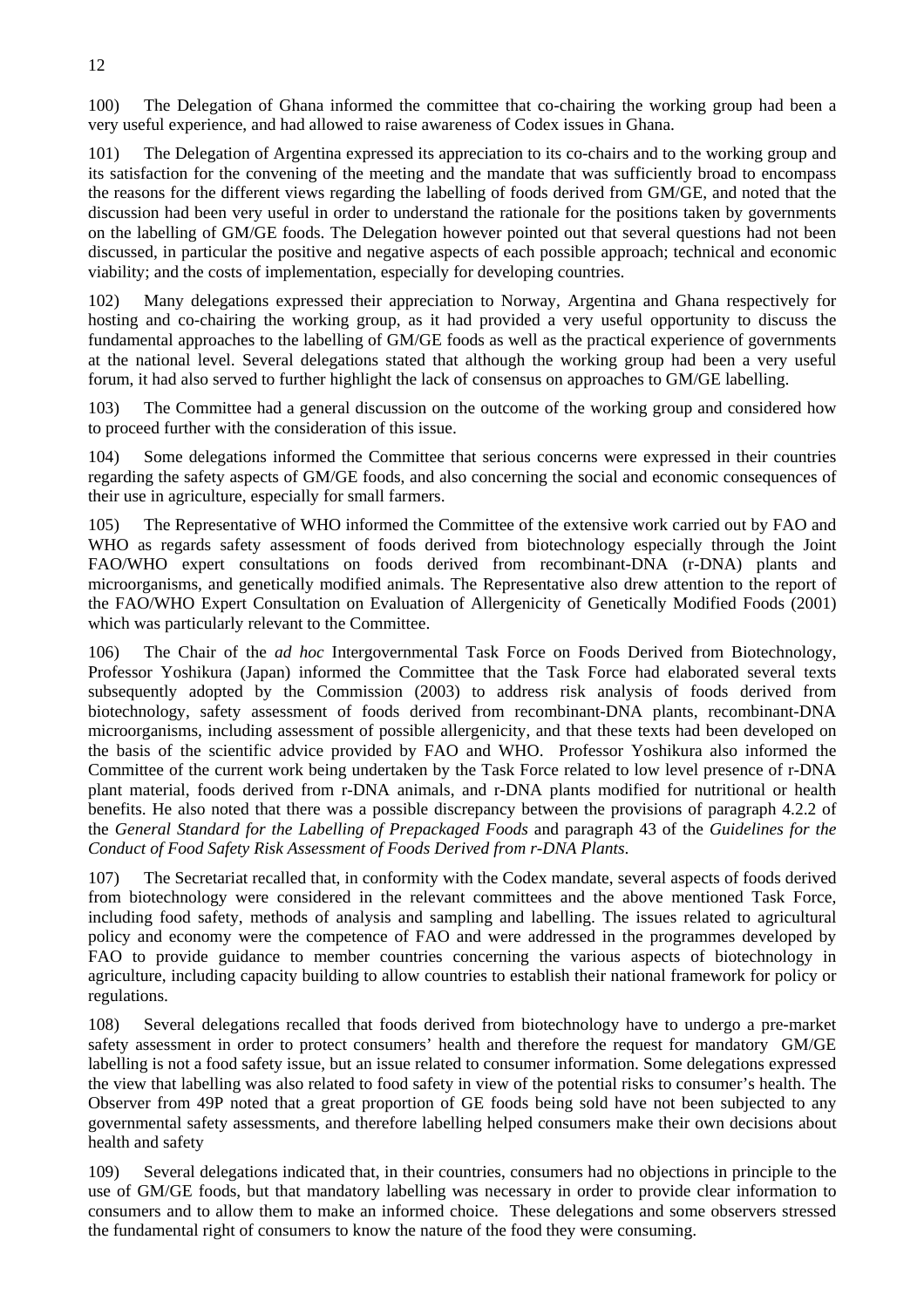110) Taking into account the above arguments, many delegations supported further work on GM/GE food labelling in the Committee, in view of the importance of the subject for consumers and in order to provide guidance to governments. Many delegations pointed out that it was especially important as many developing countries relied on Codex recommendations to develop their national policy or regulations in this area. Some delegations recalled that the Committee had received a specific mandate from the Commission in this respect in 1991. It was underlined by several delegations that the consumer right to know and to make informed choices was an essential element of GM labelling. Several delegations further pointed out that the work on GM labelling was consistent with the mandate of Codex. The Delegation of Barbados, supported by the Delegation of Ireland, stated that Codex should not abdicate its responsibility to provide appropriate guidance on GM/GE labelling. The Observers from NHF and 49P expressed their views, based on the comments of the delegations of Norway and France, that since one of the Codex mandates is to ensure fair trade practices, developing guidelines on GM/GE food labelling would be appropriate.

111) Several other delegations expressed the view that mandatory method of production labelling of foods derived from biotechnology was not justified on the grounds of food safety or fair trade practices, and that the consumer's right to know was not one of the objectives of Codex, and referred to the view expressed by the Executive Committee in 1996 to the effect that "the claimed right to know was ill-defined and variable and in this respect could not be used by Codex as the primary basis of decision-making on appropriate labeling" (ALINORM 97/3, para. 29). These delegations pointed out that governments had the possibility of requesting mandatory labelling in their national legislation if it fulfilled a legitimate objective but that it should not be imposed to all countries at the international level. In this respect, it was recalled that one of the Criteria for the Consideration of Other Factors Referred to in the Second Statement of Principles was that "some legitimate concerns of governments when establishing their national legislation are not generally applicable or relevant world wide"

112) Some delegations expressed the view that they supported mandatory labelling of GM foods only to address a food safety or public health issue such as allergenicity, or when a substantial change existed in composition or nutritional value.

113) Several countries expressed the view that this question had been discussed since 1997 in the Step Procedure without any progress, and that in view of the fundamental differences in the approaches taken to such labelling, it was not likely that progress would be made in the near future. These delegations therefore supported discontinuation of work, taking into account the general guidance provided by the Executive Committee in the framework of the Critical Review. Some of these delegations pointed out that consideration of this issue had taken up substantial resources of Codex although it was not related to health and safety and that it would be preferable to concentrate on issues such as the implementation of the Global Strategy in the CCFL. The Delegation of Canada recommended that the Committee refer this item to the Executive Committee for consideration under its Critical Review Process.

114) Several delegations expressed the view that the working group had been very useful but that is had not been able to complete its mandate and that further discussion would be necessary to clarify all the issues raised in the Oslo working group and at the current session, and therefore proposed to hold a new physical working group between the sessions, possibly with more time to allow for comprehensive discussion.

115) Several delegations, referring to one of the options proposed in the Working Group report, suggested considering the development of overarching principles which would be consistent with all approaches to GM food labelling presented by members.

116) The Delegation of the United States expressed that it had been giving consideration to the concerns from developing countries and indicated that there was no need for the development of new guidelines as current labelling texts contained a number of provisions that could be used by governments for the purpose of addressing the labelling of GM/GE foods. The United States therefore proposed to prepare a background paper that would identify such provisions, especially in the General Standard for the Labelling of Prepackaged foods and the General Guidelines on Claims.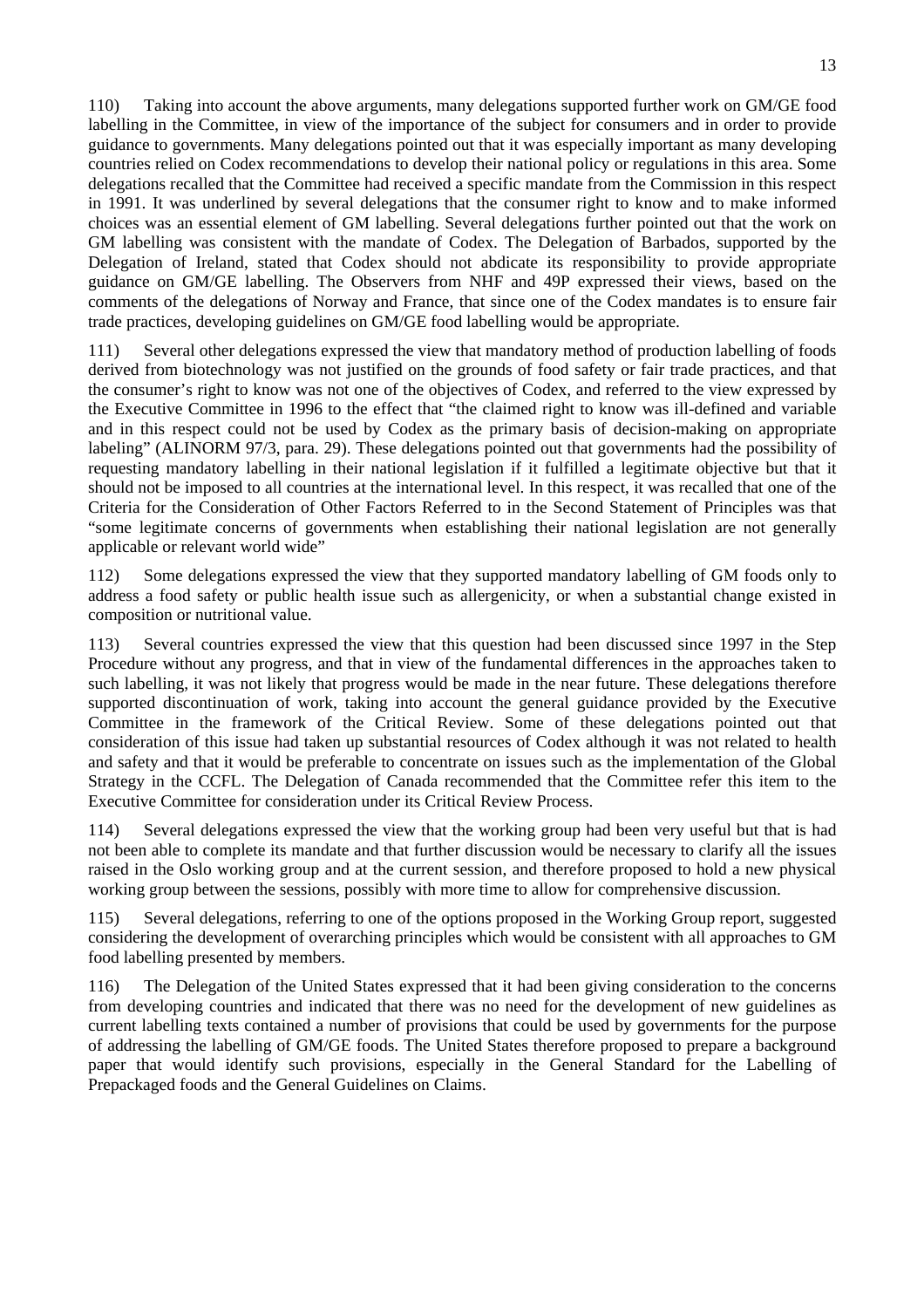117) After some further discussion, the Committee agreed to establish a physical working group between the sessions and agreed that its terms of reference would be the following:

- 1. The further consideration of certain areas originally specified in the mandate of the Oslo working group, particularly:
	- a. The rationale for adopting or not adopting a particular approach
	- b. The communication strategies used in communicating information to the public on foods and food ingredients obtained through certain techniques of genetic modification/genetic engineering.
- 2. The undertaking of an analysis of current Codex texts, particularly Codex labelling texts, to evaluate whether or not these texts supply sufficient guidance on the labelling of foods derived from genetic modification/genetic engineering.
- 3. The consideration of appropriate ways forward, taking into account the result of the analysis undertaken in 2 and the suggestion of the possible ways forward identified by the Oslo WG, (e.g. guidelines, principles or discontinuation of work).
- 4. The development of an outcome, appropriate to the findings of 2 and 3, taking into account the discussions of the  $35<sup>th</sup>$  session of the CCFL, the needs identified by developing countries, including those expressed at the  $35<sup>th</sup>$  session of the CCFL, and the mandate of Codex.

The Working Group will take into account:

- a) The outcome of the Oslo Working Group including the report of the Working Group.
- b) The report of the  $35<sup>th</sup>$  session of the CCFL, including the written comments.
- c) An informative background paper to be prepared by the United States, Canada and Nigeria on how current Codex texts relate to the labelling of Food and Food Ingredients obtained through certain techniques of genetic modification/genetic engineering.
- d) Previous guidance on the labelling of foods derived from genetic modification/genetic engineering by the Codex Executive Committee and the Commission $^{11}$ .
- e) Existing guidance provided in the Codex Procedural Manual relating to the Consideration of Other Factors referred to in the second Statement of Principle.
- f) Any other relevant Codex, WHO or FAO texts.

118) The Committee agreed that the Working Group would take place in Ghana in early 2008, would be three days in length and complete its work in sufficient time for the report of the Working Group to be considered by the Codex members in advance of the next Session of the Committee; and that the languages of the meeting would be English, French and Spanish. For practical reasons, it was recommended that delegations should not exceed two participants.

119) It was further agreed that a Circular letter would be issued requesting comments on items 1, 2 and 3 of the terms of the reference. The background paper to be prepared by the US, Canada and Nigeria would be attached to the CL for information.

120) The Committee briefly discussed the status of the Draft Definitions and Proposed Draft Guidelines. Some delegations proposed to advance the Definitions to Step 8 as they were consistent with the definitions developed by the Task Force on Foods Derived from Biotechnology and included in the Cartagena Protocol. Other delegations pointed out that the definitions had not been discussed for several sessions, that there had been no consensus earlier to finalise them, and that they were also included in the Proposed Draft Guidelines, and should not be finalised separately. The Committee recognised that there was no consensus to advance the definitions to Step 8.

 $\overline{a}$ <sup>11</sup> ALINORM 91/40, para. 90; ALINORM 97/3, para. 29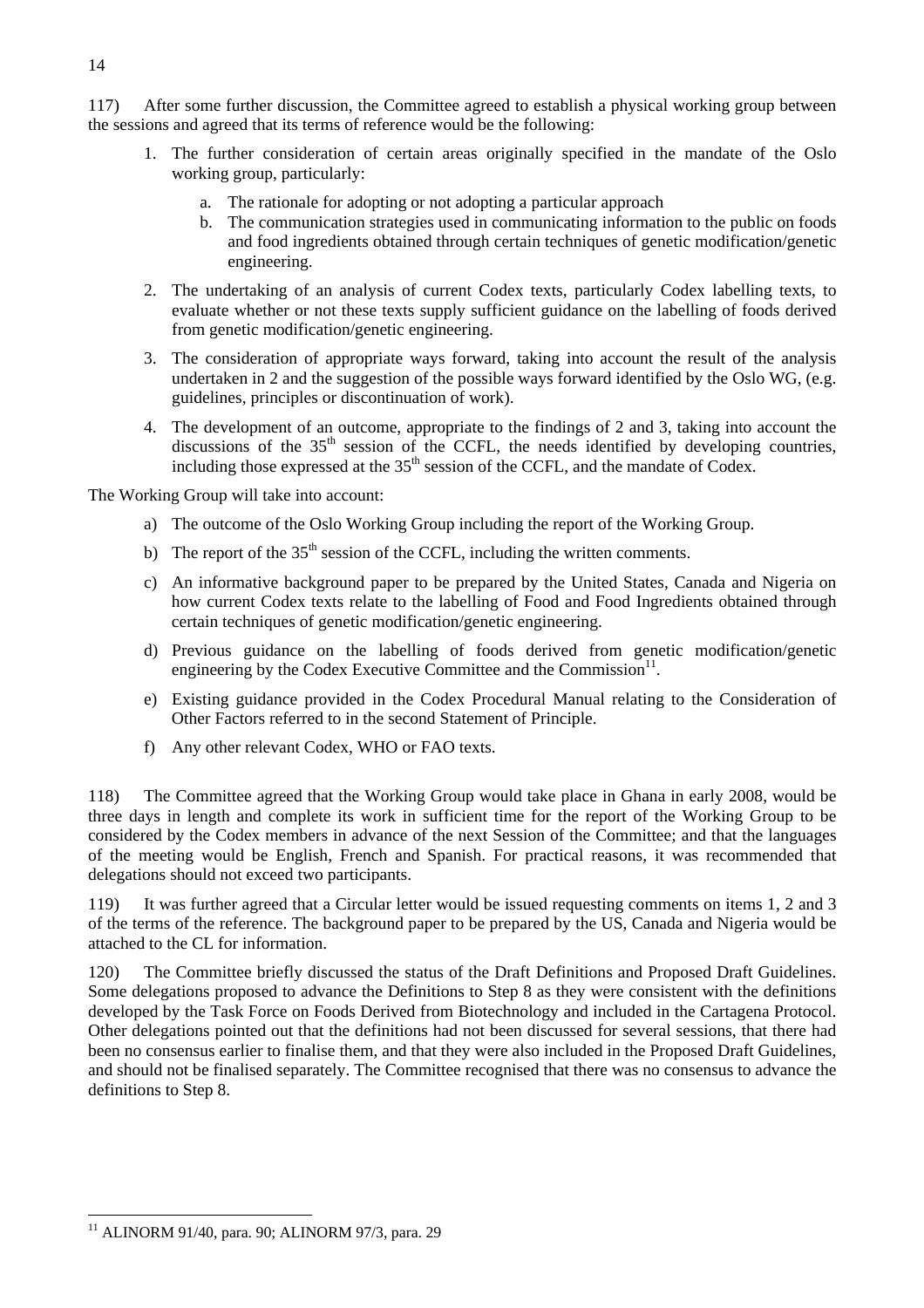# **Status of the Draft Amendment to the** *General Standard for the Labelling of Prepackaged Foods* **(Draft Recommendations for the Labelling of Foods Obtained through Certain Techniques of Genetic Modification / Genetic Engineering): Definitions**

121) The Committee agreed to retain the Draft Amendment at Step 7.

# **Status of the Proposed Draft Guidelines for the Labelling of Foods and Food Ingredients Obtained Through Certain Techniques of Genetic Modification/Genetic Engineering: Labelling Provisions**

122) The Committee agreed to retain the Proposed Draft Guidelines at Step 4 pending consideration of the report of the Working Group established at the present session.

123) The Committee agreed that the time frame for the completion of this work was four years.

# **PROPOSED DRAFT AMENDMENT TO THE GENERAL STANDARD FOR THE LABELLING OF PREPACKAGED FOODS: QUANTITATIVE DECLARATION OF INGREDIENTS (Agenda Item 6)<sup>12</sup>**

124) The Chairman of the Working Group on QUID, Mr. Anthony Flower (United Kingdom) introduced the report of the working group which had met prior to and during the session of the Committee. He reported that the group had used as a starting point the proposal from the previous session but had changed the structure to clarify the text, especially as regards the conditions for exemption from QUID declaration. Building on areas of agreement within the group, consensus had been reached on all items with the exception of item 5.1.1(b) where square brackets remained. The resulting text was reproduced in Appendix III to the working group report and it was proposed to advance it to Step 5 of the Procedure.

125) The Committee congratulated the Working Group on their excellent work and proposed to focus the initial discussion on item 5.1.1(b).

# **Subsection 5.1.1 (b)**

 $\overline{a}$ 

126) In the working group some delegations had questioned the need for retention of 5.1.1(b), as they felt it was unnecessary. It was explained that this provision was intended to apply to a narrow category of foods where the characterizing ingredients) was not mentioned in the name and might vary from country to country (e.g. marzipan and mayonnaise). In order to accommodate different national situations it was agreed to add the phrase "in the country where the food is sold".

127) The Delegation of Mexico, while maintaining the position that the paragraph could be deleted, proposed an alternative wording to further clarify the intent of the paragraph. This text was further refined and included in the final proposal (see Appendix IV).

# **Deletion of former subsections 5.1.1 (d) and (e)**

128) The Delegation of Norway expressed its concerns with the deletion of these paragraphs, especially as regards added sugars, as they were related to the Global Strategy and their intention should not be lost but should be treated in this context.

129) The Representative of WHO noted that the deletion of paragraph 5.1.1 (e) meant that the issue of how to deal with representations about the presence in food of ingredients listed in paragraph 22 of the Global Strategy on Diet, Physical Activity and Health was not resolved. The health benefits from fruit, vegetables, whole grains and legumes are related not only to the nutrients but also to many other substances present in these foods and in some cases to the matrix provided by the intact food, and as such are not covered by Codex texts pertaining to nutrition labelling or claims. WHO therefore proposed that in the terms of reference of the Working Group on the Implementation of the Global Strategy, the CCFL agree to include work on the disclosure of the quantities of these beneficial ingredients – fruit, vegetables, whole grains, legumes and nuts – when representations are made about their presence in foods.

<sup>&</sup>lt;sup>12</sup> ALINORM 06/29/22 Appendix VI, CL 2006/12-FL, CX/FL 07/35/9 (Comments of Brazil, Colombia, Costa Rica, Guatemala, Peru, United States, CEFS, IACFO, WSRO), CX/FL 07/35/9-Add.1 (Comments of Japan, Kenya, Thailand), CRD 8 (Comments of Canada, European Community, Philippines, IBFAN), CRD 13 (Discussion paper from the Chair of the QUID Working Group), CRD 12 (Comments of India), CRD 14 (Comments of Indonesia), CRD 16 (Comments of Malaysia), CRD 18 (Comments of Bolivia), CRD 19 Comments of the Republic of Korea), CRD 24 (Comments of South Africa), CRD 25 (Report of the Working Group on QUID).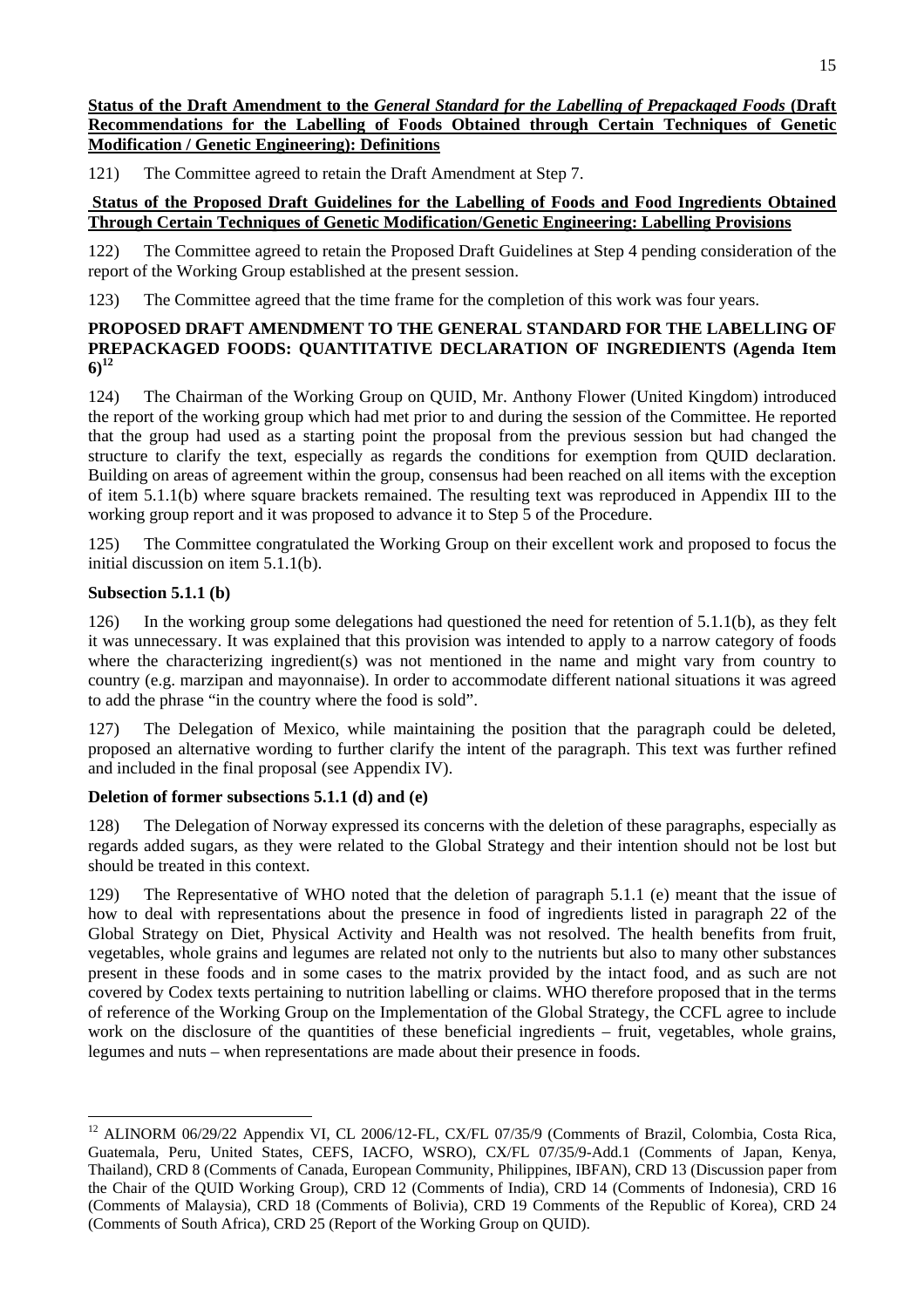130) The Chairperson said that these concerns would be treated in the Working Group on the Implementation of the Global Strategy.

# **Section 5.1.2**

131) This section had not been discussed by the working group as the current text resulted from earlier discussions and consensus at the last session. Some delegations felt that the present wording was too complex and difficult to apply in practice.

132) The Committee agreed to clarify the text by replacing at the end of the first paragraph "average percentage" with "minimum percentage when emphasis is on the presence of the ingredient and maximum percentage when emphasis is on the low level of the ingredient". The Committee also agreed to replace in the second paragraph the words "the quantity shall correspond to the quantity..." with "the percentage by weight or by volume shall correspond to the quantity..." for clarification purposes. The Committee agreed to delete the last two sentences of the section.

# **Status of the Proposed Draft Amendment to the General Standard for the Labelling of Prepackaged Foods: Quantitative Declaration of Ingredients.**

133) The Committee agreed to forward the Proposed Draft Amendment to the General Standard for the Labelling of Prepackaged Foods: Quantitative Declaration of Ingredients to the Commission for adoption at Step 5 (see Appendix V).

# **DEFINITION OF ADVERTISING IN RELATION TO HEALTH AND NUTRITION CLAIMS (Agenda Item 7) 13**

134) The Chairperson recalled that the 29<sup>th</sup> Session of the Commission had approved the Committees' proposal for new work on a definition of advertising in relation to health and nutrition claims. A large number of comments had been received in response to the draft definition in the Circular Letter which had originally been proposed by Canada: "**Advertising**: any representation to the public, by any means other than a label, that is intended or is likely to influence and shape attitude, beliefs and behaviours in order to promote directly or indirectly the sale of the food."

135) The Delegations of Mexico and the United States maintained their position that it was not necessary to define advertising within Codex as this was a subject that should better be defined by national authorities. They also felt that the proposed definition was too broad and if a definition was to be developed, its scope should be limited to the Guidelines on Nutrition and Health Claims. The Delegation of Mexico proposed a new wording which was further refined by other delegations as follows: "Advertising means any commercial communication to the public, by any means other than labelling, in order to promote directly or indirectly, the sale or intake of a food through the use of nutrition and health claims in relation to the food and its ingredients."

136) Many delegations supported the definition proposed by Mexico, as modified, and felt that the text took their concerns into account.

137) Some delegations and observers proposed to include the word "paid" before "communication" as it was their view that manufacturers should not be responsible for advertising over which they did not have control, e.g. blogging. Other delegations and one observer proposed to explicitly exclude scientific and related texts from the definition. These proposals were not accepted as it was felt that the word "commercial", by definition, addressed these concerns.

 $\overline{a}$ 

<sup>&</sup>lt;sup>13</sup> CL 2006/31-FL, CX FL 07/35/10 (Comments of Australia, Brazil, Costa Rica, European Community, Guatemala, Mexico, New Zealand, Peru, South Africa, United States, CIAA, IADSA, ICGA, IUFosT, NHF, WFA, WSRO), CX FL 07/35/10-Add.1 (Comments of Argentina, Kenya, Malaysia, Philippines, Thailand, ICBA), CRD 3 (Comments of Canada, Philippines, IBFAN), CRD 12 (Comments of India), CRD 14 (Comments of Indonesia), CRD 18 (Comments of Bolivia), CRD 23 (Comments of South Africa)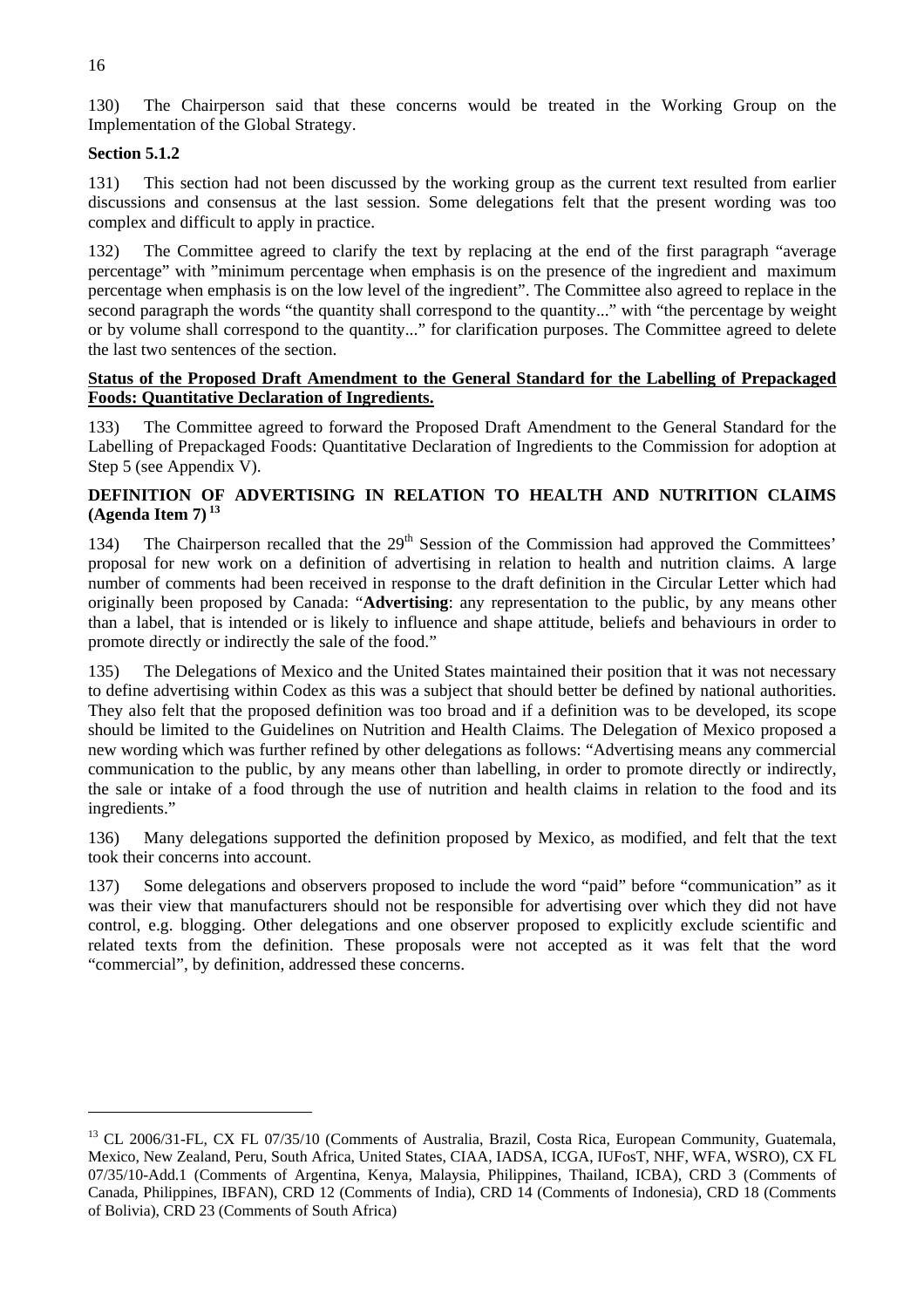138) The Delegations of Argentina and Bolivia, while agreeing with the definition proposed, were of the opinion that companies should be able to justify claims made in advertising and therefore proposed to include a second paragraph to the definition as follows: "The company responsible for the advertising shall keep and make available to interested parties the technical and scientific data that supports the advertising message." Other delegations felt that this requirement was already included in the *Guidelines for Use of Nutrition and Health Claims*.

The Delegation of Nepal raised the issue of marketing and advertising food products to children and young people by including items "gifts" unrelated to the food (e.g. toys), and felt that advertising should in all cases be related to the quality or quantity of the product. The Committee however recalled that its mandate was limited to the establishment of a definition of advertising in relation to health and nutrition claims, and did not include the development of other requirements for advertisement.

# **Status of the Proposed Draft Definition of Advertising in Relation to Health and Nutrition Claims**

140) The Committee agreed to forward the Proposed Draft Definition of Advertising in Relation to Health and Nutrition Claims to the Commission for adoption at Step 5 (see Appendix VI).

# **DISCUSSION PAPER ON MODIFIED STANDARDIZED COMMON NAMES (Agenda Item 8)<sup>14</sup>**

141) The Delegation of Canada recalled that the issue of truthful but misleading communication had been discussed at the 31<sup>st</sup> and 32<sup>nd</sup> Sessions of the Committee based on discussion papers from the United States and a working group coordinated by Australia.

142) The Delegation of Canada introduced in their discussion paper the issue of foods that have been formulated with nutritional modifications, which, while maintaining some of the characteristics of the standardized food, are frequently marketed using the standardized common name. There are various reasons for the modifications such as higher quality, flavour, functionality, lower productions costs, or nutritional characteristics. Consistent with the WHO Global Strategy on Diet, Physical Activity and Health there is a growing interest in healthier food choices and nutritional modification of foods. In order to ensure that these modified foods are clearly and consistently labelled as encouraged by the Global Strategy, the discussion paper explored the use of modified standardized common names, with respect to nutrition variance, as an alternative to developing new standards for these foods. The Delegation suggested establishing an electronic working group to establish principles for the labelling of common names modifications.

143) Many delegations supported the establishment of an electronic working group. It was mentioned that the work should ensure that the consumers were not misled about the nature of the food and be harmonized with other work done by Codex on the implementation of the Global Strategy. It was also suggested that the Working Group should evaluate how wide-spread the problem was among Codex members. It was further suggested to limit the scope to those claims identified in the *Guidelines for Use of Nutrition and Health Claims.* It was noted that it might not be possible to use modified common names for all products.

144) The Committee agreed to establish an electronic working group, coordinated by Canada, to develop principles on the use of modified common names, taking into account the comments made at the session.

# **OTHER BUSINESS<sup>15</sup>**

145) The Delegation of Japan presented a project document on new work concerning the deletion of preparations of Rotenone used as an insecticide from Table 2 of Annex 2 of the *Guidelines for the Production, Processing, Labelling and Marketing of Organically Produced Foods* or to restrict its use to prevent flowing into waterways because of its toxicity to fish.

146) Several delegations felt that as the document had been available only recently, more time was needed to study it. The Delegation of the European Community said that the substance was also being reevaluated in the EC and requested more data concerning criteria 5 on availability of alternatives. The Delegation of New Zealand, supported by some delegations and the Observer from IFOAM, supported further consideration of this issue and pointed out that the procedure for the evaluation of substances for inclusion in the Guidelines should be followed in this process. The Observer from IFOAM was against the deletion of the substance.

 $\overline{a}$ 

<sup>&</sup>lt;sup>14</sup> CX FL 07/35/11

<sup>15</sup> CRD 10 (Proposal from Japan)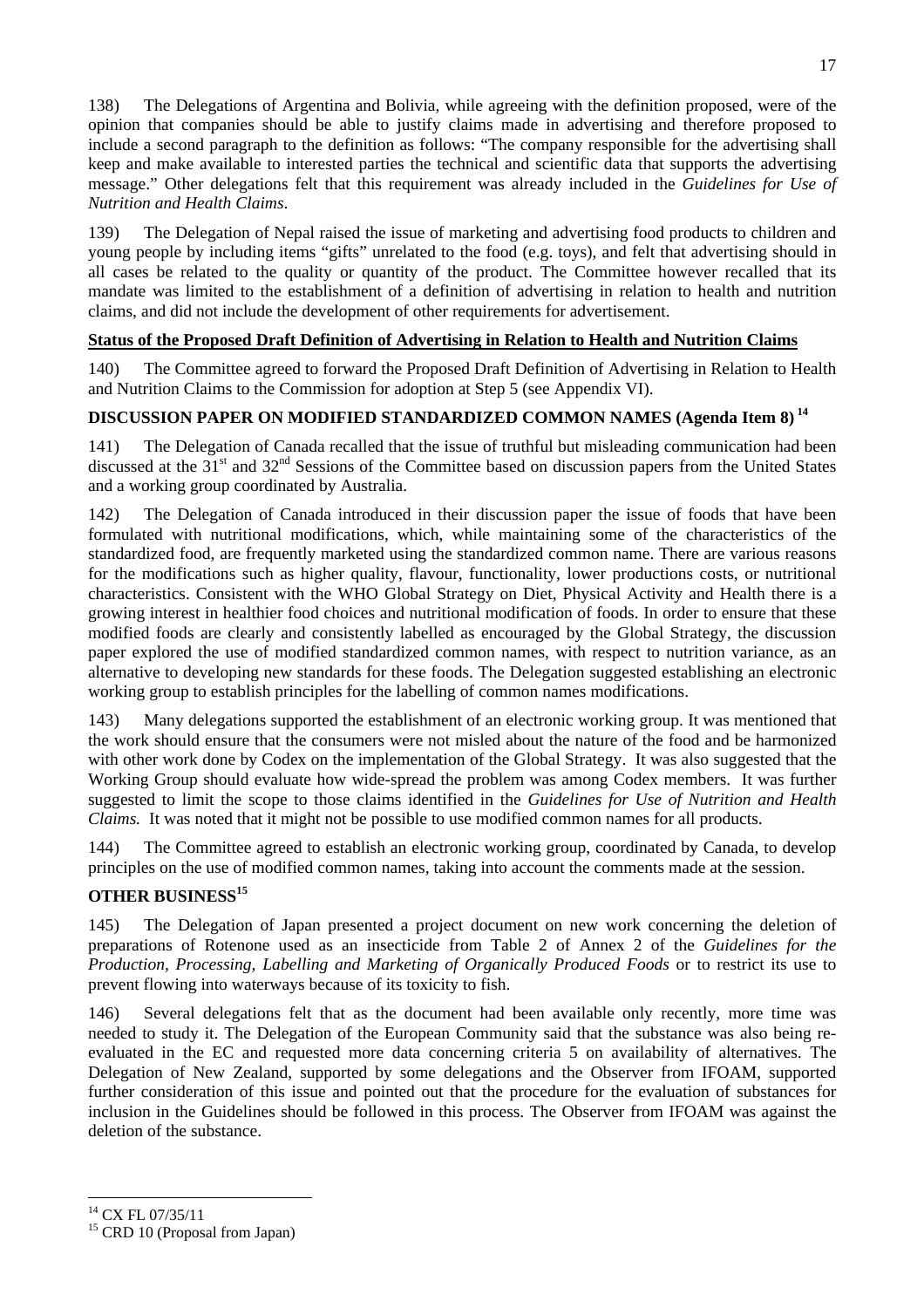147) The Committee agreed that Japan should submit their proposal as a working document for the next session of the CCFL where it would be included as a proposal for new work under the agenda item on the *Guidelines for the Production, Processing, Labelling and Marketing of Organically Produced Foods.*

# **DATE AND PLACE OF THE NEXT SESSION**

148) The Committee noted that its next session was tentatively scheduled to be held in Ottawa, Canada, from 28 April to 2 May 2008, the final arrangements to be confirmed between the host country and Codex Secretariat.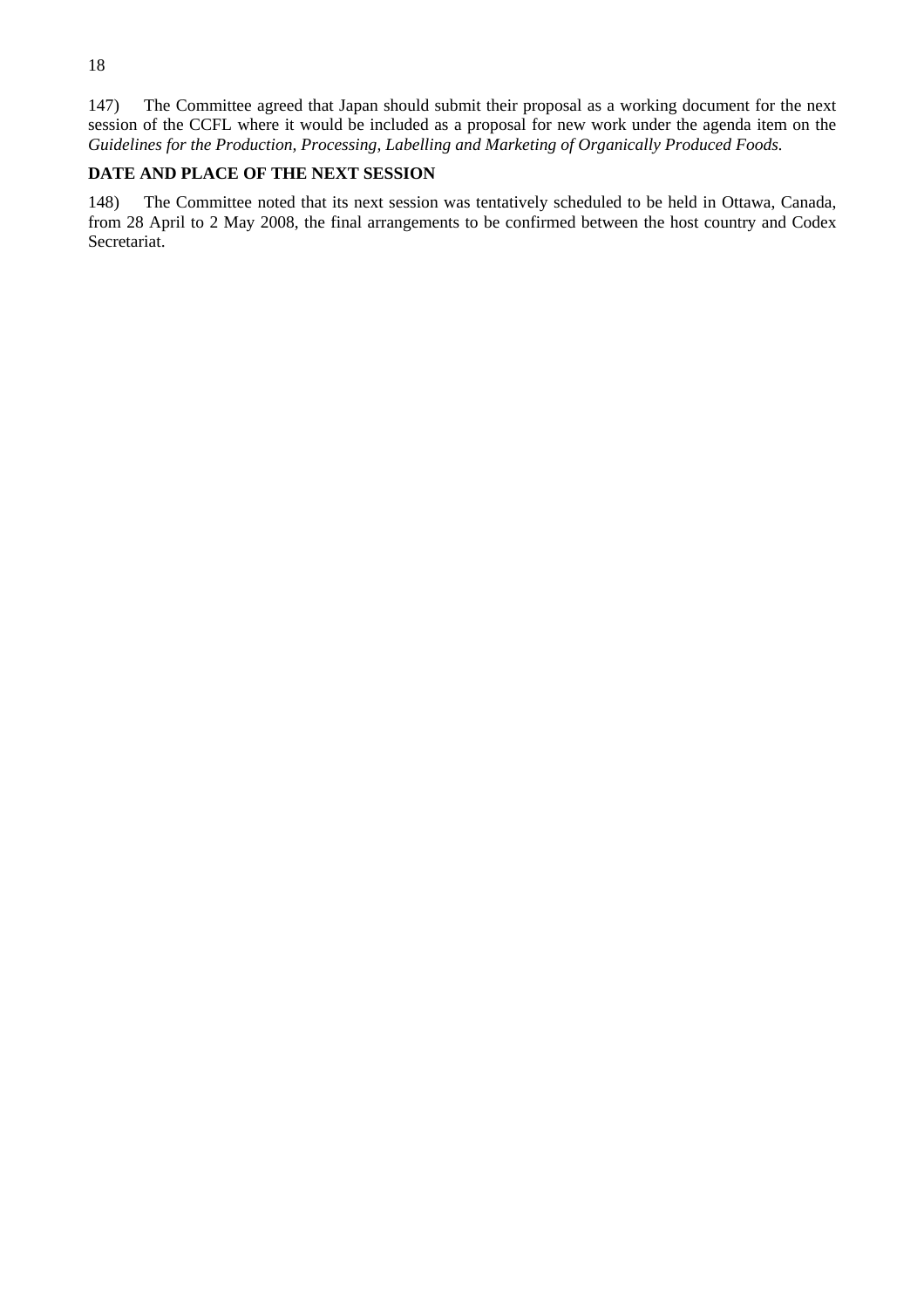# **SUMMARY STATUS OF WORK**

| <b>Subject Matter</b>                                                                                                                                                   | <b>Step</b>    | <b>Action by</b>                     | <b>Document Reference in</b><br><b>ALINORM 07/30/22</b> |
|-------------------------------------------------------------------------------------------------------------------------------------------------------------------------|----------------|--------------------------------------|---------------------------------------------------------|
| Guidelines for Organically Produced<br>Foods: Draft Revised Annex 2:<br>Table 3                                                                                         | 8              | Governments<br>$30^{th}$ CAC         | para. 87<br>Appendix II                                 |
| Guidelines for Organically Produced<br>Foods: Draft Revised Annex 2:<br>Table 3 (other substances)                                                                      | 6              | Governments<br>$36th$ CCFL           | para. 87<br>Appendix III                                |
| Proposed Draft Amendment to the<br>Guidelines for Organically Produced<br>Foods (Ethylene)                                                                              | 5              | Governments<br>$30th$ CAC            | para. 96<br>Appendix IV                                 |
| Proposed Draft Amendment to the<br>General Standard (Quantitative<br>Declaration of Ingredients)                                                                        | 5              | Governments<br>36 <sup>th</sup> CCFL | para. 133<br>Appendix V                                 |
| Proposed Draft Definition of<br>Advertising in relation to health and<br>nutrition claims                                                                               | 5              | Governments<br>$30th$ CAC            | para. 140<br>Appendix VI                                |
| Guidelines for Organically Produced<br><b>Foods: Proposed Draft Revised</b><br>Annex 2: Table 1 (Natural Sodium<br>Nitrate)                                             | $3^*$          | Governments<br>$30^{th}$ CAC         | para. 92                                                |
| Draft Amendment to the General<br><b>Standard (Draft Recommendations</b><br>for the Labelling of Foods obtained<br>through certain techniques of<br>GM/GE): Definitions | $\overline{7}$ | $36th$ CCFL                          | para. 121                                               |
| Proposed Draft Guidelines for the<br>Labelling of Foods obtained through<br>certain techniques of GM/GE:<br><b>Labelling Provisions</b>                                 | $\overline{4}$ | <b>Working Group</b><br>$36th$ CCFL  | para. 122                                               |

 ∗ Discontinuation of work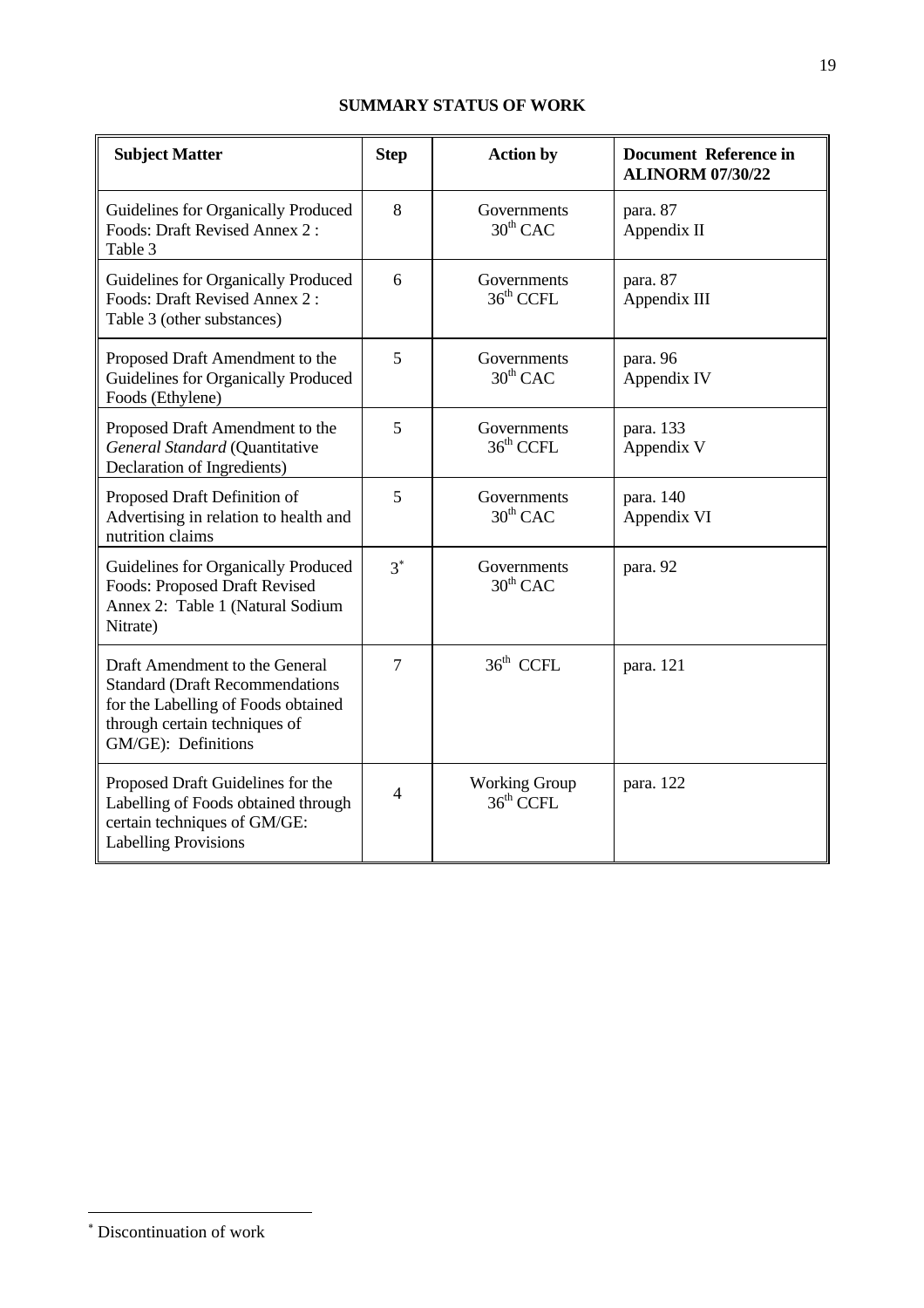#### **LIST OF PARTICIPANTS/LISTES DES PARTICIPANTS LISTA DE PARTICIPANTES**

Chairperson/ Dr. Anne MacKenzie Présidente/ Science Advisor, Science Branch Presidenta: Canadian Food Inspection Agency 159 Cleopatra Drive, Room 113 Ottawa, ON K1A 0Y9, CANADA Tel.: (613) 221-7084 / 7079 Fax: (613) 221-7010 E-mail: amackenzie@inspection.gc.ca

#### **ANGOLA**

Dr. Ramiro Jorge Artur Sacupina Coordenador, Sub-Comité de Rotulagem dos Alimentos Codex Angola Ministério do Comércio P.O. Box 527 Luanda, ANGOLA Tel.: +244 923 823961 Fax : +244 222 310335 E-mail : minco.dnci.gc@netangola.com E-mail : secretariado  $\text{codex}(a)$ yahoo.com.br

Dr. Joao Pedro Lemos Gaspar Membro do Codex Angola Ministério do Interior-Dirección Nacional do Inspécçāo & Inv. Activ. Económicas Rua Comandante Gika P.O. Box 527 Luanda, ANGOLA Tel. : +244 923 414800 E-mail : secretariado\_codex@yahoo.com.br

#### **ARGENTINA ARGENTINE**

Lic. Arnaldo Cesar Nonzioli (Jefe de Delegación) Consultor Area Normativas Alimentarias Secretaria de Agricultura, Ganadería Pesca y Alimentos Ministerio de Economia y Producción Av. Paseo Colón 922 – Piso 2do. Oficina 226 C1063ACW Buenos Aires, ARGENTINA Tel.: +54 11 4349 2175 Fax: +54 11 4349 2097 E-mail: anonzi@mecon.gov.ar

Dra. Andrea Nilda Calzetta Resio Supervisor Técnico de Aprobación de Alimentos Coordinación de Aprobación de Productos Alimenticios National Service of Health and Quality of Agrifoods/Servicio Nacional de Sanidad y Calidad Agroalimentaria (SENASA) Av. Paseo Colón 439, 1<sup>er</sup> piso frente C1063ACD Buenos Aires, ARGENTINA Tel.: +54 11 41215087 Fax: +54 11 4342 8003 E-mail: andreacalzetta@fibertel.com.ar E-mail: acalzet@senasa.gov.ar

Alicia E. Menéndez Jefe de Departamento Legislación y Normatización INAL / ANMAT – Ministerio de Salud Estados Unidos 25 Ciudad Autónoma de Buenos Aires, 1102 ARGENTINA Tel.: +54 11 4340 0800, Int. 3518 Fax: +54 11 4340 0800, Int. 3518 E-mail: amenende@anmat.gov.ar

Mr. Edgar Javier Flores Tiravanti Second Secretary - Embassy of the Argentine Republic 81 Metcalfe Street, Suite 700 Ottawa, ON K1P 6K7, CANADA Tel.: (613) 236-2351 Fax: (613) 235-2659 E-mail: edgarflores@argentina-canada.net

#### **AUSTRALIA AUSTRALIE**

Ms. Catherine Gay (Head of Delegation) Senior Advisor, Food and Healthy Living Branch, Population Health Division Department of Health and Ageing Central Office postal address, GPO Box 9848 Canberra ACT 2601, AUSTRALIA Tel.: +61 3 9665 8910 Fax: +61 3 9665 8352 E-mail: catherine.gay@health.gov.au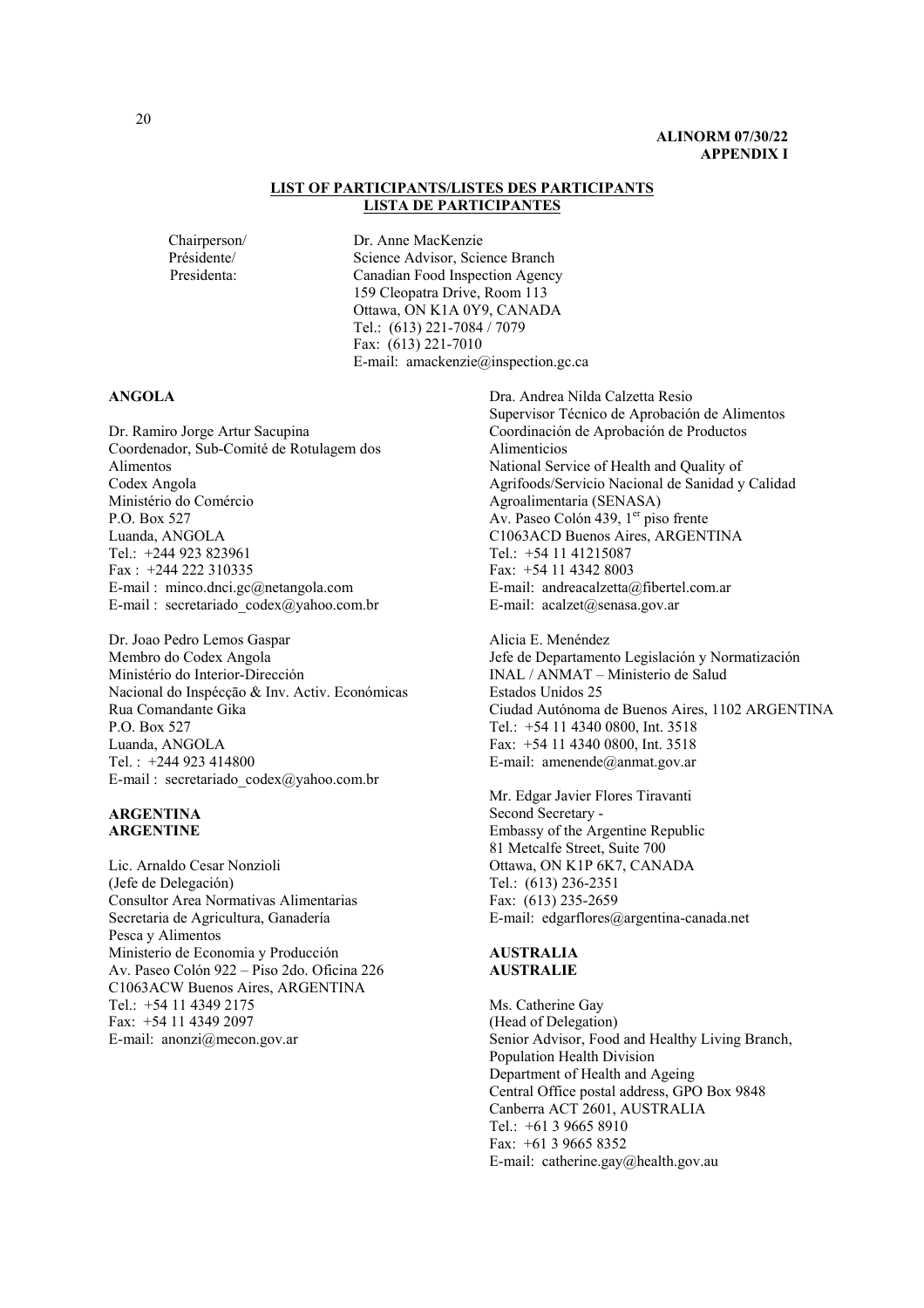Ms. Jane Allen Deputy Section Manager, Labelling and Information Food Standards Australia New Zealand P.O. Box 7186 Canberra BC, ACT 2611, AUSTRALIA Tel.: +61 2 6271 2678 Fax: +61 2 6271 2278 E-mail: jane.allen@foodstandards.gov.au

Dr. Leigh Henderson Section Manager, Labelling and Information Food Standards Australia New Zealand 108 The Terrace Wellington 6063, NEW ZEALAND Tel: +64 4 978 5650 Fax: + 64 4 473 9855 E-mail: leigh.henderson@foodstandards.govt.nz

Usha Sriram-Prasad Manager, Food Regulation and Safety Department of Agriculture, Fisheries and Forestry GPO Box 858 Canberra ACT 2601 AUSTRALIA Tel.: +61 2 6272 3547 Fax: +61 2 6272 4367 E-mail: usha.sp@daff.gov.au

Ms. Jennifer Barnes Manager, Technical Standards Branch Australian Quarantine and Inspection Service GPO Box 858 Canberra BC ACT 2601, AUSTRALIA Tel: +61 2 6272 3509 Fax: +61 2 6271 6522 E-mail: jenny.barnes@aqis.gov.au

Ms. Karen Armitage Manager, Supply Chain Regulatory Affairs Dairy Australia Level 5 IBM Tower - 60 City Road Southbank, Melbourne, Victoria 3006 AUSTRALIA Tel.: +61 3 9694 3723 Fax: +61 3 9694 3833 E-mail: karmitage@dairyaustralia.com.au

#### **AUSTRIA AUTRICHE**

Dr. Gertraud Fischinger (Head of Delegation) Federal Ministry of Health, Family and Youth Radetzkystraße 2 A-1030 Vienna, AUSTRIA Tel.: +43 1 71100-4771 Fax: +43 1 713 44 04-2318 E-mail: gertraud.fischinger@bmgfj.gv.at

#### **BANGLADESH**

Mr. Syed Masud Mahmood Khundoker (Head of Delegation) Acting High Commissioner High Commission for Bangladesh 275 Bank Street, Suite 302 Ottawa, ON K2P 2L6 Tel.: (613) 236-0138 Fax: (613) 567-3213 E-mail: bangla@rogers.com

Ms. Naureen Ahsan Counsellor (Political) High Commission for Bangladesh 275 Bank Street, Suite 302 Ottawa, ON K2P 2L6 Tel.: (613) 236-0138 Fax: (613) 567-3213 E-mail: bangla@rogers.com

#### **BARBADOS BARBADE**

Ms. Cheryl M. Lewis (Head of Delegation) Technical Officer, Barbados National Standards Institution, "Flodden", Culloden Road BB14001 St. Michael, BARBADOS Tel.: +246 426 3870 Fax: +246 436 1495 E-mail: clewis@bnsi.com.bb E-mail: office@bnsi.com.bb

Mr. Kenneth Mullin Executive Secretary CARICOM Regional Organization for Standards and **Quality** "The Heritage" 35 Pine Road Belleville St. Michael, BARBADOS Tel.: +246 437 8146 Fax: +246 437 4569 E-mail: ken.mullin@crosq.org E-mail: crosq.caricom@crosq.org

#### **BELGIUM BELGIQUE BÉLGICA**

Luc Ogiers (Head of Delegation) Director FPS Economy, SMEs, Self-Employment and Energy Vooruitgangstraat 50 1210 Brussel, BELGIUM Tel.: +32 2 277 74 81 Fax: +32 2 277 54 03 E-mail: luc.ogiers@economie.fgov.be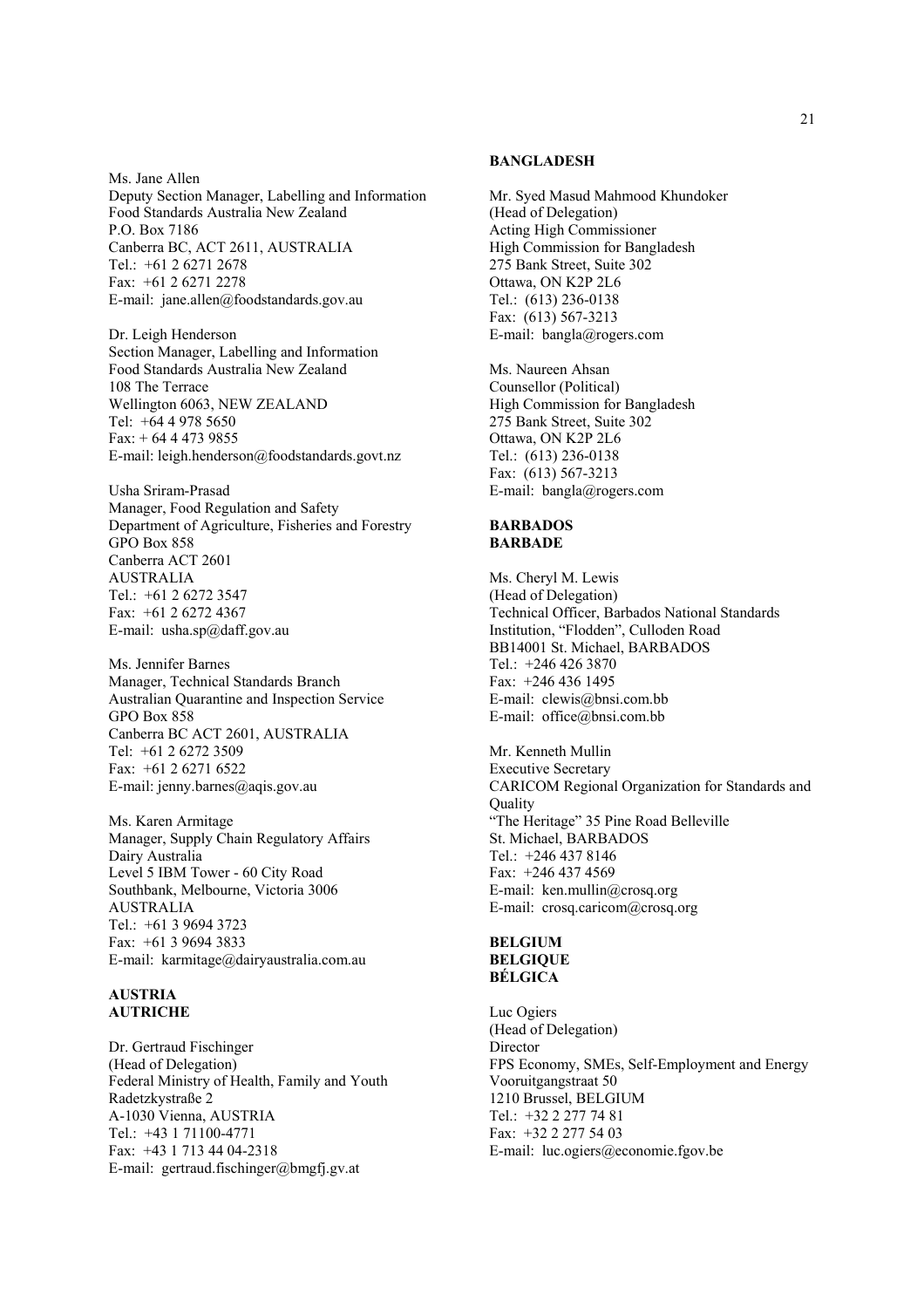Ms. Jean Pottier Expert Food Labelling SPF Santé Publique, Securité de la Chaîne Alimentaire et Environnement Eurostation Bloc II, Place Victor Horta 40/10 1000 Brussels, BELGIUM Tel.: +32 2 524 7362 Fax: +32 2 524 7399 E-mail: jean.pottier@health.fgov.be

#### **BOLIVIA BOLIVIE BOLIVIA**

Mr. Giovanni Cavallotti Vaca Responsable Nacional de Laboratorios de Inocuidad Servicio Nacional de Sanidad Agropecuaria e inocuidad alimentaria Calle Jorge Saenz #1093 – Miraflores La Paz, BOLIVIA Tel. : +591 2 2510834 Fax : +591 2 2220616 E-mail : cava34@yahoo.com E-mail : codex.bolivia@ibnorca.org

#### **BRAZIL BRÉSIL BRASIL**

Mr. Norberto Moretti (Head of Delegation) Counsellor Embassy of Brazil in Ottawa 450 Wilbrod Street Ottawa, ON K1N 6M8, CANADA Tel.: (613) 237-1090 Fax: (613) 237-6144 E-mail: moretti@brasembottawa.org

Ms. Antonia Maria de Aquino Manager of Special Foods National Health Surveillance Agency Ministry of Health SEPN 515 Bl. A Ed. Bittar II Asa Norte 70750-541 Brasília - DF, BRAZIL Tel.: +55 61 3448 6289 Fax: +55 61 3448 6274 E-mail: antonia.maria@anvisa.gov.br E-mail: alimentos@anvisa.gov.br

Mr. Rodrigo Martins de Vargas Specialist in Health Surveillance National Health Surveillance Agency Ministry of Health SEPN 511 Bl. A Ed. Bittar II Asa Norte 70750-541 Brasília - DF, BRAZIL Tel.: +55 61 3448 6352 Fax: +55 61 3448 6274 E-mail : rodrigo.vargas@anvisa.gov.br

Fabiana Góes de Almeida Nobre Specialist on Normative Studies on Organic Production Agroecology Coordination Ministry of Agriculture, Livestock and Food Supply Esplanada dos Ministérios, Bloco D, Anexo B, Sala 148 70043-900 Brasília - DF, BRAZIL Tel.: +55 61 3218 2453 Fax: +55 61 3223 5350 E-mail: fabiananobre@agricultura.gov.br E-mail: organicos@agricultura.gov.br

Mrs. Juliana Ribeiro Alexandre Federal Inspector Ministry of Agriculture, Livestock and Food Supply Esplanada dos Ministérios Bloco "D" Anexo "B" Sala 450 70.043-900 Brasília - DF, BRAZIL Tel.: +55 61 3218 2320 Fax: +55 61 3224 3995 E-mail: julianara@agricultura.gov.br

Mr. Eduardo Trajano Gadret National Institute of Metrology, Standardization and Industrial Quality - Inmetro International Affairs Brazilian WTO/TBT Enquiry Point Rua Santa Alexandrina, 416/5° Andar -Rio Comprido 20261-232 Rio de Janeiro, RJ, BRAZIL Tel. : +55 21 2563 2765 Fax : +55 21 2502 6542 E-mail : etgadret@inmetro.gov.br

#### **CAMEROON CAMEROUN CAMERÚN**

M. Latte Bioulé Chef du Laboratoire National d'Analyse Diagnostique des produits et Intrants Ministère de l'Agriculture et du Développement Rural (MINADER) Yaoundé 2082, CAMEROUN Tel. : +237 231 80 62 / 721 80 62 /201 39 12 E-mail : lattebioule@yahoo.fr

Etoundi, Jean Martin Inspecteur Vérificateur Ministère du Commerce (MINCOMMERCE) **CAMEROUN** E-mail: etoundijme@yahoo.fr

22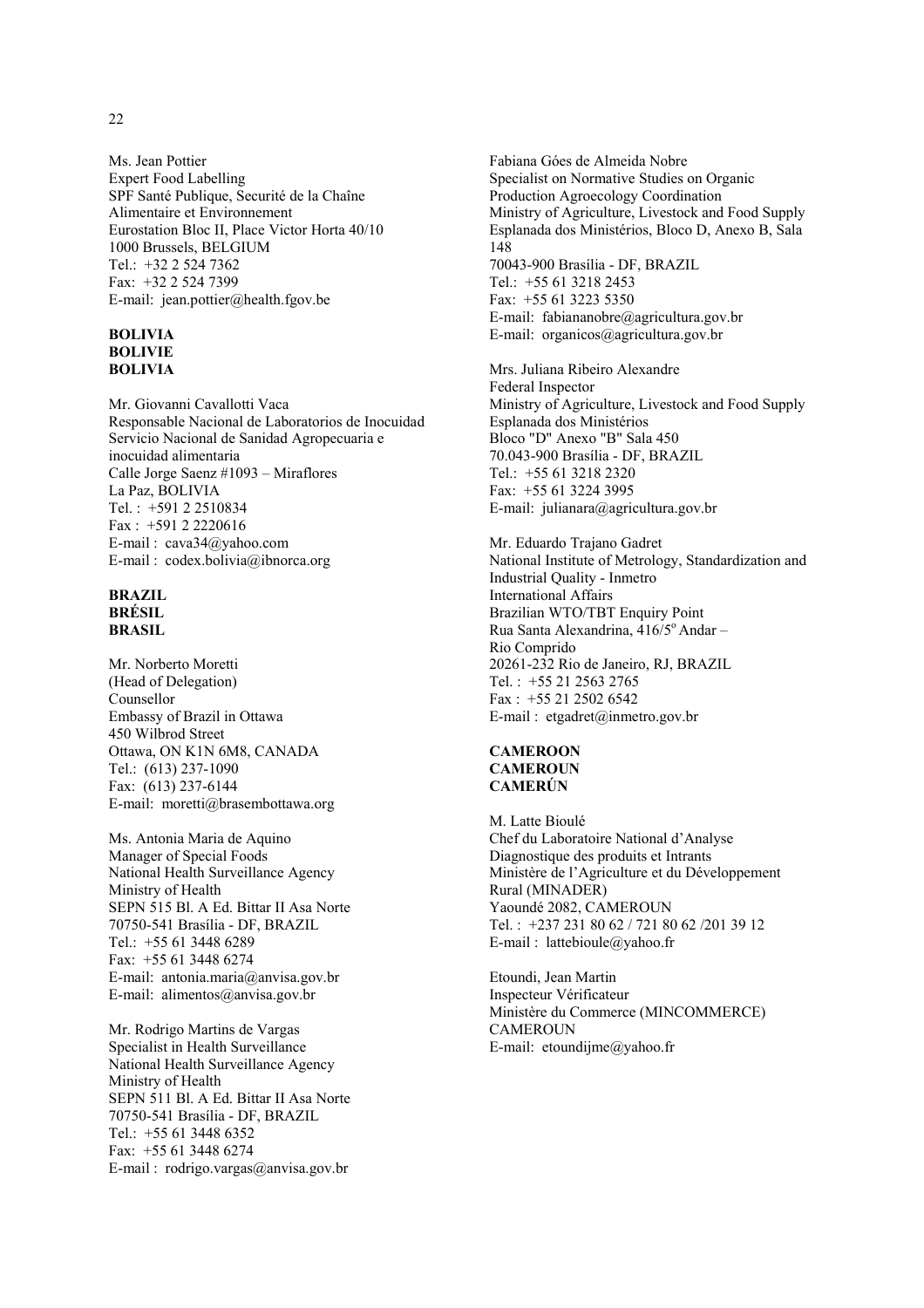Mrs. Nde Ningo Grace Chief of Service for Food Quality Control Department of Health Promotion Ministry of Public Health Yaoundé, CAMEROUN Tel.: +237 7693186 E-mail: gningo@hotmail.com

#### **CANADA CANADÁ**

Ms. Carla Barry (Head of Delegation) A/Director, Consumer Protection Division Canadian Food Inspection Agency 159 Cleopatra Drive Ottawa, ON K1A OY9, CANADA Tel.: (613) 221-7157 Fax: (613) 221-7295 E-mail: cbarry@inspection.gc.ca

Mr. Paul Mayers Executive Director, Animal Products Directorate Canadian Food Inspection Agency 59 Camelot Drive, Room 342W Ottawa, ON K1A OY9, CANADA Tel.: (613) 221-3775 Fax: (613) 228-6631 E-mail: mayersp@inspection.gc.ca

Mr. Bart Bilmer Director, Programs Integration & Performance Management Division Canadian Food Inspection Agency 59 Camelot Drive Ottawa, ON K1A OY9, CANADA Tel.: (613) 221-4185 Fax: (613) 228-6604 E-mail: bbilmer@inspection.gc.ca

Ms. Gail Daniels Chief, Dairy Program Agri-Food Division Canadian Food Inspection Agency 159 Cleopatra Drive Ottawa, ON K1A OY9, CANADA Tel.: (613) 221-7000 Fax: (613) 221-7294 E-mail: gdaniels@inspection.gc.ca

Ms. Charmaine Kuran A/National Manager, Nutrition and Health Claims Consumer Protection Division Canadian Food Inspection Agency 159 Cleopatra Drive Ottawa, ON K1A OY9, CANADA Tel.: (613) 221-7200 Fax: (613) 221-7295 E-mail: kuranc@inspection.gc.ca

Ms. Mary Ann Green Director, Fish, Seafood and Production Division Canadian Food Inspection Agency 1341 Baseline Road Ottawa, ON K1A OC5, CANADA Tel.: (613) 694-3031 Fax: (613) 694-3080 E-mail: greenma@inspection.gc.ca

Mr. Michel Saumur A/Program National Manager Canada Organic Office Canadian Food Inspection Agency 159 Cleopatra Drive Ottawa, ON K1A OY9, CANADA Tel.: (613) 221-7165 Fax: (613) 221-7296 E-mail: msaumur@inspection.gc.ca

Ms. Kathy Twardek A/National Manager Fair Labelling Practices and Standards Consumer Protection Division Canadian Food Inspection Agency 159 Cleopatra Drive, Room 2031 Ottawa, ON K1A OY9, CANADA Tel.: (613) 221-7203 Fax: (613) 221-7295 E-mail: twardekk@inspection.gc.ca

Ms. Angela Bilkhu Program Officer Fair Labelling Practices and Standards Consumer Protection Division Canadian Food Inspection Agency 159 Cleopatra Drive, Room 2033 Ottawa, ON K1A OY9, CANADA Tel.: (613) 221-7203 Fax: (613) 221-7295 E-mail: bilkhua@inspection.gc.ca

Dr. Mary R. L'Abbé, Ph.D. Director, Bureau of Nutritional Sciences Food Directorate, Health Canada 251 Sir Frederick Banting Driveway (2203C) Ottawa, ON K1A OK9, CANADA Tel.: (613) 948-8476 Fax: (613) 948-8470 E-mail: mary l'abbe@hc-sc.gc.ca

Ms. Christina Zehaluk Head, Special Purpose Foods Bureau of Nutritional Sciences Food Directorate, Health Canada 251 Sir Frederick Banting Driveway (2203C) Ottawa, ON K1A OK9, CANADA Tel.: (613) 957-1739 Fax: (613) 941-6636 E-mail: christina\_zehaluk@hc-sc.gc.ca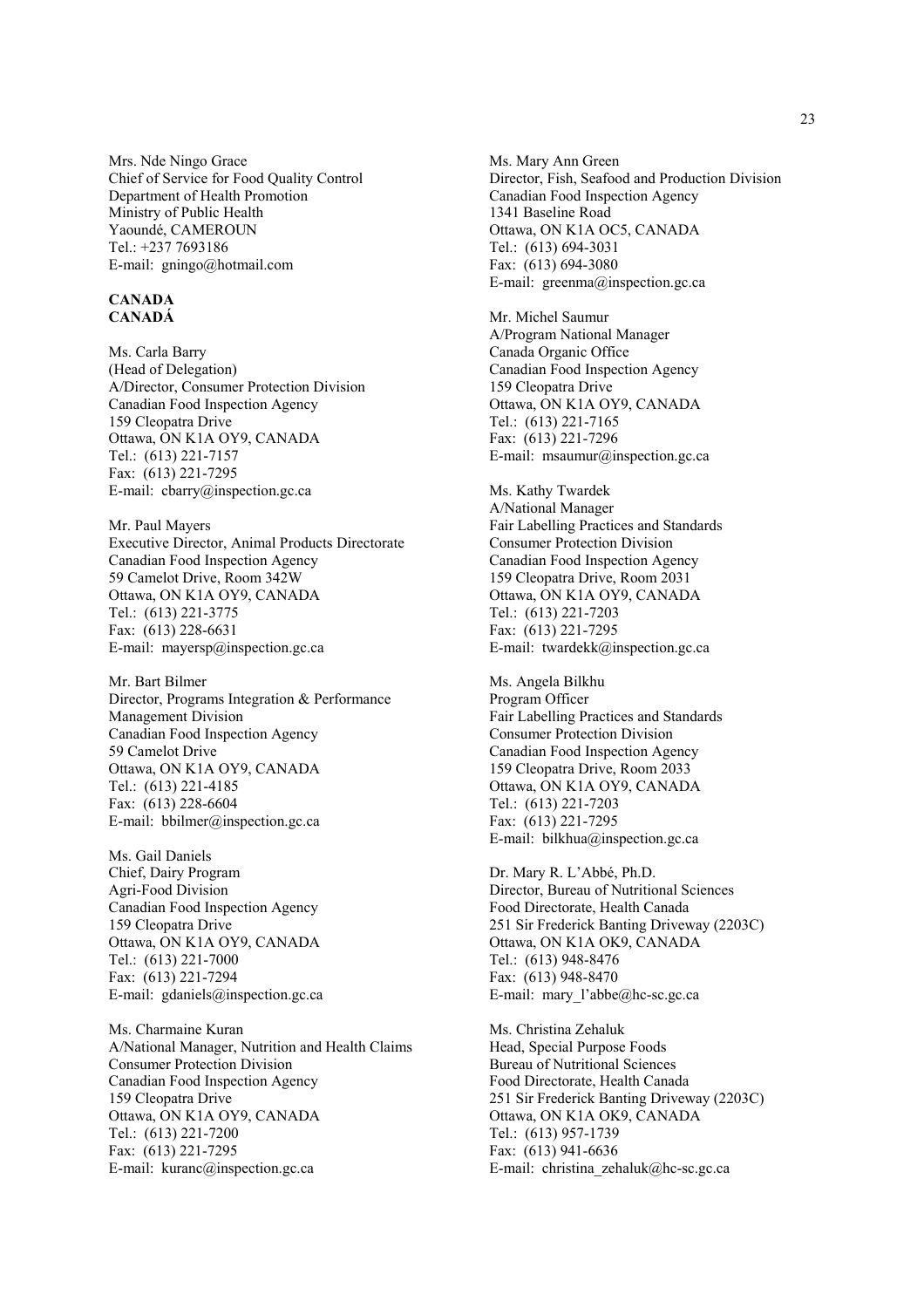Ms. Nora Lee Chief, Nutrition Evaluation Division Bureau of Nutritional Sciences Food Directorate Health Canada 251 Sir Frederick Banting Driveway (2203C) Ottawa, ON K1A OK9, CANADA Tel.: (613) 957-0352 Fax: (613) 941-6636 E-mail: nora  $\text{lee}(\widehat{\omega})$ hc-sc.gc.ca

Ms. Barbara Buchanan Regulatory Policy Officer Bureau of Food Policy Integration Food Directorate Health Canada 251 Sir Frederick Banting Driveway Ottawa, ON K1A OK9, CANADA Tel.: (613) 957-3411 Fax: (613) 946-4590 E-mail: barbara\_buchanan@hc-sc.gc.ca

Mr. Karl Dupuis Deputy Director Multilateral Technical Trade Issues International Trade Policy Directorate Agriculture and Agri-Food Canada 930 Carling Avenue, Room 10109 Ottawa, ON K1A OC5, CANADA Tel.: (613) 759-7660 Fax: (613) 759-7503 E-mail: dupuisk@agr.gc.ca

Ms. Angela Behboodi Senior Trade Policy Officer Technical Barriers and Regulations Foreign Affairs and International Trade Canada 125 Sussex Drive Ottawa, ON K1A OG2, CANADA Tel.: (613) 944-2100 Fax: (613) 943-0346 E-mail: angela.behboodi@international.gc.ca

#### Non-Government Observers

Ms. Monika Gibson Ontario Coordinator – AAIA Allergy Asthma Information Association P.O. Box 2371 St. Marys, ON M4X 1A2, CANADA Tel.: (888) 250-2298 Fax: (519) 284-0384 E-mail: Ontario@aaid.ca

Ms. Sally Blackman Information Officer, Health and Food Safety Canadian Produce Marketing Association 162 Cleopatra Drive Ottawa, ON K2G 5X2, CANADA Tel.: (613) 226-4187, ext. 215 Fax: (613) 226-2984 E-mail: sblackman@cpma.ca

Michi Furuya Chang Senior Manager, Scientific and Regulatory Affairs Kraft Canada Inc. 95 Moatfield Drive Toronto, ON M3B 3L6, CANADA Tel.: (416) 441-5443 Fax: (416) 441-5043 E-mail: michifuruya.chang@kraft.com

Ms. Jennifer Elliott Regulatory Affairs Manager Monsanto Canada Inc. 350 Albert Street, Suite 315 Ottawa, ON K1R 1A4, CANADA Tel.: (613) 234-5121, ext. 234 Fax: (613) 234-2063 E-mail: Jennifer.a.Elliott@monsanto.com

Mr. Trueman Tuck Co-ordinator, Friends of Freedom International P.O. Box 22100 Belleville, ON K8N 5V7, CANADA Tel.: (613) 771-1797 Fax: (613) 771-1435 E-mail: myrights@friendsoffreedominternational.com

Dr. John Henning Associate Professor Program Director, Agricultural Economics Macdonald Stewart Bldg., Room MS3-38 McGill University Ste. Anne de Bellevue, Quebec H9X 3V9 CANADA Tel.: (514) 398-7826/7820 Fax: (514) 398-8130 E-mail: john.henning@mcgill.ca

Ms. Margherita Marcone, LL.B. Assistant Director, Policy and Law Dairy Farmers of Canada 1101 - 75 Albert Street Ottawa, ON K1P 5E7, CANADA Tel.: (613) 236-9997, ext. 255 Fax: (613) 236-0905 E-mail: mmarcone@dfc-plc.ca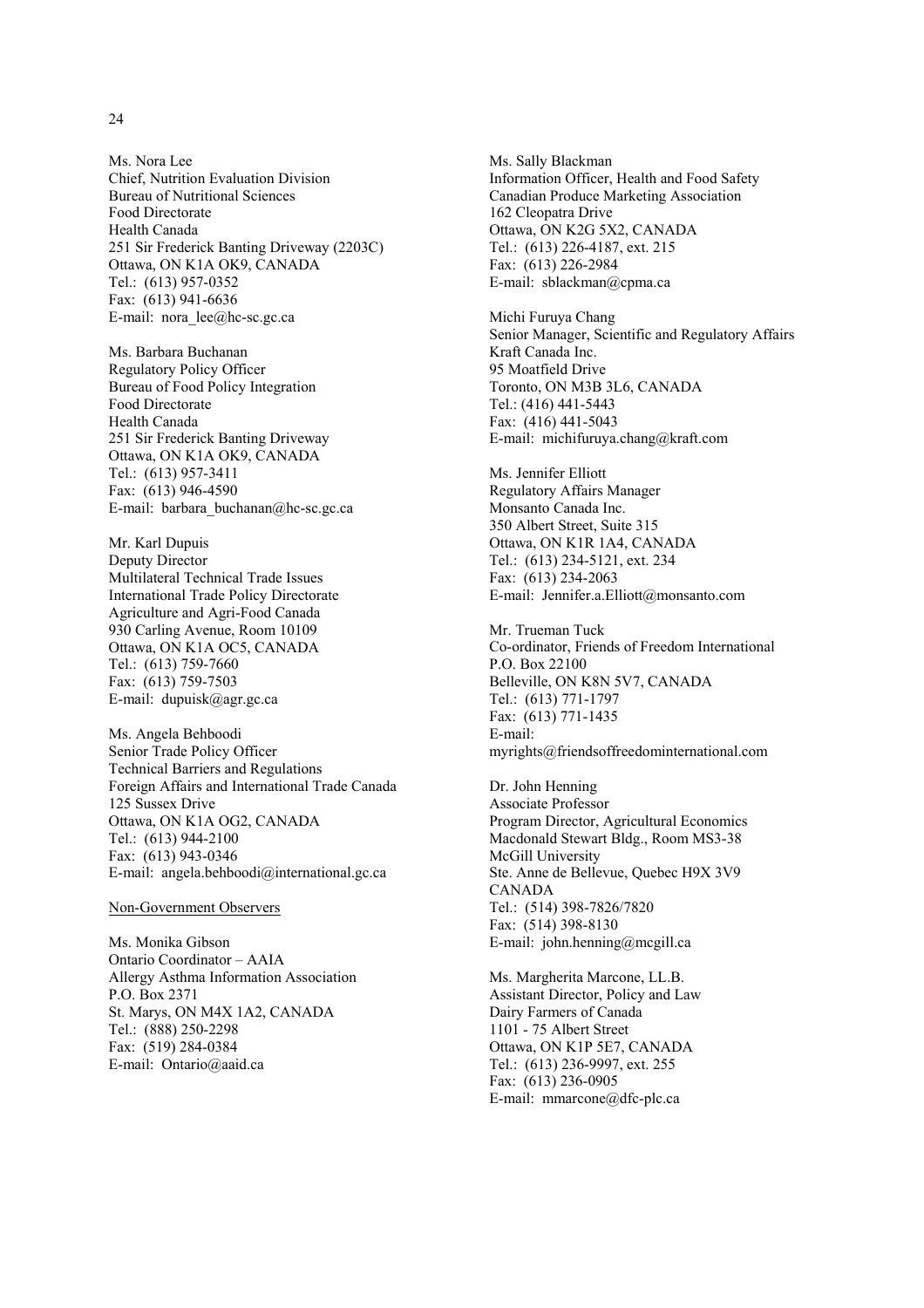#### **CHILE CHILI**

Antonieta Urrutia Anabalon (Jefe de Delegación) Ing Agronomo División Asuntos Internacionale Servicio Agrícola y Ganadero (SAG) Ministerio de Agricultura Av. Bulnes 140 Santiago, CHILE Tel.: +56 2 3451585 Fax: +56 2 3451578 E-mail: antonieta.urrutia@sag.gob.cl

Jaime Contesse Product Development Empresa Privada Los Militares 4290 Santiago, CHILE Tel.: +56 2 4252396 Fax: +56 2 4252397 E-mail: jaime.contesse@sqm.com

Luisa Kipreos Depto de Alimentos y Nutrición Ministerio de Salud Enrique McIver 541 Santiago, CHILE Tel.: +56 2 5740393 Fax: +56 2 664905 E-mail: lkipreos@minsal.cl

Herwig Opdebeeck, Ing. Agr. MSc. Rue de Latigny 3 CH-1955 Chamoson **SWITZERLAND** Tel.: +41 27 306 88 88 Fax: +41 27 306 88 89 E-mail: info@opdebeeck.ch

#### **CHINA CHINE CHINA**

Liu Junhua Assistant Professor China National Institute of Standardization (CNIS) No. 4, Zhichun Road, Haidian District 100088 Beijing, P.R. CHINA Tel.: +86 10 8811641 Fax : +86 10 8811642 E-mail: liujh@cnis.gov.cn

Chi Wai TAM Senior Superintendent Centre for Food Safety 43/F, Queensway Government Offices 66 Queensway Hong Kong, P.R. CHINA Tel.: +852 28675527 Fax: +852 25214784 E-mail: cwtam@fehd.gov.hk

Terence, Yung Yan CHEUNG Senior Medical Officer (Risk Assessment) Food and Environmental Hygiene Department Centre for Food Safety 43/F, Queensway Government Offices 66 Queensway Hong Kong, P.R. CHINA Tel.: +852 28675526 Fax: +852 28933547 E-mail: tyycheung@fehd.gov.hk

Fang Jincen Senior Engineer/Vice Director Chinese Academy of Fishery Sciences #150 Qingtacun, South Yongding Road 100039, Beijing, P.R. CHINA Tel.: +86 10 68673907 Fax: +86 10 68671130 E-mail: fangjc0915@sina.com

#### Fu ZHONGWEN Engineer Development Centre for Science and Technology Ministry of Agriculture Building 18, Maizidian Street Chaoyang District 100026, Beijing, P.R. CHINA Tel.:  $+861064195090$ Fax: +86 10 64195090 E-mail: fuzhongwen@agri.gov.cn

Li Qingjiang Engineer Center for Agro-Food Quality and Safety No. 59, Xueyuan South Road, Haidian District 100081, Beijing, P.R. CHINA Tel.: +86 10 62191443  $Fax: +86 10 62115730$ E-mail: liqingjiang@agri.gov.cn

Yang Ling Engineer Center for Agro-Food Quality and Safety No. 59, Xueyuan South Road, Haidian District 100081, Beijing, P.R. CHINA Tel.: +86 10 62131998 Fax : +86 10 62191445 E-mail: yangling@agri.gov.cn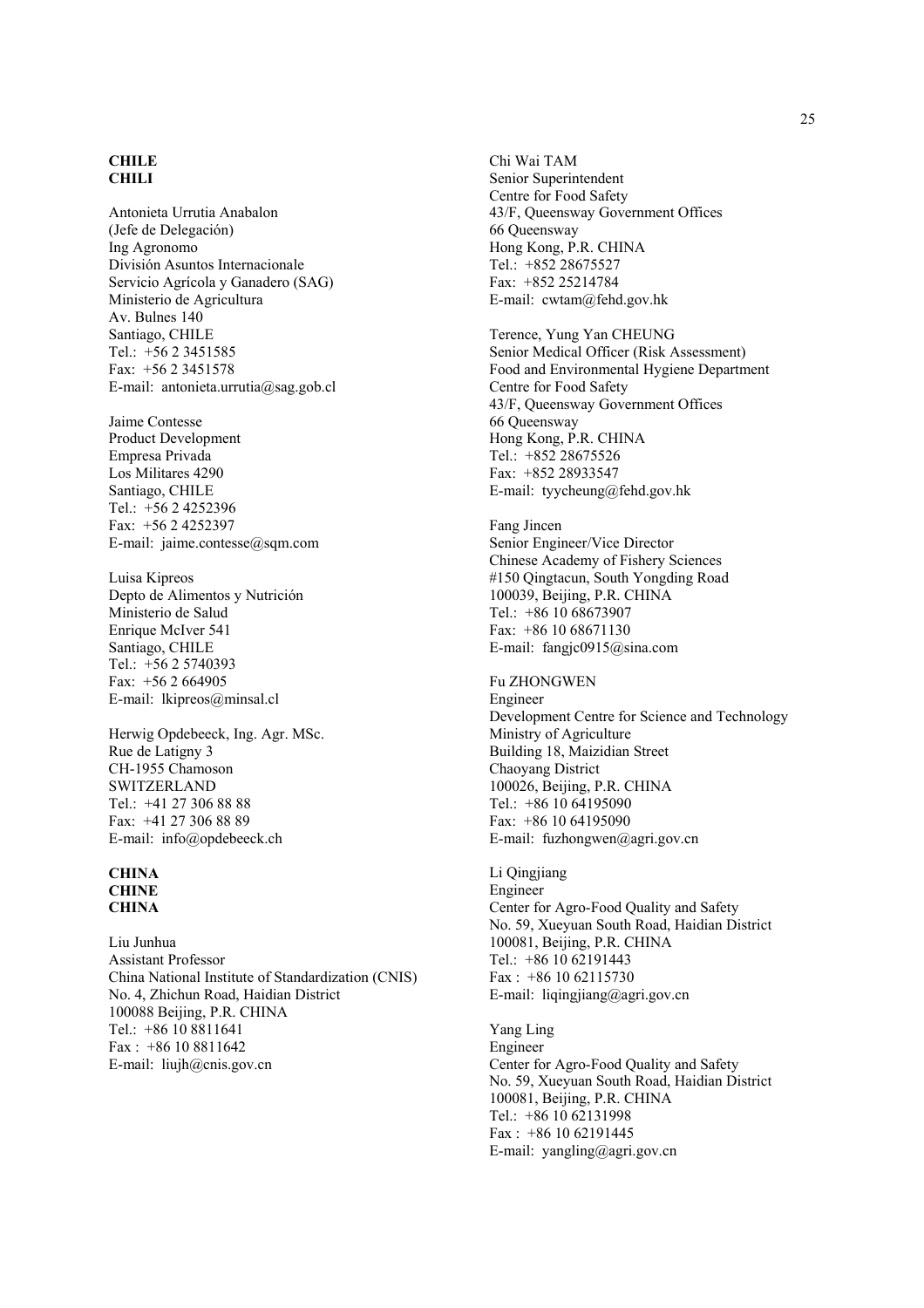ZHANG Xiaohui Professor Research Centre for Rural Economy Ministry of Agriculture 56 Xisizhuantahutong, Xicheng District 100810, Beijing, P.R. CHINA Tel.: +86 10 66128037 Fax: +86 10 66171013 E-mail: x.h.zhang@rcre.org.cn

# He Jing

**Official** Certification and Accreditation Administration of the People's Republic of China 9 Madian East Road, Tower B, Haidian District 100088, Beijing, P.R. CHINA Tel.: +86 10 82262798 Fax: +86 10 82260843 E-mail: hej@cnca.gov.cn

#### Liang Tao

Principal Staff Member Beijing Entry-Exit Inspection and Quarantine Bureau of the People's Republic of China No. 6 Tianshuiyuan Street, Chaoyang 100026, Beijing, P.R. CHINA Tel.: +86 10 58619064 Fax: +86 10 58619061 E-mail: liangt@bjciq.gov.cn

SONG Zhigang, Ph.D. Assistant Professor Research Center of International Inspection and Quarantine Standards and Technical Regulations Room 2413, Building B, SRRC, AQSIQ Madiandonglu 9, Haidian District 100088, Beijing, P.R. CHINA Tel.:  $+86$  10 82262440 Fax: +86 10 82260614 E-mail: songzhg@263.net

#### He Mei

Associated Professor Department of Evaluation of Food and Nutrition Institute of Nutrition and Food Safety 29, Nanwei Road, Xuan Wu District 100050, Beijing, P.R. CHINA Tel.: +86 10 83132903 E-mail: hemei2003@163.com

#### Xiaoyu Li

Associated Professor National Center of Health Inspection and Supervision Ministry of Health 32, Jiaodakou Bei San Tiao, DongCheng District 100007 Beijing, P.R. CHINA Tel.: +86 10 64047878-2139

Xiaoning Qi Research Assistant National Center of Health Inspection and Supervision Ministry of Health 32, Jiaodakou Bei San Tiao, DongCheng District 100007 Beijing, P.R. CHINA Tel.: +86 10 68792408 E-mail: xiaonignqi@yahoo.com.cn

Lihua Zhu Research Assistant Institute of Nutrition and Food Safety CDC of China 29, Nanwei Road, Xuan Wu District 100050, Beijing, P.R. CHINA Tel.: +86 10 83132903

#### **COLOMBIA COLOMBIE COLOMBIA**

H.E. Jaime Girón Ambassador of Colombia to Canada Embassy of Colombia in Canada 360 Albert Street, Suite 1002 Ottawa, ON K1R 7X7, CANADA Tel.: (613) 230-3760 Fax: (613) 230-4416

Mr. Guillermo Mejia-Castillo Minister Counsellor Embassy of Colombia in Canada 360 Albert Street, Suite 1002 Ottawa, ON K1R 7X7, CANADA Tel.: (613) 230-3760 Fax: (613) 230-4416 E-mail: ministro@embajadacolombia.ca

#### **COOK ISLANDS COOK, ILES COOK, ISLAS**

Mr. Ta Ngatoko NGATOKO Quarantine Adviser National Codex Contact Point Ministry of Agriculture Government of the Cook Islands P.O. Box 96 Rarotonga, COOK ISLANDS Tel.: +682 28 711 Fax: +682 21 881 E-mail: nngatoko@agriculture.gov.ck

26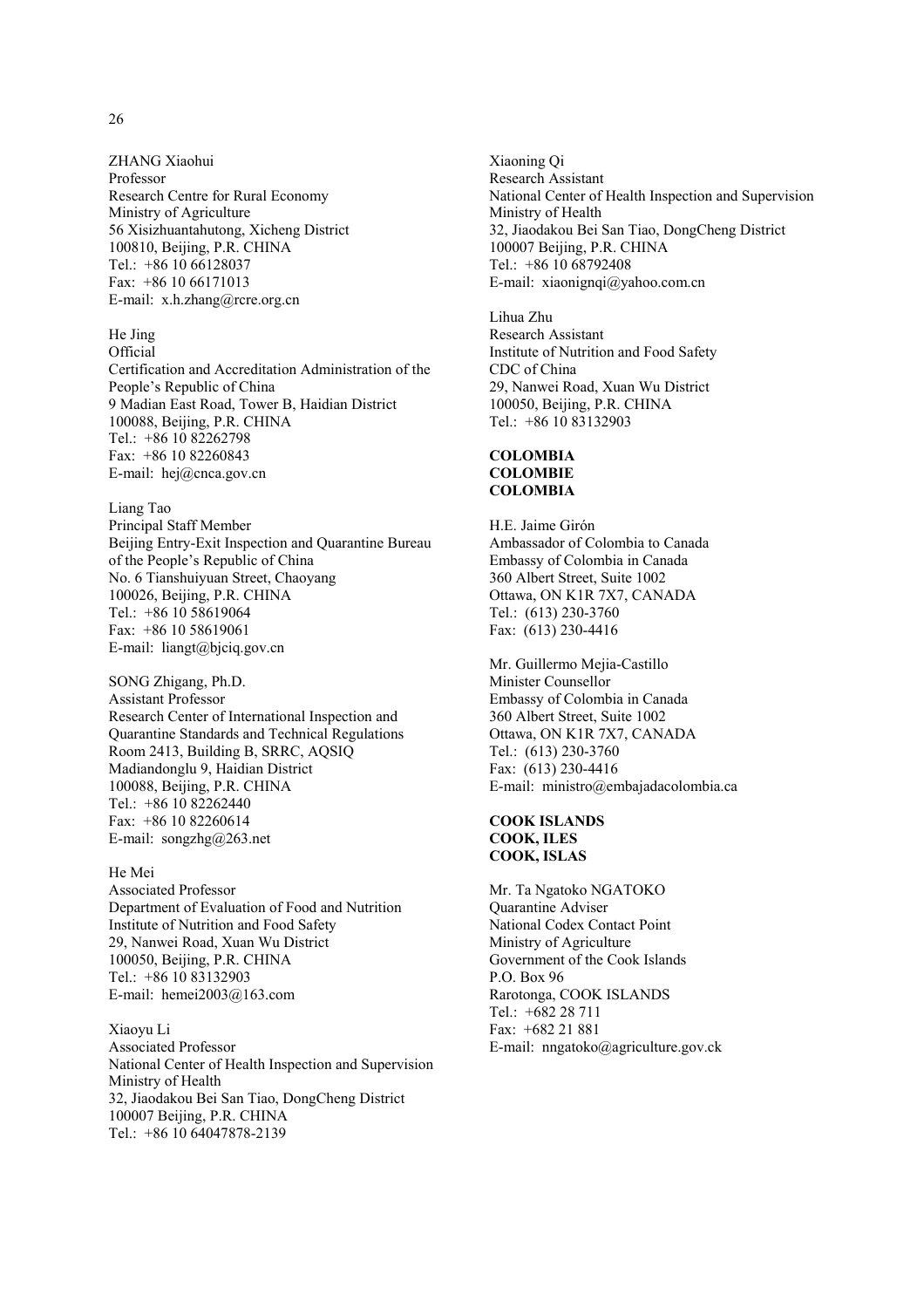#### **COSTA RICA**

Lina Eugenia Ajoy Rojas (Jefe de Delegación) Ministro Consejero Y Cónsul General Embajada de Costa Rica en Canadá 325 Dalhousie Street, Suite 407 Ottawa, ON K1N 7G2, CANADÁ Tel.: (613) 562-2582 Fax: (613) 562-2582 E-mail: lajoy@costaricaembassy.com

Ana Matilde Rivera Figueroa Consejera de la Embajada Embajada de Costa Rica en Canadá 325 Dalhousie Street, Suite 407 Ottawa, ON K1N 7G2, CANADÁ Tel.: (613) 562-2582 Fax: (613) 562-2582 E-mail: arivera@costaricaembassy.com

#### **CÔTE D'IVOIRE**

Mr. Assemien ADOU (Chef de la Délégation) Sous-comité Etiquetage des denrées alimentaires Comité National du Codex Alimentarius B.P. 5721 Abidjan 01, CÔTE D'IVOIRE Tel.: +225 0750 6022 Fax: +225 2021 4107 E-mail : actci@hotmail.com

#### **CUBA, REPUBLIC OF CUBA, RÉPUBLIQUE DE CUBA, REPÚBLICA DE**

Gwendolyne Spech Abreu (Jefe de Delegación) Especialista Ministerio de Comercio Exterior / Dirección de Exportaciones Infanta No 16 esquina 23, Vedado, Plaza de la Revolución Ciudad de La Habana 10400 REPÚBLICA DE CUBA Tel.: +537 835 74 29 Fax: +537 835 74 27 E-mail: gwendolyne.spech@mincex.cu

Marileydy Herrera Olmo Senior Officer Quality and Technology Directorate Ministry of Fisheries Industry 5<sup>th</sup> Avenue & 246, Santa Fé, Playa Ciudad de La Habana, REPÚBLICA DE CUBA Tel.: +537 209 7294 Fax: +537 209 7294 E-mail: mholmo@mip.telemar.cu

#### **CZECH REPUBLIC RÉPUBLIQUE TCHÈQUE RÉPUBLICA CHECA**

Ms. Eva Pribylova (Head of Delegation) Senior Official, National Codex Contact Point Food Production Department Ministry of Agriculture Těšnov 17, Praha 1, 11705 Czech Republic Tel: +420 221 812 795 Fax: +420 222 314 117 E-mail: eva.pribylova@mze.cz

# **DENMARK**

**DANEMARK DINAMARCA**

Mr. Michael Schmidt Head of Section Danish Veterinary and Food Administration Mørkhøj Bygade 19 Søborg 2860, DENMARK Tel.: +45 33 95 62 27 Fax: +45 33 95 60 01 E-mail: misc@fvst.dk

Lars Aslo-Petersen Head of Section Danish Veterinary and Food Administration Mørkhøj Bygade 19 Søborg 2860, DENMARK Tel.: +45 33 95 60 00 Fax: +45 33 95 62 89 E-mail: lap@fvst.dk

Ms. Linda Jensen Chief Consultant, Food Scientist Danish Meat Association Axeltorv 3 DK-1609 CopenhagenV DENMARK Tel.: +45 33 73 25 68 Fax: +45 33 93 10 23 E-mail: LMJ@danishmeat.dk

Mr. Jørgen Hald Christensen Head of Division Danish Dairy Board Frederiks Alle 22 DK8000, Aarhus C, DENMARK Tel.: +45 87312000 Fax: +45 87312001 E-mail: jhc@mejeri.dk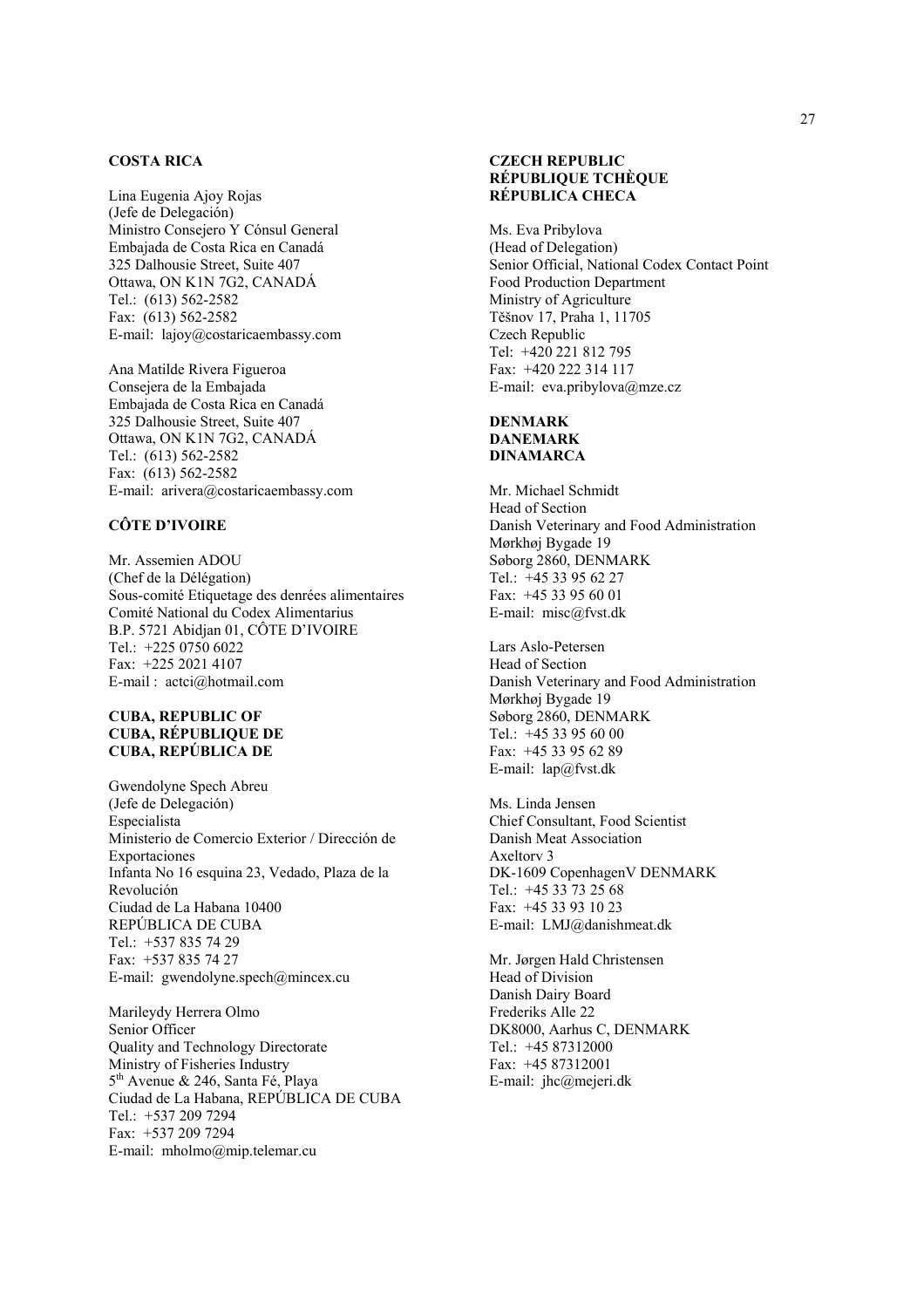#### **DOMINICAN REPUBLIC DOMINICAINE, RÉPUBLIQUE DOMINICANA, REPÚBLICA**

Mr. Luis Kalaff Minister Counsellor Embassy of the Dominican Republic 130 Albert Street, Suite 418 Ottawa, ON K1P 5G4, CANADA Tel.: (613) 569-9893, ext. 222 Fax: (613) 569-8673 E-mail: lkalaff@drembassy.org

#### **ECUADOR ÉQUATEUR ECUADOR**

Ms. Lara Valdez Inés Yolanda Professional 5 (Líder) Sistema de Alimentos y Otros Ministerio de Salud Pública Edificio 1 Juan Larrea N14-46; N14-47 y Riofrío 2972900 Quito, ECUADOR Tel./Fax: +593 2 2972900, ext. 2777 E-mail: ylara@msp.gov.ec E-mail: larayoly@yahoo.es

#### **EGYPT ÉGYPTE EGIPTO**

Dr. Hussein Mansour Agricultural Minister Plenipotentiary & Head, Agricultural Office Embassy of Egypt 3521 International Court, NW Washington, DC 20008, U.S.A. Tel.: (202) 966-2080 Fax: (202) 895-5493 E-mail: hmkmansour@aol.com E-mail: agegypt@aol.com

Shahat Selim Technical Operations Manager Chamber of Food Industries – CFI 1195 Cornish El Nil, Beaulac P.O.Box 19 Sabteya, EGYPT Tel.: +202 5748627 / 5760534 / 5797331 Fax: +202 5748312 E-mail: selim\_sh2002@egycfi.org.eg

Nagia Abdel Mohsen Mohamed Attia Senior Food Standards Specialist Egyptian Organization for Standardization and Quality (EOS) 16 Tadreeb El Modarrebeen Ameriya – Cairo, EGYPT Tel.: +202 2845531 Fax: +202 2845522 / 2845524 E-mail: moi@idsc.gov.eg

#### **EUROPEAN COMMUNITY (MEMBER ORGANIZATION) COMMUNAUTÉ EUROPÉENNE (ORGANISATION MEMBRE) COMUNIDAD EUROPEA (ORGANIZACIÓN MIEMBRO)**

M. Jérôme Lepeintre (Head of Delegation) Administrator European Commission Health and Consumer Protection Directorate-General Rue Froissart 101 – Bureau 02/62 B-1049 Brussels, BELGIUM Tel.: +32 2 299 37 01 Fax: +32 2 299 85 66 E-mail: jerome.lepeintre@ec.europa.eu

Ms. Helen Lee Administrator Health and Consumer Protection Directorate-General European Commission Office B232 08/48 B-1049 Brussels, BELGIUM Tel.: +32 2 299 86 68 E-mail: helen.lee@ec.europa.eu

Mr. Marco Valletta Policy officer for Biotechnology Health and Consumer Protection Directorate-General European Commission Rue Froissart 101 – Bureau 03/18 B-1049 Brussels, BELGIUM Tel.: +32 2 295 98 54 E-mail: marco.valletta@ec.europa.eu

Mr. Herman Van Boxem Administrator – Policy Officer Organic Farming Agriculture and Rural Development Directorate-**General** European Commission Rue de la Loi 200 B-1049 Brussels, BELGIUM Tel.: +32 2 295 01 21 Fax: +32 2 295 36 76 E-mail: herman.vanboxem@ec.europa.eu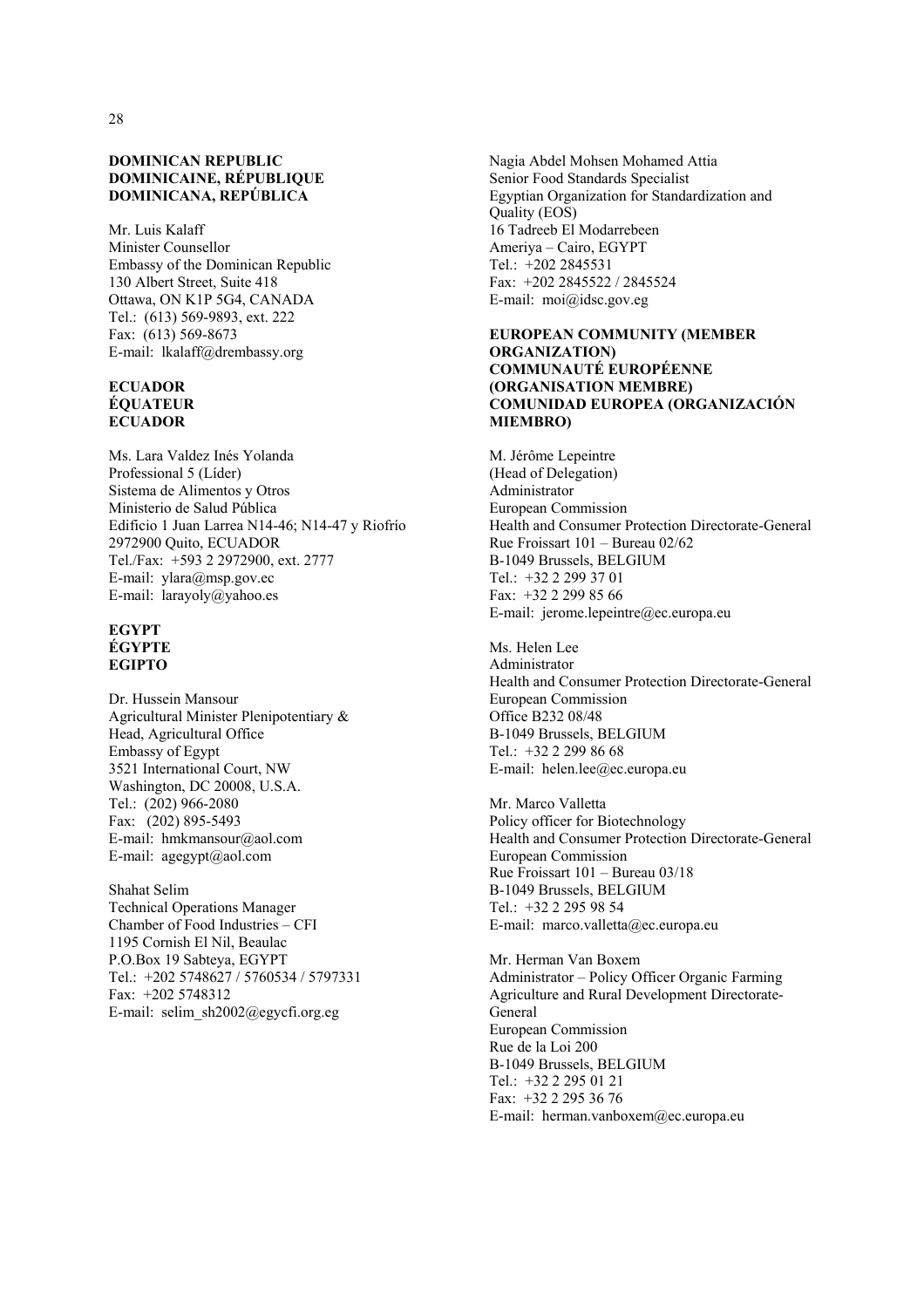#### **FINLAND FINLANDE FINLANDIA**

Ms. Tytti Itkonen, M.Sc. Senior Advisor Finnish Food Safety Authority Mustialankatu 3 FI-00790 Helsinki, FINLAND Tel.: +328 2077 24296 Fax: +358 2077 24277 E-mail: tytti.itkonen@evira.fi

#### **FRANCE FRANCIA**

Mme Aline Sancho (Chef de délégation) Direction Générale de la Concurrence de la Consommation et de la Répression de Fraudes Ministère de l'Économie, des Finances et de l'Industrie DGCCRF – Bureau C3 59, boulevard Vincent Auriol 75703 Paris Cedex 13, FRANCE Tel.: +33 1 44 97 32 24 Fax: +33 1 44 97 30 32 E-mail: aline.sancho@dgccrf.finances.gouv.fr

Mme Mariane Monod Chargée de Mission Ministère de l'Agriculture et de la Pêche DGPEI - BSQAB 3, rue Barbet de Jouy 75349 Paris 07 SP, FRANCE Tel.: +33 1 49 55 80 03 Fax: +33 1 49 55 57 85 E-mail: mariane.monod@agriculture.gouv.fr

Mme Dominique Burel Règlementation internationale Centre National Interprofessionnel de l'Economie Laitière (CNIEL) 42 rue de Châteaudun 75314 Paris Cedex 09, FRANCE Tel. : +33 1 49 70 71 15 Fax : +33 1 42 80 63 45 E-mail: dburel@cniel.com E-mail: filfrance-alf@cniel.com

Mme Françoise Costes Chargée de Mission Association de la Transformation Laitière Française (ATLA) 42, rue de Châteaudun 75314 Paris Cedex 09, FRANCE Tel.: +33 1 49 70 72 69 Fax: +33 1 42 80 63 62 E-mail: trs@atla.asso.fr

#### **GABON GABON GABÓN**

Ms. Colette-Lydie Ambonguilat (Chef de délégation) Directrice du Centre National de Nutrition Ministère de la Santé Publique B.P. 12322 Libreville, GABON Tel: +241 07355698 / +241 06057622 E-mail: clamy\_75@yahoo.fr

Mr. Gilbert Samedi Directeur de l'Institut d'Hygiène Publique et d'Assainissement Ministère de la Santé Publique B.P. 50 Libreville, GABON Tel.: +241 07 9452 63

#### **GAMBIA GAMBIE**

Mr. Fofana Seedy Senior Agricultural Officer (Food Scientist) Food and Nutrition Unit Department of Agriculture Services Department of State for Agriculture Bakau Cape St. Mary, THE GAMBIA Tel.: +220 9825150 Fax: +220 4497353 E-mail: seedyfof@yahoo.co.uk

#### **GERMANY ALLEMAGNE ALEMANIA**

Herr Gerhard Bialonski (Head of Delegation) Head of Unit Federal Ministry of Food, Agriculture and Consumer Protection Rochusstraße 1 D-53123 Bonn, GERMANY Tel.: +49 (0) 228 529 4651 Fax: +49 (0) 228 529 4947 E-mail: gerhard.bialonski@bmelv.bund.de

Frau Brigitta Jerusalem Federal Ministry of Food, Agriculture and Consumer Protection Rochusstraße 1 D-53123 Bonn, GERMANY Tel.: +49 (0) 228 529 3431 Fax: +49 (0) 228 529 4262 E-mail: brigitta.jerusalem@bmelv.bund.de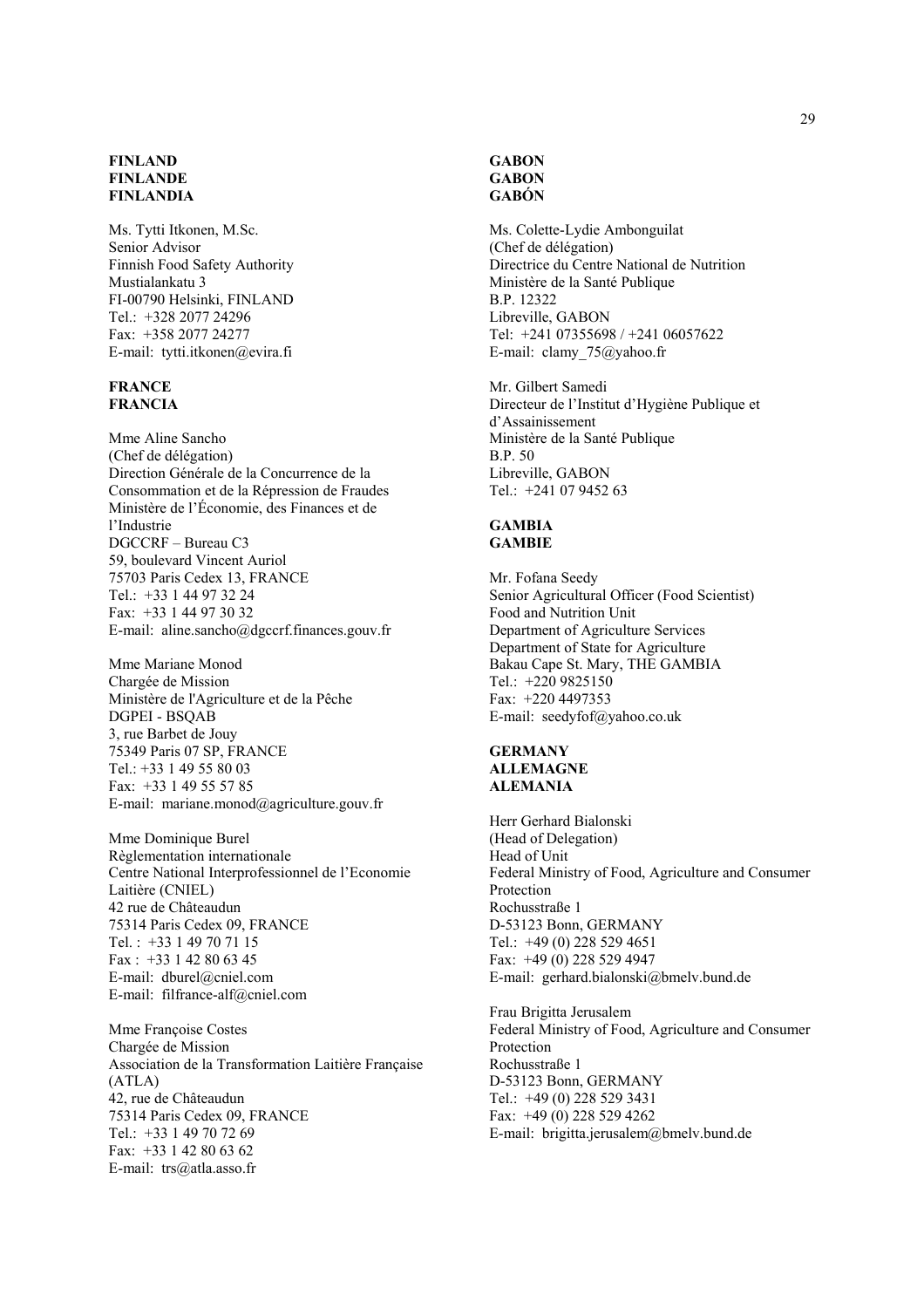Herr Dr. Thomas Meier Federal Ministry of Food, Agriculture and Consumer Protection Rochusstraße 1 D-53123 Bonn, GERMANY Tel.: +49 (0) 228 529 4078 Fax: +49 (0) 228 529 3743 E-mail: thomas.meier@bmelv.bund.de

Frau Angelika Mrohs (Adviser) Managing Director German Federation of Food Law and Food Science Godesberger Allee 142-148 D-53175 Bonn, GERMANY Tel.: +49 (0) 228 8199 3132 Fax: +49 (0) 228 375 069 E-mail: amrohs@bll.de

Herr Dipl. Ing. Thomas Kützemeier (Adviser) Managing Director German Dairy Association (IDF Germany) Meckenheimer Allee 137 D-53115 Bonn, GERMANY Tel.: +49 (0) 228 982 430 Fax: +49 (0) 228 982 4320 E-mail: th.kuetzemeier@vdm-deutschland.de

Herr Dr. Jörg Rieke (Adviser) Milchindustrie-Verband e.V. Godesberger Allee 157 D-53175 Bonn, GERMANY Tel.: +49 (0) 228 9596 923 Fax: +49 (0) 228 371535 E-mail: rieke@milchindustrie.de

Mr. Kari Töllikkö Principal Administrator The General Secretariat of the Council of the European Union – The Germany Presidency Rue de la Loi 175 B-1048 Brussels, BELGIUM Tel.: +32 2 2817841 Fax: +32 2 2816198 E-mail: kari.tollikko@consilium.eu.int

#### **GHANA**

Mrs. Prudence Asamoah-Bonti Senior Scientific Officer Ghana Standards Board P.O. Box MB 245 Accra, GHANA Tel.: +233 24 4361848 Fax: +233 21 500092 E-mail: dencycal@yahoo.com Mrs. Isabella Mansa Agra

Head, Food Safety & Nutrition Department Food and Drugs Board (FDB) P.O. Box CT 2783 Cantonments, Accra, GHANA Tel.: +233 244 367798 Fax: +233 21 660389 E-mail: isabelmansa@yahoo.com

### **GREECE GRÈCE GRECIA**

Dr. Georgios C. Balkamos (Head of Delegation) Director of Evaluation and Approval Directorate Hellenic Food Authority (EFET) Hellenic Republic Ministry of Development 124 Kifisias Av. & 2 Iatridou St. 115 26 Athens, GREECE Tel.: +30 210 6971593 Fax: +30 210 6971650 E-mail: gbalkamos@efet.gr

Mr. Kontolaimos Vasileios Legal Advisor Special Community Law Office Ministry of Rural Development and Food 29 Acharnon Street 10439 Athens, GREECE Tel.: +30 108250307 Fax: +30 108254621 E-mail: cohalka@otenet.gr

#### **GRENADA GRENADE GRANADA**

Ms. Lena Downes Standards Officer Grenada Bureau of Standards P.O. Box 2036, Queen's Park St. George's, GRENADA Tel.: +1 473 440 5886/6783 Fax: +1 473 440 5554 E-mail: lena.downes@spiceisle.com E-mail: gdbs@spiceisle.com

#### **GUYANA**

Dr. Chatterpaul Ramcharran Director Guyana National Bureau of Standards Flat 15, Sophia Exhibition Centre Sophia, Greater Georgetown Georgetown, GUYANA Tel.: +592 227 7837 Fax: +592 225 7455 E-mail: gnbs@networksgy.com

#### 30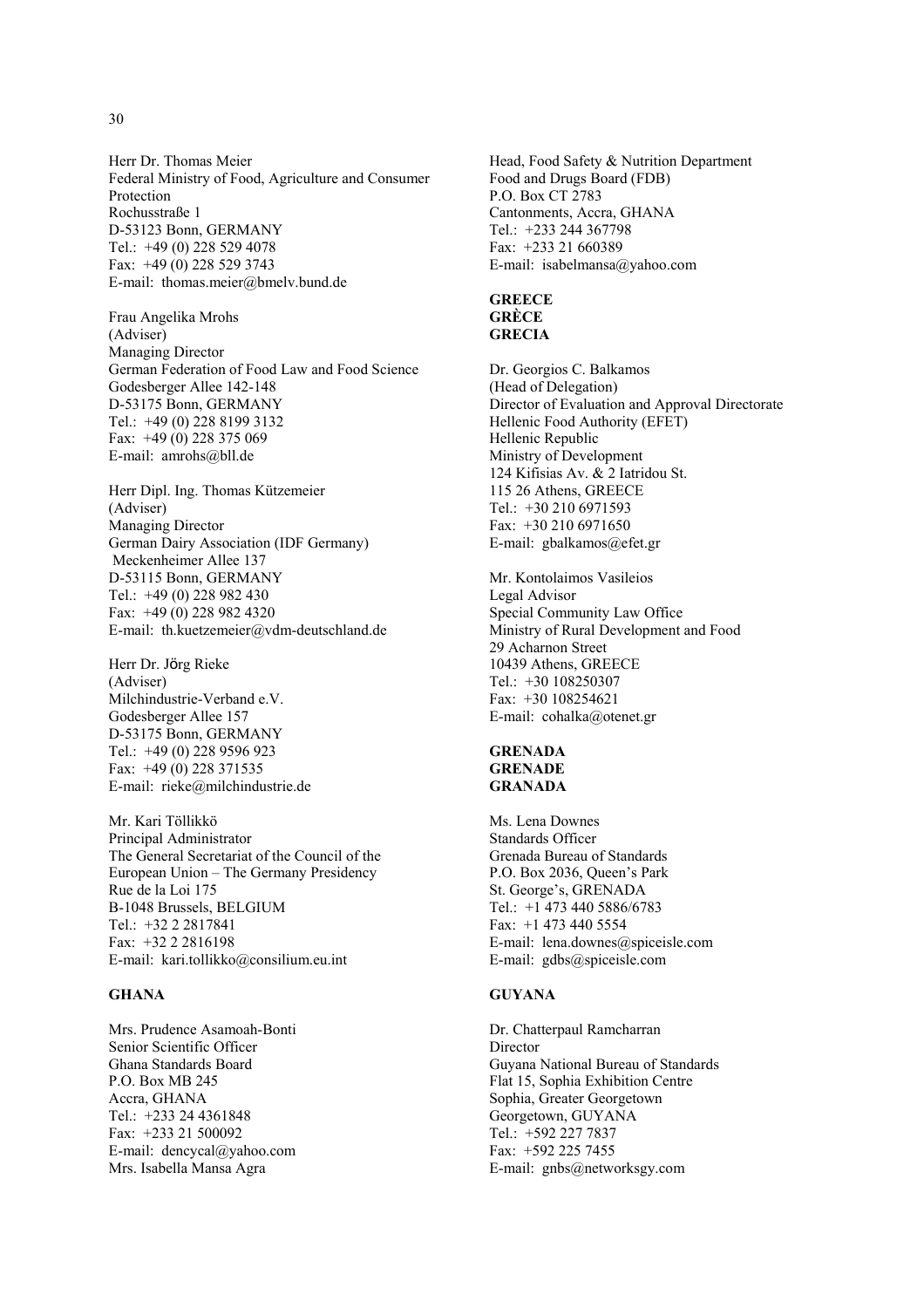#### **HAITI HAÏTI HAITÍ**

Mme Roberta Jean-Baptiste Assistant-Directeur , Contrôle de la Qualité Ministère du Commerce et de l'Industrie 8, rue Légitime Champ de Mars HT6112 Port-au-Prince, HAITI Tel. : (509) 223-5630 / (509) 222-9309 Fax : (509) 223-8402 E-mail : dcqpc  $mci@yahoo.fr$ 

#### **HUNGARY HONGRIE HUNGRÍA**

Mrs. Réka Szöllősi Quality Policy Adviser Ministry of Agriculture and Rural Development Kossuth Lajos tér 11 H-1055 Budapest, HUNGARY Tel.: +36 13014177 Fax: +36 13014808 E-mail: szollosir@fvm.hu

#### **INDIA INDE**

Shri Debasish Panda (Head of Delegation) Joint Secretary Ministry of Health and Family Welfare Room No. 146 'A', Nirman Bhavan New Delhi – 110011, INDIA Tel.:  $+91$  11 23061447 Fax: +91 11 23062857 E-mail: debasish.panda@nic.in

Dr. D. Chattopadhya Assistant Director General (IF) Directorate General of Health Services Ministry of Health and Family Welfare Room No. 526 'A', Nirman Bhavan New Delhi – 110011, INDIA Tel.: +91 11 23061968 Fax: +91 11 23061083 E-mail: adfif-mohfw@nic.in

Shri Bejon Misra Executive Director CONSUMER VOICE 441 Jung Pura, Mathura Road New Delhi-110014, INDIA Tel.: +91 11 24379080 Fax: +91 11 24379081 E-mail: bejonmisra@consumer-voice.org Ms. Shreya Pandey Manager, Regulatory Affairs Confederation of Indian Food Trade & Industry (CIFTI) GSK-Consumer Health Care Plot 67, Sector 32 Gurgaon 560066, INDIA Tel.: +91 124 4125121 Fax: +91 124 4030962 E-mail: shreya.x.pandey@gsk.com

#### **INDONESIA INDONÉSIE**

Ms. Sri Irawati Susalit (Head of Delegation) Director for Food Products Standardization National Agency of Drug and Foods Control (NADFC) Jl. Percetakan Negara No. 23 Jakarta 10560, INDONESIA Tel.: +62 21 42875584 Fax: +62 21 42875780 E-mail: iras48@yahoo.com E-mail: standarpangan@pom.go.id

Ms. Yusra Egayanti Head of Section for Food from Genetically Modified Organism and Irradiation Standardization National Agency of Drug and Foods Control (NADFC) Jl. Percetakan Negara No. 23 Jakarta 10560, INDONESIA Tel.: +62 21 42875584 Fax: +62 21 42875780 E-mail: egayanti@yahoo.com

Ms. Febria Retnoningsih Third Secretary Embassy of the Republic of Indonesia 55 Parkdale Avenue Ottawa, ON K1Y 1E5, CANADA Tel.: (613) 724-1100 Fax: (613) 724-7932 E-mail: febria@indonesia-ottawa.org

#### **IRELAND IRLANDE IRLANDA**

Ms. Joan Regan (Head of Delegation) Assistant Principal Department of Health and Children Hawkins House, Hawkins Street Dublin 2, IRELAND Tel.: +353 1 6354247 Fax: +353 1 6354552 E-mail: joan\_regan@health.irlgov.ie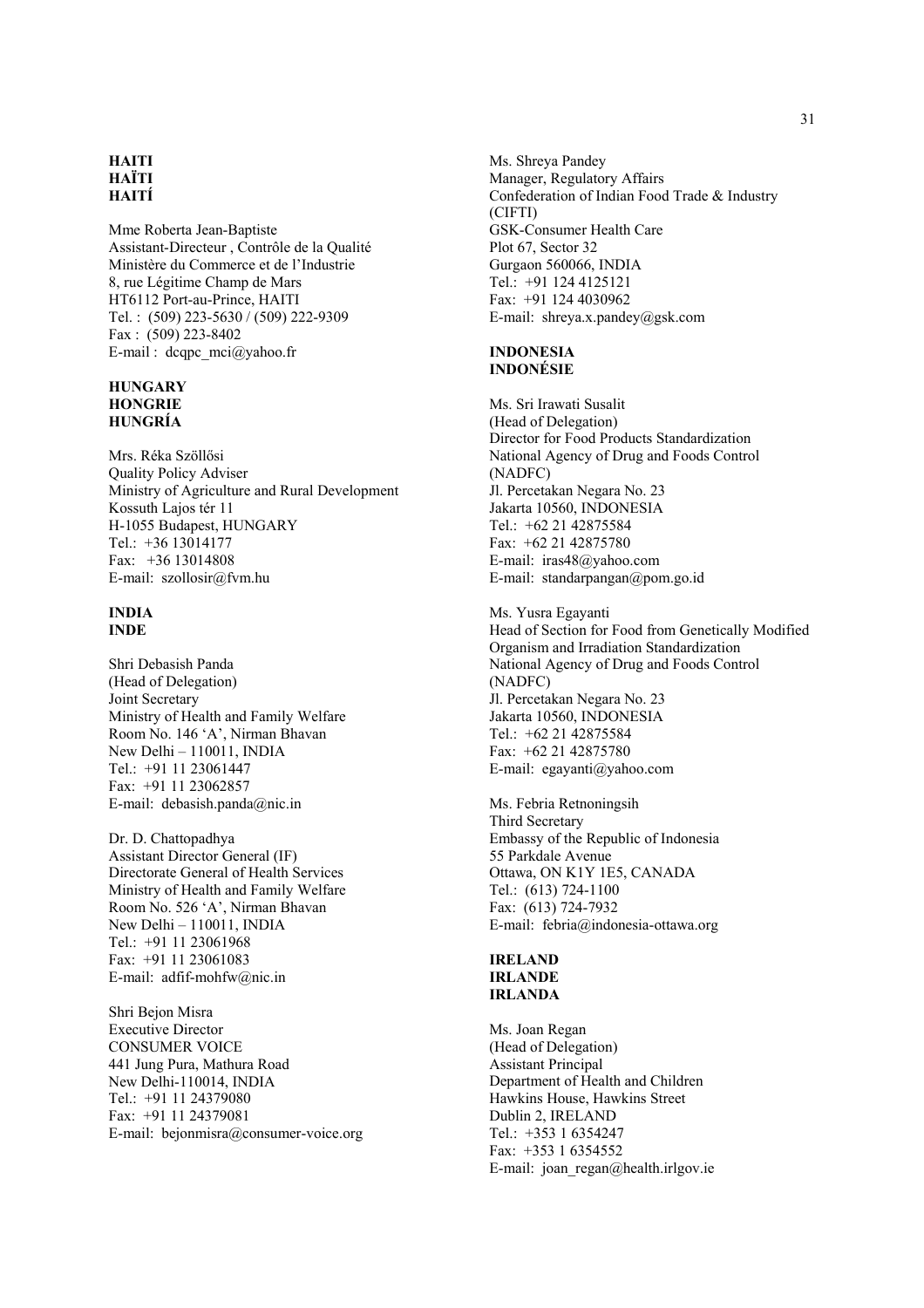Dr. Martin O'Sullivan Deputy Chief Veterinary Officer Department of Agriculture and Food Agriculture House, Kildare Street Dublin 2, IRELAND Tel.: +353 1 607 2213 Fax: +353 1 661 0230 E-mail: martin.osullivan@agriculture.gov.ie

Ms. Ruth Davis Senior Technical Executive Food Safety Authority of Ireland Abbey Court Lower Abbey Street Dublin 1, IRELAND Tel.: +353 1 8171329 Fax: +353 1 8171301 E-mail: rdavis@fsai.ie

#### **ITALY ITALIE ITALIA**

Dr<sup>SSA</sup> Brunella Lo Turco Secretary of Italian Codex Committee Ministero Politiche Agricole Via XX Settembre 20 00100 Rome, ITALY Tel.: +39 6 46656042 Fax: +39 6 4880273 E-mail: qtc6@politicheagricole.it

Dr. Luca Ragaglini Vice-Director, Italian Association of Biscuits, Cake, Chocolate, Confectionery and Ice-cream Industries (A.I.D.I.) Via Rhodesia, 2 00144 Rome, ITALY Tel.: +39 6 8091071 Fax: +39 6 8073186 E-mail: aidi@aidi-assodolce.it

Dr. Giuseppe Massimo Liotta Food Regulatory Affairs – Area Manager FERRERO C/o Ferrero S.p.A., Piazzale Pietro Ferrero, 1 12051 Alba (CN), ITALY Tel.: +39 01 73313050 Fax: +39 01 73313977 E-mail: massimo.liotta@ferrero.com

# **JAMAICA JAMAÏQUE JAMAICA**

Ms. Merle Donaldson (Head of Delegation) Team Leader – Inspectorate Division Bureau of Standards Jamaica 6 Winchester Road Kingston 10, JAMAICA Tel.: +876 926 3140-5 Fax: +876 929 4736 E-mail: mdonaldson@bsj.org.jm

Mrs. Winsome DeCarish Standards Officer – Standards Development and Certification Division Bureau of Standards Jamaica 6 Winchester Road Kingston 10, JAMAICA Tel. : +876 926 3140-5 Fax : +876 929 4736 E-mail: wdecarish@bsj.org.jm

Mr. Wayne Stewart Vice President – Marketing Dunlop Corbin Communications Oxford House, 6 Oxford Road Kingston 5, JAMAICA Tel. : +876 926 4116-9 Fax : +876 929 7581 E-mail : wayne\_502002@yahoo.com

# **JAPAN JAPON JAPÓN**

Ms. YUTAKA Arai (Head of Delegation) Director of Labeling and Standards Division Food Safety and Consumer Affairs Bureau Ministry of Agriculture, Forestry and Fisheries 1-2-1, Kasumigaseki, Chiyoda-ku Tokyo 100-8950, JAPAN Tel.: +81 3 3501 3727 Fax: +81 3 3502 0594 E-mail: yutaka\_arai2@nm.maff.go.jp

Dr. IKEDA Chieko Director of Office of International Food Safety Ministry of Health, Labour and Welfare 1-2-2, Kasumigaseki, Chiyoda-ku Tokyo 100-8916, JAPAN Tel.: +81 3 3595 2326 Fax: +81 3 3503 7965 E-mail: codexj@mhlw.go.jp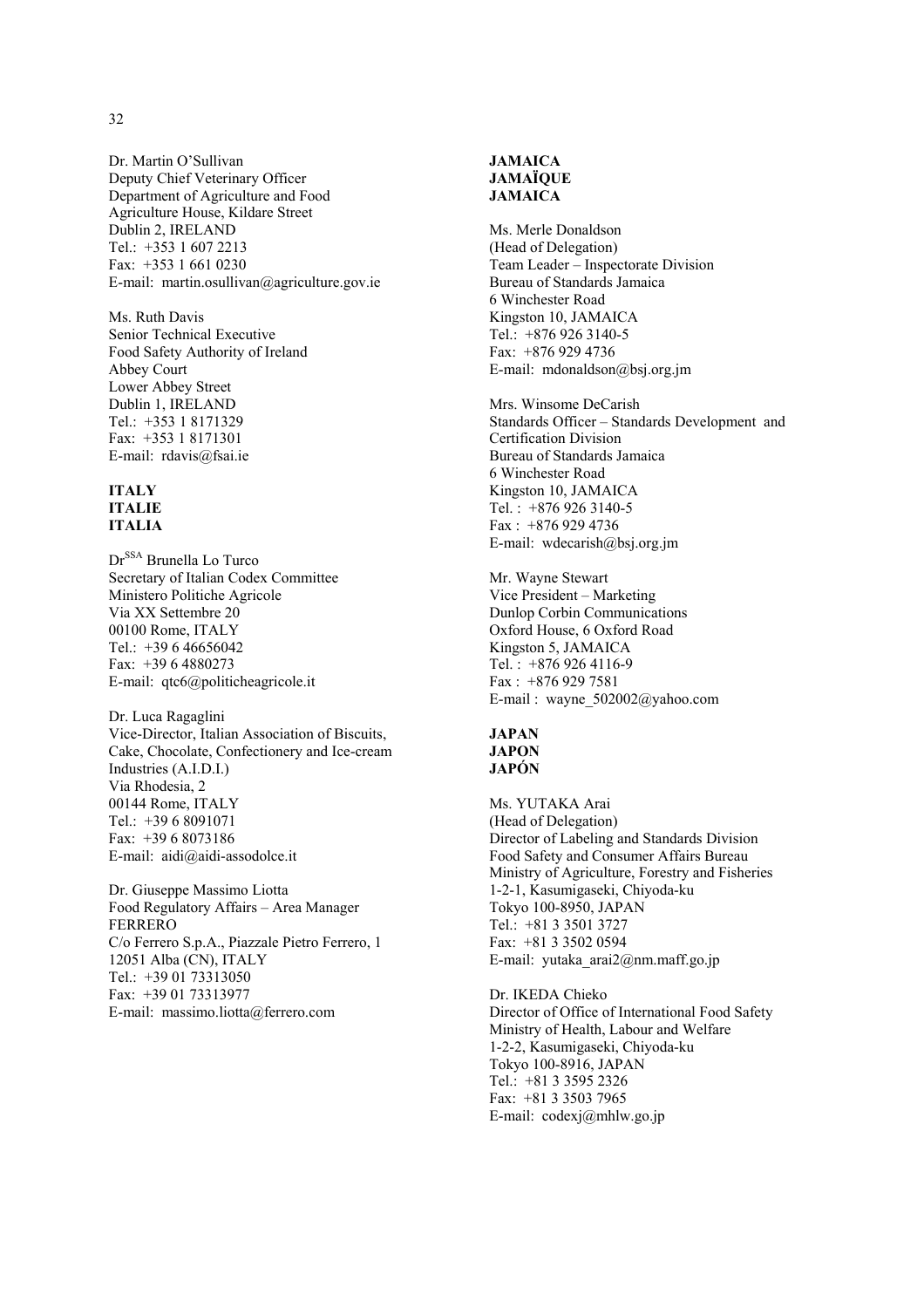Dr. MATSUOKA Terumasa Deputy Director, Standards and Evaluation Division Department of Food Safety Ministry of Health, Labour and Welfare 1-2-2, Kasumigaseki, Chiyoda-ku Tokyo 100-8916, JAPAN Tel.: +81 3 3595 2341 Fax: +81 3 3501 4868 E-mail: codexj@mhlw.go.jp

Dr. IWASAKI Yoko Deputy Director Department of Food Safety Ministry of Health, Labour and Welfare 1-2-2, Kasumigaseki, Chiyoda-ku Tokyo 100-8916, JAPAN Tel.: +81 3 5253 1111 Fax: +81 3 3501 4867 E-mail: codexj@mhlw.go.jp

Dr. YOSHIKURA Hiroshi Adviser Department of Food Safety Ministry of Health, Labour and Welfare 1-2-2, Kasumigaseki, Chiyoda-ku Tokyo 100-8916, JAPAN Tel.: +81 3 3595 2326 Fax: +81 3 3503 7965 E-mail: codexj@mhlw.go.jp

Ms. UESUGI Noriko Deputy Director, Labelling and Standards Division Food Safety and Consumer Affairs Bureau Ministry of Agriculture, Forestry and Fisheries 1-2-1, Kasumigaseki, Chiyoda-ku Tokyo 100-8950, JAPAN Tel.: +81 3 3501 3727 Fax: +81 3 3502 0594 E-mail: noriko uesugi $@$ nm.maff.go.jp

Dr. TANIGUCHI Yasuko Deputy Director, Labelling and Standards Division Food Safety and Consumer Affairs Bureau Ministry of Agriculture, Forestry and Fisheries 1-2-1, Kasumigaseki, Chiyoda-ku Tokyo 100-8950, JAPAN Tel.: +81 3 3501 3727 Fax: +81 3 3502 0594 E-mail: yasuko taniguchi@nm.maff.go.jp

# **KENYA**

Mr. Tom Bonyo Senior Deputy Director of Agriculture Ministry of Agriculture P.O. Box 30028-00100 Nairobi 00200, KENYA Tel.: +254 (0) 20 6751673 Fax: +254 (0) 20 2716497 E-mail: bonyotom@yahoo.com

Mr. Paul Kimeto Senior Standards Officer Kenya Bureau of Standards (KEBS) P.O. Box 54794 Nairobi 00200, KENYA Tel.: +254 (0) 20 605490 Fax: +254 2 602350; +254 2 609660 E-mail: kimetop@kebs.org

# **KOREA, REPUBLIC OF CORÉE, RÉPUBLIQUE DE COREA, REPÚBLICA DEL**

Mr. PYUNG TAE KIM (Head of Delegation) Director Korea Food and Drug Administration #194 Tongil-ro Eunpyung-gu 122-704 Seoul, REPUBLIC OF KOREA Tel.: +82 2 380 1315 Fax: +82 2 382 6380 E-mail: kpt0122@kfda.go.kr

Dr. HAE JUNG YOON Scientist Korea Food and Drug Administration #194 Tongil-ro Eunpyung-gu 122-704 Seoul, REPUBLIC OF KOREA Tel.: +82 2 380 1697 Fax: +82 2 380 1361 E-mail: hjyoon@kfda.go.kr

Ms. SUNG MIN LEE Senior Researcher Korea Food and Drug Administration #194 Tongil-ro Eunpyung-gu 122-704 Seoul, REPUBLIC OF KOREA Tel.: +82 2 380 1726 Fax: +82 2 388 6396 E-mail: herb928@kfda.go.kr

Dr. JEONGHAE RHO Senior Researcher Korea Food Research Institute Backhyun-Dong, Seongnam City 463-776 REPUBLIC OF KOREA Tel:  $+82$  31 780 9060 E-mail: drno@kfri.re.kr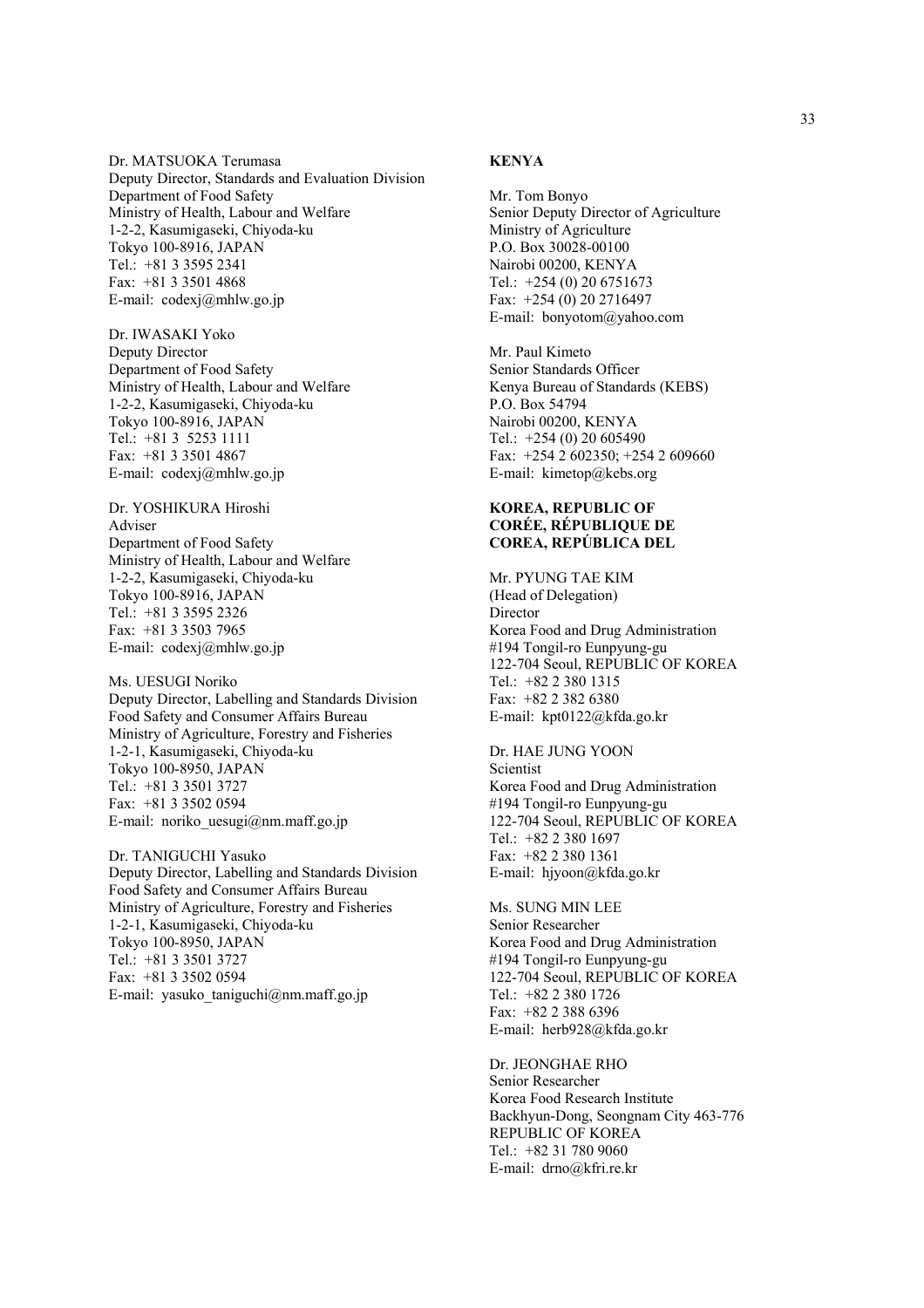DO-HYONG CHOI Codex Affairs Specialist Korea Food Research Institute Backhyun-Dong Seongnam City 463-776 REPUBLIC OF KOREA Tel.: +82 31 780 9306 Fax: +82 31 780 9264 E-mail : choi0313@kfri.re.kr

#### YOO, JAE-HONG, Ph.D.

Microbial & Bio-Chemical Engineering Organic Farming Technology Division National Institute of Agricultural Science and Technology 249 Seodun-Dong, Suwon 441-707, KOREA Tel.: +82 31 290 0555 Fax: +82 31 290 0507 E-mail: yj7915@rda.go.kr

## YOUNG-HEE, LEE, D.V.M. Livestock Products Safety Division Livestock Products Safety & Inspection Department National Veterinary Research & Quarantine Service (NVRQS) Ministry of Agriculture & Forestry 480, Anyang 6-dong, manan-gu, Anyang-city Gyeonggi-do, KOREA 430-824 Tel.: +82 31 467 1968 Fax: +82 31 467 1974 E-mail: leeyhee@nvrqs.go.kr

## **LAO, PEOPLE'S DEM REP LAO, RÉP DÉM POP LAO, REP DEM POP**

Mrs. Viengxay Vansilalom Deputy Director of Food Control Division Department for Food and Drug Control Ministry of Public Health Simuang Road Vientiane 01000, LAO PDR Tel.: +856 21 214013 / +856 21 214014 Fax: +856 21 214015 E-mail: vsysanhouth@yahoo.com E-mail: drug@laotel.com

# **LESOTHO**

Mrs. Leonia Mathoriso Monaheng Director – Food and Nutrition Coordinating Office Cabinet Office Private Bag A78 Maseru 100, LESOTHO Tel.: +266 22327268 Fax: +266 22322179 E-mail: monahengml@yahoo.com

Miss Palesa Lesoli Regional Food and Nutrition Coordinating Officer Food and Nutrition Coordinating Office Private Bag A78 Maseru 100, LESOTHO Tel.: +266 22323716 Fax: +266 22322179 E-mail: plesoli@rediffmail.com

#### **MADAGASCAR**

Mr. Noël Ranjatoson Chef de Laboratoire Ministère de l'Economie, du Plan, du Secteur Privé et du Commerce B.P. 454 Lot II H 21 Nanisana Antananarivo 101, MADAGASCAR Tel.: +261 320 753 164 / +261 20 22 238 60 E-mail: dnq.slabo@wanadoo.mg E-mail: nranjatoson@mepspc@wanadoo.gov.mg

#### **MALAYSIA MALAISIE MALASIA**

Ms. Nik Shabnam Nik Mohd. Salleh (Head of Delegation) Deputy Director Food Safety & Quality Division Ministry of Health Malaysia Level 3, Block E7, Parcel E Federal Government Administrative Centre 62590 Putrajaya, MALAYSIA Tel.: +603 8883 3510 Fax: +603 8889 3815 E-mail: shabnam@moh.gov.my E-mail: nikshabnam@yahoo.com

Dr. Tee E. Siong Nutrition Consultant No. 46, Jalan SS 22/32 Damansara Jaya 47400 Petaling Jaya Selangor, MALAYSIA Tel.: +603 7728 7287 Fax: +603 7728 7426 E-mail: president@nutriweb.org.my

Dr. T. Thiagarajan Regional Manager Malaysian Palm Oil Board (MPOB) Technical Advisory Services 3516 International Court NW Washington, DC 20008, U.S.A. Tel.: (202) 572-9719; (202) 572-9768 Fax: (202) 572-9783 E-mail: mpobtastas@aol.com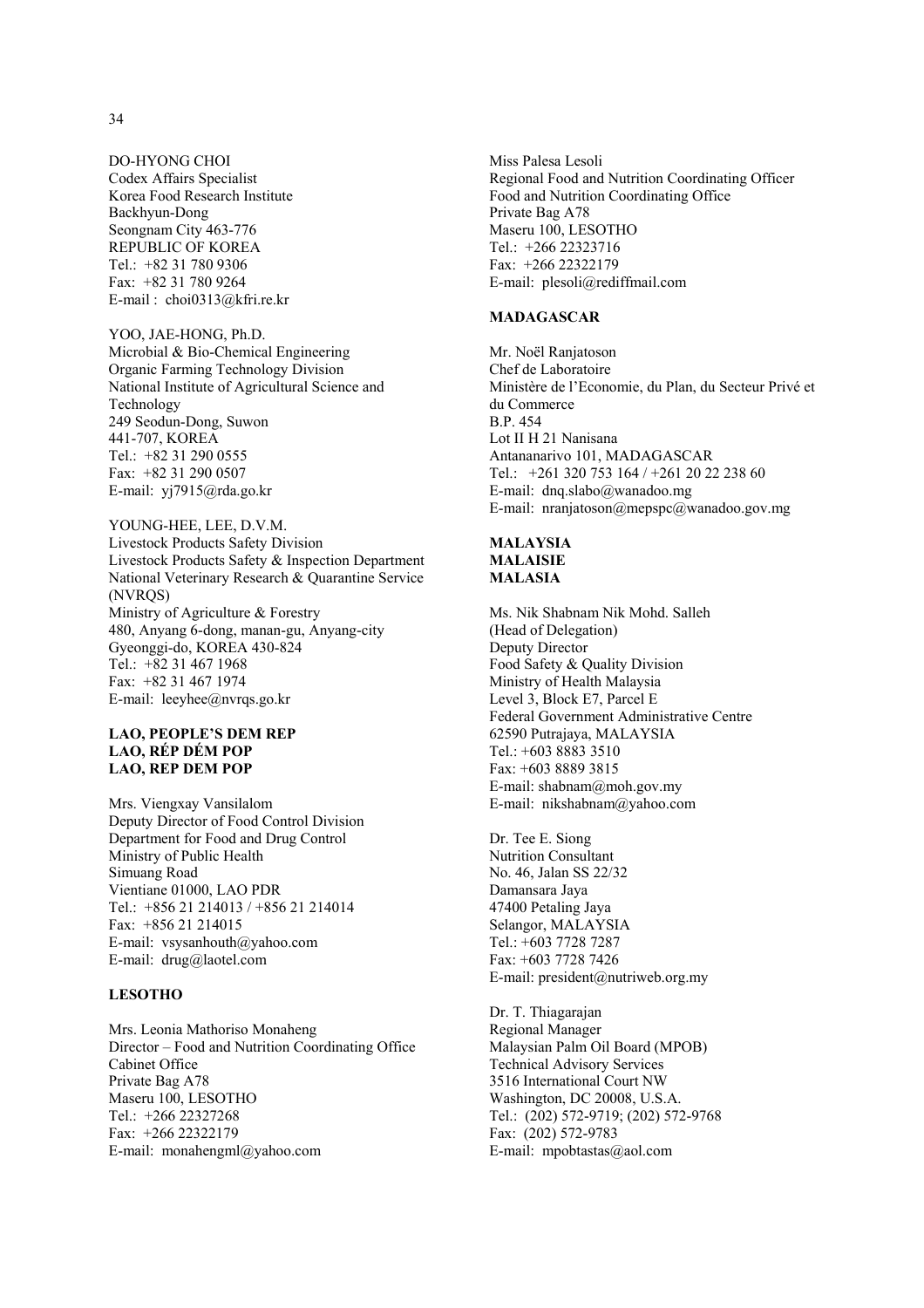#### **MALI MALĺ**

Dr. Adama Sangaré Chef, Division de la Coordination des Activités des Services de Contrôle Ministère de la Santé Agence Nationale de la Securité Sanitaire des Aliments (ANSSA) Quartier du Fleuve Rue 305 BPE 2362 Bamako 00223, MALI Tel.: +223 222 07 54 Fax: +223 222 07 47 E-mail: asangare53@yahoo.fr

## **MAURITANIA MAURITANIE MAURITANIA**

Prof. Baidy Boubou LO Directeur General Institut National de Recherches en Santé Publique (INRSP) Ministère de la Santé et des Affaires Sociales BP 695, Avenue Gamal Abdel Nasser Ex Centre National d'Hygiene Nouakchott, MAURITANIE Tel./Fax: +222 5253134 / +222 5292645 E-mail: baidylo@yahoo.fr

#### **MEXICO MEXIQUE MÉXICO**

Carlos R. Berzunza Sánchez (Jefe de la delegación) Director de Normalización Internacional Dirección General de Normas (DGN) Secretaria de Economia (SE) Av. Puente de Tecamachalco 6, Lomas de Tecamachalco, Sección Fuentes Naucalpan, Estado de México 53950, MÉXICO Tel.: +52 55 5729 9480 Fax: +52 55 5520 9715 E-mail: cberzunz@economia.gob.mx

Amada Vélez Méndez Directora General Dirección General de Inocuidad Agroalimentaria, Acuicola y Pesquera (SENASICA/SAGARPA) Guillermo Pérez Valenzuela 127 Col. Del Carmen Coyoacán 04100 México D.F., MÉXICO Tel.: +52 55 5659 9641 Fax: +52 55 5905 1000, ext. 51052 E-mail: amada.velez@sagarpa.gob.mx

Mar**í**a del Pilar Mart**í**nez Zepeda Dictaminador Especializado Comision Federal para la Protecci**ó**n Contra Riesgos Sanitarios Secretaria de Salud Monterrey 33, Col. Roma 06700 México D.F., MÉXICO Tel.: +52 55 5080 5282 E-mail: pilarmz@salud.gob.mx

Ana Maria Aguilar Olmos Jefa del Departamento de Alimentos Laboratorio Nacional de Protección al Consumidor **PROFECO** Alemania 14 Col Parque San Andrés, Delegación Coyoacan 04040 México D.F., MÉXICO Tel. : +52 55 5544 2060 Fax : +52 55 5544 1504 E-mail : amaguilaro@profeco.gob.mx

Laura Bonilla Reyes Coordinador SC-8 Etiquetado de los Alimentos – Codex Alimentarius CANACINTRA Av. San Antonio #256 Col. Amplicion Napoles 03849 Mexico, D.F., MÉXICO Tel.: +52 55 1105 4487 E-mail: laura.bonilla@unilever.com

Delia Altamirano Gutiérrez PepsiCo Internacional México, S. de R.L. de C.V. Bosque de Duraznos #67. Col. Bosques de las Lomas 11700 México D.F., MÉXICO Tel.: +52 55 2582 4746 Fax: +52 55 2582 4890 E-mail: delia.altamirano@pepsi.com.mx

Elisabeth Haring Bolivar Grupo Bimbo Prolongación Paseo de la Reforma No. 1000 Col. Peña Blanca Santa Fe 01210 México D.F., MÉXICO Tel.: +52 55 5268 6600, ext. 6367 Fax: +52 55 5268 6602 E-mail: eharibol@grupobimbo.com

Jennifer Daniel Chavero Coordinadora de Asuntos Científicos y Regulatorios Kraft Foods de México S de R.L. de C.V. Poniente 116 no. 553 Col. Industrial Vallejo 02300 México D.F., MÉXICO Tel.: +52 55 5729 7828 E-mail: jennifer.daniel@kraft.com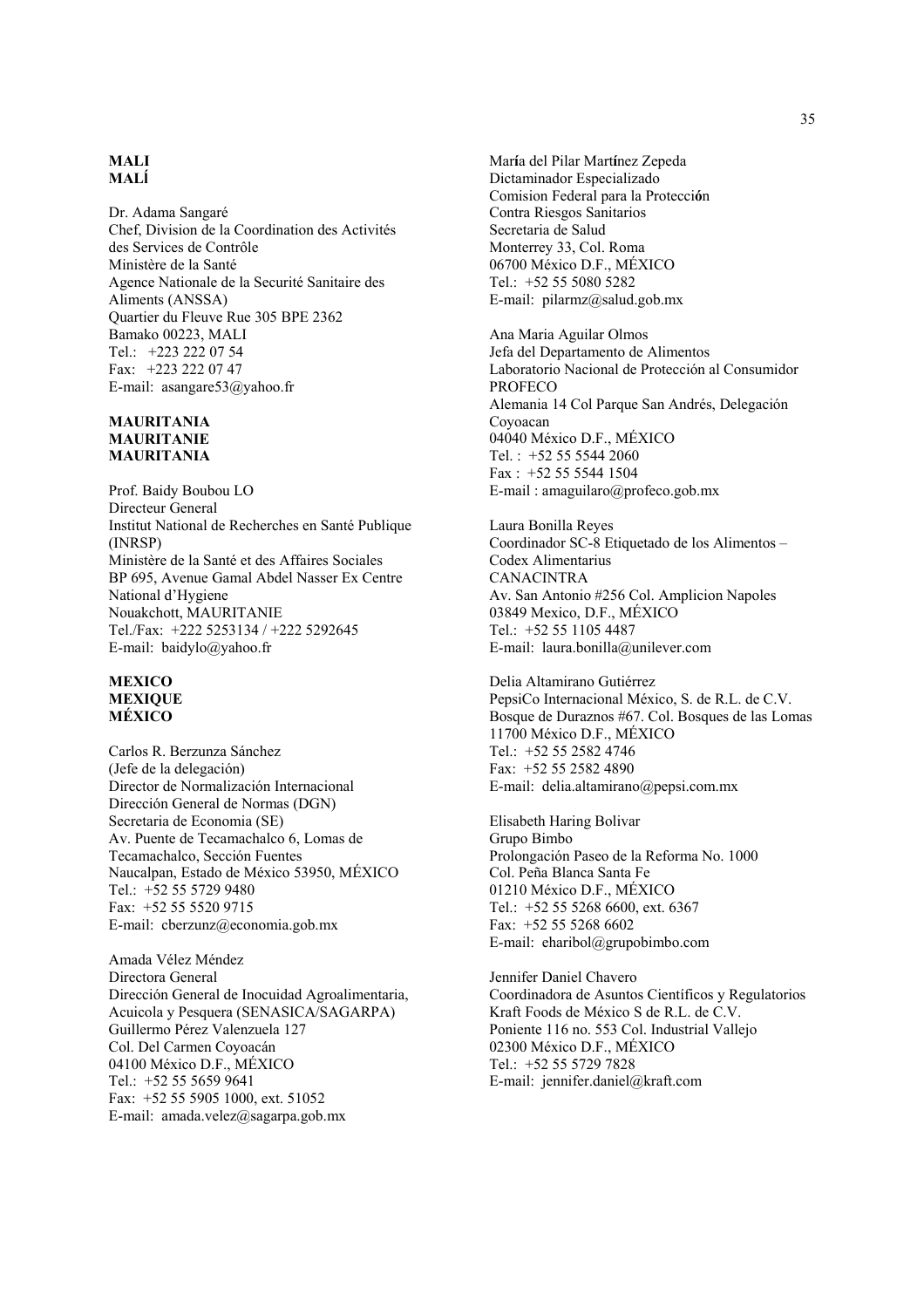Sandra Patricia Piňa Salinas Coordinadora de Asuntos Regulatorios y Gubernamentales AgroBIO México A.C. Calderón de la Barca 78 PB Colonia Polanco 11560 México D.F., MÉXICO Tel.: +52 55 5282 1931 Fax: +52 55 5281 4400 E-mail: spina@agrobiomexico.org.mx

Verónica Vargas Mora Gerente de Asuntos Regulatorios e Investigación y Desarrollo Grupo Gamesa, S. de R.L. de C.V. Av. República Mexicana 225 Nte. Col Cuauhtémoc San Nicolás de los Garza, Nuevo León 66450 MÉXICO Tel.: +52 81 8369 6397 Fax: +52 81 8369 5735 E-mail: veronica.vargas@pepsico.com.mx

Ingrid Maciel Pedrote Gerente de Normatividad Sigma Alimentos Mariano Escobedo 573 Piso 3 Colonia Rincon del Bosque 11580 México, Distrito Federal, MÉXICO Tel.: +52 55 8503 2086 Fax: +52 55 8503 2056 E-mail: imaciel@sigma-alimentos.com

Martha Galicia Asesor Consejo Mexicano de la Industria de Productos de Consumo, A.C. Séneca 65, Col. Polanco 11560 México D.F., MÉXICO Tel.: +52 55 5280 4335 Fax: +52 55 5280 4335 E-mail: mgalicia@conmexico.com.mx

Elvia Aguilar Esperanza Regulatory Affairs Manager Coca-Cola México Rubén Dario 115 Col. Bosque de Chapultepec 011580 México D.F., MÉXICO Tel.: +52 55 5262 2129 Fax: +52 55 5262 2005 E-mail: elaguilar@la.ko.com

Sandra Herrero Cagigas Regulatory Affairs Manager HECA-Verification Entity Via Morelos 81, Colonia Ex – Barrio de Jajalpa Ecatepec de Morelos, Estado de México 55000 México, MÉXICO Tel.: +52 55 5787 3280 Fax: +52 55 5787 3280 E-mail: sandra.herrero@att.net.mx

#### **MONGOLIA**

Mrs. Dalkhjav OYUNCHIMEG Head, State Inspectorate of Health State Specialized Inspection Agency of the Government of Mongolia Builder's Square-13 Ulaanbaatar 211238, MONGOLIA Tel: +976 11 263305 Fax: +976 11 263305 E-mail: oyunchimeg\_0610@yahoo.com

## **MOROCCO MAROC MARRUECOS**

Mme Zakia Driouich Directrice des Industries de la Pêche Maritime Département des Pêches Maritimes BP 476 AGDAL Rabat 1000, MAROC Tel.: +37 68 82 95/93 Fax: +37 68 82 94 E-mail: driouich@mpm.gov.ma

Majid Joundy Sécretaire Général Union Nationale des Industries de la Conserve de Poisson (UNICOP) 7, Rue El Yarmouk Longchamps Casablanca, MAROC Tel.: +22 94 37 49 / 95 15 49 / 36 57 43 Fax: +22 94 37 49 E-mail: unicop@casanet.net.ma

Jean Siegel MIDAV B.P. 301 – Route de Sidi Ouassel 46.000 – Safi – MAROC Tel. : +212 24 46 24 20 / 21 Fax : +212 24 46 14 15 E-mail : midav@midav.ma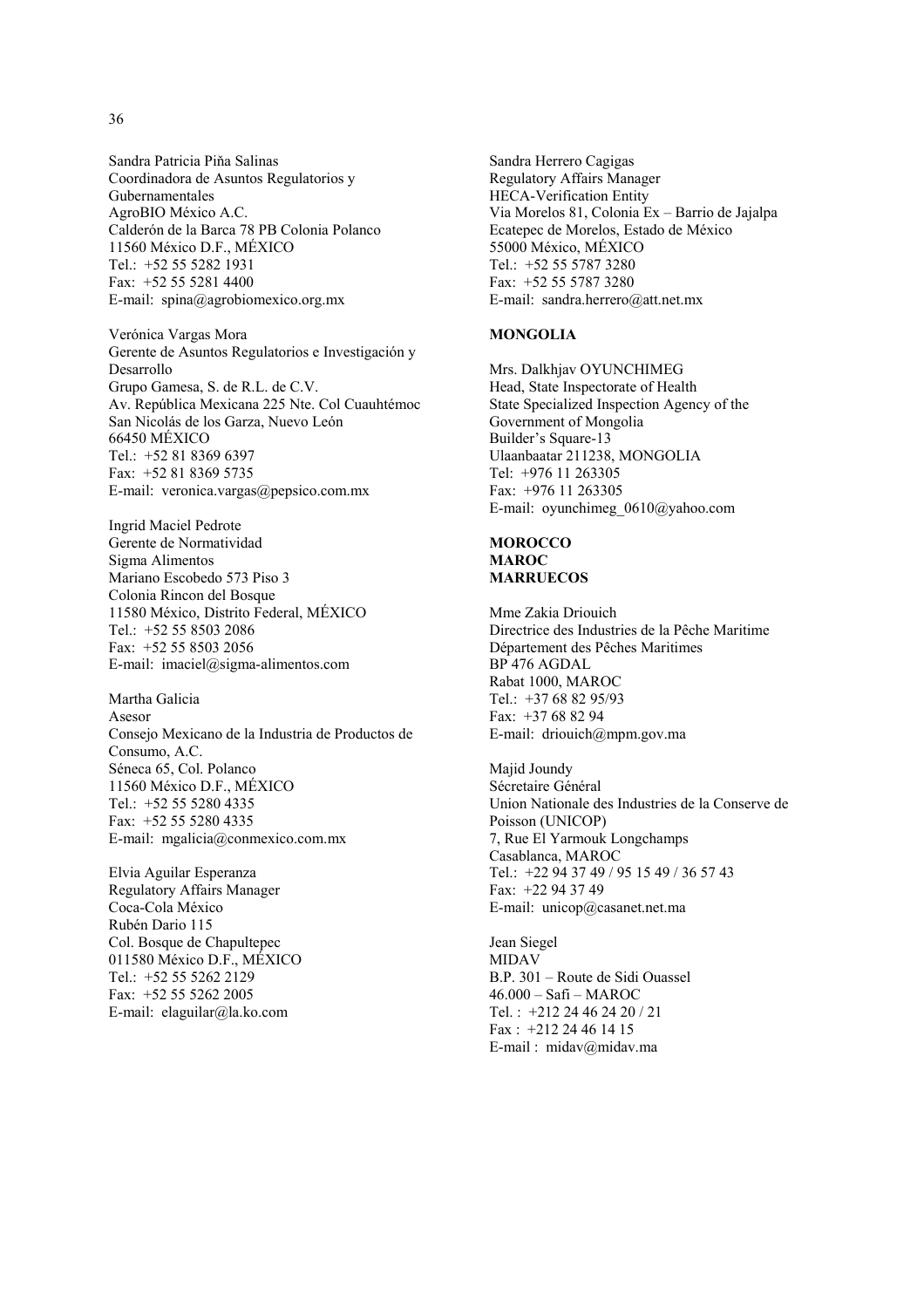Mohammed Hommani Union Nationale des Industries de la Conserve de Poisson 21, avenue Riad-Mahaj Riad, Rabat, MAROC Tel.: +212 61172435 Fax: +212 37713189 E-mail: h.hommani@menara.ma

#### **NEPAL NÉPAL NEPAL**

Mr. Uttam Kumar Bhattarai Director General Department of Food Technology and Quality Control P.O. Box 21265 Babarmahal, Kathmandu, NEPAL Tel.: +977 1 4262430 Fax: +977 1 4262337 E-mail: ukbhattarai21@yahoo.com E-mail: dgdftqc@mail.com.np

#### **NETHERLANDS PAYS-BAS PAISES BAJOS**

Mr. Jan-Willem van den Brink (Head of Delegation) Policy Adviser Ministry of Health, Welfare and Sport P.O. Box 20350 2500 EJ The Hague, THE NETHERLANDS Tel.: +31 70 340 6772 Fax: +31 70 340 5554 E-mail: jw.vd.brink@minvws.nl

Ms. Lianne Kersbergen Policy Officer Ministry of Agriculture, Nature and Food Quality P.O. Box 20401 2500 EK The Hague, THE NETHERLANDS Tel.: +31 70 378 4154 Fax: +31 70 378 6157 E-mail: m.c.kersbergen@minlnv.nl

#### **NEW ZEALAND NOUVELLE-ZELANDE NUEVA ZELANDIA**

Ms. Jenny Reid (Head of Delegation) Assistant Director, Joint Food Standards New Zealand Food Safety Authority P.O. Box 2835 Wellington, NEW ZEALAND Tel.: +64 4 894 2582 Fax: +64 4 894 2583 E-mail: jenny.reid@nzfsa.govt.nz

Mr. Phillip Fawcet Senior Programme Manager, International Standards New Zealand Food Safety Authority P.O. Box 2835 Wellington, NEW ZEALAND Tel.: +64 4 894 2656 Fax: +64 4 894 2675 E-mail: phil.fawcet@nzfsa.govt.nz

Ms. Rochelle Finlay Programme Manager, Labelling New Zealand Food Safety Authority P.O. Box 2835 Wellington, NEW ZEALAND Tel.: +64 4 894 2418 Fax: +64 4 894 2583 E-mail: rochelle.finlay@nzfsa.govt.nz

Mr. Afreen Rahman Advisor, Export Standards – Organics and Plants New Zealand Food Safety Authority P.O. Box 2835 Wellington, NEW ZEALAND Tel.: +64 4 894 2647 Fax: +64 4 894 2675 E-mail: afreen.rahman@nzfsa.govt.nz

# **NICARAGUA**

Mr. Salvador Guerrero G. Responsable de la Oficina del Punto Focal del CODEX ALIMENTARIUS – NICARGUA Dirección de Tecnología, Normalización y Metrología (DTNM) Ministerio de Fomento Industria y Comercio (MIFIC) Km 6 ½ Carretera Masaya Managua, NICARAGUA Tel. : +505 267 0161, ext. 1136 Fax: +505 267 2019 E-mail: salvador.guerrero@mific.gob.ni E-mail: codex@mific.gob.ni

# **NIGERIA NIGÉRIA NIGERIA**

Mr. Fred Nduka Chiazor Pan Africa Environment/Scientific and Regulatory Affairs Manager Coca Cola Nigeria & Equatorial Africa Limited (Technical) Pemberton Place, 16 Gerrard Road P.O. Box 13681, Ikeja Post Office Ikoyi, Lagos, NIGERIA Tel.: +234 1 2709238 Fax: +234 1 2709411 E-mail: fchiazor@afr.ko.com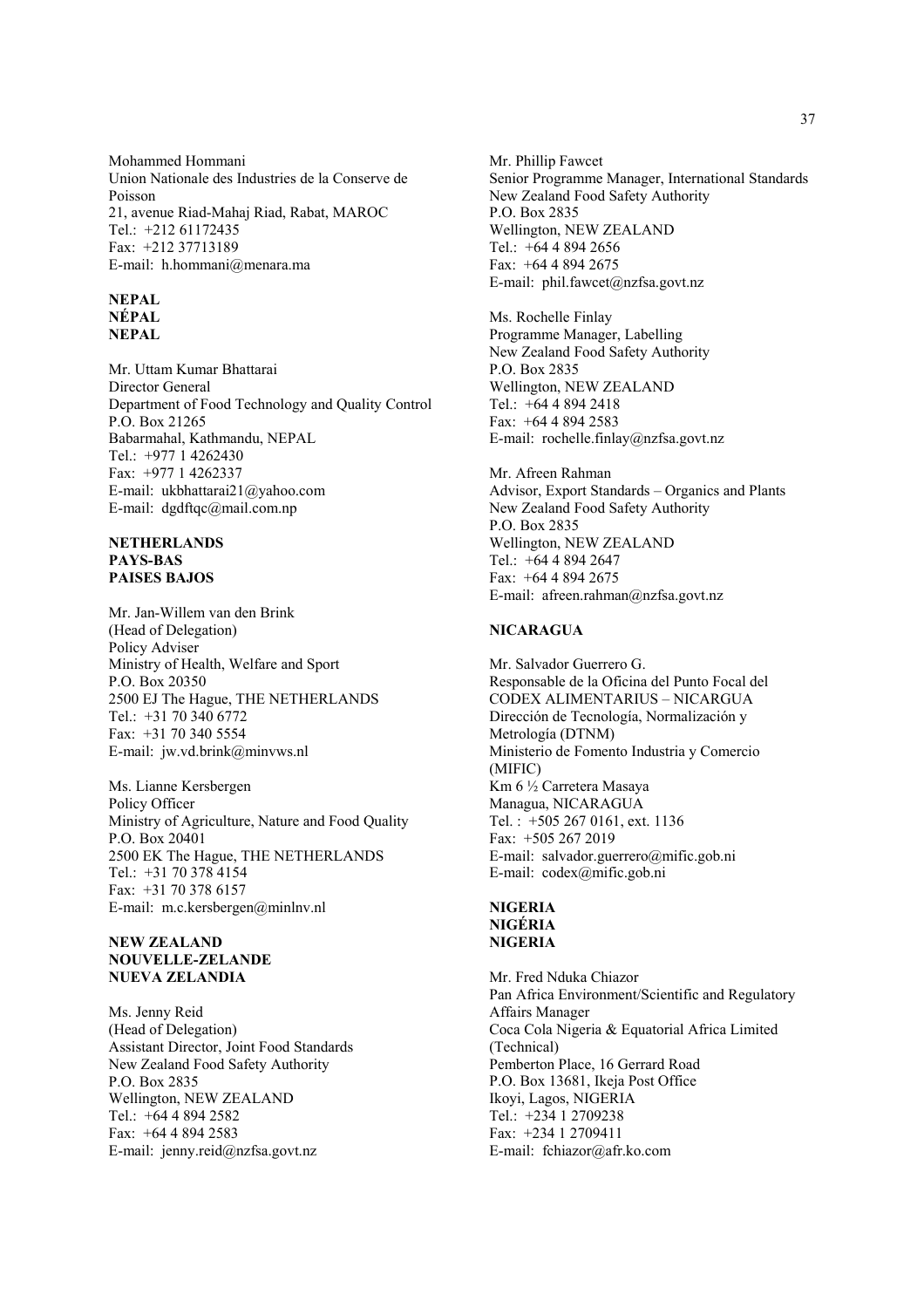#### **NORWAY NORVEGE NORUEGA**

Mrs. Tone E. Matheson (Head of Delegation) Senior Adviser, Codex Contact Point Norwegian Food Safety Authority Head Office, P.O. Box 383 N-2381 Brumunddal, NORWAY Tel.: +47 23 21 66 51 Fax: +47 23 21 68 01 E-mail: toema@mattilsynet.no

Mrs. Vigdis Veum Moellersen Adviser Norwegian Food Safety Authority Head Office, P.O. Box 383 N-2381 Brumunddal, NORWAY Tel.: +47 23 21 66 69 Fax: +47 23 21 68 01 E-mail: visvm@mattilsynet.no

#### **PARAGUAY**

Lic. Zuny Zarza Dirección de Vigilancia de Alimentos Instituto Nacional de Alimentación y Nutrición Ministerio de Salud Pública y Bienestar Social Santisíma Trinidad e Itapua Asunción, PARAGUAY Tel.: +595 21 206 874 Fax: +595 21 206 874 E-mail: zmzarza@hotmail.com

Mr. Victor Rondan First Secretary Embassy of Paraguay 501 – 151 Slater Street Ottawa, ON K1P 5H3, CANADA Tel.: (613) 567-1283 Fax: (613) 567-1679 E-mail: vrondan@embassyofparaguay.ca

# **PHILIPPINES FILIPINAS**

Ms. Daisy E. Taňafranca (Head of Delegation) Supervising Science Research Specialist Department of Science and Technology DOST Compound, General Santos Ave. Bicutan, Taguig 2110, PHILIPPINES Tel.: +63 2 837 7530 Fax: +63 2 837 7530 E-mail: dtanafranca@yahoo.com

Dr. Elias E. Escueta Philippine Chamber of Food Manufacturers, Inc. (PCFMI) Room 1216 Cityland 10 Towers 6817 Ayala Avenue Cor. H.V. dela Costa Street Makati City, PHILIPPINES Tel. : + 63 2 849 8272  $Fax. : + 63 2 849 8289$ E-mail : eescueta@apac.ko.com

#### **POLAND POLOGNE POLONIA**

Ms. Joanna Markowska Senior Specialist Department of Agricultural Markets Ministry of Agriculture and Rural Development 30, Wspólna Street 00-930 Warsaw, POLAND Tel.: +48 22 623 22 69 Fax: +48 22 623 24 54 E-mail: joanna.markowska@minrol.gov.pl

Mr. Michal Szymaniak Senior Specialist Certification and Laboratory Supervision Department Agricultural and Food Quality Inspection 30, Wspólna Street 00-930 Warsaw, POLAND Tel.: +48 22 623 29 61 Fax: +48 22 623 29 94 E-mail: mszymaniak@ijhars.gov.pl

# **PORTUGAL**

Ms. Maria João Boavida Counsellor Embassy of Portugal 645 Island Park Drive Ottawa, ON K1Y 0B8, CANADA Tel.: (613) 729-0883 Fax: (613) 729-4236 E-mail: mjboavida@embportugal-ottawa.org

#### **SAINT KITTS AND NEVIS SAINT-KITTS-ET-NEVIS SAINT KITTS Y NEVIS**

Miss Denyse Phipps Lab Technician Bureau of Standards La Guerite, Basseterre SAINT KITTS & NEVIS Tel.: +8694655279 Fax: +8694653852 E-mail: mplbos@thecable.net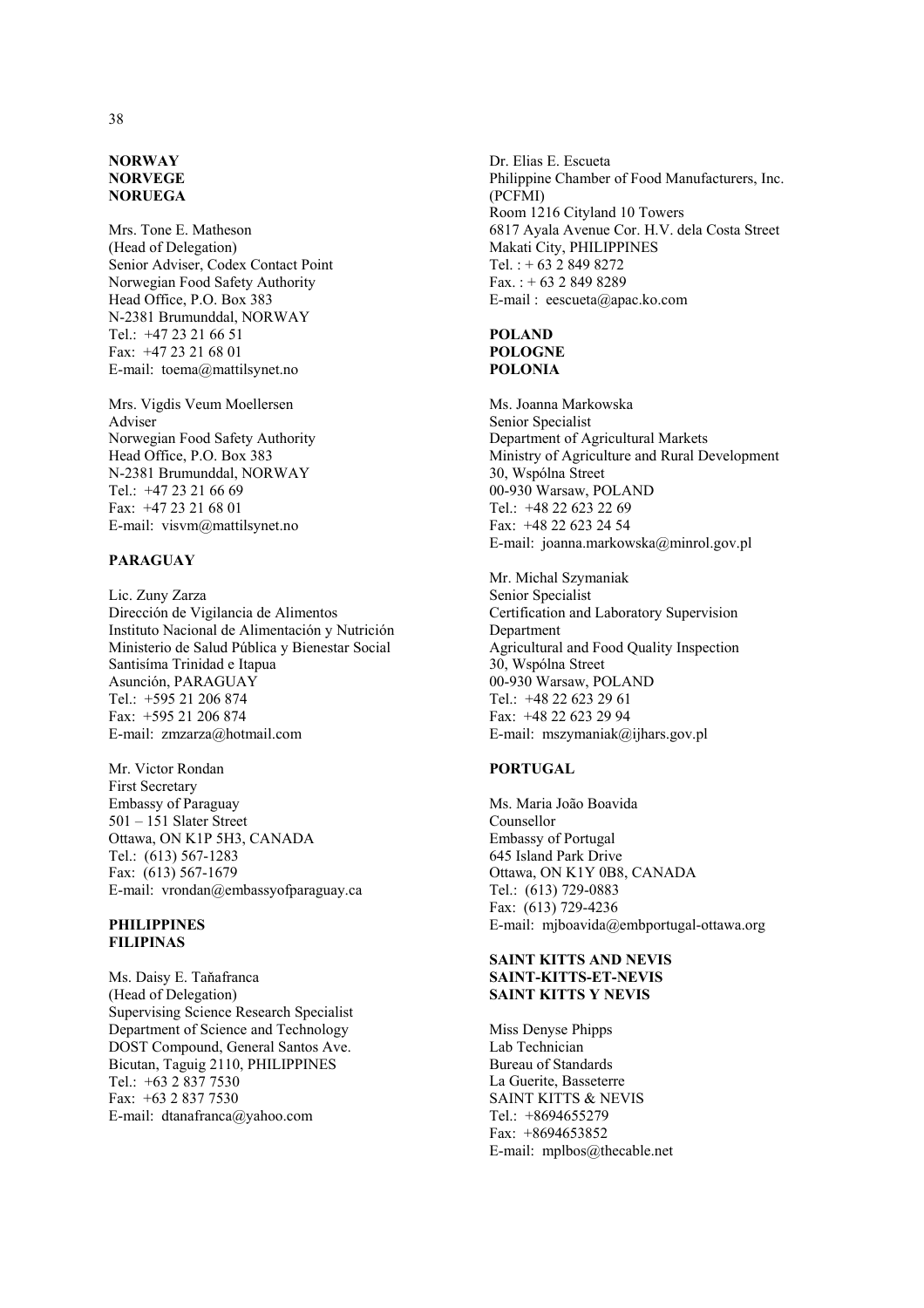## **SAINT LUCIA SAINTE LUCIE SANTA LUCÍA**

Fulgence St. Prix Standards Officer Saint Lucia Bureau of Standards Bisee Industrial Estate P.O. Box 5412 Castries, SAINT LUCIA Tel.: +758 453 0049; +758 456 0102; +758 456 0546 Fax: +758 452 3561 E-mail : f.stprix@slbs.org

## **SAMOA**

Ms. Iulia Petelo Codex Contact Point for Samoa Assistant Chief Executive Officer Fair Trading and Codex Division Ministry of Commerce, Industry & Labour P.O. Box 862, Level IV ACC House Apia, SAMOA Tel: +685 20441 Fax: +685 20443 E-mail: codex.samoa@mcil.gov.ws E-mail: iulia.petelo@mcil.gov.ws

#### **SINGAPORE SINGAPOUR SINGAPUR**

Ms. LIM Lee San (Head of Delegation) Head, Food Advertisement/Labelling and Early Warning Branch Agri-Food and Veterinary Authority 5, Maxwell Road, #18-00 Tower Block, MND Complex SINGAPORE 069110 Tel.: +65 6325 8553 Fax: +65 6324 4563 E-mail: lim\_lee\_san@ava.gov.sg

Mr. Sivakant TIWARI Principal Senior State Counsel International Affairs Division Attorney-General's Chambers 1 Coleman Street, #10-00 The Adelphi SINGAPORE 179803 Tel.: +65 6332 5914 Fax: +65 6338 2979 E-mail: sivakant tiwari@agc.gov.sg

Ms. TAN Kim Ping Senior Officer Secretariat Genetic Modification Advisory Committee 20 Biopolis Way, #08-01 Centros SINGAPORE 138668 Tel.: +65 6826 6355 Fax: +65 6478 9581 E-mail: tan kim ping@a-star.edu.sg

#### **SLOVAK REPUBLIC**

Mr. Ján Haščík Director of Food Industry Department Ministry of Agriculture 812 66 Bratislava, Dobrovičova 12 THE SLOVAK REPUBLIC E-mail: jan.hascik@land.gov.sk

#### **SLOVENIA SLOVÉNIE ESLOVENIA**

Blaža Nahtigal Undersecretary Directorate for Food Safety Ministry of Agriculture, Forestry and Food Dunajska 58 1000 Ljubjana, SLOVENIA Tel.: +386 1 4789398 Fax: +386 1 4789055 E-mail: blaza.nahtigal@gov.si

#### **SOUTH AFRICA AFRIQUE DU SUD SUDÁFRICA**

Mrs. Yolande van der Riet (Head of Delegation) Senior Medical Natural Scientist, Regulatory Nutrition Food Control Department of Health Private Bag X828 0001 Pretoria, SOUTH AFRICA Tel.: +27 12 312 0202 Fax: +27 12 312 3180 E-mail: debruy@health.gov.za

Mrs. Karen Vokes Consumer Goods Council of South Africa P.O. Box 41417 2024 Graighall, SOUTH AFRICA Tel.: +27 11 644 0881 Fax: +27 11 886 4966 E-mail: kvokes@afr.ko.com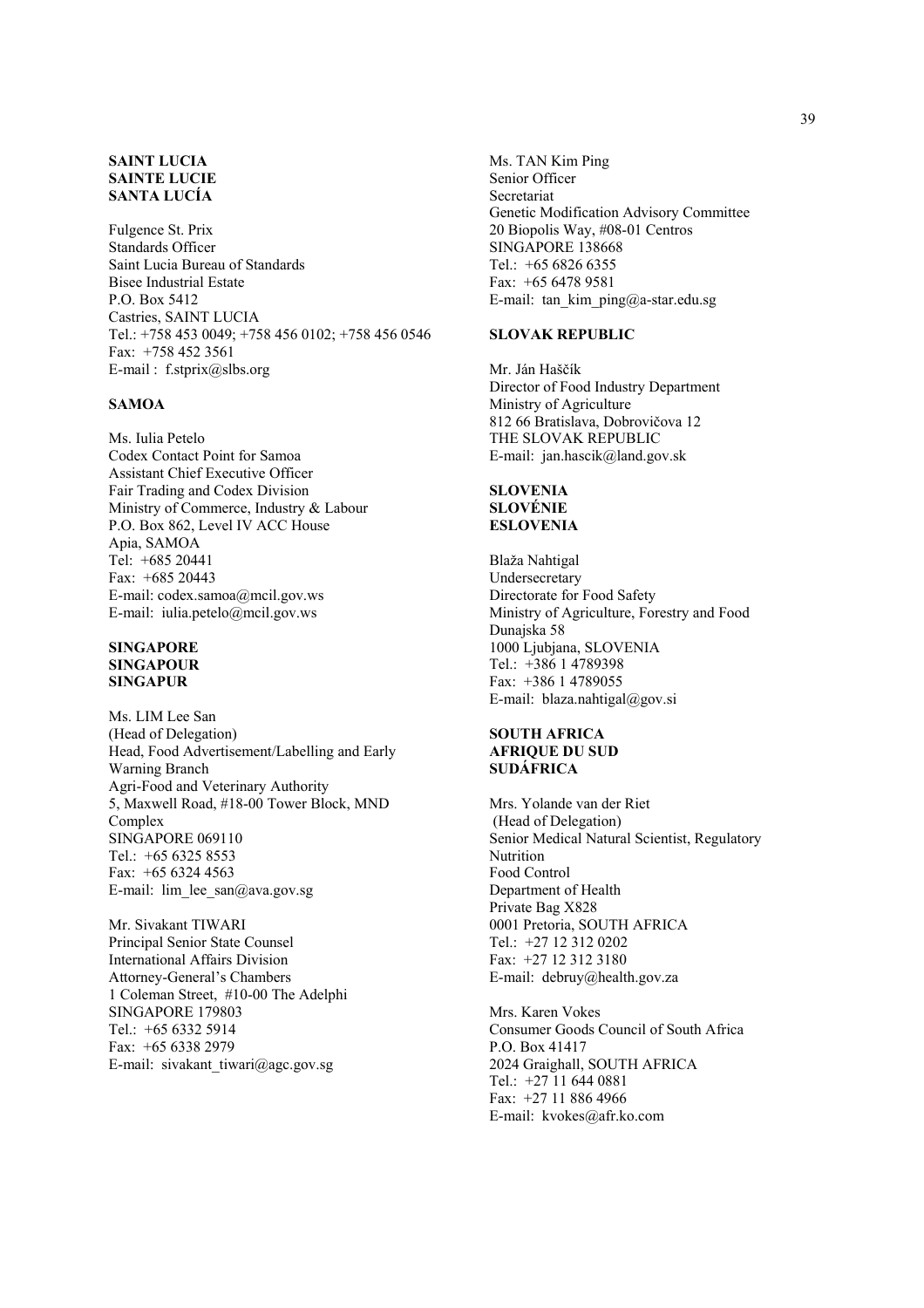#### **SPAIN ESPAGNE ESPAÑA**

D. Miguel Ysa Valle (Head of Delegation) Jefe de Sección, Centro de Investigación y Control de la Calidad (CICC) Instituto Nacional del Consumo Ministerio de Sanidad y Consumo Avda. De Cantabria, S/N 28042 Madrid, ESPAŇA Tel.: +34 91 822 47 34 Fax: +34 91 747 95 17 E-mail: miguel.ysa@consumo-inc.es

D<sup>a</sup> Elisa Revilla García Subdirectora Adjunta de la Subdirección General de Planificación y Control Agroalimentario Ministerio de Agricultura Pesca y Alimentación Po Infanta Isabel, 1 28006 Madrid, ESPAŇA Tel.: +34 91 347 45 96 Fax: +34 91 347 57 28 E-mail: erevilla@mapya.es

D<sup>a</sup> Almudena Rollán Gordo Jefe de Sección, Servicio de Riesgos Nutricionales Subdirección General de Gestión de Riesgos Alimentarios Ministerio de Sanidad y Consumo Alcalá, 56 28071 Madrid, ESPAŇA Tel.: +34 91 338 07 10 Fax: +34 91 338 01 69 E-mail: arollan@yahoo.es

#### **SRI LANKA**

P. Madarasinghe Assistant Director, Food Control Administration Ministry of Health, Sri Lanka 343/10, Aturupanawatta, Ranwala Kegalle, SRI LANKA Tel.: +94 77 3559758 Fax: +94 11 2672073 E-mail: madaras@sltnet.lk

Dr. C.K. Shanmugarajah Director Environmental, Occupational Health and Food Safety Ministry of Healthcare and Nutrition 385, Deans Road Colombo-10, SRI LANKA Tel.: +94 11 2672004 Fax: +94 11 2672004 E-mail: shan@health.gov.lk

## **SUDAN SOUDAN SUDÁN**

Elbagir Awad Mohamed Food Health and Safety Coordinator Sudanese Consumer Protection Society (NGOs) 285 Khartoum, SUDAN Tel.: +249 122857738 Fax: +249 183797889; +249 183248035 E-mail: bagirawad@yahoo.com

# **SWEDEN SUEDE SUECIA**

Mrs. Kerstin Jansson (Head of Delegation) Deputy Director Ministry of Agriculture Fredsgatan 8 SE-103 33 Stockholm, SWEDEN Tel.: +46 8 405 11 68 Fax: +46 8 20 64 96 E-mail: kerstin.jansson@agriculture.ministry.se

Mrs. Birgitta Lund Principal Administrative Officer National Food Administration Food Standards Department Box 622 SE-751 26 Uppsala, SWEDEN Tel.: +46 18 17 56 76 Fax: +46 18 10 58 48 E-mail: bilu@slv.se

Ms. Carmina Ionescu Senior Administrative Officer National Food Administration Food Standards Department Box 622 SE-751 26 Uppsala, SWEDEN Tel.: +46 18 17 56 01 E-mail: carmina.ionescu@slv.se

Mr. Magnus Carnwall Senior Administrative Officer National Food Administration Food Standards Division Box 622 SE-751 26 Uppsala, SWEDEN Tel.: +46 18 17 53 67 Fax: +46 18 10 58 48 E-mail: maca@slv.se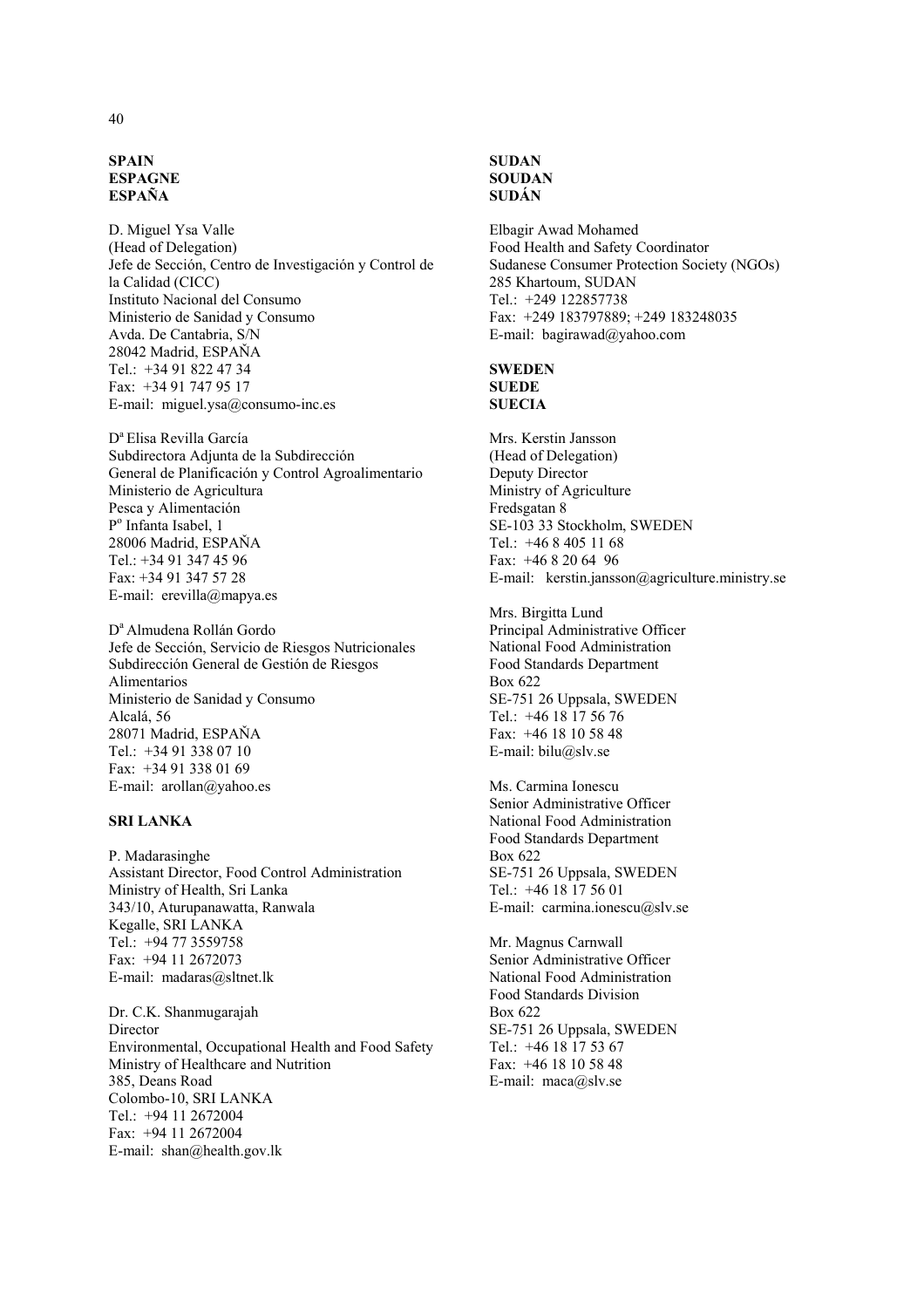Mrs. Anna Önell Legal Adviser National Food Administration Box 622 SE-751 26 Uppsala, SWEDEN Tel.: +46 18 17 55 95 E-mail: codex@slv.se

#### **SWITZERLAND SUISSE SUIZA**

Mrs. Elisabeth Nellen - REGLI (Head of Delegation) Foodstuffs and Commodities Section Consumer Protection Direction Unit Swiss Federal Office of Public Health CH-3003 Bern, SWITZERLAND Tel.: +41 31 322 95 60 Fax: +41 31 322 95 74 E-mail: elisabeth.nellen@bag.admin.ch

Mrs. Awilo Ochieng Pernet Codex Alimentarius, International Nutrition and Food Safety Issues Division of International Affairs Swiss Federal Office of Public Health CH-3003 Bern, SWITZERLAND Tel.: +41 31 322 00 41 Fax: +41 31 322 95 74 E-mail: awilo.ochieng@bag.admin.ch

Mr. Patrik Aebi Head of Quality and Sales, Promotion Section Main Division Production and International Affairs Federal Office for Agriculture Mattenhofstrasse 5 CH-3003 Bern, SWITZERLAND Tel.: +41 31 322 25 92 Fax: +41 31 322 26 34 E-mail: patrik.aebi@blw.admin.ch

Dr. Philippe Pittet Assistant Vice President Regulatory Affairs Nestec Ltd. 55 avenue Nestlé CH-1800 Vevey, SWITZERLAND Tel.: +41 21 924 42 64 Fax: +41 21 924 45 47 E-mail : philippe.pittet@nestle.com

Mr. Jürg Simon Lenz & Staehelin Bleicherweg 58 CH-8027 Zurich, SWITZERLAND Tel.: +41 44 204 12 12 Fax: +41 44 204 12 00 E-mail: juerg.simon@lenzstaehelin.com

# **THAILAND THAILANDE TAILANDIA**

Dr. Songsak SriAnujata (Head of Delegation) Advisor, Institute of Nutrition Mahidol University Salaya, Putthamonthon Nakhornpathom 73170, THAILAND Tel.: +66 2 800 2380, ext. 311 Fax: +66 2 441 9344 E-mail: rassn@mahidol.ac.th

Dr. Chanin Charoenpong Senior Expert on Standard of Health Products Food and Drug Administration Ministry of Public Health Tiwanon Rd. Nonthaburi 11000, THAILAND Tel.: +662 591 8447 Fax: +662 591 8446 E-mail: chanin@fda.moph.go.th

Mr. Anan Jumnansilp Deputy Secretary General of Food Processing Industry Club The Federation of Thai Industries Queen Sirikit National Convention Center Zone C,  $4<sup>th</sup>$  Floor 60 New Ratchadapisek Road, Klongtoey Bangkok 10110, THAILAND Tel.: +66 2 725 1155 Fax: +66 2 758 7841 E-mail: anan.jumnans@bms.com

Mr. Poonkeite Thangsombat Vice President, Thai Food Processors Association (On behalf of Board of Trade of Thailand) 150 Rajbopit Road, Pranakhon District Bangkok 10200, THAILAND Tel.: +662 261 2684 Fax: +662 261 2687 E-mail: thaifood@thaifood.org

Ms. Saowanee Khamfang Chief of Co-operative and Member Service Department Thai Frozen Foods Association (On behalf of Board of Trade of Thailand) 150 Rajbopit Road, Pranakhon District Bangkok 10200, THAILAND Tel.: +662 235 5622-4 Fax: +662 235 5625 E-mail: thai-frozen@thai-frozen.or.th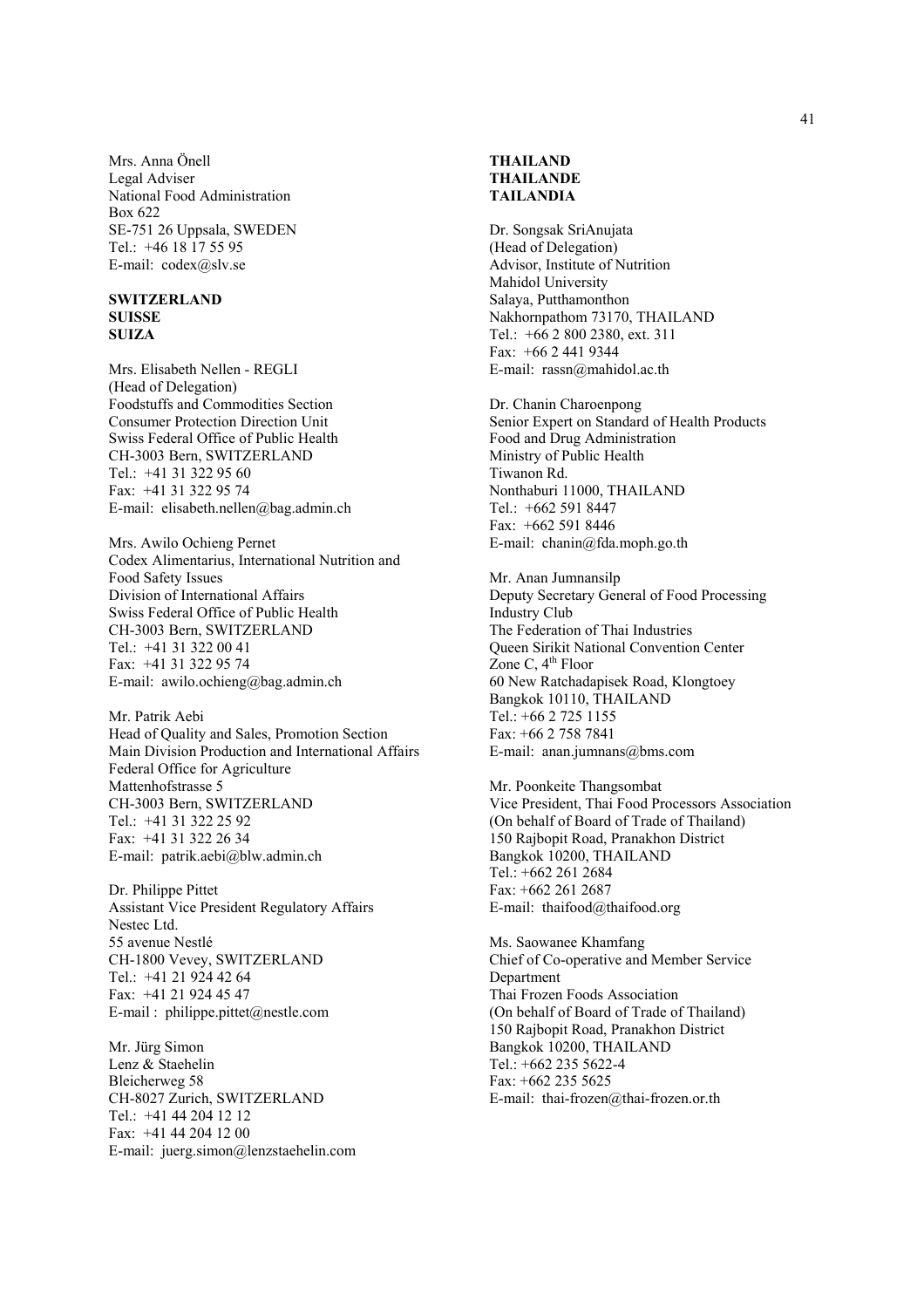Ms. Natsawan Choeysakul Standards Officer Office of Commodity and System Standards National Bureau of Agricultural and Food Standards Ministry of Agriculture and Cooperatives Rajadamnern Nok Avenue Bangkok 10200, THAILAND Tel.: +66 2 283 1600, ext. 1180-1181 Fax: +66 2 280 3899; +66 2 283 1669 E-mail: natsawannc@hotmail.com

#### **TUNISIA TUNISIE TÚNEZ**

Mr. Zakaria H'MAD Ministère de l'Industrie, de l'Énergie et des Petites et Moyennes Entreprises 8011, rue Montplaisir 1002, Tunis, TUNISIE Tel.: +216 71 289 562 Fax: +216 71 789 159 E-mail: zakaria.hmad@industrie.gov.tn

Mme Leila Gnaoui Chef de Service, Ministère du Commerce Cité des ingénieurs La Marsa Tunis 1002 Tunis, TUNISIE Tel.: +216 97 546 442 E-mail: gneouil@yahoo.fr

#### **TURKEY TURQUIE TURQUÍA**

Mrs. Nergiz Özbağ Food Engineer Food Control Services Department, Codex Division General Directorate of Protection and Control Ministry of Agriculture and Rural Affairs Akay Caddesi No. 3 Bakanliklar Ankara 06100, TURKEY Tel.: +90 (312) 417 41 76, ext. 6205 E-mail: nergizo@kkgm.gov.tr

#### **UNITED ARAB EMIRATES (U.A.E.) ÉMIRATS ARABES UNIS EMIRATOS ÁRABES UNIDOS**

Iman Ali Al Bastaki Head of Food Trade Unit Dubai Municipality Dubai, UNITED ARAB EMIRATES (U.A.E.) Tel.: +971 4 206 4204 Fax: +971 4 222 1513 E-mail: eabastaki@dm.gov.ae

Ahmed Rashid Almansoori Head of Consumer Protection Section Department of Planning and Economy P.O. Box 853 Abu Dhabi, UNITED ARAB EMIRATES (U.A.E.) Tel: + 971 2 6227222 Fax: + 971 2 6220027

Mahmoud Khalifa Albaloushi Chief Inspector of Consumer Protection Section Department of Planning and Economy P.O. Box 853 Abu Dhabi, UNITED ARAB EMIRATES (U.A.E.) Tel: + 971 2 6227222 Fax: + 971 2 6220027 E-mail: malbaloushi@adeconomy.ae

## **UNITED KINGDOM ROYAUME-UNI REINO UNIDO**

Mr. Anthony Flower (Head of Delegation) Head of Food Labelling and Marketing Terms Food Standards Agency Room 127B, Aviation House 125 Kingsway London WC2B 6NH, UNITED KINGDOM Tel.: +44 20 7276 8075 Fax: +44 20 7276 8193 E-mail: a.flower@foodstandards.gsi.gov.uk

Dr. Jane Ince Food Labelling and Marketing Terms Food Standards Agency Room 115B, Aviation House 125 Kingsway London WC2B 6NH, UNITED KINGDOM Tel.: +44 20 7276 8141 Fax: +44 20 7276 8193 E-mail: jane.ince@foodstandards.gsi.gov.uk

Mr. Phillip Souta Food Labelling and Marketing Terms Food Standards Agency Room 131, Aviation House 125 Kingsway London WC2B 6NH, UNITED KINGDOM Tel.: +44 20 7276 8122 Fax: +44 20 7276 8193 E-mail: phillip.souta@foodstandards.gsi.gov.uk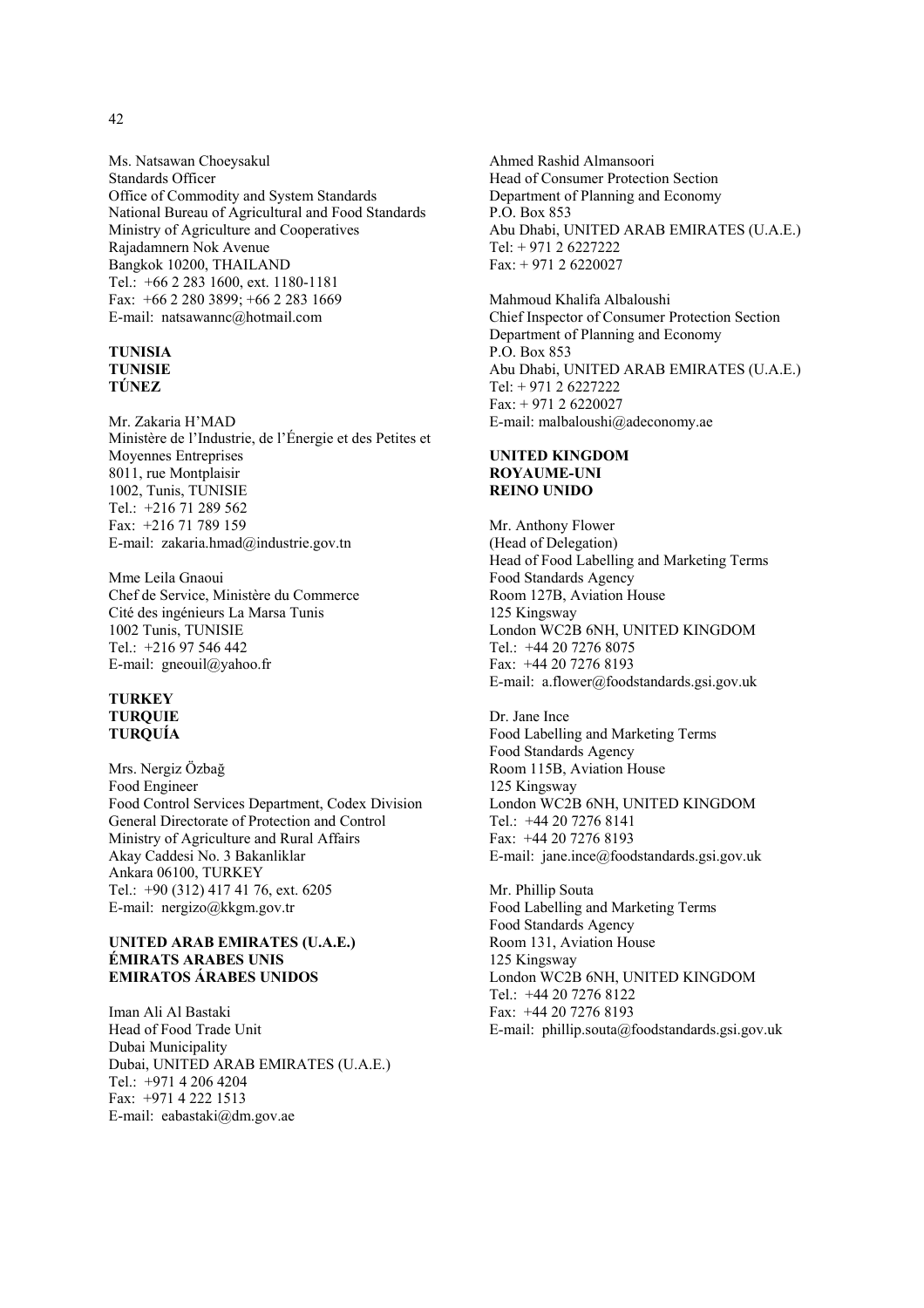## **UNITED STATES OF AMERICA ETATS-UNIS D'AMÉRIQUE ESTADOS UNIDOS DE AMÉRICA**

Dr. Barbara Schneeman (Head of Delegation) Director, Office of Nutrition, Labeling and Dietary Supplements Center for Food Safety and Applied Nutrition (CFSAN) U.S. Food and Drug Administration (HFS-800) 5100 Paint Branch Parkway College Park, MD 20740, U.S.A. Tel.: (301) 436-2373 Fax: (301) 436-2639 E-mail: barbara.schneeman@fda.hhs.gov

Dr. Robert Post (Alternate Delegate) Director, Labeling and Consumer Protection Staff Food Safety and Inspection Service U.S. Department of Agriculture 1400 Independence Ave. SW 602 Annex Washington, DC 20250, U.S.A. Tel.: (202) 205-0279 E-mail: robert.post@fsis.usda.gov

Government Advisors

Mr. Jack Bobo Deputy Chief, Biotechnology Trade Division U.S. Department of State EB/TPP/ABT, Room 4470 2201 C Street NW Washington, DC 20520, U.S.A. Tel.: (202) 647-1647 Fax: (202) 647-1894 E-mail: boboja@state.gov

Ms. Christine Brown International Trade Specialist Office of Trade Agreements and Compliance U.S. Department of Commerce 1401 Constitution Ave. NW Washington, DC 20230, U.S.A. Tel.: (202) 482-5089 Fax: (202) 482-6097 E-mail: christine.brown@mail.doc.gov

Ms. Priscilla Joseph International Trade Specialist Office of Scientific and Technical Affairs Foreign Agricultural Service U.S. Department of Agriculture 1400 Independence Ave. SW Washington, DC 20250, U.S.A. Tel.: (202) 690-3326 E-mail: priscilla.joseph@fas.usda.gov

Mr. Jonathan D. Melvin Agricultural Marketing Specialist Accreditation Manager U.S. Department of Agriculture 1400 Independence Ave. SW Room 1219, South Building Washington, DC 20250, U.S.A. Tel.: (202) 720-3252 Fax: (202) 205-7808 E-mail: jonathan.melvin@usda.gov

Dr. Ritu Nalubola Food Technologist Center for Food Safety and Applied Nutrition (CFSAN) U.S. Food and Drug Administration (HFS-820) 5100 Paint Branch Parkway College Park, MD 20740, U.S.A. Tel.: (301) 436-1432 Fax: (301) 436-2636 E-mail: ritu.nalubola@fda.hhs.gov

Mr. Arthur L. Neal, Jr. Acting Associate Deputy Administrator U.S. Department of Agriculture 1400 Independence Ave. SW Room 1219, South Building Washington, DC 20250, U.S.A. Tel.: (202) 690-1315 Fax: (202) 690-3616 E-mail: arthur.neal@usda.gov

Mr. Richard Owen Director, Agricultural Affairs Office of the U.S. Trade Representative 600 17th St. NW Washington, DC 20508, U.S.A. Tel.: (202) 395-9615 Fax: (202) 395-4579 E-mail: richard\_owen@ustr.eop.gov

Dr. Edward Scarbrough U.S. Manager for Codex United States Codex Office Food Safety and Inspection Service U.S. Department of Agriculture Room 4861, South Building 1400 Independence Ave. SW Washington, DC 20250, U.S.A. Tel. : (202) 720-2057 Fax: (202) 720-3157 E-mail: ed.scarbrough@fsis.usda.gov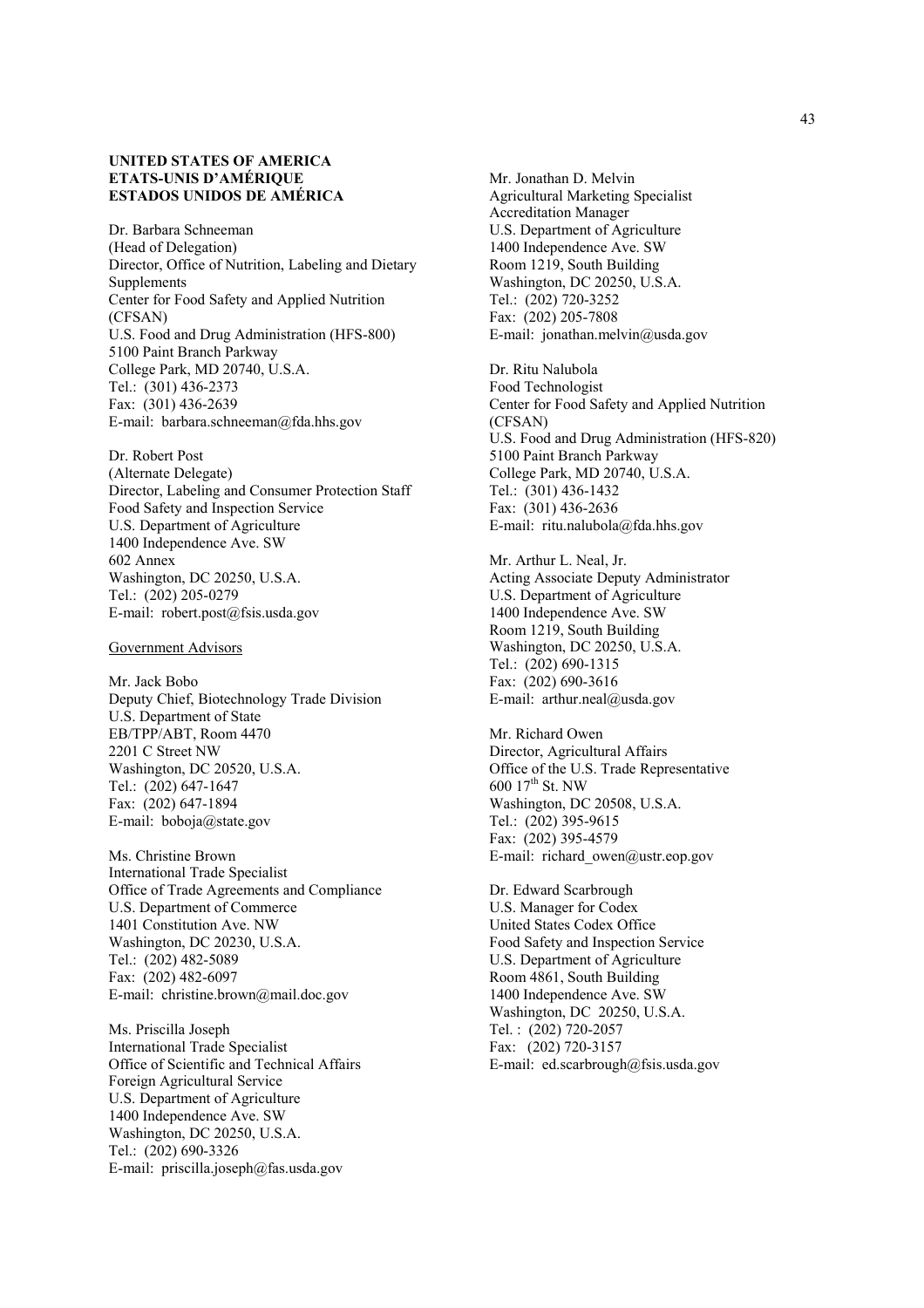Ms. Audrey Talley Deputy Chief Foreign Regulations Branch/IRSD Office of Scientific & Technical Affairs Foreign Agriculture Service U.S. Department of Agriculture 1400 Independence Ave. SW Washington, DC 20250, U.S.A. Tel.: (202) 720-9408 Fax: (202) 690-0677 E-mail: talley@fas.usda.gov

Dr. Michael Wehr Codex Program Coordinator Centre for Food Safety and Applied Nutrition (CFSAN) U.S. Food and Drug Administration 5100 Paint Branch Parkway, Room 1B-003 College Park, MD 20740, U.S.A. Tel.: (301) 436-1724 Fax: (301) 436-2618 E-mail: michael.wehr@fda.hhs.gov

#### Non-Government Advisors

Ms. Regina Hildwine Senior Director, Food Labeling and Standards GMA/FPA 1350 I Street NW, Suite 300 Washington, DC 20005, U.S.A. Tel.: (202) 639-5926 E-mail: rhildwine@fpa-food.org

Mr. C.W. McMillan President C.W. McMillan Company P.O. Box 10009 Alexandria, VA 22310, U.S.A. Tel.: (703) 960-1982 Fax: (703) 960-4976 E-mail: cwmco@aol.com

Dr. Mark Nelson Director, Regulatory Affairs U.S. and Canada Nestle USA, Inc. 800 North Brand Blvd. Glendale, CA 91203-1244, U.S.A. Tel.: (818) 549-5530 Fax: (818) 549-5682 E-mail: mark.nelson@us.nestle.com

Mr. Clayton Hough Senior Vice President and General Counsel International Dairy Foods Association 1250 H St. NW Washington, DC 20005, U.S.A. Tel.: (202) 737-4332 E-mail: chough@idfa.org

Mr. Robert Collette Vice-President, Science and Technology National Fisheries Institute 7918 Jones Branch Dr. McLean, VA 22102, U.S.A. Tel.: (703) 752-8886 E-mail: bcollette@nfi.org

Ms. Wanda Kelker Principal Manager, Scientific and Regulatory Affairs The Coca-Cola Company One Coca-Cola Plaza Atlanta, GA 30313, U.S.A. Tel.: (404) 676-6968 Fax: (404) 598-6968 E-mail: wkelker@na.ko.com

#### **URUGUAY**

Ms. Betty Mandl Motta Asesoria Técnica Ministerio de Ganaderia, Agricultura y Pesca Millan 4703 Montevideo 11900, URUGUAY Tel.: +598 2 3098410 Fax: +598 2 3098410 E-mail: bmandl@mgap.gub.uy

# **VANUATU**

Mr. Akuma Thomas Malas Senior Compliance Officer Customs and Inland Revenue Department PM Bag 9012 Port Vila, VANUATU Tel.: +678 22862 / 24544 Fax: +678 22597 E-mail: amalas@vanuatu.gov.vu

#### **INTERNATIONAL NON-GOVERNMENTAL ORGANIZATIONS ORGANISATIONS NONGOUVERNEMENTALES INTERNATIONALES ORGANIZACIONES INTERNACIONALES NO GUBERNAMENTALES**

#### **BIOTECHNOLOGY INDUSTRY ORGANIZATION (BIO)**

Dr. Michael Phillips Vice President Biotechnology Industry Organization 1201 Maryland Ave. SW, Suite 900 Washington, DC 20024, U.S.A. Tel.: (202) 962-9200 E-mail: mphillips@bio.org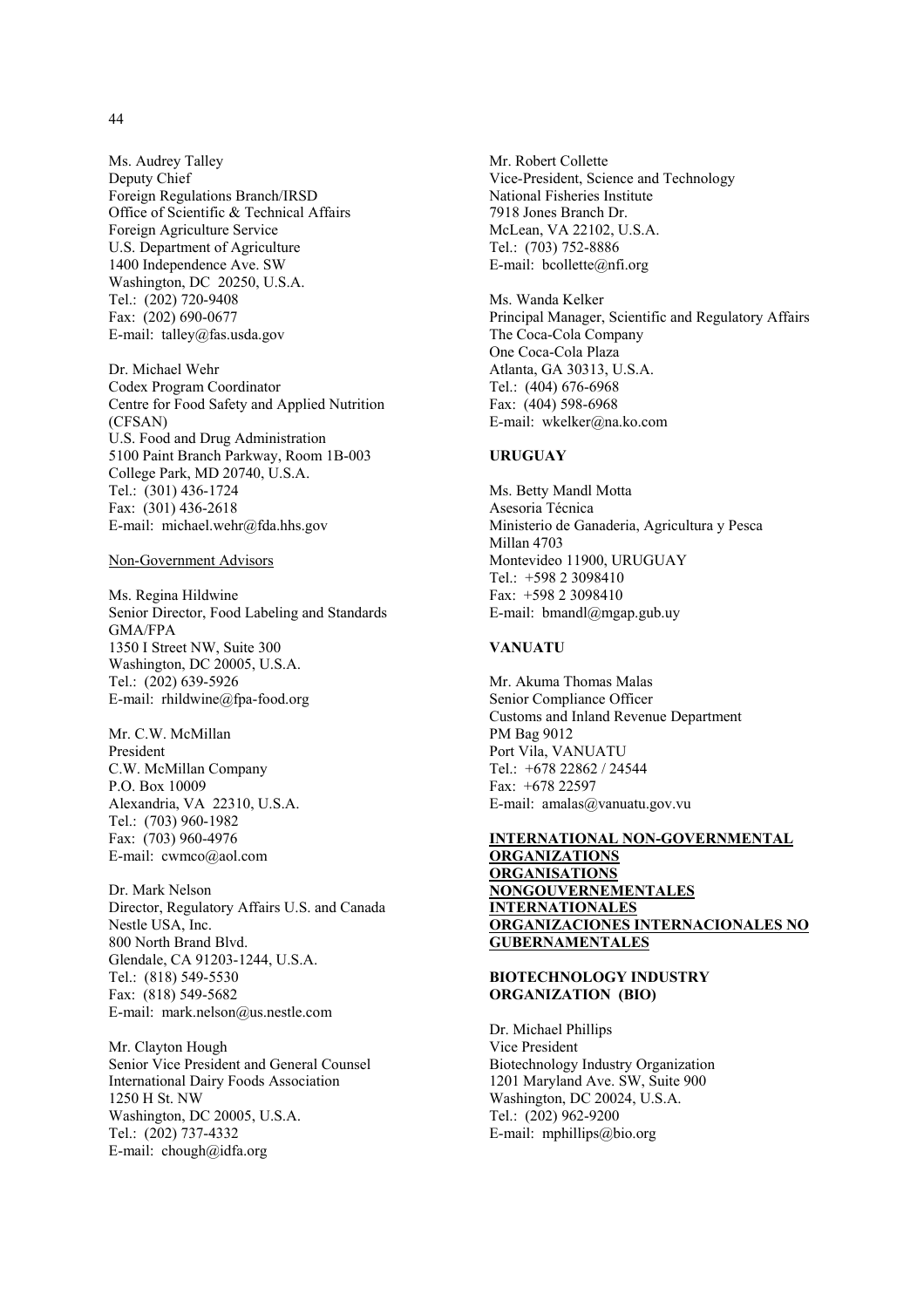Dr. Janet Collins Director, Global Regulatory Affairs The Solae Company 601 Pennsylvania Ave. NW Washington, D.C. 20004, U.S.A. Tel.: (202) 728-3622 E-mail: jcollins@solae.com

#### **COMITE EUROPEEN DES FABRICANTS DE SUCRE (CEFS) / EUROPEAN COMMITTEE OF SUGAR PRODUCERS**

Mr. Oscar Ruiz de Imana Head of Scientific and Regulatory Affairs CEFS, European Committee of Sugar Producers / Comité Européen des Fabricants de Sucre Avenue Tervuren 182 1150 Brussels, BELGIUM Tel. : +3227620760 Fax: +32227710026 E-mail: oscar.ruiz@cefs.org

#### **CONFEDERATION OF THE FOOD AND DRINK INDUSTRIES OF THE EU/CONFÉDÉRATION DES INDUSTRIES AGRO-ALIMENTAIRES DE L'UE (CIAA)**

Ms. Elena Cogalniceanu Manager, Consumer Information, Diet and Health Confederation of the Food and Drink Industries of the EU (CIAA) 43 Avenue des Arts B-1040 Brussels, BELGIUM Tel.: +32 2 514 11 11 Fax: +32 2 511 29 05 E-mail: e.cogalniceanu@ciaa.be

#### **CONSUMERS INTERNATIONAL / ORGANISATION INTERNATIONALE DES UNIONS DE CONSOMMATEURS**

Ms. Jean Halloran Director, Food Policy Initiatives Consumers Union on behalf of Consumers International 101 Truman Avenue Yonkers, NY 10703, U.S.A. Tel.: (914) 378-2455 Fax: (914) 378-2928 E-mail: hallje@consumer.org

Dr. Michael Hansen Senior Scientist in Advocacy and Public Policy Consumers Union of on behalf of Consumers International 101 Truman Avenue, Yonkers, NY 10701, U.S.A. Tel.: (914) 378-2452 / (914) 378-2455 Fax: (914) 378-2928 E-mail: hansmi@consumer.org

#### **COUNCIL FOR RESPONSIBLE NUTRITION (CRN) / CONSEJO PARA UNA NUTRICIÓN RESPONSABLE**

Mr. John Venardos Vice President, Worldwide Regulatory and Government Relations Herbalife International of America, Inc. 1800 Century Park East Century City, CA 90067, U.S.A. Tel.: (310) 203-7746 Fax: (310) 557-3916 E-mail: johnv@herbalife.com

Mr. Byron Johnson Industry Relations Director Access Business Group LLC 7575 Fulton Street East Ada, Michigan 49355-0001, U.S.A. Tel.: (616) 787-7577 Fax: (616) 787-5625 E-mail: byron.johnson@accessbusinessgroup.com

Mr. Mark Mansour Partner, Foley & Lardner, LLP 3000 K Street, NW, Suite 500 Washington, DC 20007, U.S.A. Tel.: (202) 672-5585 Fax: (202) 672-5399 E-mail: mmansour@foley.com

## **EUROPEAN ASSOCIATION OF COMMUNICATIONS AGENCIES (EACA)**

Ms. Janie Yates Institute of Communications and Advertising (ICA) 2300 Yonge Street, Suite 500 Toronto, ON M4P 1E4, CANADA Tel.: (416) 482-1396 Fax: (416) 482-1856 E-mail: jyates@ica-ad.com

# **EUROPEAN FOOD LAW ASSOCIATION (EFLA) / ASSOCIATION EUROPÉENNE POUR LE DROIT DE L'ALIMENTATION (AEDA)**

M. Matias Cortes Member - European Food Law Association (EFLA) Rue de la Loi 235, 1040 Brussels, BELGIUM Tel.: +32 2 230 48 45 Fax: +32 2 230 82 06 E-mail: efla\_aeda@hotmail.com

Xavier Lavigne Member - European Food Law Association Rue de la Loi 235, 1040 Brussels, BELGIUM Tel.: +32 2 230 48 45 Fax: +32 2 230 82 06 E-mail: efla\_aeda@hotmail.com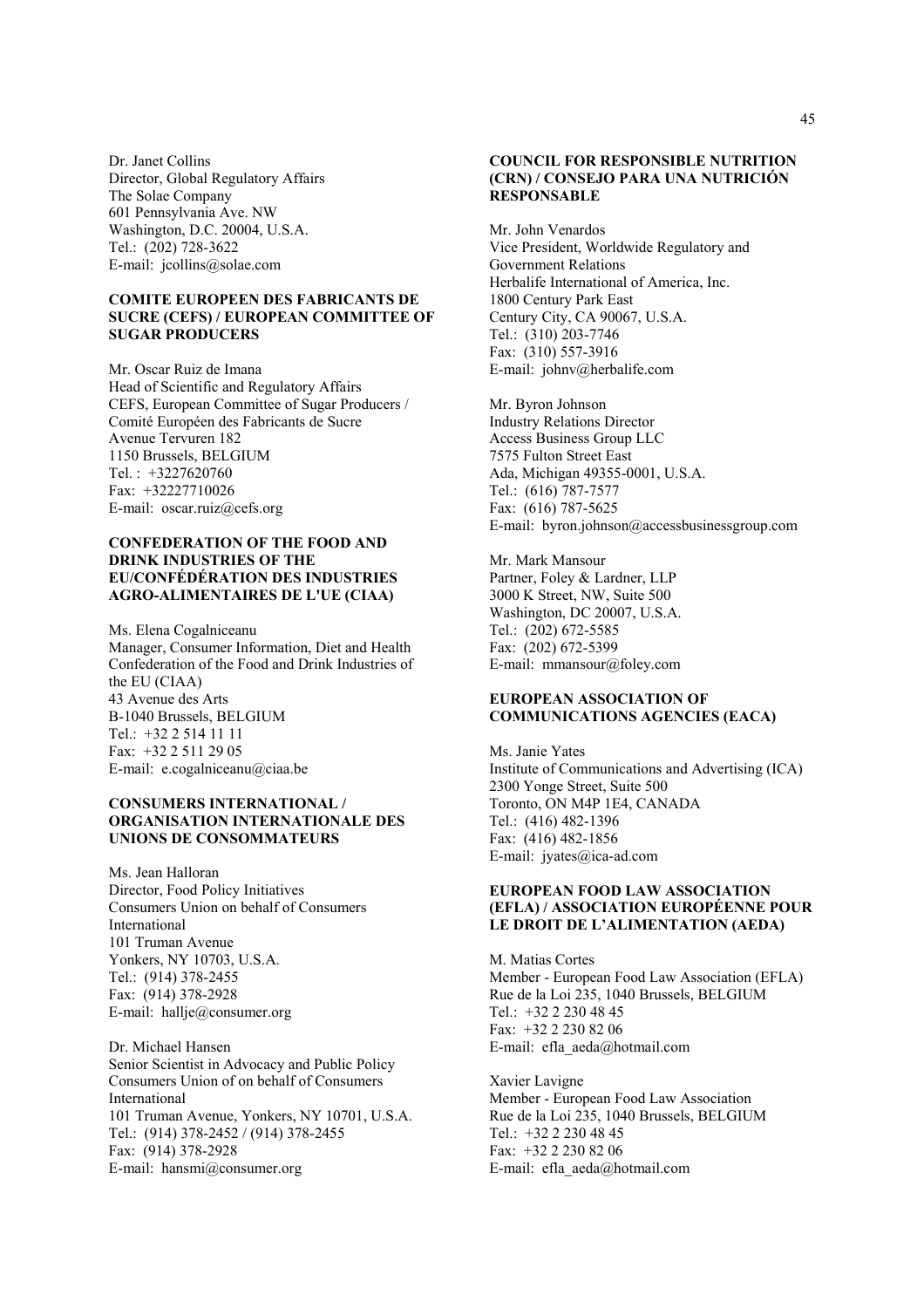## **49th PARALLEL BIOTECHNOLOGY CONSORTIUM (49P)**

Professor Philip L. Bereano Co-Director University of Washington Box 352195, Seattle, Washington 98195, U.S.A. Tel.: (206) 543-9037 Fax: (206) 543-8858 E-mail: pbereano@u.washington.edu

# **INSTITUTE OF FOOD TECHNOLOGISTS (IFT)**

Ms. Sarah F. Davis, MS, RD Staff Scientist, Institute of Food Technologists (IFT) 1025 Connecticut Avenue NW, Suite 503 Washington, DC 20036, U.S.A. Tel.: (202) 330-4976 Fax: (202) 466-5988 E-mail: sfdavis@ift.org

Ms. Gloria Brooks-Ray Advisor, Codex and International Exponent, Inc. P.O. Box 97, Mountain Lakes, NJ 07046, U.S.A. Tel: (973) 334-4652 E-mail: gbrooksray@exponent.com

# **INTERNATIONAL ASSOCIATION OF CONSUMER FOOD ORGANIZATIONS (IACFO)**

Mr. Bruce Silverglade President, International Association of Consumer Food Organizations (IACFO) 1875 Connecticut Ave., NW, Suite 300 Washington, DC 20009-5728, U.S.A. Tel.: (202) 332-9110, ext. 337 Fax: (202) 265-4954 E-mail: silvergladeb@cs.com

Mr. Bill Jeffery National Coordinator Centre for Science in the Public Interest Suite 4550, CTTC Building, 1125 Colonel By Drive Ottawa, ON K1S 5R1, CANADA Tel.: (613) 244-7337 Fax: (613) 244-1559 E-mail: jefferyb@istar.ca

Ms. Aileen Leo National Coordinator Centre for Science in the Public Interest Suite 4550, CTTC Building, 1125 Colonel By Drive Ottawa, ON K1S 5R1, CANADA Tel.: (613) 244-7337 Fax: (613) 244-1559 E-mail: akleo@magma.ca

# **INTERNATIONAL BABY FOOD ACTION NETWORK (IBFAN)**

Ms. Elisabeth Sterken Director, INFACT Canada/IBFAN North America 6 Trinity Square Toronto, ON M5G 1B1, CANADA Tel.: (416) 595-9819 Fax: (416) 591-9355 E-mail: esterken@infactcanada.ca

#### **INTERNATIONAL CHAMBER OF COMMERCE (ICC)**

Mr. Christopher G. Martin Policy Manager United States Council for International Business 1212 Avenue of the Americas New York, NY 10036, U.S.A. Tel. : (212) 703-5061 Fax : (212) 575-0327 E-mail: cgmartin@uscib.org

Mr. Davis Hodge Rapporteur to the Self-Regulation Task Force, ICC KREAB Group 515 Madison Avenue, 34<sup>th</sup> Floor New York, NY 10022, U.S.A. Tel. : (212) 935-0210 Fax : (212) 935-6577 E-mail: dhodge@strategy-xxi.com

# **INTERNATIONAL CHEWING GUM ASSOCIATION (ICGA)**

Mr. David Joy Counsel International Chewing Gum Association (ICGA) c/o Keller and Heckman 523, Avenue Louise B-1050 Brussels, BELGIUM Tel.: (202) 434-4126 (USA) Fax: (202) 434-4646 (USA) E-mail: joy@khlaw.com

Ms. Marie Dubitsky Chairperson, Regulatory Committee International Chewing Gum Association (ICGA) C/o Wrigley GmbH Biberger Str. 18 82008 Unterhaching, GERMANY Tel.: +49 89 66510207 Fax: +49 89 66510207 E-mail: marie.dubitsky@wrigley.com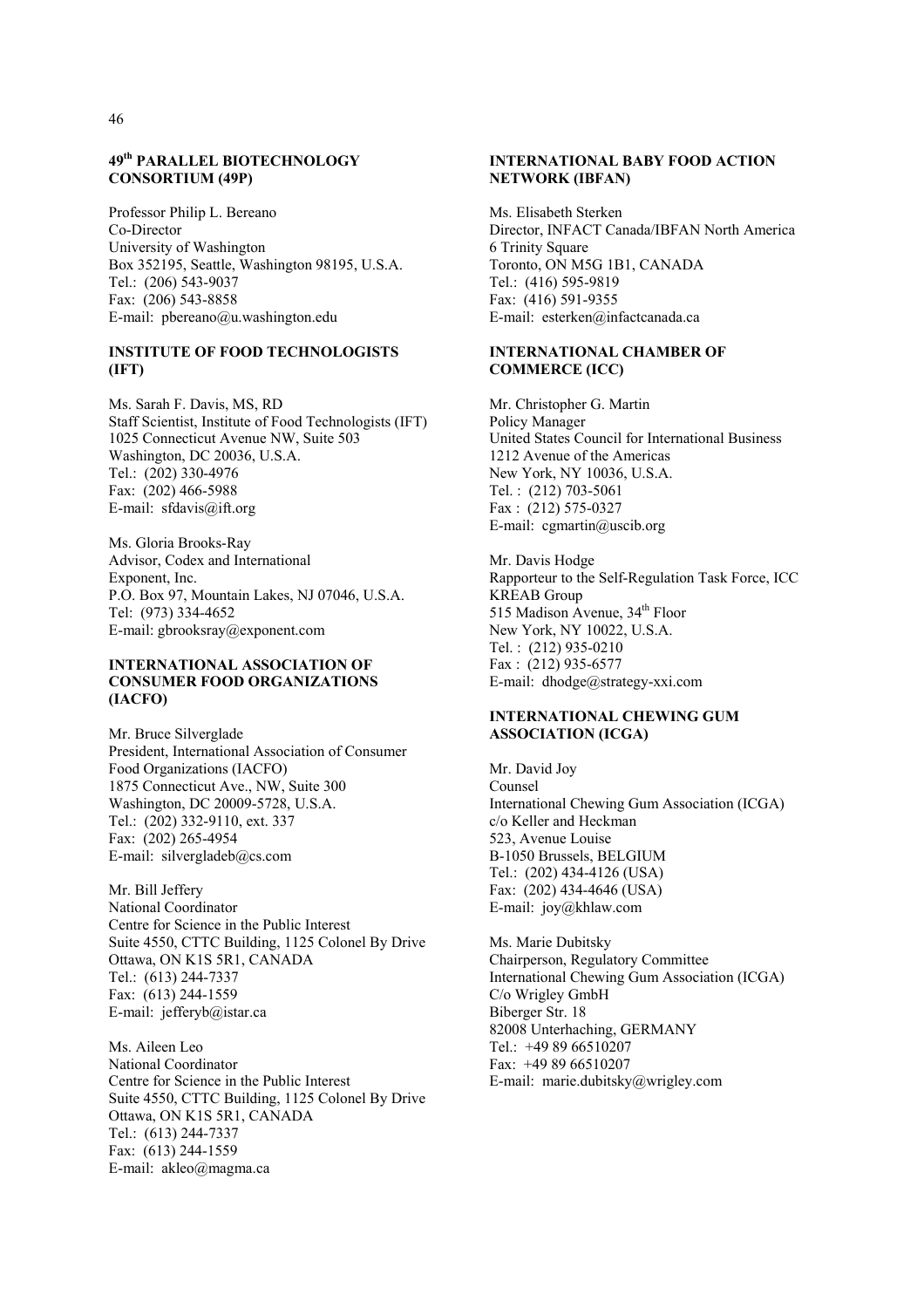### **INTERNATIONAL COUNCIL OF BEVERAGES ASSOCIATIONS (ICBA)**

Ms. Helen Falco Adviser International Council of Beverages Associations (ICBA) 3-3-3 Nihonbashi-Muromachi Chuo-Ku 103-0022 Tokyo, JAPAN Tel.: +81 3 3270 7300 Fax: +81 3 3270 7306 E-mail :  $icba@j-sda.$ or.gp

Dr. Shuji Iwata Technical Adviser International Council of Beverages Associations (ICBA) 3-3-3 Nihonbashi-Muromachi Chuo-Ku 103-0022 Tokyo, JAPAN Tel.: +81 3 3270 7300 Fax: +81 3 3270 7306 E-mail : icba@j-sda.or.gp

Mr. Hiromi Ohta Technical Adviser International Council of Beverages Associations (ICBA) 3-3-3 Nihonbashi-Muromachi Chuo-Ku 103-0022 Tokyo, JAPAN Tel : +81 3 3270 7300 Fax: +81 3 3270 7306 E-mail : icba@j-sda.or.jp

Mr. Soichi Yamamoto Technical Adviser International Council of Beverages Associations (ICBA) 3-3-3 Nihonbashi-Muromachi Chuo-Ku 103-0022 Tokyo, JAPAN Tel.: +81 3 3270 7300 Fax: +81 3 3270 7306 E-mail :  $icba@j-sda.$ or.gp

**INTERNATIONAL COUNCIL OF GROCERY MANUFACTURERS ASSOCIATIONS (ICGMA)/CONSEIL INTERNATIONAL DES ASSOCIATIONS DE FABRICANTS DE PRODUITS D'EPICERIE / CONSEJO INTERNACIONAL DE ASOCIACIONES DE FABRICANTES DE COMESTIBLES** 

Ms. Alison Kretser Sr. Director Nutrition Policy Grocery Manufacturers Association 1350 I Street NW Washington, DC 20005, U.S.A. Tel.: (202) 639-5900 E-mail: akretser@gmabrands.com

Ms. Phyllis Tanaka Director, Food and Nutrition Policy Food and Consumer Products of Canada 885 Don Mills Road, Toronto, ON M3C 1V9 Tel.: (416) 510-8024 E-mail: phyllis@fcpc.ca

Ms. Lucyna K. Kurtyka Global Lead, International Organizations Monsanto Company 1300 I St. NW, Suite 450 East Washington, DC 20005, U.S.A. Tel.: (202) 383-2846 Fax: (202) 789-1748 E-mail: lucyna.k.kurtyka@monsanto.com

# **INTERNATIONAL DAIRY FEDERATION (IDF) / FÉDERATION INTERNATIONALE DE LAITERIE / FEDERACION INTERNACIONAL DE LECHERIA**

Ms. Cary Frye Vice President of Regulatory Affairs International Dairy Foods Association (IDFA) 1250 H Street, NW Suite 900 Washington, DC 20005, U.S.A. Tel.: (202) 220-3543 Fax: (202) 331-7820 E-mail: cfrye@idfa.org

Dr. Réjean Bouchard Assistant Director, Policy and Dairy Production Dairy Farmers of Canada 75 Albert Street, Suite 1101 Ottawa, ON K1P 5E7, CANADA Tel.: (613) 236-9997 Fax: (613) 236-0905 E-mail: rejeanb@dfc-plc.ca

Mr. Jörg Seifert Technical Director - International Dairy Federation Diamant Building, Boulevard Auguste Reyers, 80 1030 Brussels, BELGIUM Tel.: +32 2 706 86 43 Fax: +32 2 733 04 13 E-mail : jseifert@fil-idf.org

#### **INTERNATIONAL FEDERATION OF AGRICULTURAL PRODUCERS (IFAP)**

Justin To, Ph.D. Executive Director Canadian Federation of Agriculture 1101 – 75 Albert Street, Ottawa, ON K1P 5E7, CANADA Tel.: (613) 236-3633, ext. 223 Fax: (613) 236-5749 E-mail: justin@cfafca.ca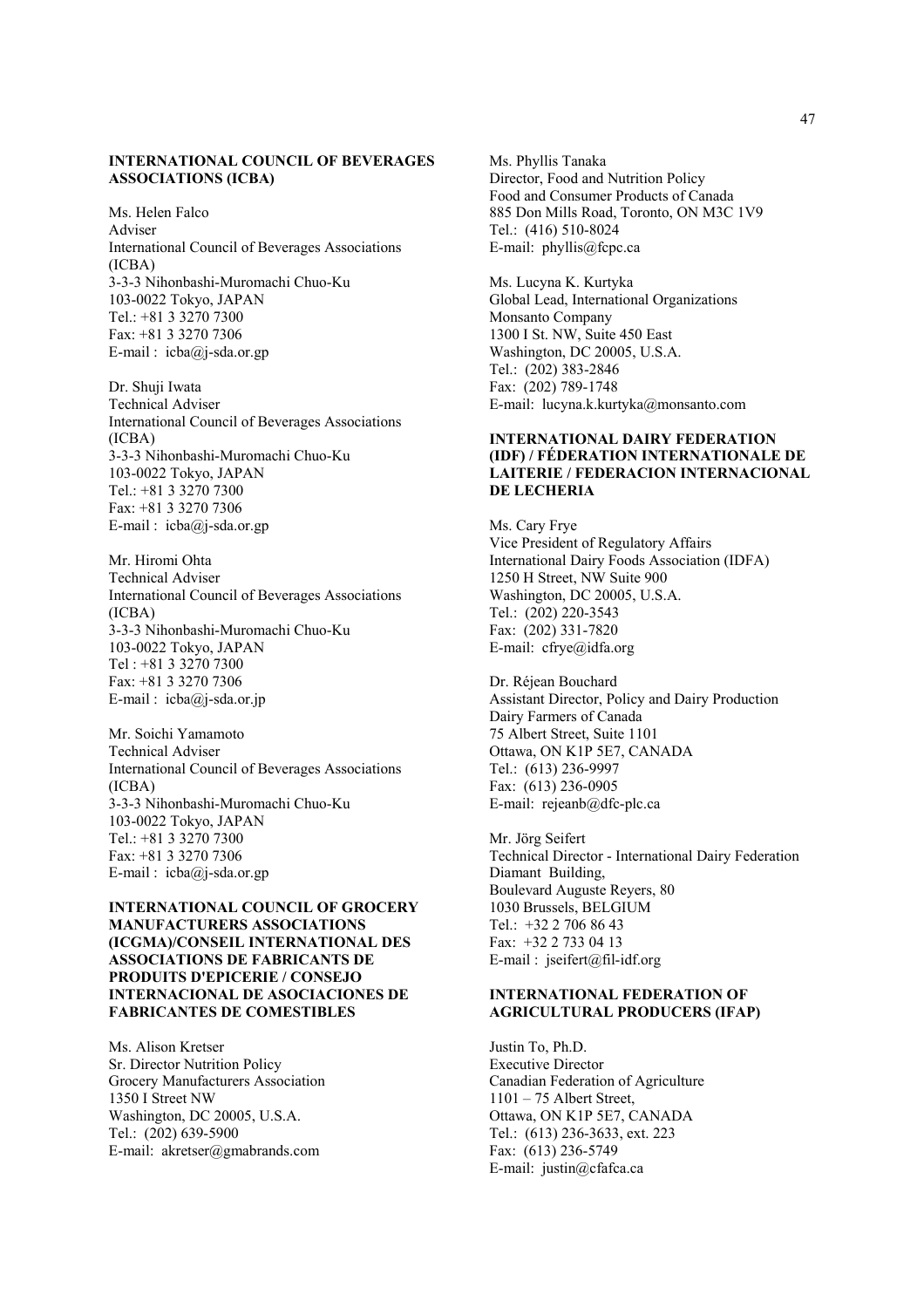#### **INTERNATIONAL FEDERATION OF ORGANIC AGRICULTURE MOVEMENTS (IFOAM) FEDERATION INTERNATIONALE DES MOUVEMENTS D'AGRICULTURE BIOLOGIQUE (IFOAM) FEDERACION INTERNACIONAL DE LOS MOVIMENTOS DE AGRICULTURA BIOLOGICA (IFOAM)**

Mr. Otto Schmid Senior Researcher, Standards Officer Research Institute of Organic Agriculture (FiBL) Ackerstrasse CH-5070 Frick, SWITZERLAND Tel.: +41 62 865 7272 Fax: +41 62 865 7273 E-mail: otto.schmid@fibl.ch

Ms. Katherine DiMatteo International Trade Specialist Organic Trade Association 90 George Lamb Rd. Leyden, MA 01337, U.S.A. Tel.: (413) 624-5569 E-mail: kdimatteo@organicspecialists.com

## **INTERNATIONAL FROZEN FOOD ASSOCIATION (IFFA)**

Mr. John T. Allan Manager of Regulatory and International Affairs American Frozen Food Institute 2000 Corporate Ridge, Suite 1000 McLean, Virginia 22102, U.S.A. Tel.: (703) 821-0770 E-mail: jallan@affi.com

Ms. Andrea Bruce Senior Counsel, Food Law Kraft Foods Global Inc. 555 South Broadway Tarrytown, N.Y. 10591, U.S.A. Tel.: (914) 425-4446 Fax: (914) 425-3601 E-mail: andrea.bruce@kraft.com

### **INTERNATIONAL GLUTAMATE TECHNICAL COMMITTEE (IGTC) COMITE INTERNATIONAL TECHNIQUE DE L'ACIDE GLUTAMIQUE (IGTC)**

Robert G. Bursey, Ph.D. President, Ajinomoto USA 1120 Connecticut Avenue, NW, Suite 1010 Washington, DC 20036-3953, U.S.A. Tel.: (202) 457-0284 Fax: (202) 457-0107 E-mail: burseyb@ajiusa.com

Mrs. Yoko Ogiwara Scientific Adviser Ajinomoto Co., Inc. Hatchobori 3-9-5, Chuo-ku Toyko 104-0032, JAPAN Tel. : +81 (0) 80 3258 1900 Fax : +81 (0) 3 5250 8403 E-mail : yoko\_ogiwara@ajinomoto.com

## **INTERNATIONAL LACTATION CONSULTANT ASSOCIATION (ILCA)**

Ms. Joan M. Fisher, ILCA Liaison ILCA Liaison 76 Leopolds Drive Ottawa, ON K1V 7E3, CANADA Tel.: (613) 736-0997 Fax: (613) 736-1795 (please phone first) E-mail: jfisher@ca.inter.net

# **INTERNATIONAL LIFE SCIENCES INSTITUTE (ILSI)**

Mr. Hiroaki Hamano Executive Director, ILSI Japan Kojimachi RK Building 2-6-7, Kojimachi, Chiyoda-ku Tokyo 102-0083, JAPAN Tel.: +81 3 5215 3535 Fax: +81 3 5215 3537 E-mail: hhamano@ilsijapan.org

Dr. Nobuhiro Yajima General Manager Probiotics Research Department Kagome Company 17 Nishitomiyama, Nasushiobara-shi Tochigi 329-2762, JAPAN Tel.: +81 287 36 2935 Fax: +81 287 39 1038 E-mail: nobuhiro\_yajima@kagome.co.jp

Dr. Shigenori Suzuki Probiotics Research Department - Kagome Company 17 Nishitomiyama, Nasushiobara-shi Tochigi 329-2762, JAPAN Tel.: +81 287 36 2935 Fax: +81 287 39 1038 E-mail: shigenori suzuki@kagome.co.jp

# **INTERNATIONAL SEED FEDERATION (ISF)**

Ms. Patty Townsend Vice-President, Canadian Seed Trade Association 505 - 39 Robertson Road Ottawa, ON K2H 8R2, CANADA Tel: (613) 829-9527 Fax: (613) 829-3530 E-mail: ptownsend@cdnseed.org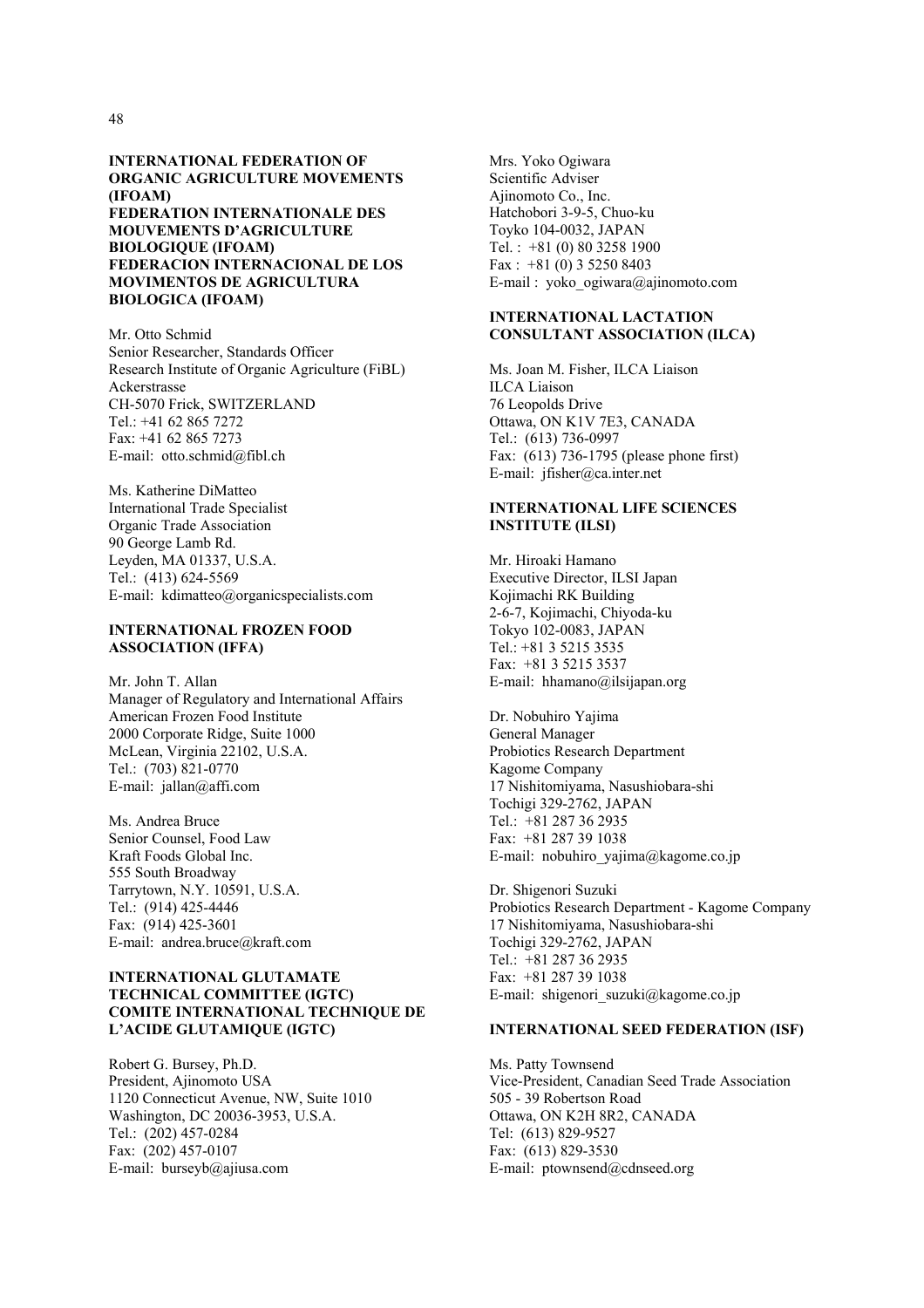Dr. Bill Leask Executive Vice-President Canadian Seed Trade Association 505 - 39 Robertson Road Ottawa, ON K2H 8R2, CANADA Tel: (613) 829-9527 Fax: (613) 829-3530 E-mail: bleask@cdnseed.org

#### **INTERNATIONAL SPECIAL DIETARY FOODS INDUSTRIES (ISDI)**

Dr. Priscilla Samuel Senior Principal Nutrition Scientist Mead Johnson Nutritionals 2400 W. Lloyd Expressway Evansville 47721, IN, U.S.A. Tel.: (812) 429-5743 Fax: (812) 429-5904 E-mail: priscilla.samuel@bms.com

# **NATIONAL HEALTH FEDERATION (NHF)**

Mr. Scott C. Tips President & General Legal Counsel National Health Federation P.O. Box 688 Monrovia, CA 91017, U.S.A. Tel.: (626) 357-2181 Fax: (626) 303-0642 E-mail: sct@thenhf.com

Ms. Pam Killeen National Health Federation P.O. Box 688 Monrovia, CA 91017, U.S.A. Tel.: (626) 357-2181 Fax: (626) 303-0642

#### **WORLD FEDERATION OF ADVERTISERS (WFA)**

Mr. Bob Reaume ACA Vice President, Policy and Research World Federation of Advertisers (WFA) 120, Avenue Louise, Box 6 B-1050 Brussels, BELGIUM Tel.: +32 2 502 57 40 Fax: +32 2 502 56 66 E-mail: breaume@acaweb.ca

# **WORLD SELF-MEDICATION INDUSTRY (WSMI)**

Mr. Adam Kingsley Senior Manager of Scientific and Regulatory Affairs World Self-Medication Industry (WSMI) 1111 Prince of Wales Drive, Suite 406 Ottawa, ON K4A 4H9, CANADA Tel: (613) 723 0777 Fax: (613) 723 0779 E-mail: adam.kingsley@ndmac.ca

## **JOINT FAO/WHO SECRETARIAT SECRÉTARIAT MIXTE FAO/OMS SECRETARIADO CONJUNTO FAO/OMS**

Ms. Selma H. Doyran Senior Food Standards Officer Joint FAO/WHO Food Standards Programme Viale delle Terme di Caracalla 00100 Rome, ITALY Tel.: +39 06 570 55826 Fax: +39 06 570 54593 E-mail: selma.doyran@fao.org

Mr. Tom Heilandt Senior Food Standards Officer Joint FAO/WHO Food Standards Programme Viale delle Terme di Caracalla 00100 Rome, ITALY Tel.: +39 06 570 54384 Fax: +39 06 570 54593 E-mail: tom.heilandt@fao.org

#### **FAO PERSONNEL PERSONNEL DE LA FAO PERSONAL DE LA FAO**

Ms. Janice Albert Nutrition Officer Nutrition and Consumer Protection Division Food and Agriculture Organization (FAO) Viale delle Terme di Caracalla 00100 Rome, ITALY Tel.: +39 06 570 53552 Fax: +39 06 570 54593 E-mail: Janice.Albert@fao.org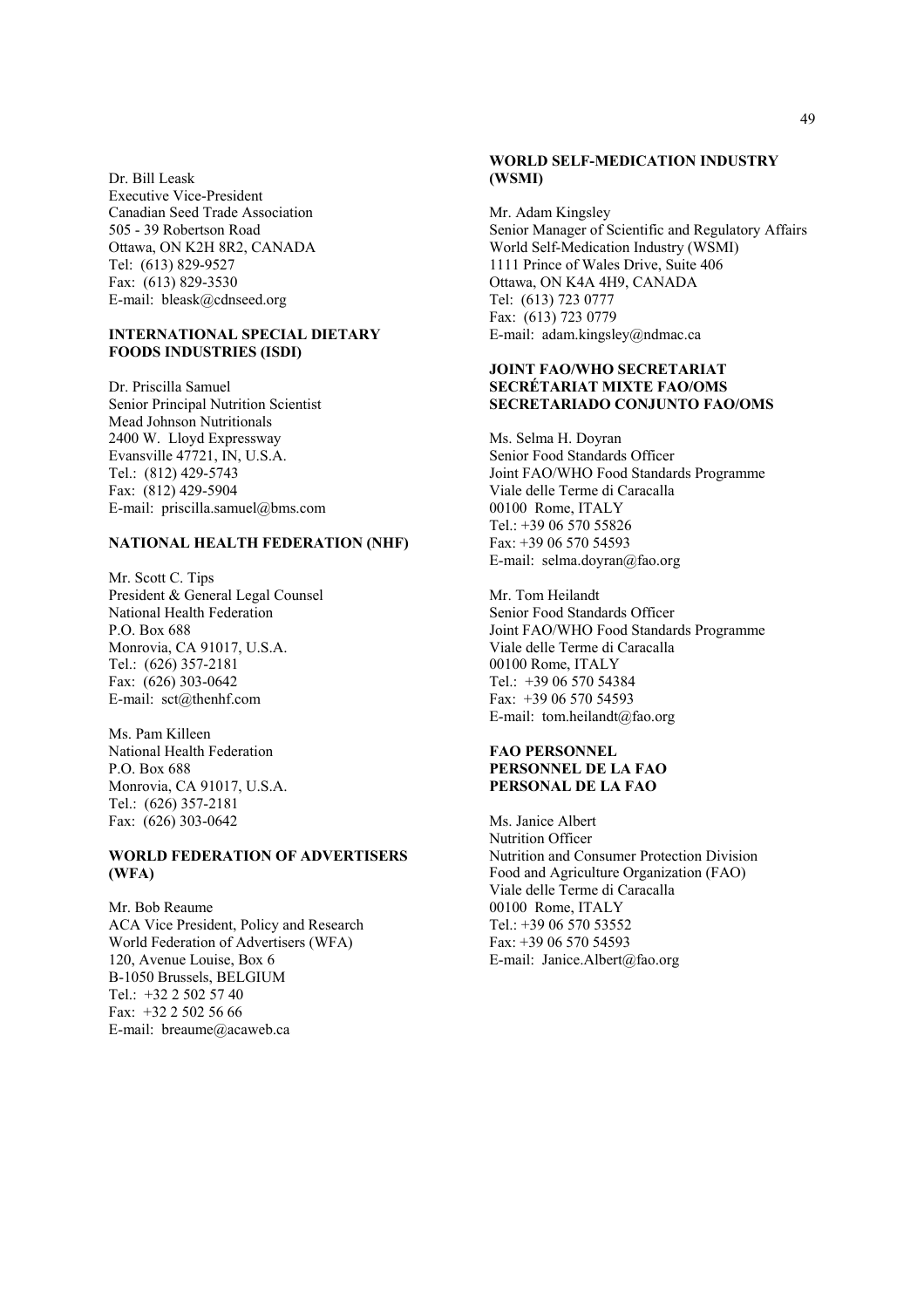## **WHO PERSONNEL PERSONNEL DE L'OMS PERSONAL DE LA OMS**

Ms. Janine Lewis Technical Officer Department of Nutrition for Health and Development World Health Organization 20 Avenue Appia CH-1211 Geneva 27, SWITZERLAND Tel: +41 22 791 3424 Fax: +41 22 791 4156 E-mail: lewisj@who.int

Dr. Margaret Cheney WHO Temporary Advisor Box 9123, Station T Ottawa, ON K1G 3T8, CANADA Tel.: (613) 737-4884 E-mail: marcon@cyberus.ca

#### **CANADIAN SECRETARIAT SECRÉTARIAT CANADIENS SECRETARIADO CANADIENSE**

Mr. Ron Burke Director and Codex Contact Point for Canada Bureau of Food Regulatory, International and Interagency Affairs Food Directorate, Health Canada 200 Tunney's Pasture Driveway (0702C1) Ottawa, ON K1A 0L2, CANADA Tel.: (613) 957-1748 Fax: (613) 941-3537 E-mail: ronald\_burke@hc-sc.gc.ca

Mr. Allan McCarville Senior Advisor, Codex Bureau of Food Regulatory, International and Interagency Affairs Food Directorate, Health Canada 200 Tunney's Pasture Driveway (0702C1) Ottawa, ON K1A 0L2, CANADA Tel.: (613) 957-0189 Fax: (613) 941-3537 E-mail: allan mccarville@hc-sc.gc.ca

Mr. Bertrand Gagnon Manager, Intergovernmental and International Food Policy Coordination Division Food Safety Directorate Canadian Food Inspection Agency 159 Cleopatra Drive Ottawa, ON K1AOY9, CANADA Tel.: (613) 221-7161 Fax: (613) 221-7295 E-mail: bgagnon@inspection.gc.ca

Dr. Reem Barakat Senior Policy Analyst Food Policy Coordination Division Food Safety Directorate Canadian Food Inspection Agency 159 Cleopatra Drive Ottawa, ON K1AOY9, CANADA Tel.: (613) 221-7182 Fax: (613) 221-7295 E-mail: barakatr@inspection.gc.ca

Mrs. Santina Scalzo Manager, Codex Program Services Bureau of Food Regulatory, International and Interagency Affairs Food Directorate, Health Canada 200 Tunney's Pasture Driveway (0702C1) Ottawa, ON K1A 0L2, CANADA Tel.: (613) 957-1749 Fax: (613) 941-3537 E-mail: santina\_scalzo@hc-sc.gc.ca

Ms. Soad Sabbagh Conference and Process Coordinator Codex Program Services Bureau of Food Regulatory, International and Interagency Affairs Food Directorate, Health Canada 200 Tunney's Pasture Driveway (0702C1) Ottawa, ON K1A 0L2, CANADA Tel.: (613) 952-7354 Fax: (613) 941-3537 E-mail: codex\_canada@hc-sc.gc.ca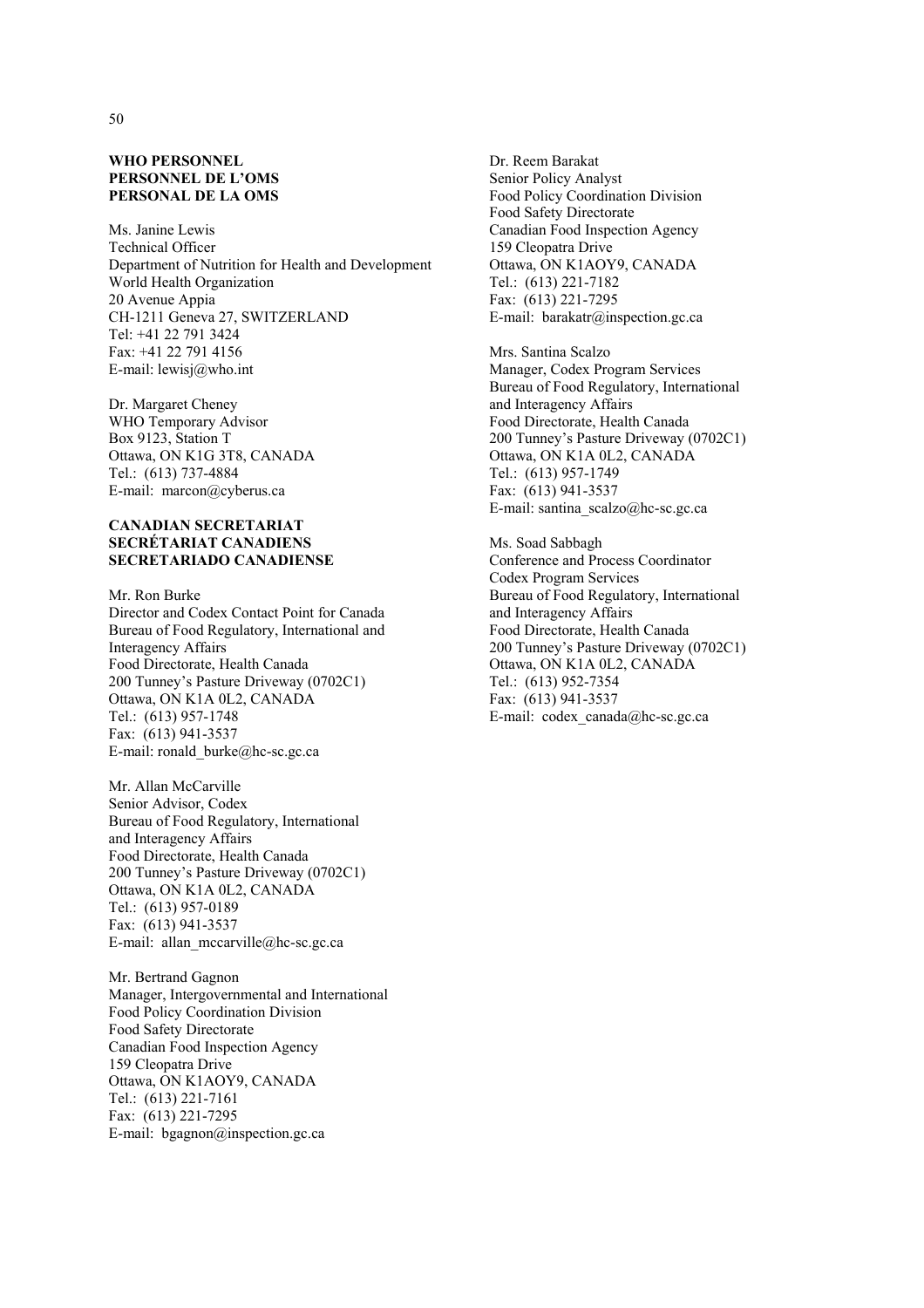# **DRAFT AMENDMENT TO THE GUIDELINES FOR THE PRODUCTION, PROCESSING, LABELLING AND MARKETING OF ORGANICALLY PRODUCED FOODS (At Step 8 of the Procedure) ANNEX 2 Table 3: Ingredients of Non Agricultural Origin Referred to in Section 3 of These Guidelines**

# **3.1 Additives Permitted For Use Under Specified Conditions in Certain Organic Food Categories or Individual Food Items**

The following table provides a list of those food additives including carriers which are allowed for use in organic food production. The functional uses and food categories and individual food items for each food additive in the following table are governed by the provisions in Tables 1-3 of the General Standard for Food Additives and other standards which have been adopted by the Codex Alimentarius Commission.

The table is an indicative list for the purpose of processing organic food only. Countries may develop a list of substances for national purposes that satisfy the requirements as recommended in Section 5.2 of these Guidelines.

|         |                              | <b>Functional Use</b>                          | <b>Permitted for Use In Food Categories</b>                                                                                                                                                                     |                                                                                                                                     |
|---------|------------------------------|------------------------------------------------|-----------------------------------------------------------------------------------------------------------------------------------------------------------------------------------------------------------------|-------------------------------------------------------------------------------------------------------------------------------------|
| INS No. | <b>Additive Name</b>         | <b>Allowed in Organic</b><br><b>Production</b> | <b>Food of Plant Origin</b>                                                                                                                                                                                     | <b>Food of Animal Origin</b>                                                                                                        |
| 170i    | <b>Calcium Carbonate</b>     | All                                            | Permitted, although exclusions of the<br>GSFA still apply.                                                                                                                                                      | 01.0 Dairy products and analogues,<br>excluding products of food category<br>02.0                                                   |
| 220     | <b>Sulphur Dioxide</b>       | All                                            | 14.2.2 Cider and perry<br>14.2.3 Grape wines<br>14.2.4 Wines (other than grapes)                                                                                                                                | 14.2.5 Mead                                                                                                                         |
| 270     | Lactic Acid (L-D-<br>and DL- | All                                            | 04.2.2.7 Fermented vegetable (including<br>mushrooms and fungi, roots and tubers,<br>pulses and legumes and aloe vera), and<br>seaweed products, excluding fermented<br>soybean products of food category 12.10 | 01.0 Dairy products and analogues,<br>excluding products of food category<br>02.0<br>08.4 Edible casings (e.g. sausage)<br>casings) |
| 290     | Carbon Dioxide               | All                                            | Permitted, although exclusions of the                                                                                                                                                                           | Permitted, although exclusions of the                                                                                               |

Food additives in this Table can be used to perform the function indicated in the specified food products.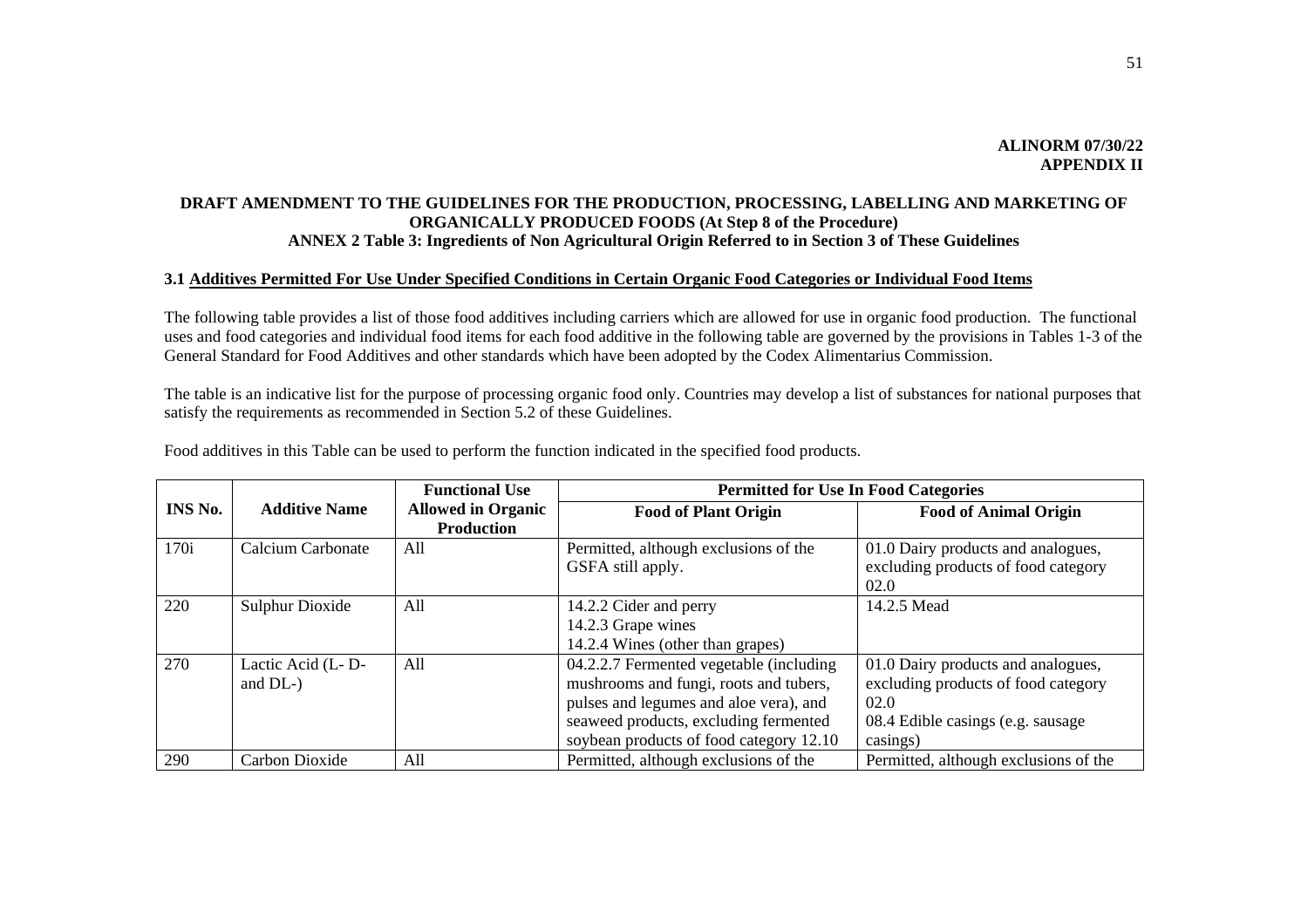|         |                                                                     | <b>Functional Use</b>                   |                                                                                                                       | <b>Permitted for Use In Food Categories</b>                                                                                                                                                                                                                                                                 |
|---------|---------------------------------------------------------------------|-----------------------------------------|-----------------------------------------------------------------------------------------------------------------------|-------------------------------------------------------------------------------------------------------------------------------------------------------------------------------------------------------------------------------------------------------------------------------------------------------------|
| INS No. | <b>Additive Name</b>                                                | <b>Allowed in Organic</b><br>Production | <b>Food of Plant Origin</b>                                                                                           | <b>Food of Animal Origin</b>                                                                                                                                                                                                                                                                                |
|         |                                                                     |                                         | GSFA still apply.                                                                                                     | GSFA still apply.                                                                                                                                                                                                                                                                                           |
| 296     | Malic Acid (DL-)                                                    | All                                     | Permitted, although exclusions of the<br>GSFA still apply.                                                            | Not permitted.                                                                                                                                                                                                                                                                                              |
| 300     | Ascorbic Acid                                                       | All                                     | Provided insufficient natural sources are<br>available.<br>Permitted, although exclusions of the<br>GSFA still apply. | Provided insufficient natural sources are<br>available.<br>08.2 Processed meat, poultry, and game<br>products in whole pieces or cuts<br>08.3 Processed comminuted meat,<br>poultry, and game products<br>08.4 Edible casings (e.g., sausage<br>casings)                                                    |
| 306     | Tocopherols<br>(mixed natural<br>concentrates)                      | All                                     | Permitted, although exclusions of the<br>GSFA still apply.                                                            | All mixed products allowed under the<br><b>General Standard for Food Additives</b><br>and Standards adopted by the Codex<br>Alimentarius Commission                                                                                                                                                         |
| 322     | Lecithin<br>(Obtained without<br>bleaches and organic<br>solvents.) | All                                     | Permitted, although exclusions of the<br>GSFA still apply.                                                            | 01.0 Dairy products and analogues,<br>excluding products of food category<br>02.0<br>02.0 Fats and oils, and fat emulsions<br>12.6.1 Emulsified sauces (e.g.<br>mayonnaise, salad dressing)<br>13.1 Infant formulae and follow-on<br>formulae<br>13.2 Complementary foods for infants<br>and young children |
| 327     | Calcium Lactate                                                     | All                                     | Not permitted.                                                                                                        | 01.0 Dairy products and analogues,<br>excluding products of food category<br>02.0                                                                                                                                                                                                                           |
| 330     | Citric Acid                                                         | All                                     | 04.0 Fruits and vegetables (including<br>mushrooms and fungi, roots and tubers,                                       | As a coagulation agent for specific<br>cheese products and for cooked eggs                                                                                                                                                                                                                                  |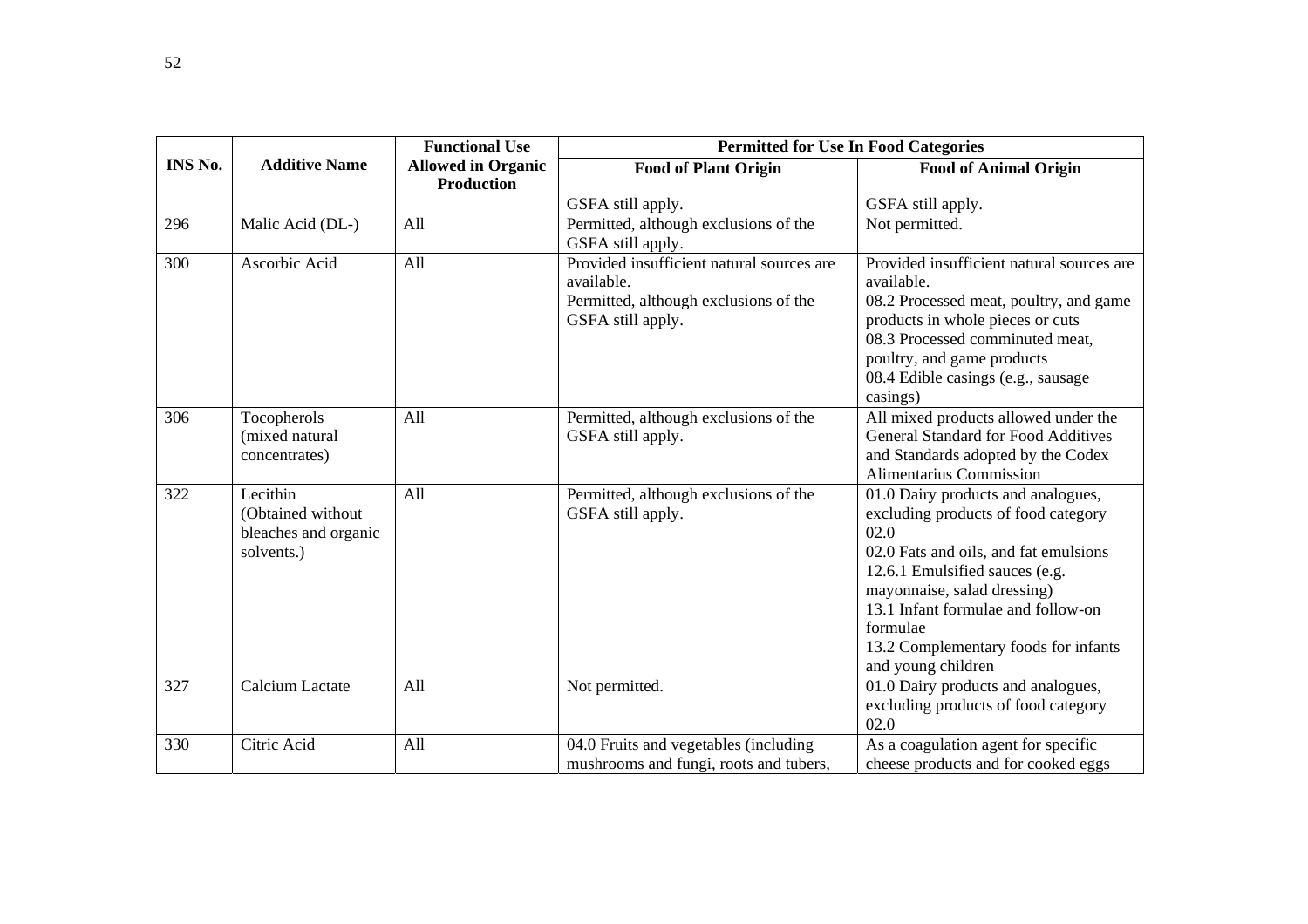|                |                              | <b>Functional Use</b>                          | <b>Permitted for Use In Food Categories</b>                         |                                                                                                                                                                                                                                                                                                                                                                                                                                                                                                                                                                                                                                                                                                                                                                                                                                                                                                          |
|----------------|------------------------------|------------------------------------------------|---------------------------------------------------------------------|----------------------------------------------------------------------------------------------------------------------------------------------------------------------------------------------------------------------------------------------------------------------------------------------------------------------------------------------------------------------------------------------------------------------------------------------------------------------------------------------------------------------------------------------------------------------------------------------------------------------------------------------------------------------------------------------------------------------------------------------------------------------------------------------------------------------------------------------------------------------------------------------------------|
| <b>INS No.</b> | <b>Additive Name</b>         | <b>Allowed in Organic</b><br><b>Production</b> | <b>Food of Plant Origin</b>                                         | <b>Food of Animal Origin</b>                                                                                                                                                                                                                                                                                                                                                                                                                                                                                                                                                                                                                                                                                                                                                                                                                                                                             |
|                |                              |                                                | pulses and legumes, and aloe vera),<br>seaweeds, and nuts and seeds | 01.6 Cheese and analogues<br>02.1 Fats and oils essentially free from<br>water                                                                                                                                                                                                                                                                                                                                                                                                                                                                                                                                                                                                                                                                                                                                                                                                                           |
| 331i           | Sodium Dihydrogen<br>Citrate | All                                            | Not permitted.                                                      | 10.0 Egg and egg products<br>01.1.1.2 Butter milk (plain) (Stabilizer<br>only)<br>01.1.2 Dairy-based drinks, flavoured<br>and/or fermented (e.g., chocolate milk,<br>cocoa, eggnog, drinking yoghurt, whey-<br>based drinks)<br>01.2.1.2 Fermented milks (plain), heat-<br>treated after fermentation (Stabilizer<br>only)<br>01.2.2 Renneted milk (Stabilizer only)<br>01.3 Condensed milk and analogues<br>(plain) (Stabilizer only)<br>01.4 Cream (plain) and the like<br>(Stabilizer only)<br>01.5.1 Milk powder and cream powder<br>(plain) (Stabilizer only)<br>01.6.1 Unripened cheese (Stabilizer<br>only)<br>01.6.4 Processed cheese (Emulsifier<br>only)<br>01.8.2 Dried whey and whey products,<br>excluding whey cheeses<br>08.3 Processed comminuted meat,<br>poultry, and game products, restricted to<br>sausages<br>To be used in pasteurization of egg<br>whites only in the following: |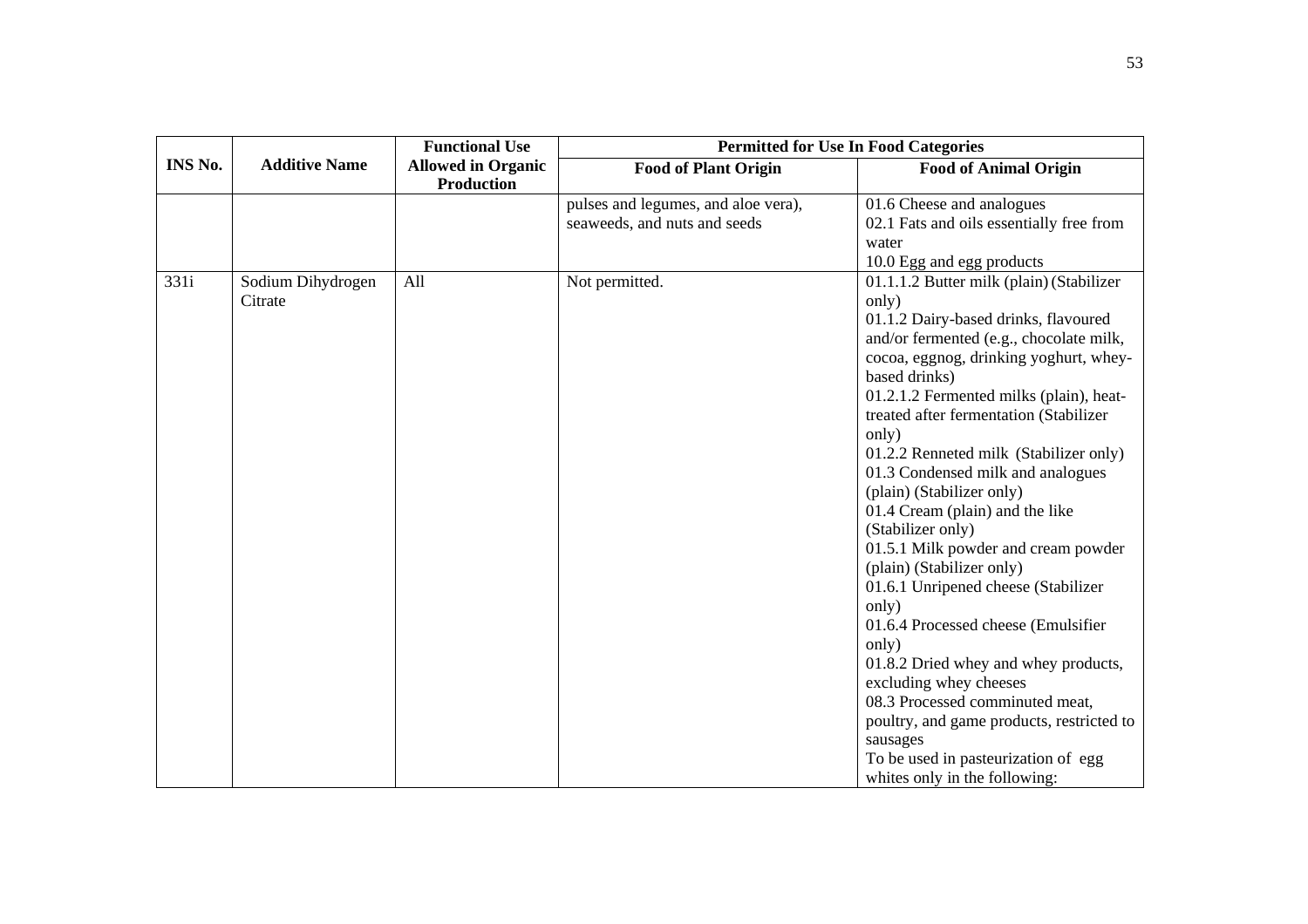|                |                                 | <b>Functional Use</b>                          | <b>Permitted for Use In Food Categories</b>                    |                                                                                                                                                                                                                                          |  |
|----------------|---------------------------------|------------------------------------------------|----------------------------------------------------------------|------------------------------------------------------------------------------------------------------------------------------------------------------------------------------------------------------------------------------------------|--|
| <b>INS No.</b> | <b>Additive Name</b>            | <b>Allowed in Organic</b><br><b>Production</b> | <b>Food of Plant Origin</b>                                    | <b>Food of Animal Origin</b>                                                                                                                                                                                                             |  |
|                |                                 |                                                |                                                                | 10.2 Egg Products                                                                                                                                                                                                                        |  |
| 332i           | Potassium<br>Dihydrogen Citrate | All                                            | Not permitted.                                                 | Permitted, although exclusions of the<br>GSFA still apply.                                                                                                                                                                               |  |
| 333            | <b>Calcium Citrates</b>         | All                                            | Permitted, although exclusions of the<br>GSFA still apply.     | 01.0 Dairy products and analogues,<br>excluding products of food category<br>02.0                                                                                                                                                        |  |
| 334            | <b>Tartaric Acid</b>            | All                                            | Permitted, although exclusions of the<br>GSFA still apply.     | Not permitted.                                                                                                                                                                                                                           |  |
| 335i           | Monosodium<br>Tartrate          | All                                            | 05.0 Confectionery<br>07.2.1 Cakes                             | Not permitted.                                                                                                                                                                                                                           |  |
| 335ii          | Disodium Tartrate               |                                                |                                                                |                                                                                                                                                                                                                                          |  |
| 336i           | Monopotassium<br>Tartrate       | All                                            | 05.0 Confectionery<br>06.2 Flours and starches<br>07.2.1 Cakes | Not permitted.                                                                                                                                                                                                                           |  |
| 336ii          | Dipotassium Tartrate            |                                                |                                                                |                                                                                                                                                                                                                                          |  |
| 341i           | Monocalcium<br>Orthophosphate   | All                                            | 06.2.1 Flours                                                  | Not permitted.                                                                                                                                                                                                                           |  |
| 400            | Alginic Acid                    | All                                            | Permitted, although exclusions of the<br>GSFA still apply.     | 01.0 Dairy products and analogues,<br>excluding products of food category<br>02.0                                                                                                                                                        |  |
| 401            | Sodium Alginate                 | All                                            | Permitted, although exclusions of the<br>GSFA still apply.     | 01.0 Dairy products and analogues,<br>excluding products of food category<br>02.0<br>All mixed products allowed under the<br><b>General Standard for Food Additives</b><br>and Standards adopted by the Codex<br>Alimentarius Commission |  |
| 402            | Potassium Alginate              | All                                            | Permitted, although exclusions of the                          | 01.0 Dairy products and analogues,                                                                                                                                                                                                       |  |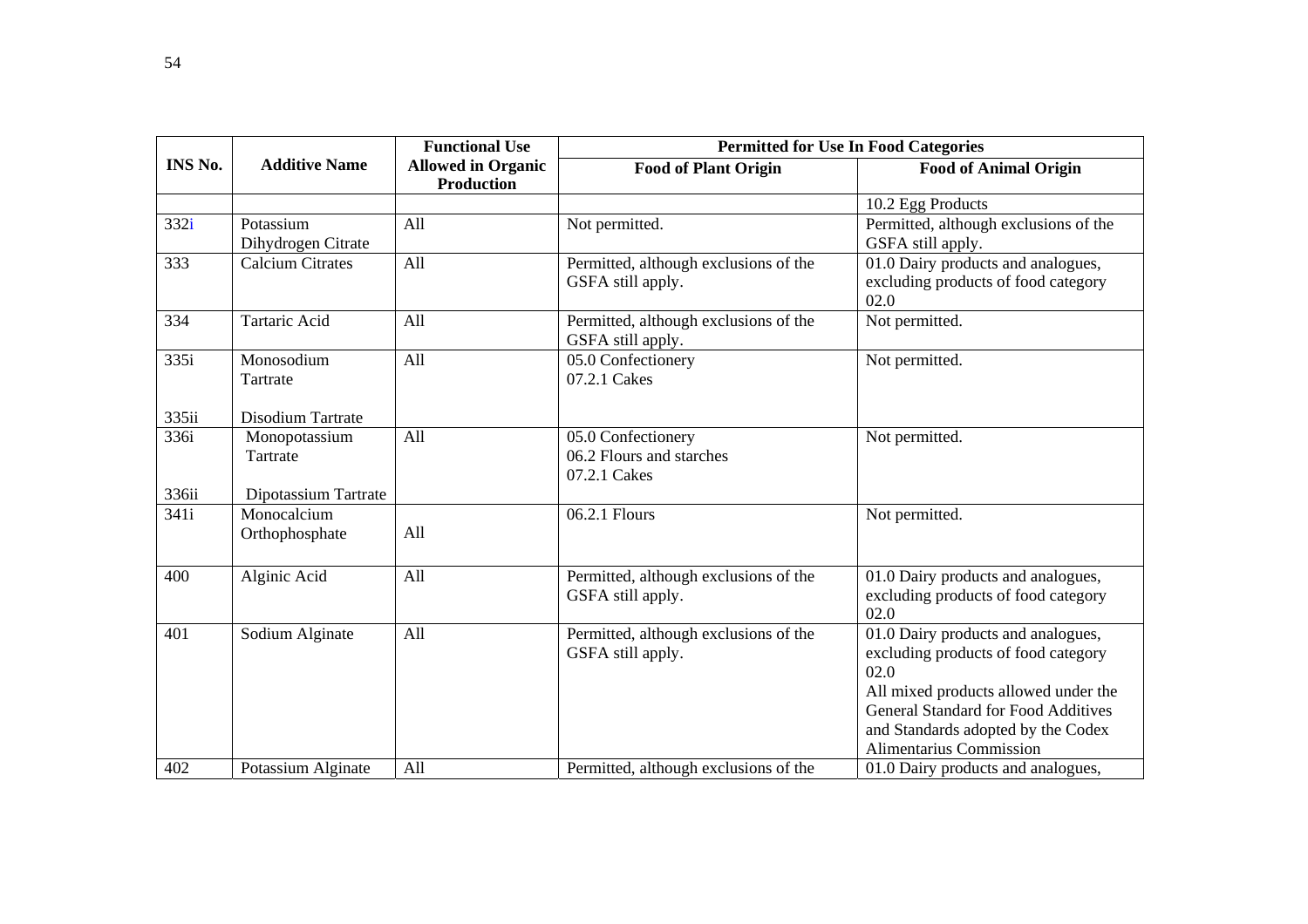|         |                      | <b>Functional Use</b>                          | <b>Permitted for Use In Food Categories</b>                |                                                                                                                                                                                                                                                                                                                                                                                                                                                                                                                                                                                                                                                        |
|---------|----------------------|------------------------------------------------|------------------------------------------------------------|--------------------------------------------------------------------------------------------------------------------------------------------------------------------------------------------------------------------------------------------------------------------------------------------------------------------------------------------------------------------------------------------------------------------------------------------------------------------------------------------------------------------------------------------------------------------------------------------------------------------------------------------------------|
| INS No. | <b>Additive Name</b> | <b>Allowed in Organic</b><br><b>Production</b> | <b>Food of Plant Origin</b>                                | <b>Food of Animal Origin</b>                                                                                                                                                                                                                                                                                                                                                                                                                                                                                                                                                                                                                           |
|         |                      |                                                | GSFA still apply.                                          | excluding products of food category<br>02.0<br>All mixed products allowed under the<br><b>General Standard for Food Additives</b><br>and Standards adopted by the Codex<br>Alimentarius Commission                                                                                                                                                                                                                                                                                                                                                                                                                                                     |
| 406     | Agar                 | All                                            | Permitted, although exclusions of the<br>GSFA still apply. | Permitted, although exclusions of the<br>GSFA still apply.                                                                                                                                                                                                                                                                                                                                                                                                                                                                                                                                                                                             |
| 407     | Carrageenan          | All                                            | Permitted, although exclusions of the<br>GSFA still apply. | 01.0 Dairy products and analogues,<br>excluding products of food category<br>02.0                                                                                                                                                                                                                                                                                                                                                                                                                                                                                                                                                                      |
| 410     | Carob Bean Gum       | All                                            | Permitted, although exclusions of the<br>GSFA still apply. | 01.1 Milk and dairy-based drinks<br>01.2 Fermented and renneted milk<br>products (plain), excluding food<br>category 01.1.2 (dairy-based drinks)<br>01.3 Condensed milk and analogues<br>(plain)<br>01.4 Cream (plain) and the like<br>01.5 Milk powder and cream powder<br>and powder analogues (plain)<br>01.6 Cheese and analogues<br>01.7 Dairy-based desserts (e.g. pudding,<br>fruit or flavoured yoghurt)<br>01.8.1 Liquid whey and whey products,<br>excluding whey cheeses<br>08.1.2 Fresh meat, poultry and game,<br>comminuted<br>08.2 Processed meat, poultry, game<br>products in whole pieces or cuts<br>08.3 Processed comminuted meat, |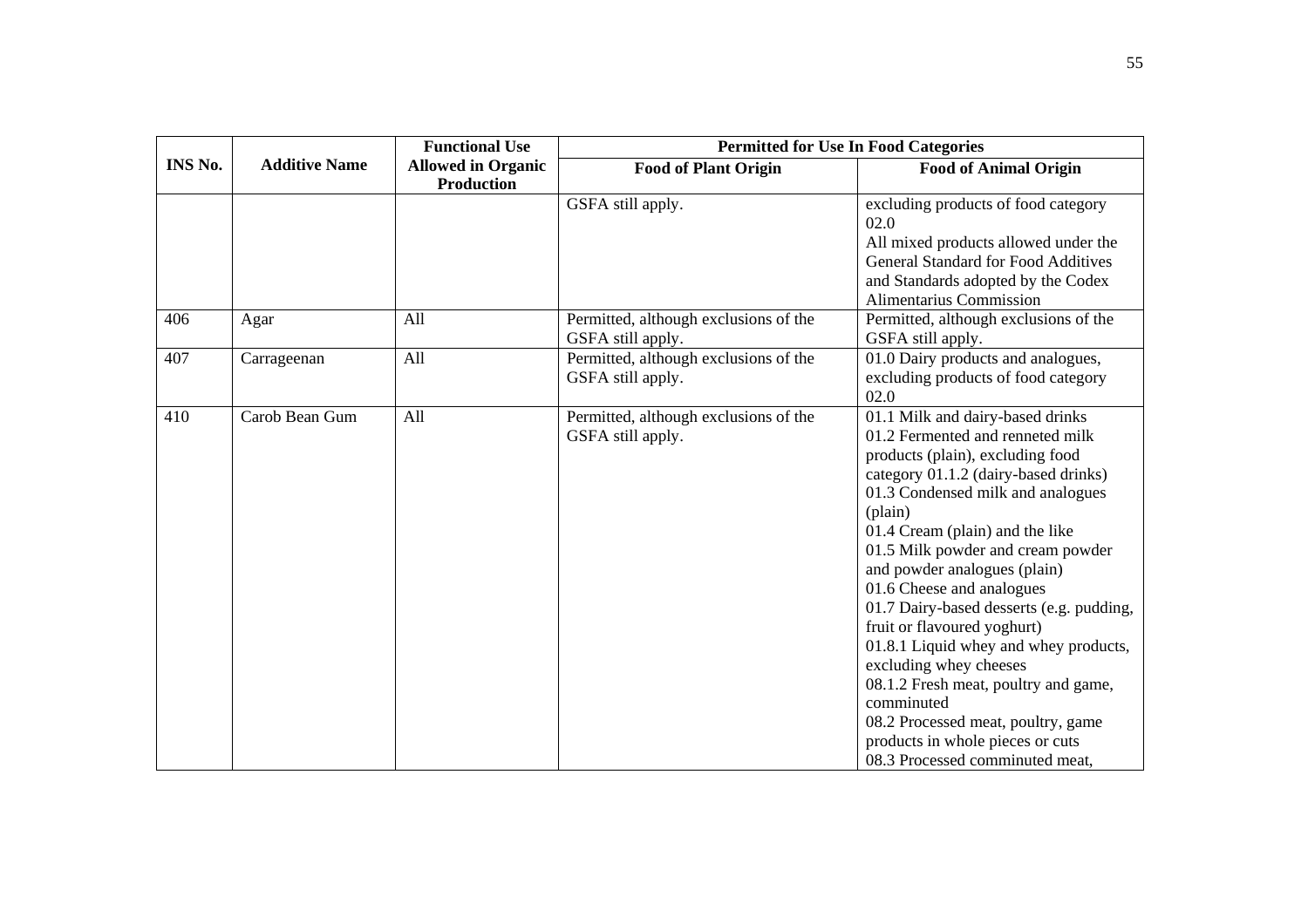|                |                       | <b>Functional Use</b>                          | <b>Permitted for Use In Food Categories</b>                                                                                                                                                                                                                                |                                                                                                                                                                                                                                                                                         |
|----------------|-----------------------|------------------------------------------------|----------------------------------------------------------------------------------------------------------------------------------------------------------------------------------------------------------------------------------------------------------------------------|-----------------------------------------------------------------------------------------------------------------------------------------------------------------------------------------------------------------------------------------------------------------------------------------|
| <b>INS No.</b> | <b>Additive Name</b>  | <b>Allowed in Organic</b><br><b>Production</b> | <b>Food of Plant Origin</b>                                                                                                                                                                                                                                                | <b>Food of Animal Origin</b>                                                                                                                                                                                                                                                            |
|                |                       |                                                |                                                                                                                                                                                                                                                                            | poultry, and game products<br>08.4 Edible casings (e.g. sausage<br>casings)                                                                                                                                                                                                             |
| 412            | Guar Gum              | All                                            | Permitted, although exclusions of the<br>GSFA still apply.                                                                                                                                                                                                                 | 01.0 Dairy products and analogues,<br>excluding products of food category<br>02.0<br>8.2.2 Heat-treated processed meat,<br>poultry, and game products in whole<br>pieces or cuts<br>8.3.2 Heat-treated processed<br>comminuted meat, poultry, and game<br>products<br>10.2 Egg products |
| 413            | <b>Tragacanth Gum</b> | All                                            | Permitted, although exclusions of the<br>GSFA still apply.                                                                                                                                                                                                                 | Permitted, although exclusions of the<br>GSFA still apply.                                                                                                                                                                                                                              |
| 414            | Gum Arabic            | All                                            | 02.0 Fats and oils, and fat emulsions<br>05.0 Confectionary                                                                                                                                                                                                                | 01.0 Dairy products and analogues,<br>excluding products of food category<br>02.0<br>02.0 Fats and oils, and fat emulsions<br>05.0 Confectionary                                                                                                                                        |
| 415            | <b>Xanthan Gum</b>    | All                                            | 02.0 Fats and oils, and fat emulsions<br>04.0 Fruits and vegetables (including<br>mushrooms and fungi, roots and tubers,<br>pulses and legumes, and aloe vera),<br>seaweeds, and nuts and seeds<br>07.0 Bakery wares<br>12.7 Salads (e.g. macaroni salad, potato<br>salad) | Not permitted.                                                                                                                                                                                                                                                                          |
| 416            | Karaya Gum            | All                                            | Permitted, although exclusions of the<br>GSFA still apply.                                                                                                                                                                                                                 | Not permitted.                                                                                                                                                                                                                                                                          |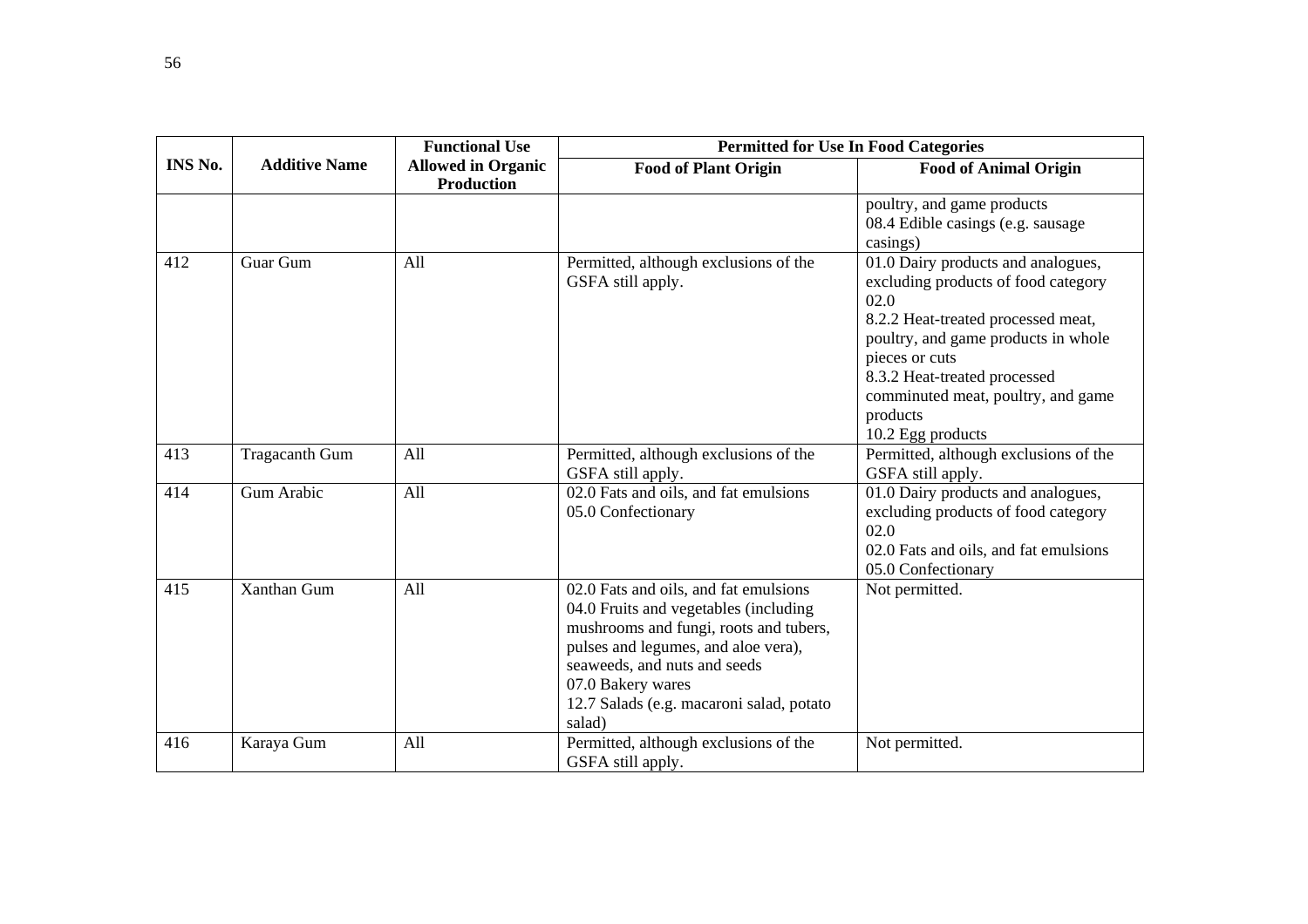|         |                      | <b>Functional Use</b>     | <b>Permitted for Use In Food Categories</b> |                              |
|---------|----------------------|---------------------------|---------------------------------------------|------------------------------|
| INS No. | <b>Additive Name</b> | <b>Allowed in Organic</b> | <b>Food of Plant Origin</b>                 | <b>Food of Animal Origin</b> |
|         |                      | <b>Production</b>         |                                             |                              |
| 422     | Glycerol             | All                       | Obtained from plant origin; used as a       | Not permitted.               |
|         |                      |                           | carrier for plant extracts                  |                              |
|         |                      |                           | 04.1.1.1 Untreated fresh fruit              |                              |
|         |                      |                           | 04.1.1.2 Surface-treated fresh fruit        |                              |
|         |                      |                           | 04.1.2 Processed fruit                      |                              |
|         |                      |                           | 04.2.1.2 Surface-treated fresh vegetables,  |                              |
|         |                      |                           | (including mushrooms and fungi, roots       |                              |
|         |                      |                           | and tubers, pulses and legumes, and aloe    |                              |
|         |                      |                           | vera), seaweeds and nuts and seeds          |                              |
|         |                      |                           | 04.2.2.2 Dried vegetables, (including       |                              |
|         |                      |                           | mushrooms and fungi, roots and tubers,      |                              |
|         |                      |                           | pulses and legumes, and aloe vera),         |                              |
|         |                      |                           | seaweeds, and nuts and seeds                |                              |
|         |                      |                           | 04.2.2.3 Vegetables (including              |                              |
|         |                      |                           | mushrooms and fungi, roots and tubers,      |                              |
|         |                      |                           | pulses and legumes, and aloe vera), and     |                              |
|         |                      |                           | seaweeds in vinegar, oil, brine, or soy     |                              |
|         |                      |                           | sauce                                       |                              |
|         |                      |                           | 04.2.2.4 Canned or bottled (pasteurized)    |                              |
|         |                      |                           | or retort pouch vegetables (including       |                              |
|         |                      |                           | mushrooms and fungi, roots and tubers,      |                              |
|         |                      |                           | pulses and legumes, and aloe vera), and     |                              |
|         |                      |                           | seaweeds                                    |                              |
|         |                      |                           | 04.2.2.5 Vegetable, (including              |                              |
|         |                      |                           | mushrooms and fungi, roots and tubers,      |                              |
|         |                      |                           | pulses and legumes, and aloe vera),         |                              |
|         |                      |                           | seaweed, and nut and seed purees and        |                              |
|         |                      |                           | spreads (e.g., peanut butter)               |                              |
|         |                      |                           | 04.2.2.6 Vegetable, (including              |                              |
|         |                      |                           | mushrooms and fungi, roots and tubers,      |                              |
|         |                      |                           | pulses and legumes, and aloe vera),         |                              |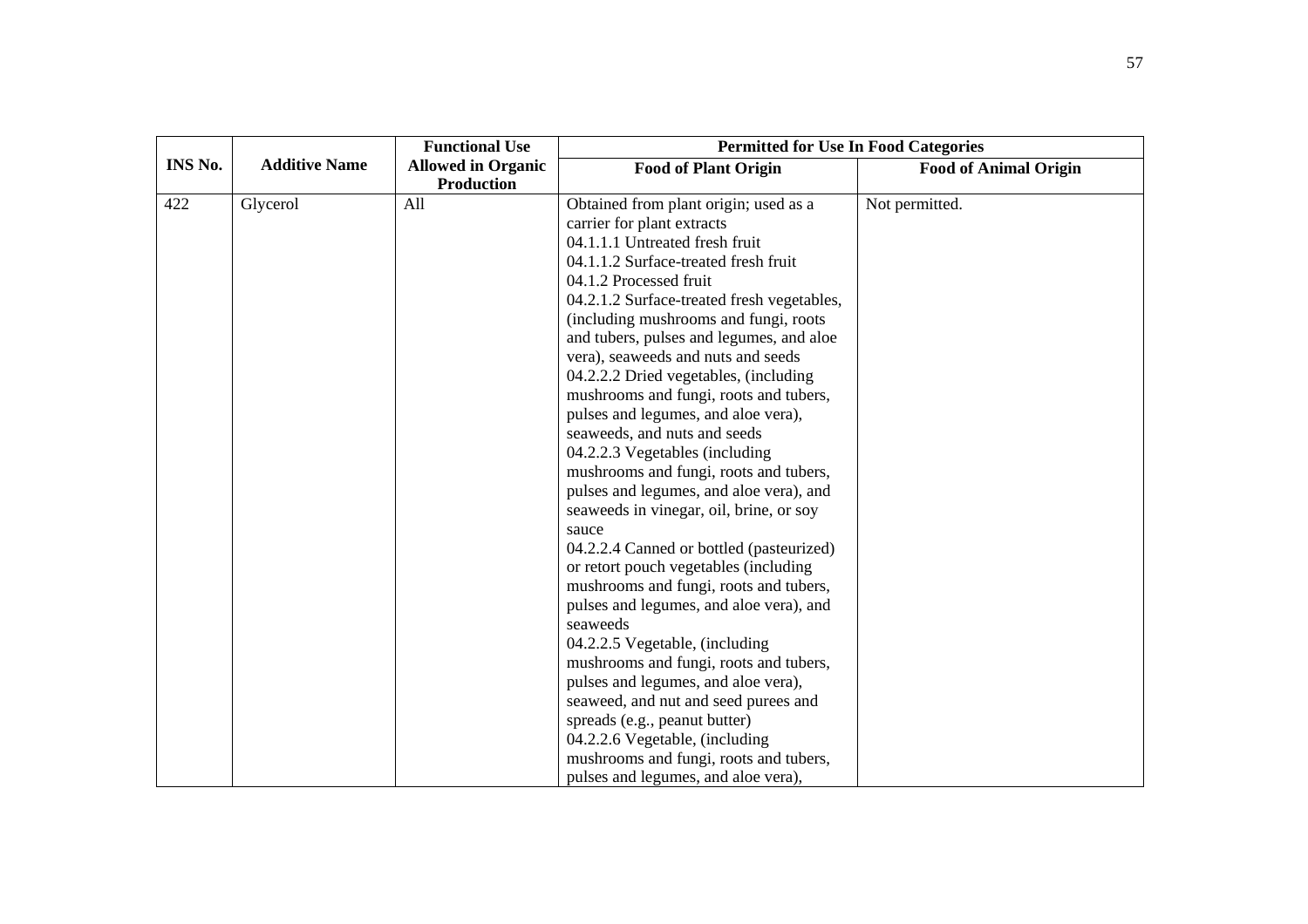|                |                      | <b>Functional Use</b>     | <b>Permitted for Use In Food Categories</b> |                                             |
|----------------|----------------------|---------------------------|---------------------------------------------|---------------------------------------------|
| <b>INS No.</b> | <b>Additive Name</b> | <b>Allowed in Organic</b> | <b>Food of Plant Origin</b>                 | <b>Food of Animal Origin</b>                |
|                |                      | <b>Production</b>         |                                             |                                             |
|                |                      |                           | seaweed, and nut and seed pulps and         |                                             |
|                |                      |                           | preparations (e.g., vegetable desserts and  |                                             |
|                |                      |                           | sauces, candied vegetables) other than      |                                             |
|                |                      |                           | food category 04.2.2.5                      |                                             |
|                |                      |                           | 04.2.2.7 Fermented vegetable (including     |                                             |
|                |                      |                           | mushrooms and fungi, roots and tubers,      |                                             |
|                |                      |                           | pulses and legumes, and aloe vera) and      |                                             |
|                |                      |                           | seaweed products, excluding                 |                                             |
|                |                      |                           | fermented soybean products of food          |                                             |
|                |                      |                           | category 12.10                              |                                             |
|                |                      |                           | 12.2 Herbs, spices, seasonings, and         |                                             |
|                |                      |                           | condiments (e.g., seasoning for instant     |                                             |
|                |                      |                           | noodles)                                    |                                             |
| 440            | Pectins (non-        | All                       | Permitted, although exclusions of the       | 01.0 Dairy products and analogues,          |
|                | amidated)            |                           | GSFA still apply.                           | excluding products of food category<br>02.0 |
| 500ii          | Sodium hydrogen      |                           | 05.0 Confectionery                          | 01.0 Dairy products and analogues,          |
|                | carbonate            | All                       | 07.0 Bakery Wares                           | excluding products of food category         |
|                |                      |                           |                                             | 02.0                                        |
| 500iii         | Sodium               |                           |                                             |                                             |
|                | Sesquicarbonate      |                           |                                             |                                             |
| 501i           | Potassium Carbonate  | All                       | 05.0 Confectionary                          | Not permitted.                              |
|                |                      |                           | 06.0 Cereals and cereal products, derived   |                                             |
|                |                      |                           | from cereal grains, from roots and tubers,  |                                             |
|                |                      |                           | pulses and legumes, excluding bakery        |                                             |
|                |                      |                           | wares of food category 07.0                 |                                             |
|                |                      |                           | 07.2 Fine Bakery wares (sweet, salty,       |                                             |
|                |                      |                           | savoury) and mixes                          |                                             |
| 503i           | Ammonium             | <b>Acidity Regulator</b>  | Permitted, although exclusions of the       | Not permitted.                              |
|                | carbonate            | <b>Raising Agent</b>      | GSFA still apply.                           |                                             |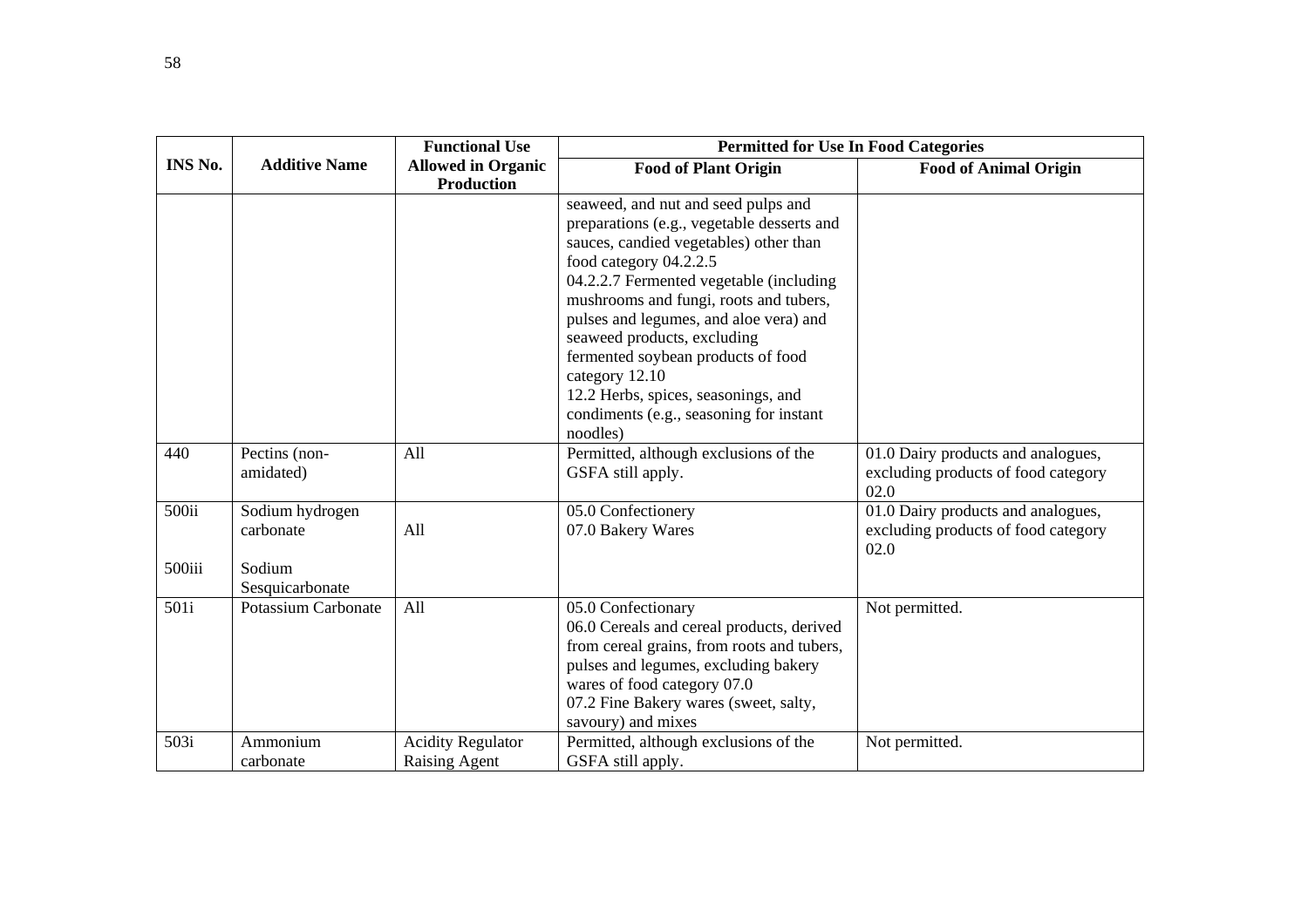|                |                                       | <b>Functional Use</b>                          | <b>Permitted for Use In Food Categories</b>                                                                                                                                                                                                                                                                                                                              |                                                                                                                                                                                                                                                                                  |  |
|----------------|---------------------------------------|------------------------------------------------|--------------------------------------------------------------------------------------------------------------------------------------------------------------------------------------------------------------------------------------------------------------------------------------------------------------------------------------------------------------------------|----------------------------------------------------------------------------------------------------------------------------------------------------------------------------------------------------------------------------------------------------------------------------------|--|
| <b>INS No.</b> | <b>Additive Name</b>                  | <b>Allowed in Organic</b><br><b>Production</b> | <b>Food of Plant Origin</b>                                                                                                                                                                                                                                                                                                                                              | <b>Food of Animal Origin</b>                                                                                                                                                                                                                                                     |  |
| 503ii          | Ammonium<br><b>Hydrogen Carbonate</b> |                                                |                                                                                                                                                                                                                                                                                                                                                                          |                                                                                                                                                                                                                                                                                  |  |
| 504i           | Magnesium<br>Carbonate                | All                                            | Permitted, although exclusions of the<br>GSFA still apply.                                                                                                                                                                                                                                                                                                               | Not permitted.                                                                                                                                                                                                                                                                   |  |
| 504ii          | Magnesium<br>Hydrogen Carbonate       |                                                |                                                                                                                                                                                                                                                                                                                                                                          |                                                                                                                                                                                                                                                                                  |  |
| 508            | Potassium Chloride                    | All                                            | 04.0 Fruits and vegetables (including<br>mushrooms and fungi, roots and tubers,<br>pulses and legumes, and aloe vera),<br>seaweeds, and nuts and seeds<br>12.4 Mustards<br>12.6.2 Non-emulsified sauces (e.g.<br>ketchup, cheese sauces, cream sauces,<br>brown gravy)                                                                                                   | Not permitted.                                                                                                                                                                                                                                                                   |  |
| 509            | Calcium chloride                      | All                                            | 04.0 Fruits and vegetables (including<br>mushrooms and fungi, roots and tubers,<br>pulses and legumes, and aloe vera),<br>seaweeds, and nuts and seeds<br>06.8 Soybean products (excluding<br>soybean products of food category 12.9<br>and fermented soybean products of food<br>category 12.10)<br>12.9.1 Soybean protein products<br>12.10 Fermented soybean products | 01.0 Dairy products and analogues,<br>excluding products of food category<br>02.0<br>08.2 Processed meat, poultry, and game<br>products in whole pieces or cuts<br>08.3 Processed comminuted meat,<br>poultry and game products<br>08.4 Edible casings (e.g. sausage<br>casings) |  |
| 511            | Magnesium chloride                    | All                                            | 06.8 Soybean products (excluding<br>soybean products of food category 12.9<br>and fermented soybean products of food<br>category 12.10)                                                                                                                                                                                                                                  | Not permitted.                                                                                                                                                                                                                                                                   |  |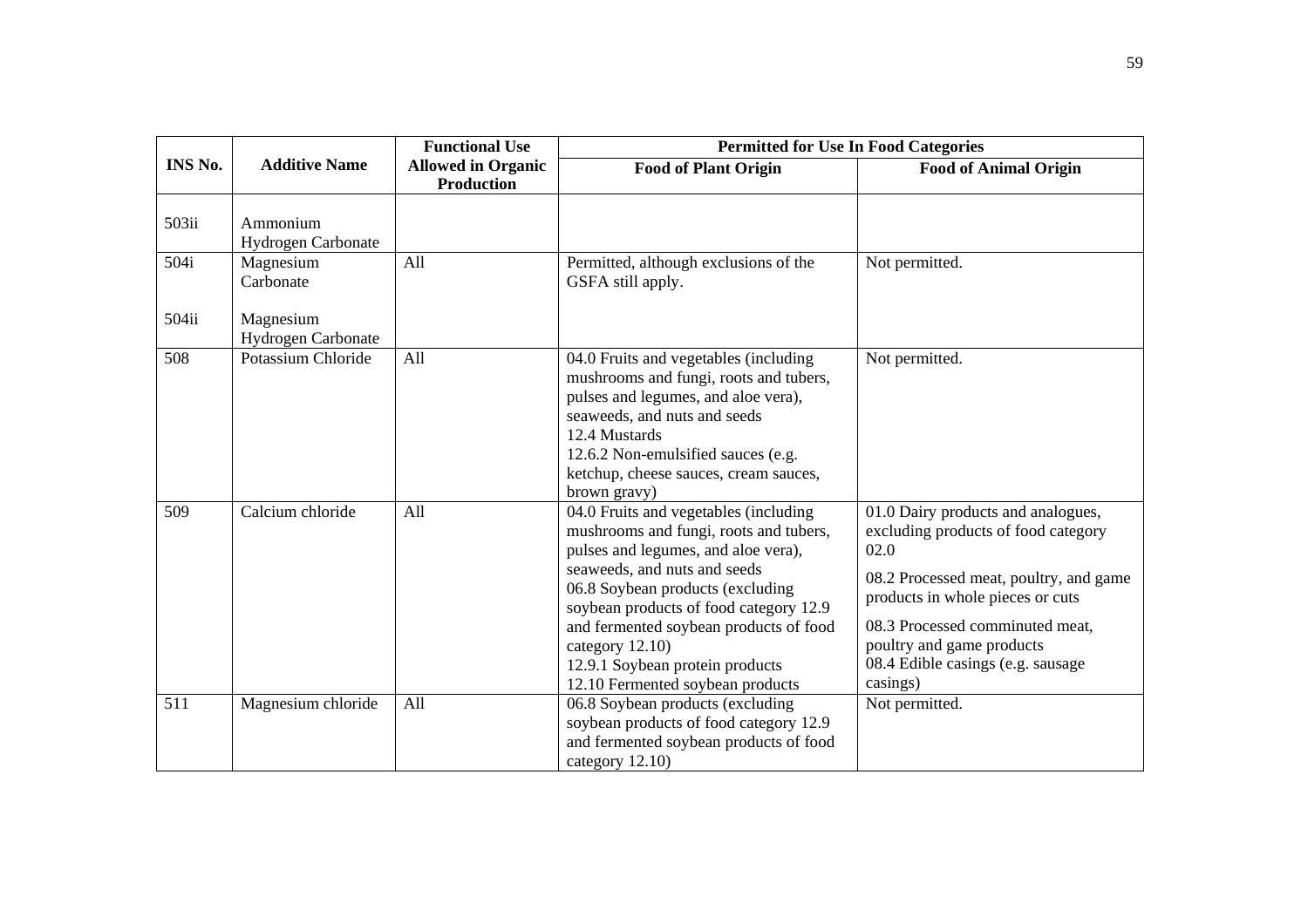|         |                        | <b>Functional Use</b>                          | <b>Permitted for Use In Food Categories</b> |                                       |
|---------|------------------------|------------------------------------------------|---------------------------------------------|---------------------------------------|
| INS No. | <b>Additive Name</b>   | <b>Allowed in Organic</b><br><b>Production</b> | <b>Food of Plant Origin</b>                 | <b>Food of Animal Origin</b>          |
|         |                        |                                                | 12.9.1 Soybean protein products             |                                       |
|         |                        |                                                | 12.10 Fermented soybean products            |                                       |
| 516     | Calcium sulphate       | All                                            | 06.8 Soybean products (excluding            | Not permitted.                        |
|         |                        |                                                | soybean products of food category 12.9      |                                       |
|         |                        |                                                | and fermented soybean products of food      |                                       |
|         |                        |                                                | category $12.10$ )                          |                                       |
|         |                        |                                                | 07.2.1 Cakes, cookies and pies (e.g. fruit- |                                       |
|         |                        |                                                | filled or custard type)                     |                                       |
|         |                        |                                                | 12.8 Yeast and like products                |                                       |
|         |                        |                                                | 12.9.1 Soybean protein products             |                                       |
|         |                        |                                                | 12.10 Fermented soybean products            |                                       |
| 524     | Sodium Hydroxide       | All                                            | 06.0 Cereals and cereal products, derived   | Not permitted.                        |
|         |                        |                                                | from cereal grains, from roots and tubers,  |                                       |
|         |                        |                                                | pulses and legumes, excluding bakery        |                                       |
|         |                        |                                                | wares of food category 07.0                 |                                       |
|         |                        |                                                | 07.1.1.1 yeast-leavened breads and          |                                       |
|         |                        |                                                | specialty breads                            |                                       |
| 551     | <b>Silicon Dioxide</b> | All                                            | 12.2 Herbs, spices, seasonings, and         | Not permitted.                        |
|         | (Amorphous)            |                                                | condiments (e.g. seasonings for instant     |                                       |
|         |                        |                                                | noodles)                                    |                                       |
| 941     | Nitrogen               | All                                            | Permitted, although exclusions of the       | Permitted, although exclusions of the |
|         |                        |                                                | GSFA still apply                            | GSFA still apply                      |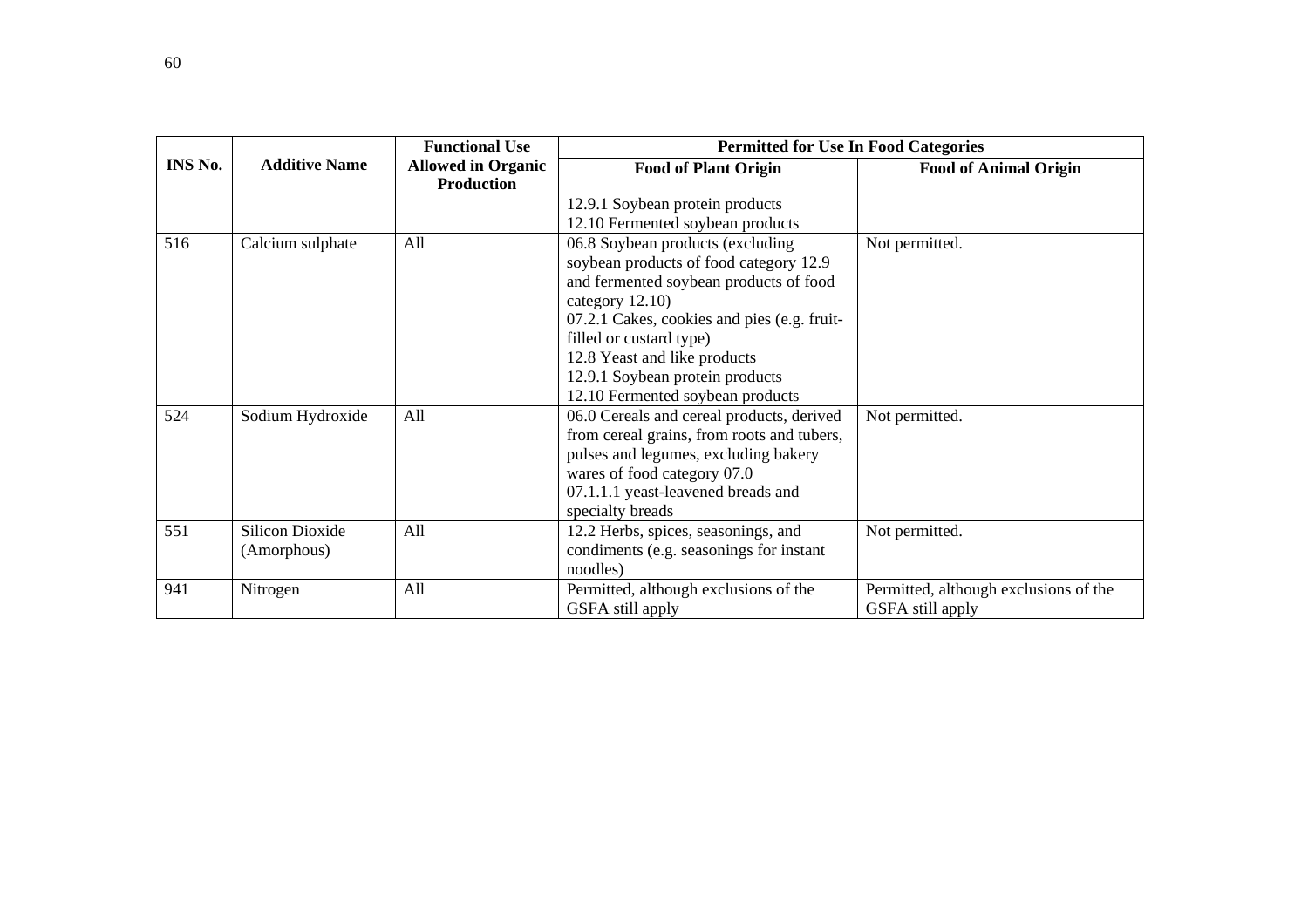# **3.2 Flavourings**

Substances and products labelled as natural flavouring substances or natural flavouring preparations are defined in the *General Requirements for Natural Flavourings* (CAC/GL 29-1987).

#### **3.3Water and Salts**

Drinking water.

Salts (with sodium chloride or potassium chloride as basic components generally used in food processing).

#### **3.4Preparations of Microorganisms and Enzymes**

Any preparation of microorganisms and enzymes normally used in food processing, with the exception of microorganisms genetically engineered/modified or enzymes derived from genetic engineering.

#### **3.5Minerals (including trace elements), Vitamins, Essential Fatty and Amino Acids, And Other Nitrogen Compounds**

Only approved in so far as their use is legally required in the food products in which they are incorporated.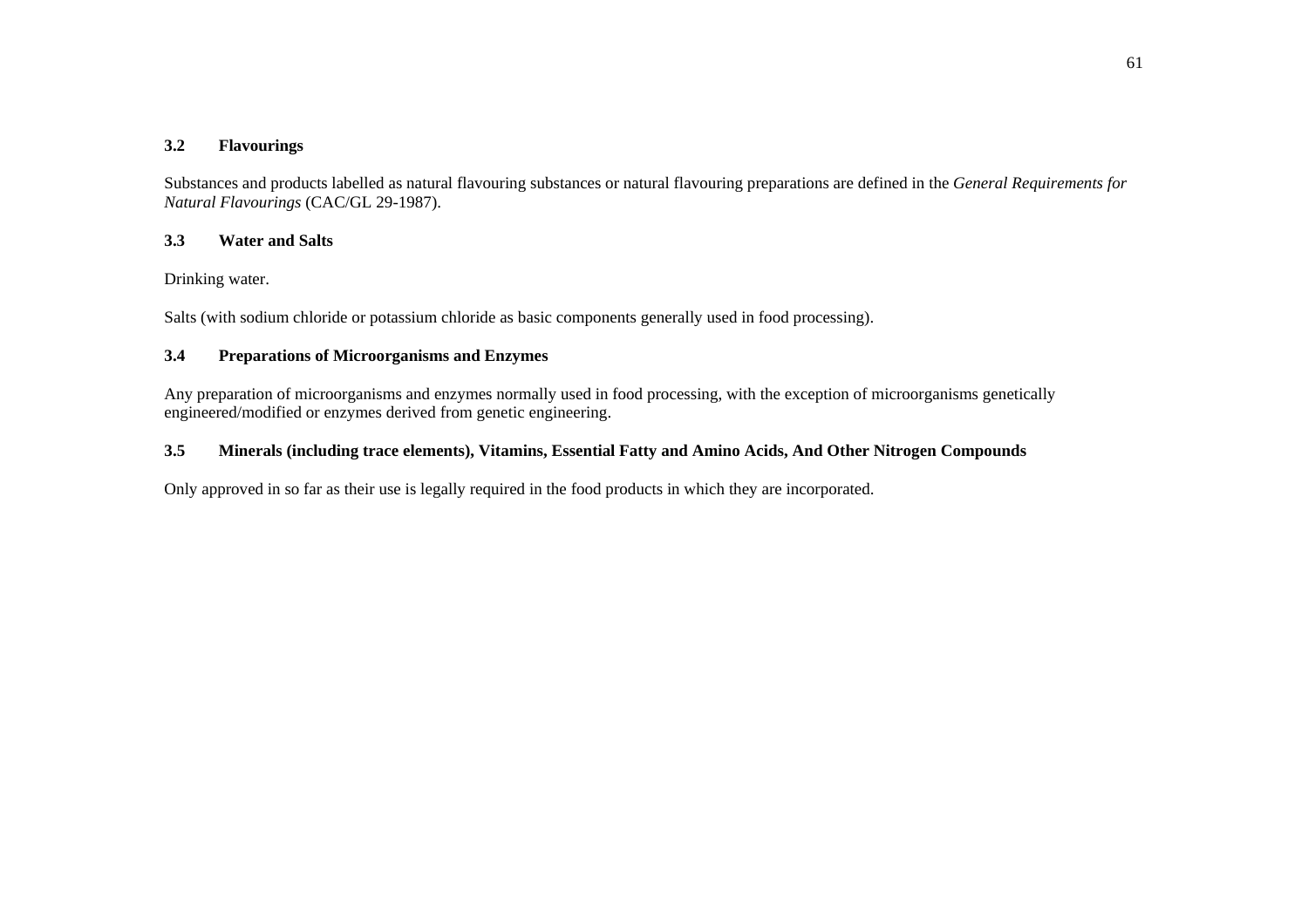# **DRAFT AMENDMENT TO THE GUIDELINES FOR THE PRODUCTION, PROCESSING, LABELLING AND MARKETING OF ORGANICALLY PRODUCED FOODS (At Step 6 of the Procedure)**

ANNEX 2

Table 3: Ingredients of Non Agricultural Origin Referred to in Section 3 of These Guidelines

# **3.1 Additives Permitted For Use Under Specified Conditions in Certain Organic Food Categories or Individual Food Items**

|         |                      | <b>Functional Use</b>                          | <b>Permitted for Use In Food Categories</b> |                                                                                                                                                                                                                                                                                                                                                                                                                                                                                                                                                                                                                            |
|---------|----------------------|------------------------------------------------|---------------------------------------------|----------------------------------------------------------------------------------------------------------------------------------------------------------------------------------------------------------------------------------------------------------------------------------------------------------------------------------------------------------------------------------------------------------------------------------------------------------------------------------------------------------------------------------------------------------------------------------------------------------------------------|
| INS No. | <b>Additive Name</b> | <b>Allowed in Organic</b><br><b>Production</b> | <b>Food of Plant Origin</b>                 | <b>Food of Animal Origin</b>                                                                                                                                                                                                                                                                                                                                                                                                                                                                                                                                                                                               |
| $[250]$ | [Sodium Nitrite]     | [Colour Retention]<br>Agent<br>Preservative]   | [Not permitted.]                            | [When no alternative technology exists]<br>for certain products, may be used for<br>the following, except in sausages for<br>frying:<br>[08.2.1.1 Cured (including salted) non-<br>heated treated processed meat, poultry,<br>and game products in whole pieces or<br>cuts  <br>[08.2.1.2 Cured (including salted) and<br>dried non-heat treated processed meat,<br>poultry, and game products in whole<br>pieces or cuts]<br>[08.2.1.3 Fermented non-heat treated<br>processed meat, poultry, and game<br>products in whole pieces or cuts]<br>[08.2.2 Heat-treated processed meat,<br>poultry and game products in whole |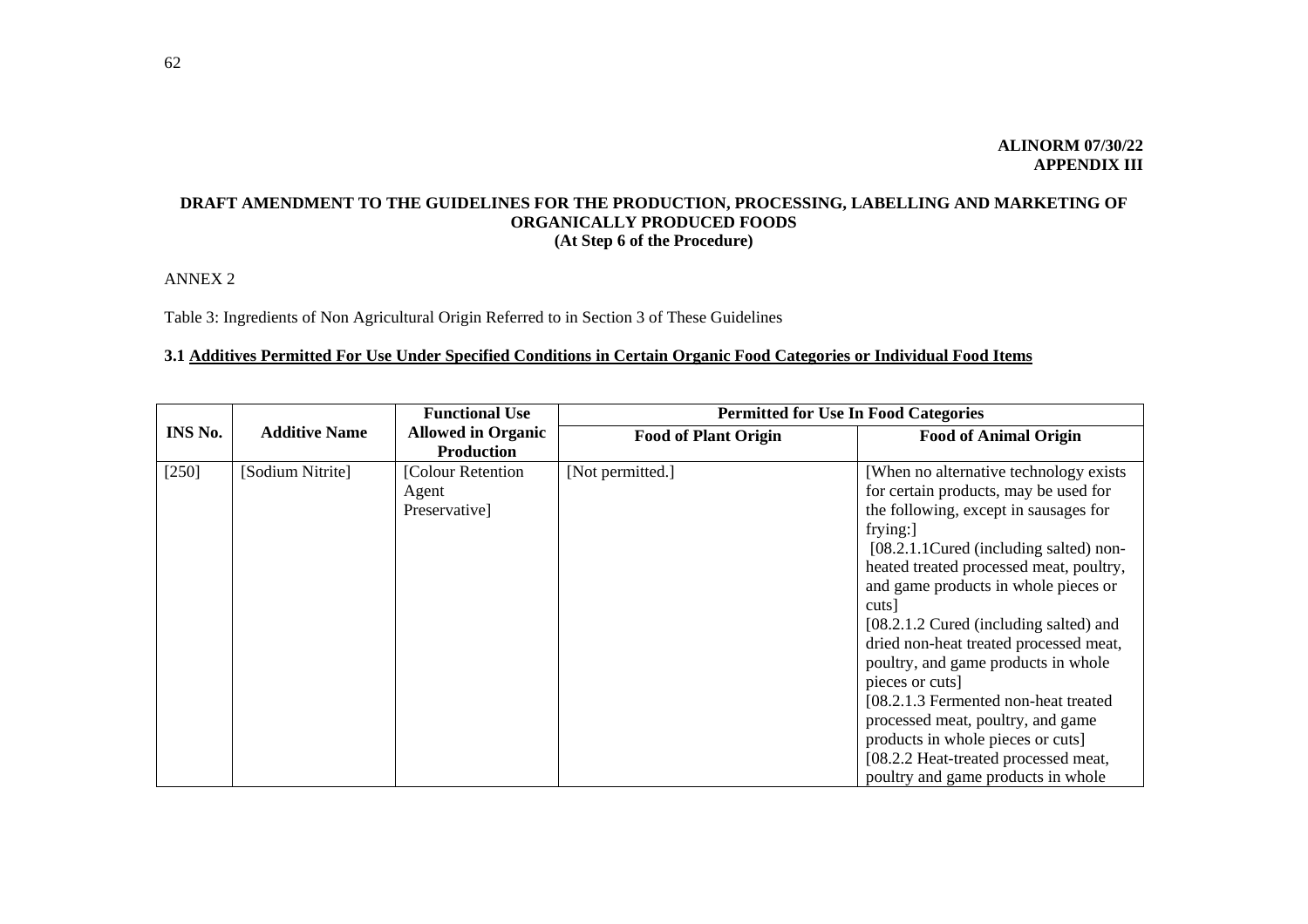|         |                      | <b>Functional Use</b>                          | <b>Permitted for Use In Food Categories</b> |                                                                                                                                                                                                                                                                                                                                                                                                                                                                                                                                                                                                                                                                                                                                                                                                                                                                                                                                                                                                                                                                                                                                                                         |
|---------|----------------------|------------------------------------------------|---------------------------------------------|-------------------------------------------------------------------------------------------------------------------------------------------------------------------------------------------------------------------------------------------------------------------------------------------------------------------------------------------------------------------------------------------------------------------------------------------------------------------------------------------------------------------------------------------------------------------------------------------------------------------------------------------------------------------------------------------------------------------------------------------------------------------------------------------------------------------------------------------------------------------------------------------------------------------------------------------------------------------------------------------------------------------------------------------------------------------------------------------------------------------------------------------------------------------------|
| INS No. | <b>Additive Name</b> | <b>Allowed in Organic</b><br><b>Production</b> | <b>Food of Plant Origin</b>                 | <b>Food of Animal Origin</b>                                                                                                                                                                                                                                                                                                                                                                                                                                                                                                                                                                                                                                                                                                                                                                                                                                                                                                                                                                                                                                                                                                                                            |
| $[252]$ | [Potassium Nitrate]  | [Colour Retention<br>Agent<br>Preservative]    | [Not permitted.]                            | pieces or cuts]<br>[08.2.3 Frozen processed meat, poultry,<br>and game products in whole pieces or<br>cuts.]<br>[08.3 Processed comminuted meat,<br>poultry and game products]<br>[09.2.4.1 Cooked fish and fish<br>$products$ <sup><math>\bullet</math></sup><br>[09.2.5 Smoked, dried, fermented,<br>and/or salted fish and fish products,<br>including mollusks, crustaceans, and<br>echinoderms] <sup>*</sup><br>[09.3.3 Salmon substitutes, caviar, and<br>other fish roe products] <sup>*</sup><br>[When no alternative technology exists<br>for certain products, may be used for:<br>[08.2.1.1 Cured (including salt) non-<br>heated treated processed meat, poultry,<br>and game products in whole pieces or<br>$cuts$ <sup>+</sup><br>[08.2.1.2 Cured (including salted) and<br>dried non-heat treated processed meat,<br>poultry, and game products in whole<br>pieces or cuts] <sup>*</sup><br>[08.2.1.3 Fermented non-heat treated<br>processed meat, poultry, and game<br>products in whole pieces or cuts] <sup>*</sup><br>[08.3.1.1 Cured (including salted) non-<br>heat treated processed comminuted<br>meat, poultry and game products] <sup>•</sup> |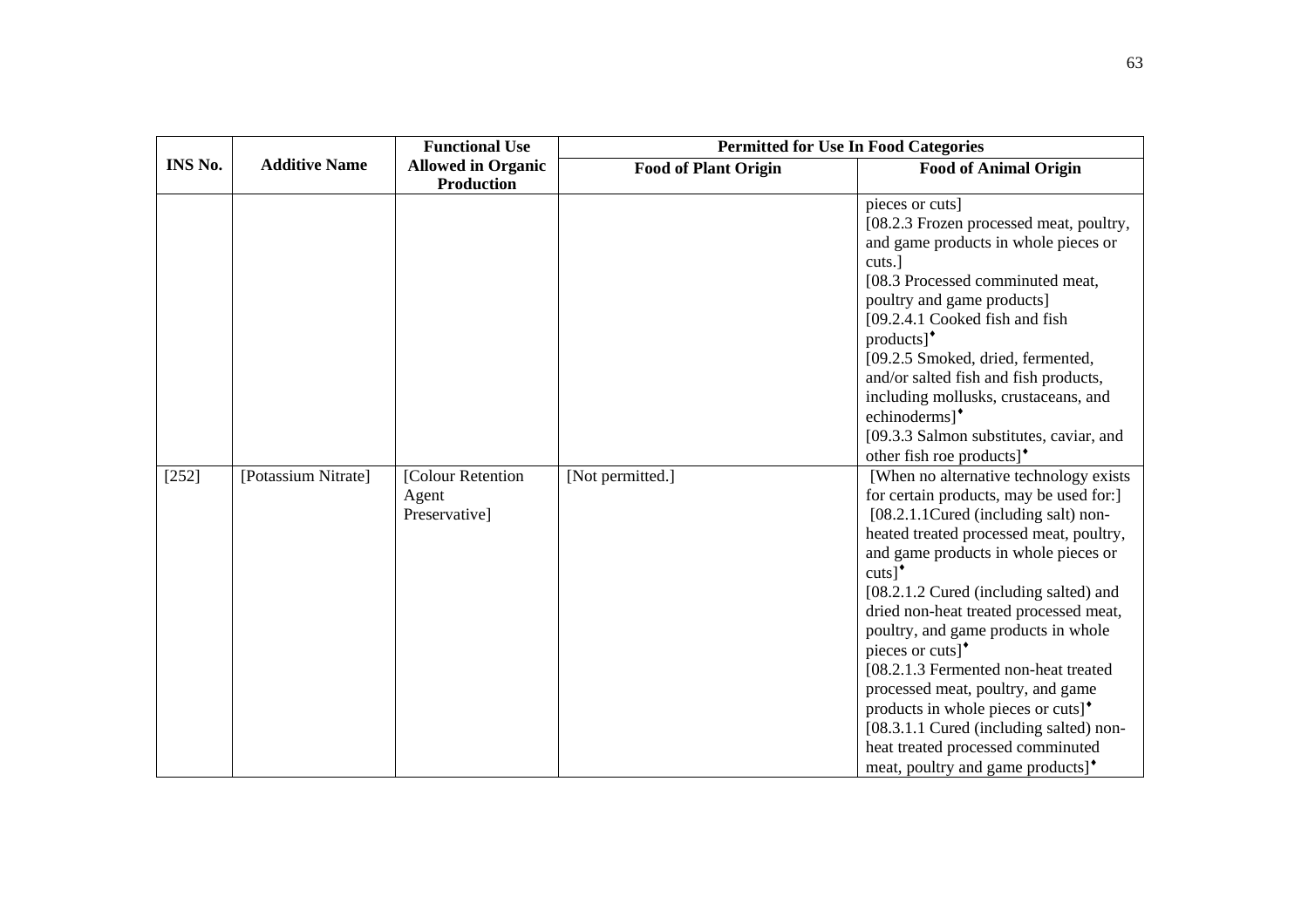|                |                               | <b>Functional Use</b>                             | <b>Permitted for Use In Food Categories</b> |                                                                                                                                                                                                                                                                                                                                       |
|----------------|-------------------------------|---------------------------------------------------|---------------------------------------------|---------------------------------------------------------------------------------------------------------------------------------------------------------------------------------------------------------------------------------------------------------------------------------------------------------------------------------------|
| <b>INS No.</b> | <b>Additive Name</b>          | <b>Allowed in Organic</b><br><b>Production</b>    | <b>Food of Plant Origin</b>                 | <b>Food of Animal Origin</b>                                                                                                                                                                                                                                                                                                          |
|                |                               |                                                   |                                             | [08.3.1.2 Cured (including salted) and<br>dried non-heat treated processed<br>comminuted meat, poultry and game<br>$products$ <sup>*</sup>                                                                                                                                                                                            |
| $[301]$        | [Sodium Ascorbate]<br>$\ast$  | [Antioxidant<br><b>Colour Retention</b><br>Agent] | [Not permitted.]                            | [Provided insufficient natural sources<br>are available.]<br>[08.1 Fresh meat, poultry and game] <sup>*</sup><br>08.2 Processed meat, poultry, and game<br>products in whole pieces or cuts<br>08.3 Processed comminuted meat,<br>poultry, and game products<br>08.4 Edible casings (e.g., sausage<br>casings)                        |
| $[302]$        | [Calcium Ascorbate]<br>$\ast$ | [Antioxidant]                                     | [Not permitted.]                            | [Provided insufficient natural sources]<br>are available.]<br>[08.1.2 Fresh meat, poultry and game,<br>comminuted] <sup>*</sup><br>[08.2 Processed meat, poultry, and<br>game products in whole pieces or cuts]<br>[08.3 Processed comminuted meat,<br>poultry, and game products]<br>[08.4 Edible casings (e.g. sausage<br>casings)] |
| [303]          | [Potassium<br>Ascorbate] *    | [Antioxidant]                                     | [Not permitted.]                            | [Provided insufficient natural sources]<br>are available.]<br>[08.2 Processed meat, poultry, and<br>game products in whole pieces or cuts]                                                                                                                                                                                            |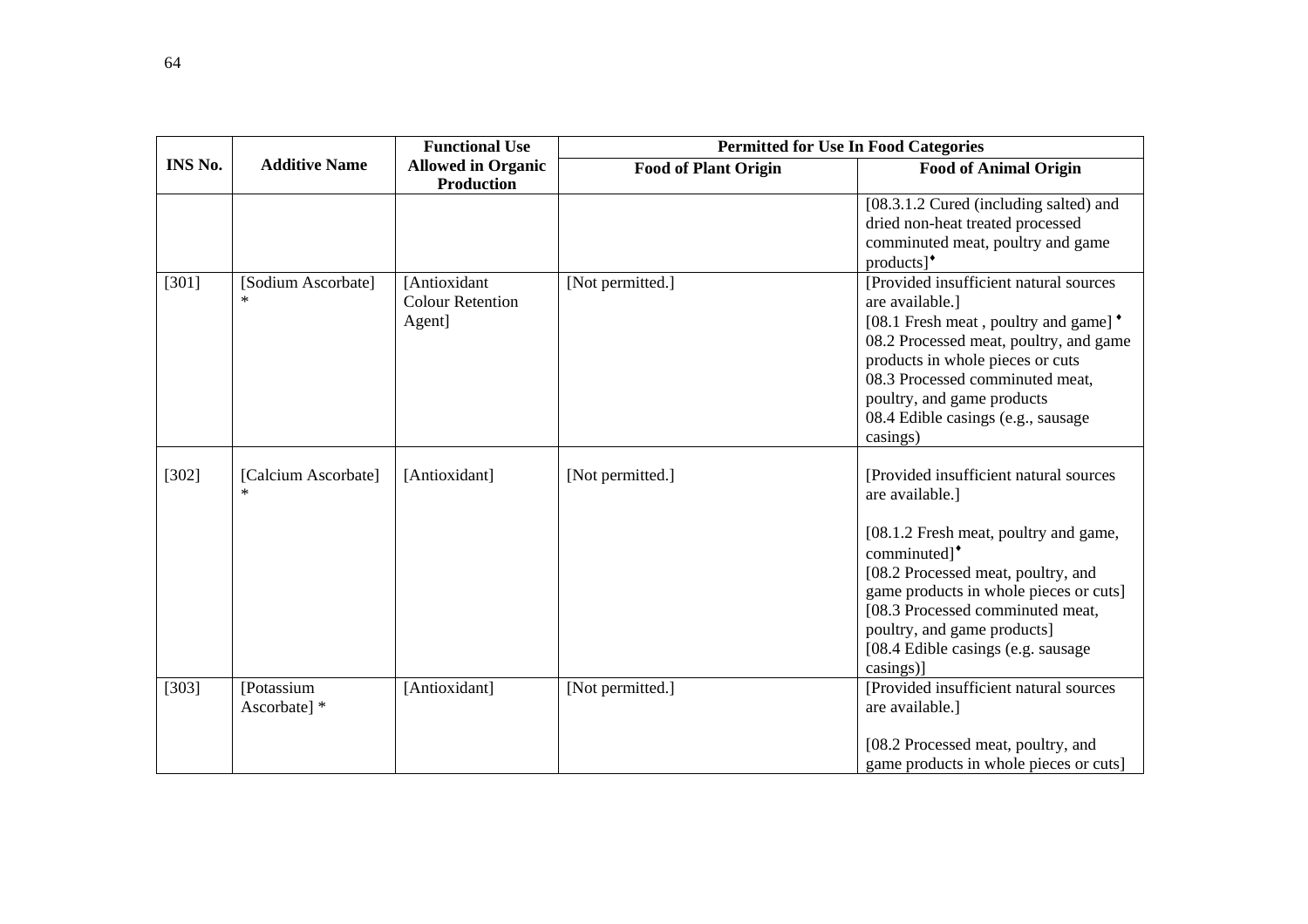|           |                                   | <b>Functional Use</b>                          | <b>Permitted for Use In Food Categories</b> |                                                                                                                    |
|-----------|-----------------------------------|------------------------------------------------|---------------------------------------------|--------------------------------------------------------------------------------------------------------------------|
| INS No.   | <b>Additive Name</b>              | <b>Allowed in Organic</b><br><b>Production</b> | <b>Food of Plant Origin</b>                 | <b>Food of Animal Origin</b>                                                                                       |
|           |                                   |                                                |                                             | [08.3 Processed comminuted meat,<br>poultry, and game products]<br>[08.4 Edible casings (e.g. sausage<br>casings)] |
| $[339i]$  | [Monosodium<br>Orthophosphate]    | [Stabilizer]                                   | [Not permitted.]                            | [01.0 Dairy products and analogues,<br>excluding products of food category<br>$02.0$ <sup>t</sup> ]                |
| [339ii]   | [Disodium<br>orthophosphate]      |                                                |                                             |                                                                                                                    |
| [339iii]  | [Trisodium<br>Orthophosphate]     |                                                |                                             |                                                                                                                    |
| $[340i]$  | [Monopotassium<br>Orthophosphate] | [Emulsifier<br>Stabilizer]                     | [Not permitted.]                            | [01.6.4 Processed cheese (Emulsifier<br>only) <sup><math>\cdot</math></sup><br>[01.4.1 Pasteurized cream (plain)   |
| $[340ii]$ | [Diphosphate]<br>Orthophosphate]  |                                                |                                             | (Stabilizer only)] <sup>*</sup>                                                                                    |
| [340iii]  | [Tripotassium<br>Orthophosphate]  |                                                |                                             |                                                                                                                    |
| $[450i]$  | [Disodium<br>diphosphate]         | [Emulsifier<br>Stabilizer]                     | [Not permitted.]                            | [01.4.1 Pasteurized cream (plain)<br>(Stabilizer only)] <sup>*</sup><br>[01.6.4 Processed cheese (Emulsifier       |
| [450iii]  | [Tetrasodium<br>diphosphate]      |                                                |                                             | only)]                                                                                                             |
| $[450v]$  | [Tetrapotassium<br>diphosphate]   |                                                |                                             |                                                                                                                    |
| [450vi]   | [Dicalcium                        |                                                |                                             |                                                                                                                    |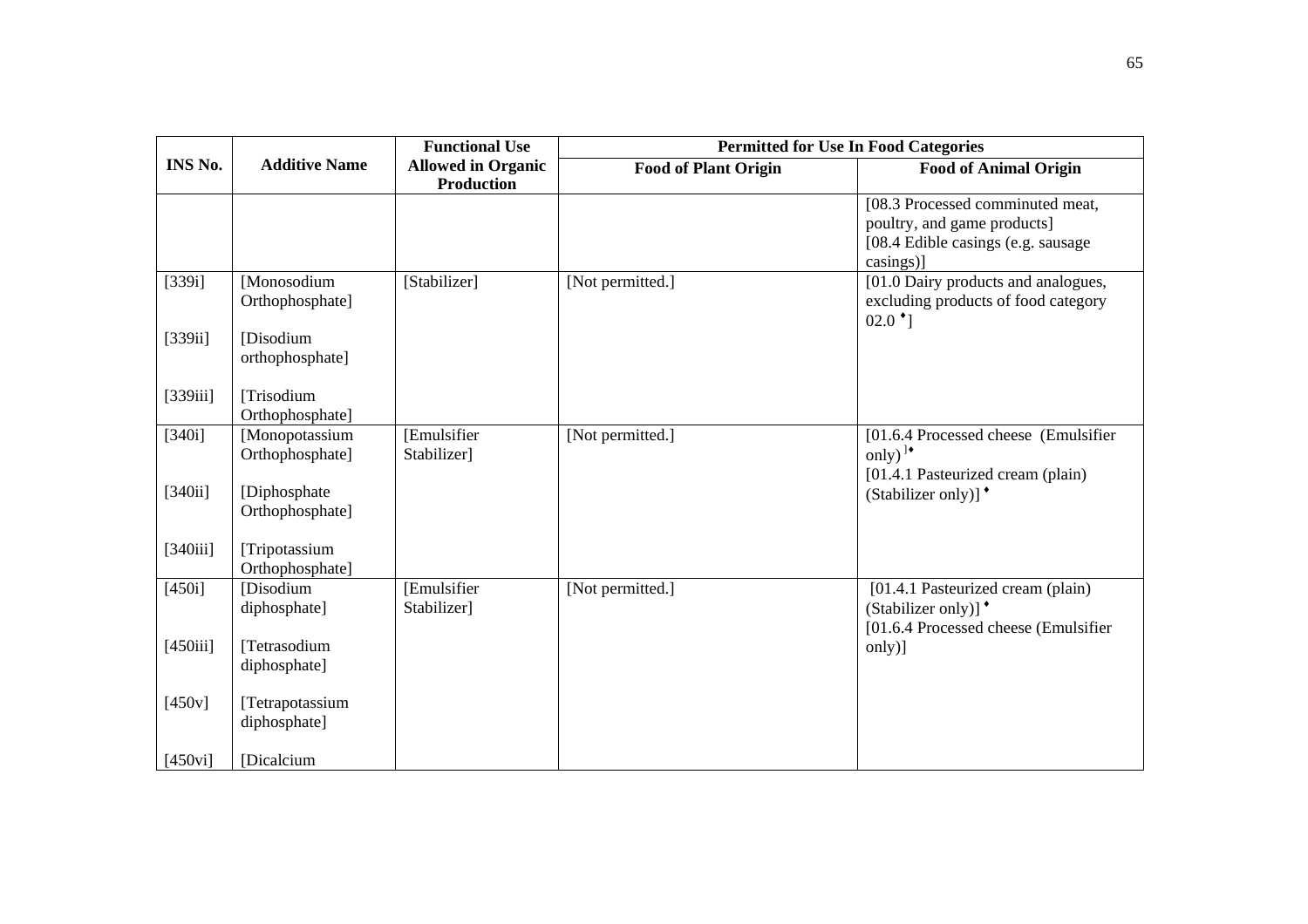|         |                      | <b>Functional Use</b>     | <b>Permitted for Use In Food Categories</b> |                              |
|---------|----------------------|---------------------------|---------------------------------------------|------------------------------|
| INS No. | <b>Additive Name</b> | <b>Allowed in Organic</b> | <b>Food of Plant Origin</b>                 | <b>Food of Animal Origin</b> |
|         |                      | <b>Production</b>         |                                             |                              |
|         | diphosphate]         |                           |                                             |                              |
| [452i]  | [Sodium]             |                           |                                             |                              |
|         | Polyphosphate]       |                           |                                             |                              |
| [452ii] | [Potassium           |                           |                                             |                              |
|         | polyphosphate]       |                           |                                             |                              |
| [452iv] | [Calcium]            |                           |                                             |                              |
|         | polyphosphate]       |                           |                                             |                              |
| [452v]  | [Ammonium            |                           |                                             |                              |
|         | polyphosphate]       |                           |                                             |                              |
|         |                      |                           |                                             |                              |

♦ Currently this food additive is at either Step 3 or 6 in Table 1 of the GSFA, and therefore remains in square brackets. Its use as indicated would not be permitted until the specific additive/use is endorsed by CCFAC and adopted by the Commission.

<sup>∗</sup> Additives permitted for use in food in general, unless otherwise specified. Note the food items that are excluded from the General Conditions of Table 3. The exclusions can be found in the Annex to Table 3 of the GSFA.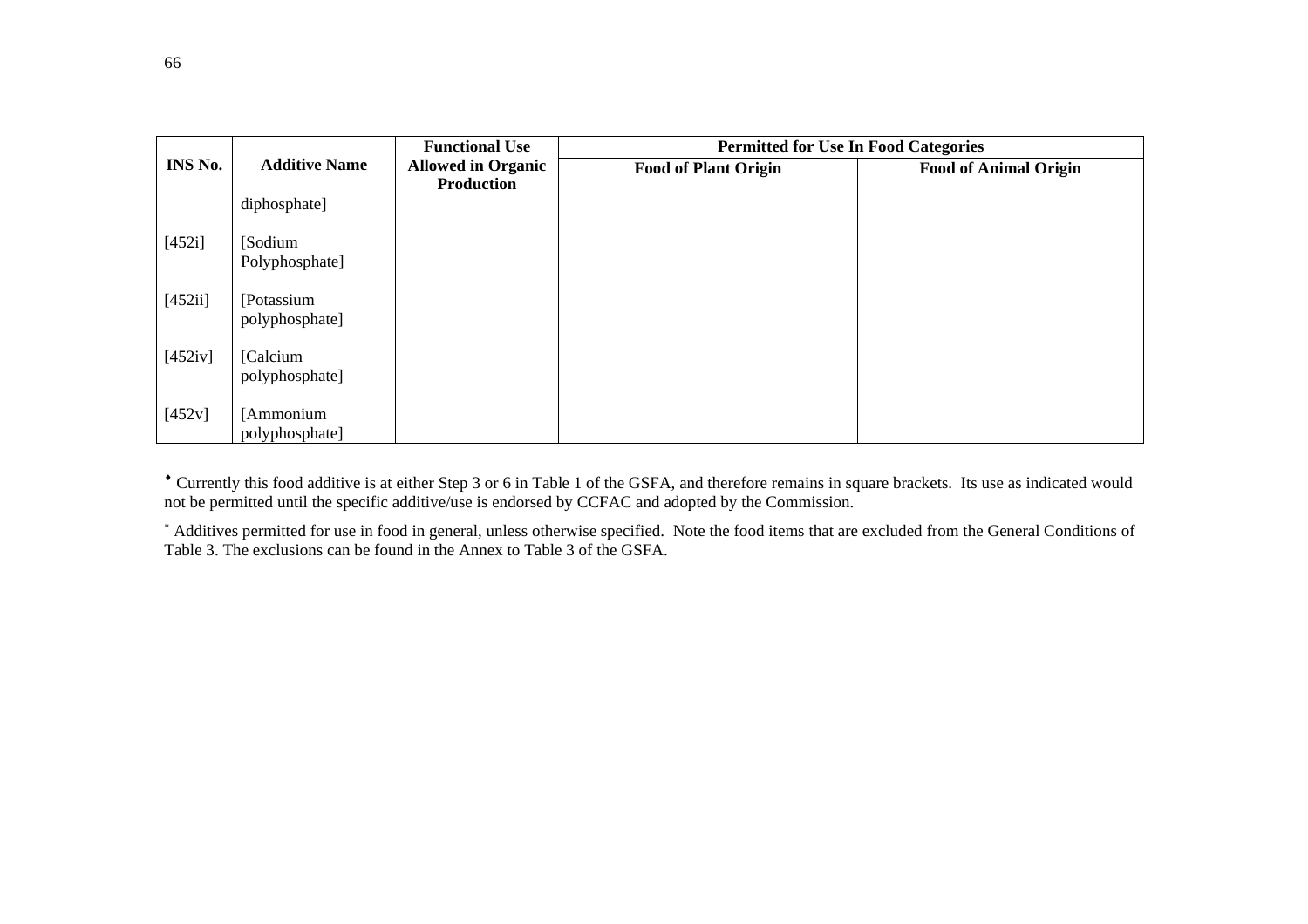# **PROPOSED DRAFT AMENDMENT TO THE GUIDELINES FOR THE PRODUCTION, PROCESSING, LABELLING AND MARKETING OF ORGANICALLY PRODUCED FOODS (N10-2006) (At Step 5 of the Procedure)**

# **Annex 1 - Principles of Organic Production**

# **C. HANDLING, STORAGE, TRANSPORTATION, PROCESSING AND PACKAGING**

82. The integrity of the organic product must be maintained throughout the processing phase. This is achieved by the use of techniques appropriate to the specifics of the ingredients with careful processing methods limiting refining and the use of additives and processing aids. Ionizing radiation should not be used on organic products for the purpose of pest control, food preservation, elimination of pathogens or sanitation.

**Ethylene may be used for ripening of kiwifruit and bananas.**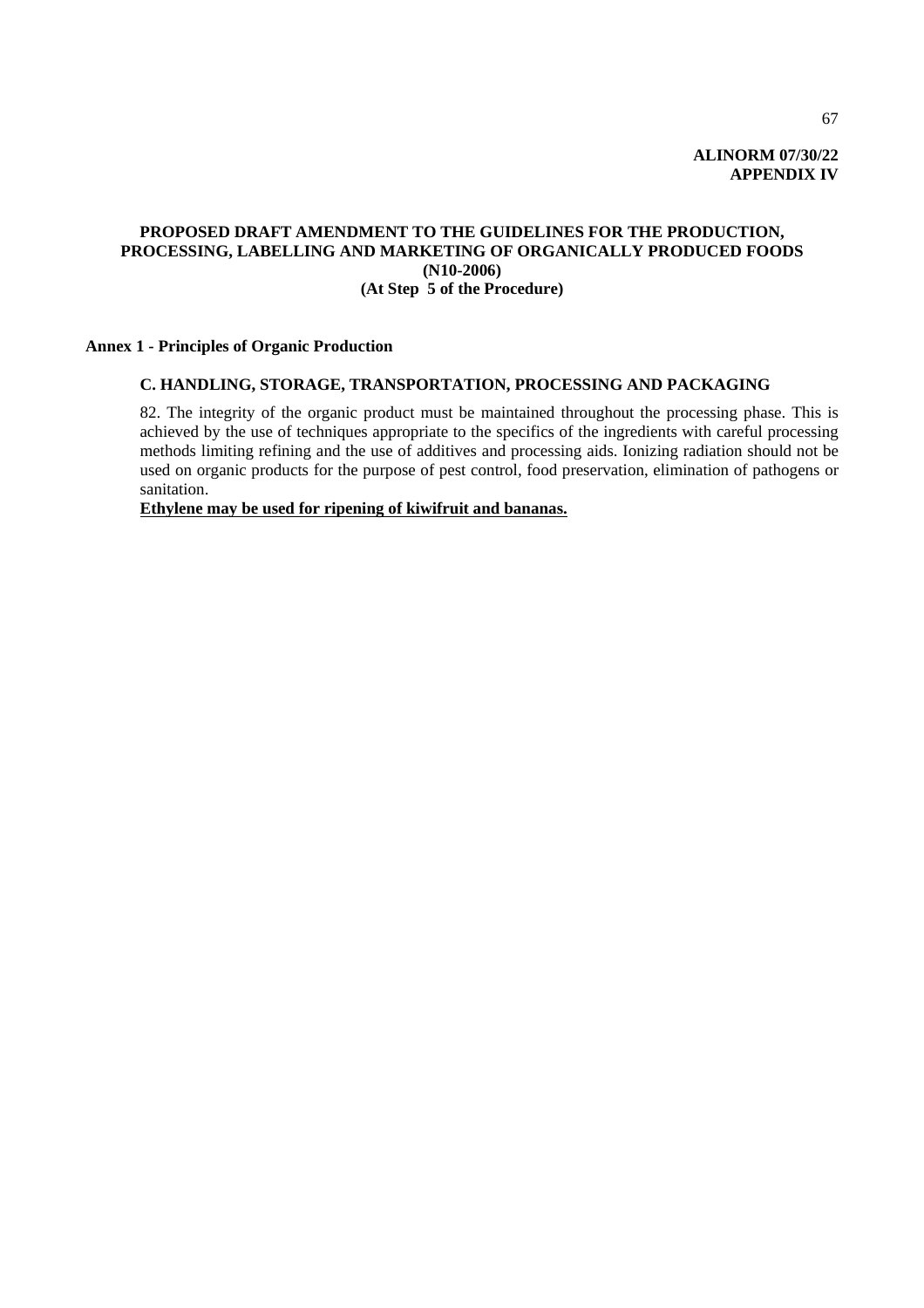## **PROPOSED DRAFT AMENDMENT TO THE GENERAL STANDARD FOR THE LABELLING OF PREPACKAGED FOODS (Quantitative Ingredient Declaration Labelling) (At Step 5 of the Procedure)**

## **5. ADDITIONAL MANDATORY REQUIREMENTS**

5.1 Quantitative Ingredient Declarations

5.1.1 The ingoing percentage of an ingredient (including compound ingredients or categories of ingredients<sup>1</sup>), by weight or volume as appropriate, at the time of manufacture, shall be disclosed for foods sold as a mixture or combination where the ingredient:

- (a) is emphasised as present on the label through words or pictures or graphics; or
- (b) is not within the name of the food, is essential to characterise the food and is expected to be present in the food by consumers in the country where the food is sold if the omission of the quantitative ingredient declaration would mislead or deceive the consumer.

Such disclosure is not required:

- (c) where the ingredient is used in small quantities for the purpose of flavouring; or
- (d) where commodity specific standards of Codex Alimentarius conflict with the requirements described here.

With respect to 5.1.1(a):

 $\overline{a}$ 

- (e) a reference in the name of the food to an ingredient or category of ingredients shall not of itself require quantitative ingredient declaration if:
	- that reference would not mislead or deceive or would not be likely to create an erroneous impression to the consumer regarding the character of the food in the country of marketing because the variation in quantity of the ingredient(s) between products is not necessary to characterise the food or distinguish it from similar foods.

5.1.2 The information required in Section 5.1.1 shall be declared on the product label as a numerical percentage.

The ingoing percentage, by weight or volume as appropriate, of each such ingredient shall be given on the label in close proximity to the words or pictures or graphics emphasising the particular ingredient, or beside the name of the food, or adjacent to each appropriate ingredient listed in the ingredient list as a minimum percentage where emphasis is on the presence of the ingredient and a maximum percentage where emphasis is on the low level of the ingredient.

For foodstuffs which have lost moisture following heat or other treatment, the percentage (by weight or by volume) shall correspond to the quantity of the ingredient(s) used, related to the finished product.

<sup>1</sup> **Explanatory Note for Category of Ingredients**: For the purposes of Quantitative Ingredient Declaration, category of ingredients means the generic term which refers to the class name of an ingredient and/or any similar common term(s) which are used in reference to the name of a food.